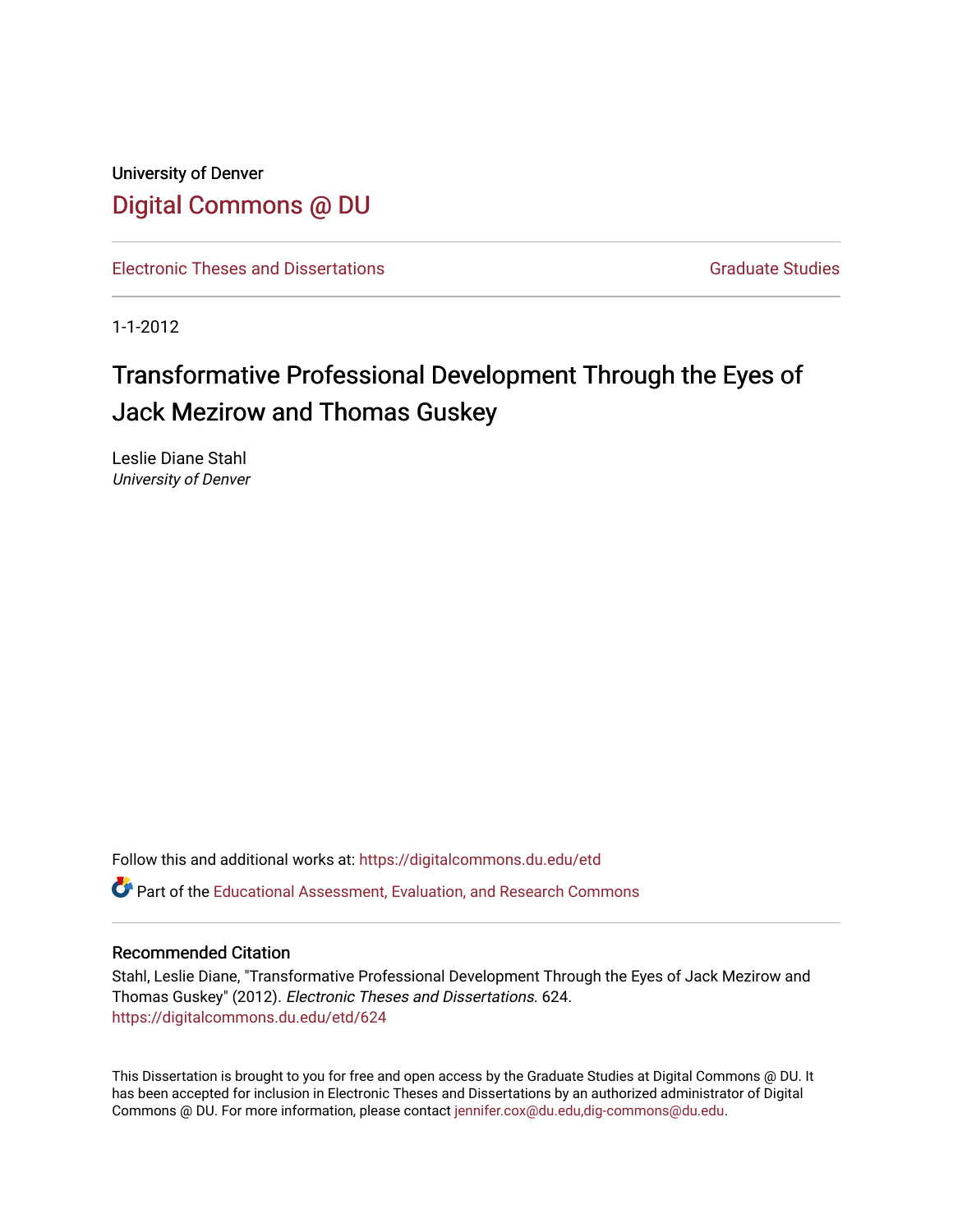## TRANSFORMATIVE PROFESSIONAL DEVELOPMENT THROUGH THE EYES OF JACK MEZIROW AND THOMAS GUSKEY

A Dissertation

\_\_\_\_\_\_\_\_\_\_

Presented to

the Faculty of the Morgridge College of Education

University of Denver

In Partial Fulfillment

\_\_\_\_\_\_\_\_\_\_

of the Requirements for the Degree

Doctor of Philosophy

by

 $\overline{\phantom{a}}$  , we can consider the constant of  $\overline{\phantom{a}}$ 

Leslie D. Stahl

March 2012

Advisor: Dr. Frank Tuitt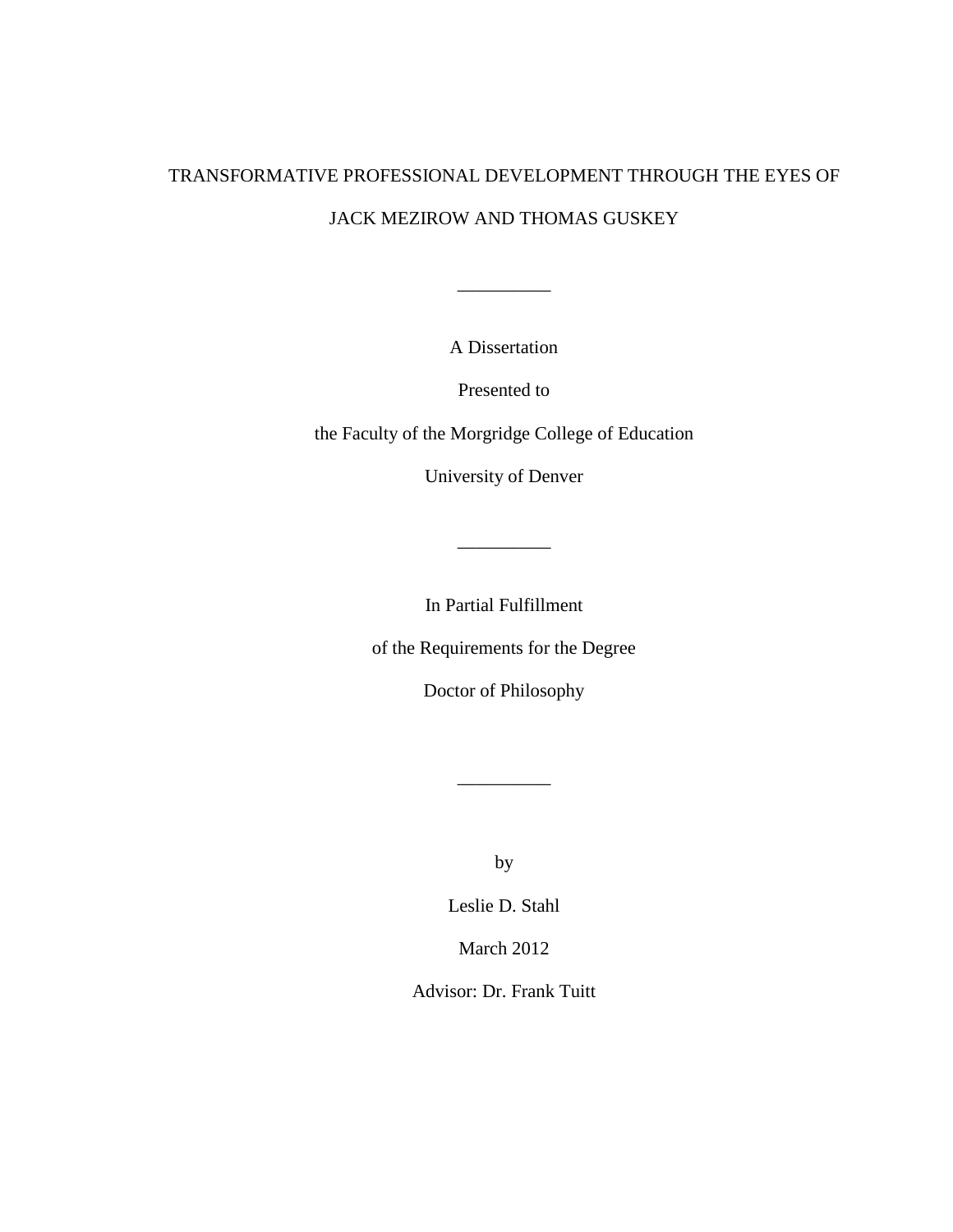©Copyright by Leslie D. Stahl 2012

All Rights Reserved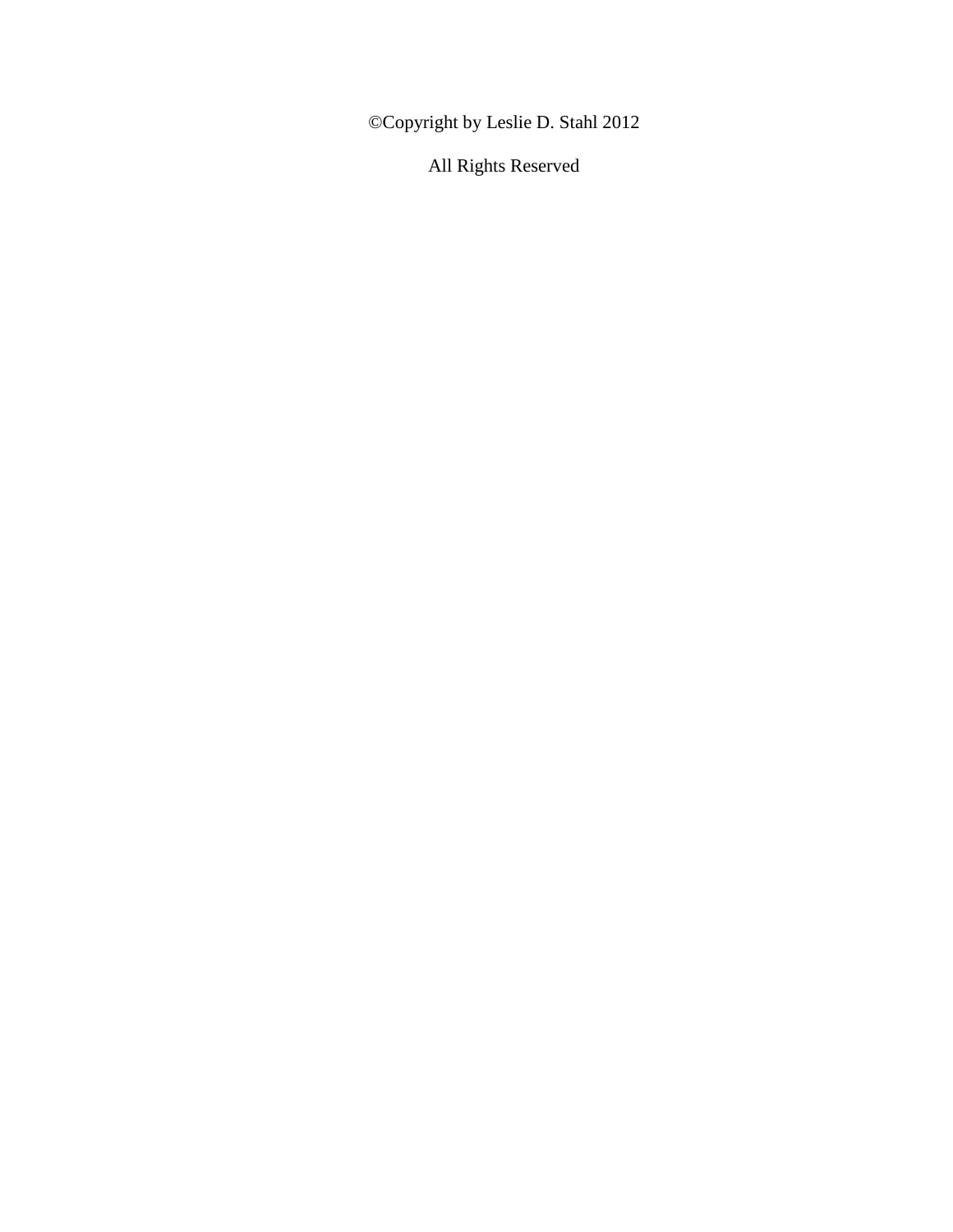Author: Leslie D. Stahl Title: TRANSFORMATIVE PROFESSIONAL DEVELOPMENT THROUGH THE EYES OF JACK MEZIROW AND THOMAS GUSKEY Advisor: Dr. Frank Tuitt Degree Date: March 2012

#### **Abstract**

The key to improving education is the classroom teacher. Students must have skillful, highly effective teachers who have consistent access to on going professional development. NCLB offers guidelines for effective professional development. States interpret these guidelines and add their own varied legislative requirements. The current result is an eclectic mix of ideas, methods, and approaches. This investigation explored the current professional development literature through the lens of Jack Mezirow's transformational theory of adult learning. Overlaid with theory wasThomas Guskey's model of effective professional development which resulted in a tool for planning and evaluating ongoing teacher education. A survey crafted around Guskey's five levels of professional development was given to 186 elementary classroom teachers in an inner city school district. Qualitative research methods were used to examine the district's current program effectiveness and to inform recommendations for improving its efficacy for all stakeholders. This study confirmed professional development that valued a teacher's personal background, included their present teaching context and focused on real time applications was considered effective by teachers and thus more likely to effect change in their classroom pedagogy. Additionally, it was beneficial when professional development included time for participants to both personally reflect on and to dialog with other colleagues about their learning. This investigation has implications for those involved in the ongoing education of teachers at every level from inception to evaluation.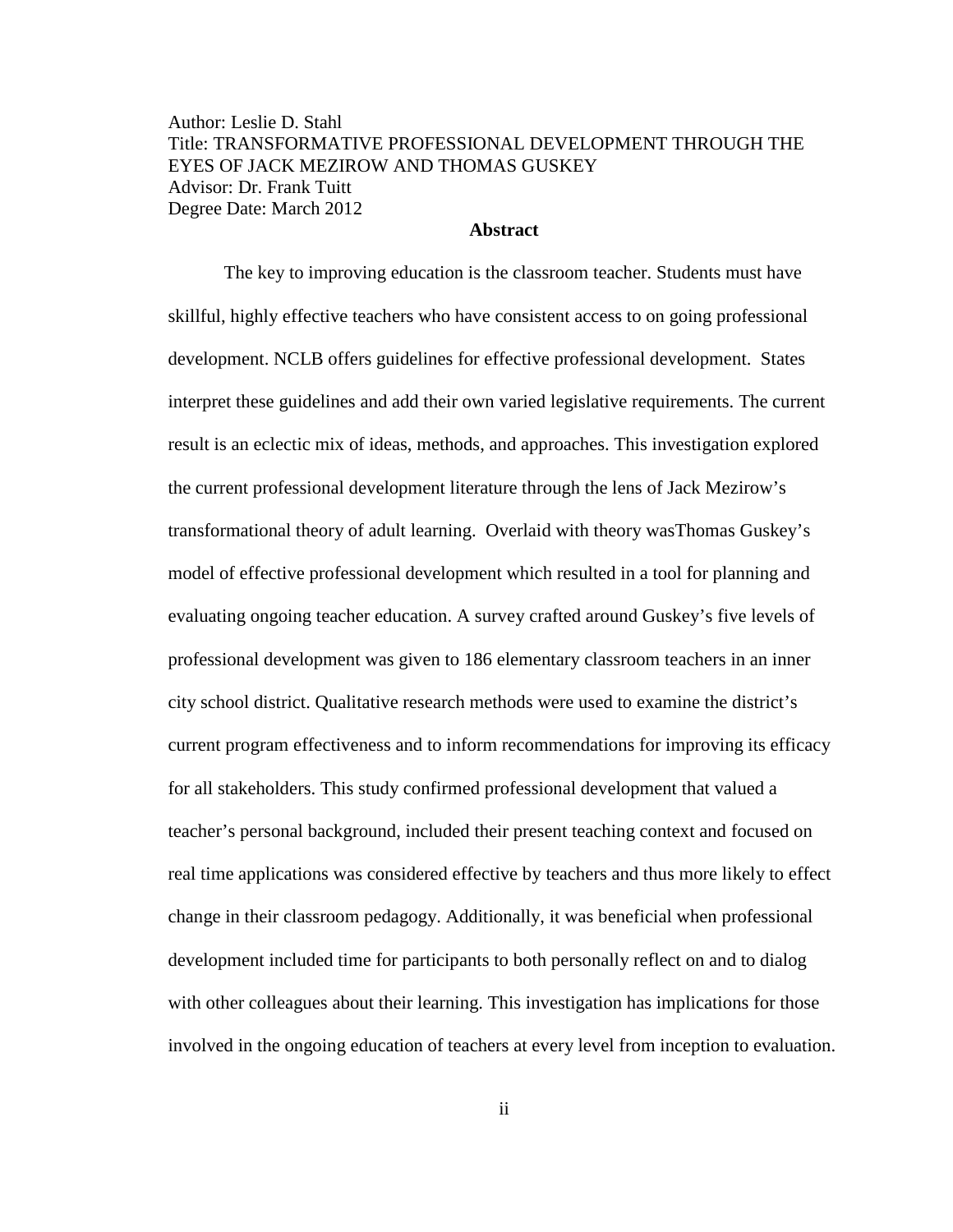## **Acknowledgements**

To my loving family, I thank you for all you have endured these last years as I pursued my desires. I hope to forever be a support to you as you follow yours.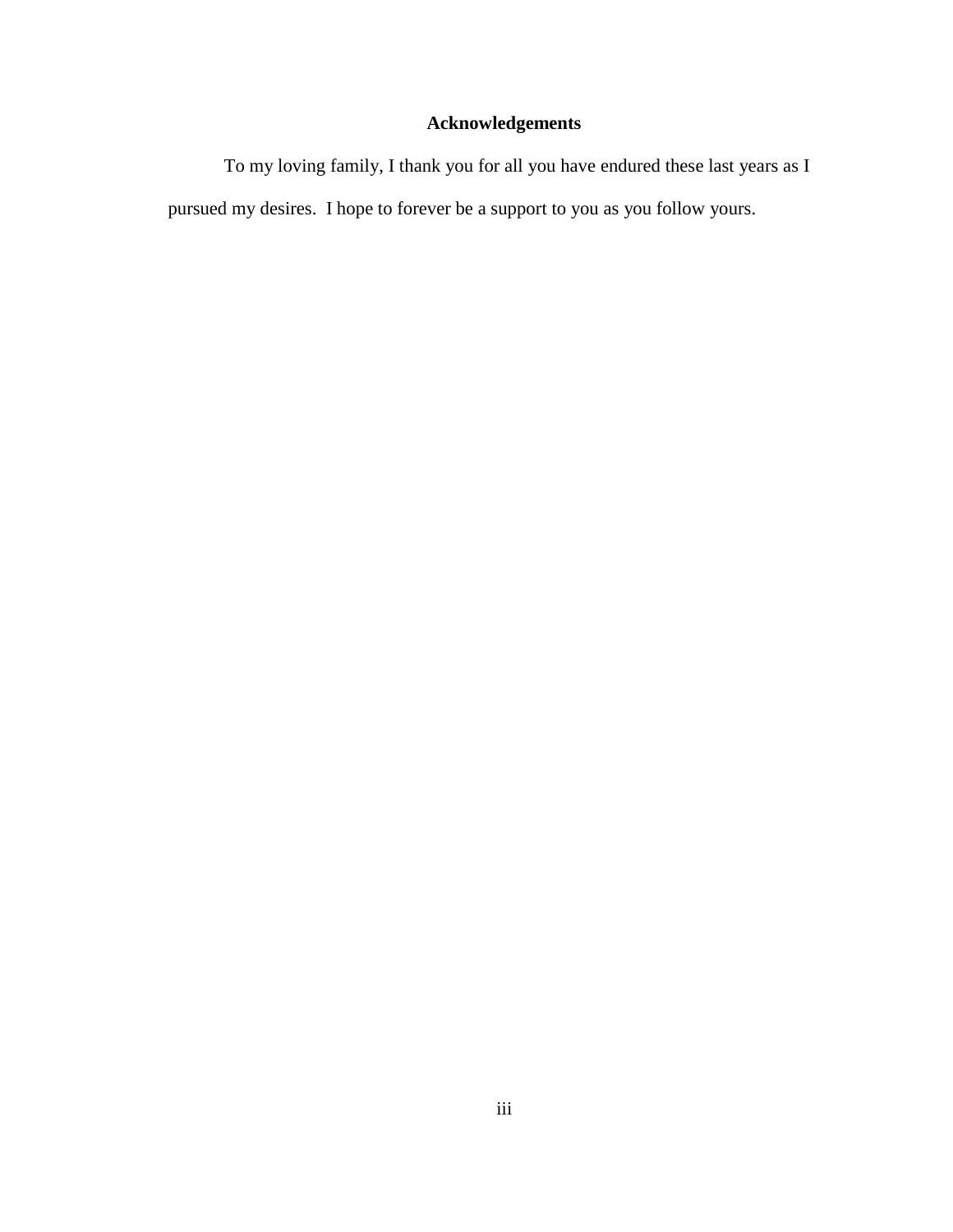### **Table of Contents**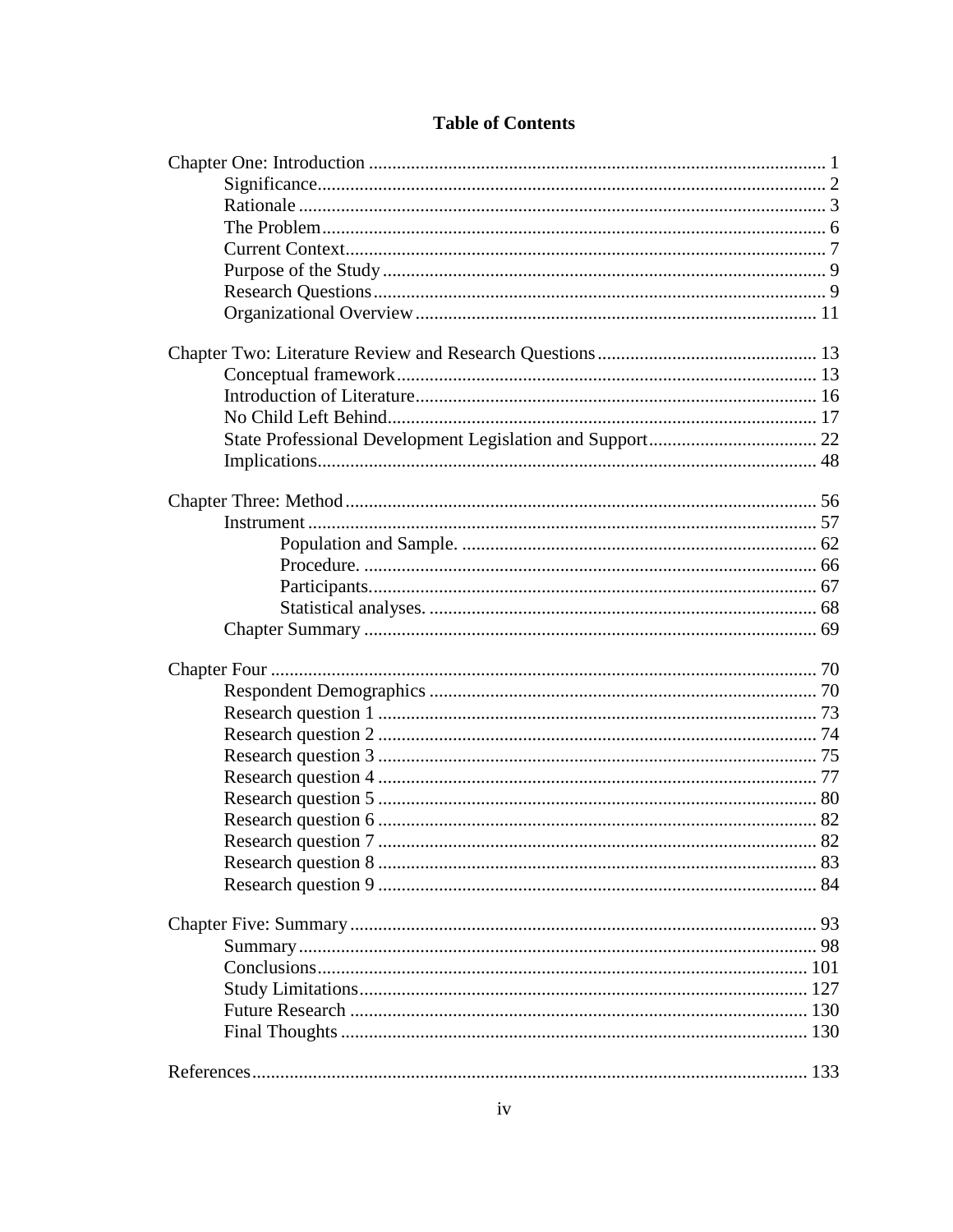## Appendices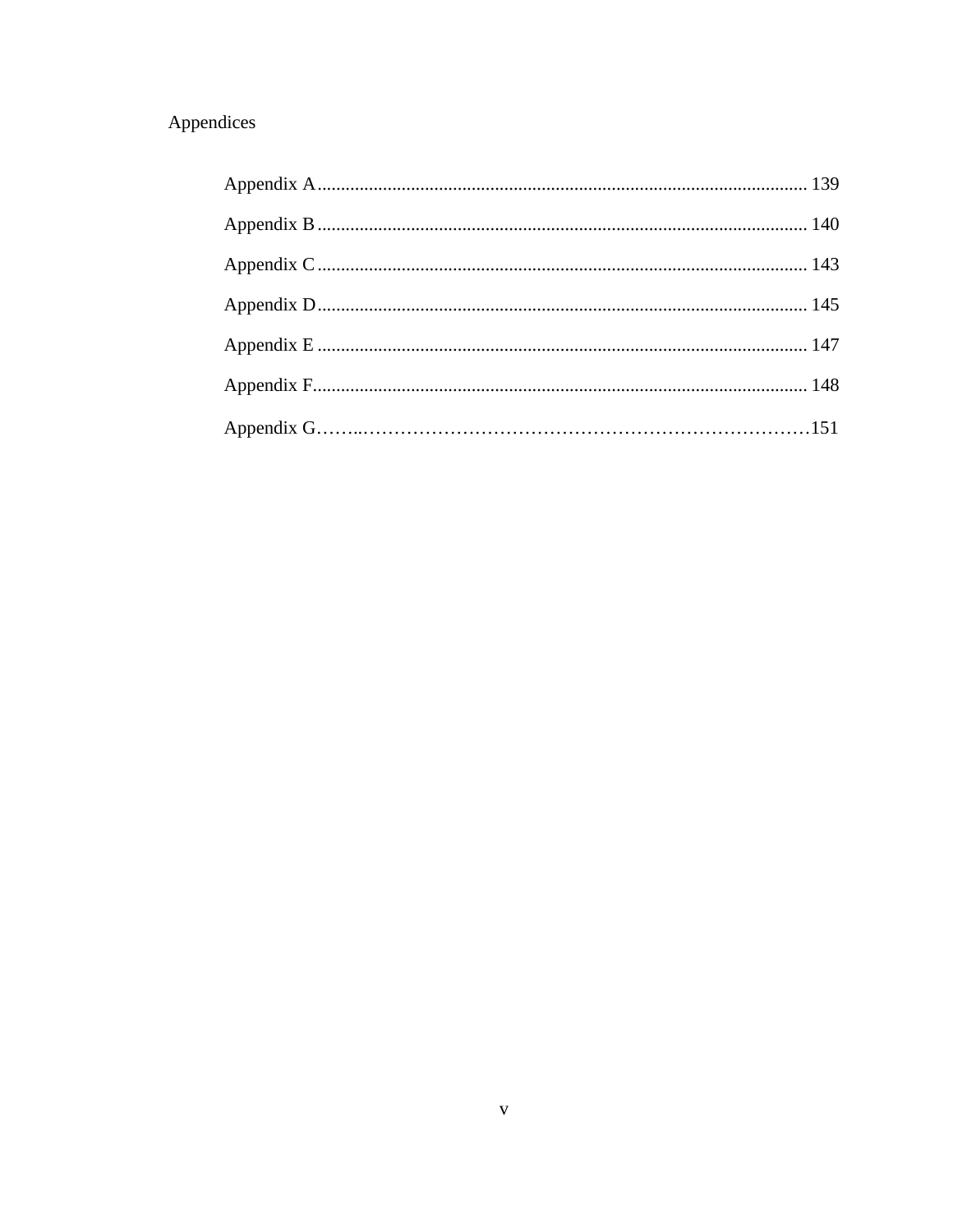## **List of Tables**

| Table 11 Education and Experience Level of Sample and if They Had or Have an                                                                                           |  |
|------------------------------------------------------------------------------------------------------------------------------------------------------------------------|--|
|                                                                                                                                                                        |  |
|                                                                                                                                                                        |  |
|                                                                                                                                                                        |  |
|                                                                                                                                                                        |  |
| Table 16 The Attitudes About Learning for Participants Who Think Their PD                                                                                              |  |
| Table 18 Pearson Correlations for the Group Who Considered Their PD                                                                                                    |  |
| Table 19 Pearson Correlations for the group who considered their PD<br>ineffective/unsure group between attitudes and Guskey's five constructs 84                      |  |
| Table 20 Means, Standard Deviations, Results of Levene's Test for Homogeneity<br>of Variance, and t-Test Results for the Effective Group and the Ineffective Group  86 |  |
| Table 21 Teachers' Responses to Ways Professional Development Contributed to                                                                                           |  |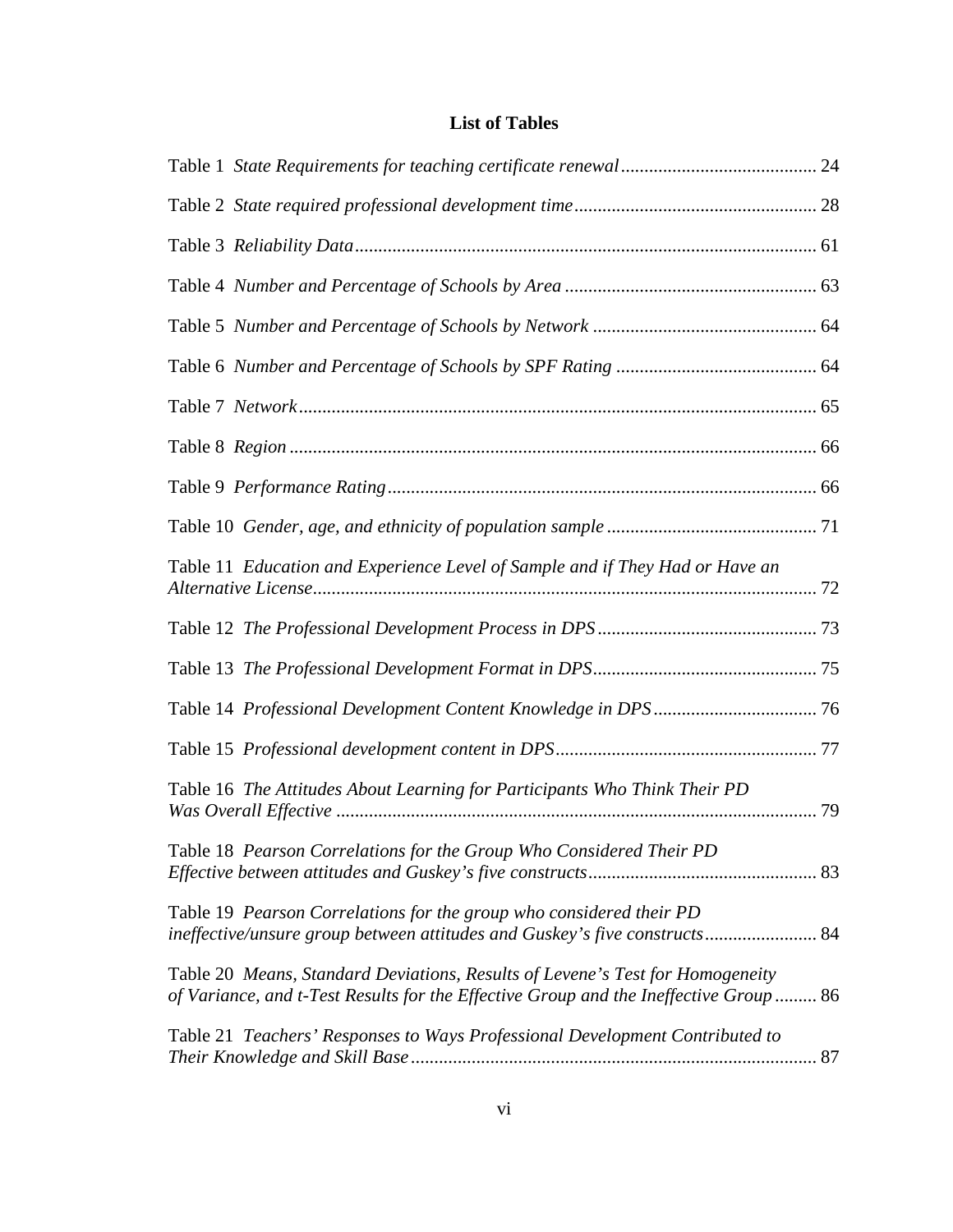| Table 22 Responses to the support Teachers Receive in Their Professional      |  |
|-------------------------------------------------------------------------------|--|
| Table 23 Teachers' Responses to their Learning from Professional Development  |  |
| Table 24 Teachers Responses to Ways Professional Development Affected         |  |
|                                                                               |  |
| Table 26 Large and small-scale professional development opportunities offered |  |
|                                                                               |  |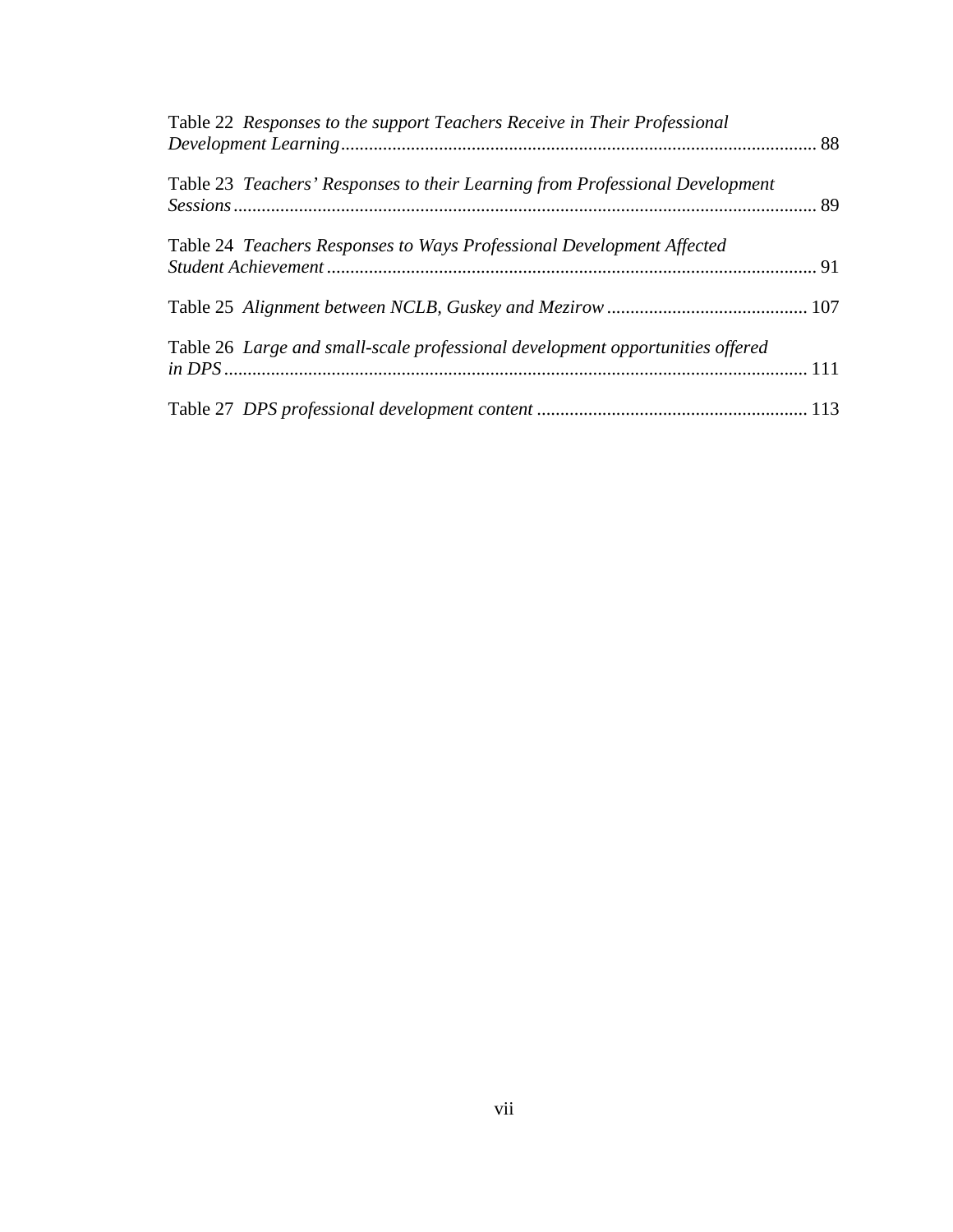#### **Chapter One: Introduction**

 Every spring across the nation hundreds of school districts outlined professional development expectations and opportunities for teachers to participate in over the summer. In response, multitudes of educators planned their summer vacations accordingly to insure they participated in enough workshops or classes to fulfill their contractual and/or professional obligations. It is a ritual and routine I have been familiar with since I began my teaching career in the early 80's. More than twenty years later, now as an experienced teacher and facilitator of professional development at the building and district level, I still attend district professional development sessions – some are required of me and some are considered optional. Typically, there has been no differentiation in the trainings educators from across the district are offered – at least beyond the initial choice of sessions. Most often we are all together in a large group regardless of the fact that I have twenty-five years of experience, a Master's degree in education, and National Board certification.

As I grew as a professional educator, these sessions became more and more disconnected to my particular needs and teaching context. In truth, I attended professional development sessions in part because I considered myself a life-long learner and consistently sought out ways to improve my craft. But I also attended these training sessions because I, like my colleagues, had to document participation in professional

1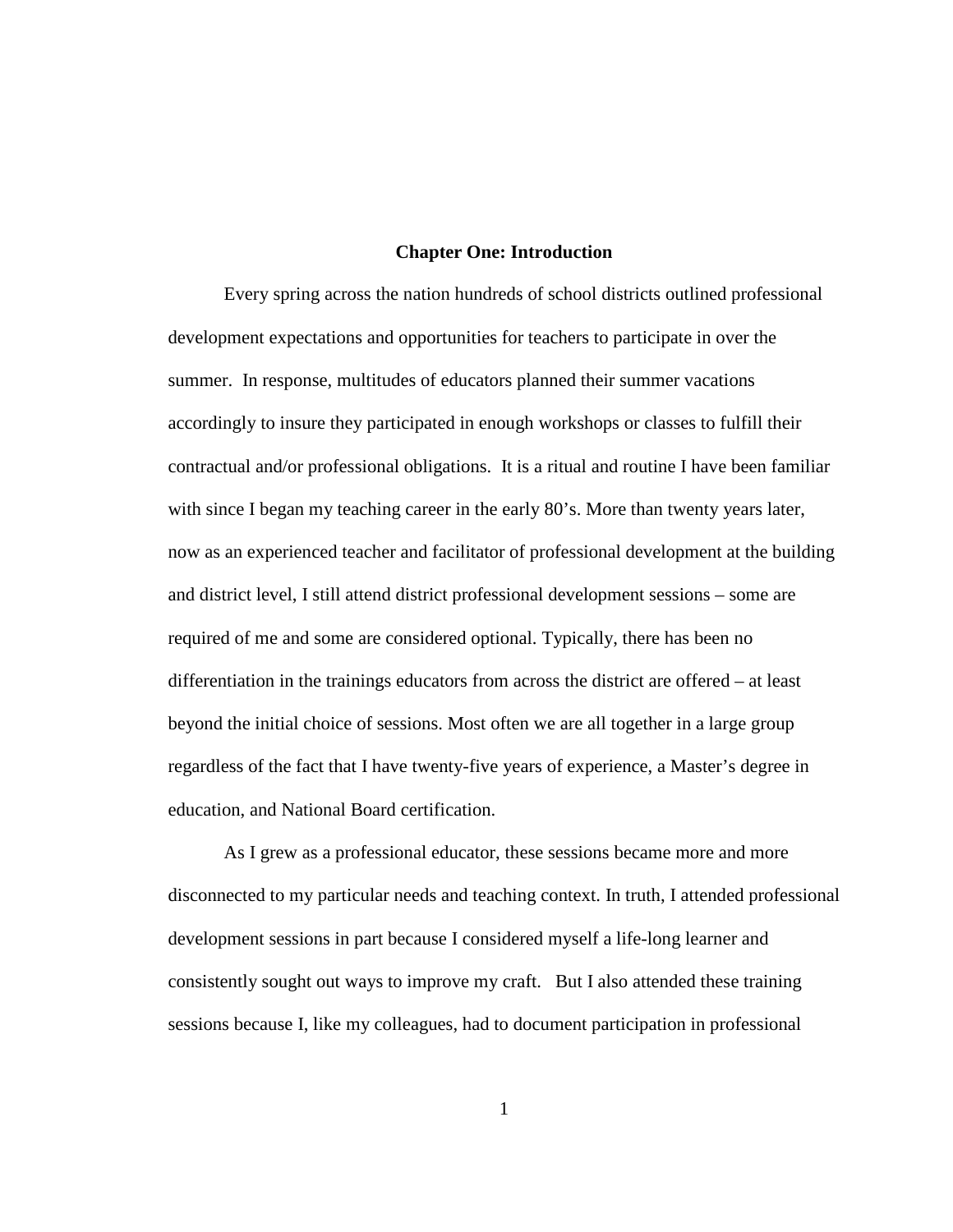development opportunities over the course of my career to be eligible to apply for the recertification of my teaching license.

Typically, teachers must have accumulated, over a predetermined period of time, a certain number of credits or points earned by attending classes or other activities in order to renew their teaching license. Colorado, for example, required teachers to earn six credits over a five-year period. These classes, workshops, and conferences were often determined and presented by local school districts in an effort to provide continuous professional development to their employees (Dean & Lauer, 2001; Lauer & Dean, 2005). In theory, the goal of continued education for teachers was much like ongoing training for other professionals – to keep practitioners' knowledge base current and their skills updated (Neville, Sherman & Cohen, 2005; Hayes & Puriefoy, 2004). Effective teachers lie at the crux of almost every educational issue. Thus, teachers, their skills and the current state of education is an oft talked about topic from the marbled halls of the senate chambers in Washington to the messy hallways of American families with children in school.

#### **Significance**

 Almost everyone had an opinion about education in the United States and how its going - either hopeless and failing, optimistic and improving or somewhere in between. Over the last decade a myriad of reports, studies and articles echoed these sentiments.

 There was much evidence that America's schools were still failing to educate all students at a high level.

Thirty-eight percent of all  $4<sup>th</sup>$  graders read at the "below basic" level on the National Assessment of Educational Progress (Haycock, 2005).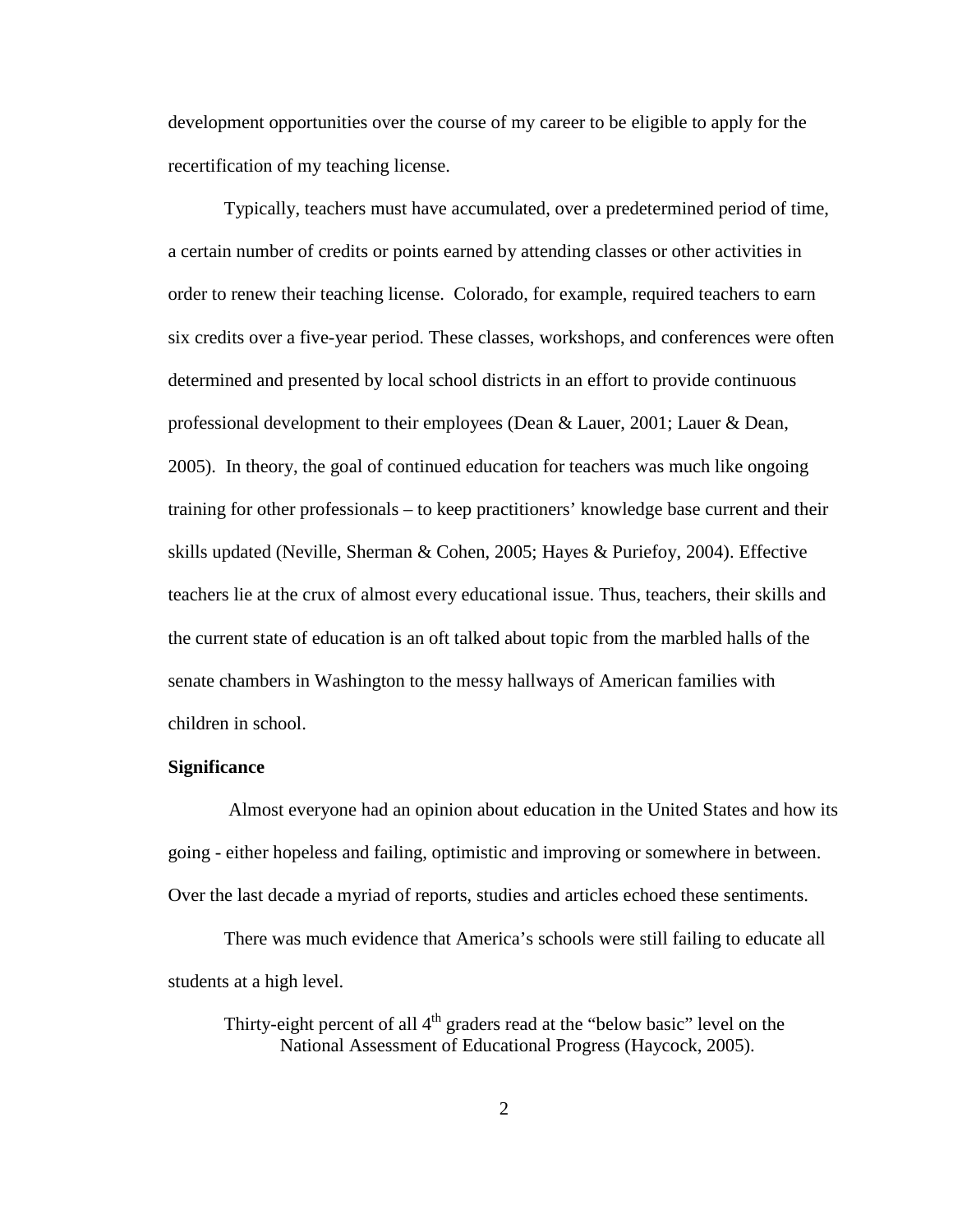- Only sixty-eight percent of students graduated from high school. Just over half of minority students graduated (Swanson 2004).
- Nationwide, nearly one in three  $9<sup>th</sup>$  graders failed to graduate from high school (J. Green & M. Winters, 2005).
- In 2003 the high school graduation rates for minority and low-income students were 55% for African-American students and 53% for Hispanic students (J. Green & M. Winters, 2006).
- US 8th graders scored near the bottom in the Third International Math and Science Study (TIMSS) placing  $18<sup>th</sup>$  out of 25 in math and  $17<sup>th</sup>$  out of 25 in physics (TIMMS, 1999).
- US  $12<sup>th</sup>$  grade students placed 19th out of 21 in math and 16th out of 21 in science (TIMSS, 1999).
- Only thirty-two percent of college-bound students were academically prepared for college (Cavanaugh, 2004).
- College remedial courses in reading, writing and mathematics were necessary in for at least 30% of entering freshman (A Nation Still At Risk, 1991).
- Still other data pointed to reasons for an optimistic outlook as our educational

system seemed to be making meaningful progress in serving all students.

- In some states such as Texas and Virginia poor and minority students outperformed their white counterparts (Haycock, 2005).
- Students in New York's high poverty and high minority schools performed two full years higher than their peers in Los Angles and Washington, D.C. (Schmoker, 2006).
- Fourth-grade students who performed below achievement levels in math were reduced from 39% to 19% since 1996 (Warfield, J., & Kloosterman, P. (2006).

Regardless of which camp spoke the loudest and most convincingly, both sides

agreed the tool for effecting positive change in student achievement was the classroom

teacher.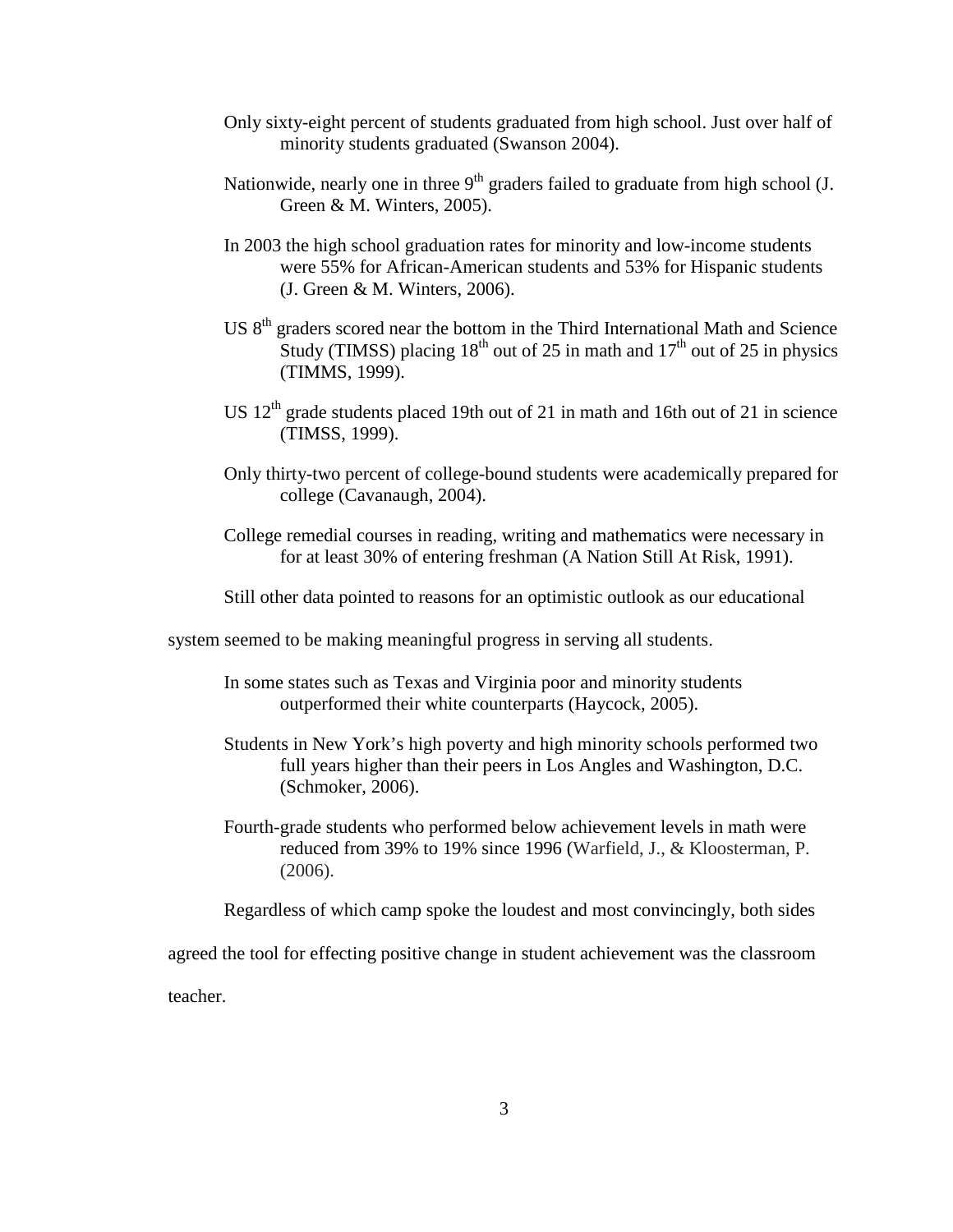#### **Rationale**

Teaching is a multi-faceted activity, dynamically fluid and ever changing in complexity. The knowledge and abilities inherent in successful teaching are neither isolated nor static (Hammond & McLaughlin, 1995; Lauer & Dean, 2005). Each year both researchers and practitioners added new knowledge and understandings to the discipline (Snow-Renner & Lauer, 2005). No Child Left Behind (NCLB) acknowledged the integral nature of ongoing professional development that ensured teachers continually possessed the knowledge and skills necessary to successfully perform their duties (Lauer & Dean 2004). In other words, effective teachers were to be continually supported through on-going training opportunities that enabled them to grow and develop as professional educators. Stakeholders such as politicians, superintendents, professors and educators all agreed the purpose and ultimate goal of professional development was to precipitate an increase in student achievement (Dean & Lauer, 2001; Guskey, 2002; Killion, 2002; Neville, Sherman & Cohen, 2005; O'Donnell & Brown, 2004; Sever & Bowgren, 2007; Shaha, et all 2004)

Effective teachers continued to demonstrated higher student achievement data than their less effective counterparts. Studies revealed a 39 percentage-point difference in student achievement between students with the most and least effective teachers (Marzano, 2003) High student outcomes were significantly correlated with teachers who had earned a teaching certificate as well as degree in the subject area they were teaching. (Darling-Hammond, 1999). Teacher qualification determined by full certification and a major in the field taught was a powerful determinate of student achievement (Darling-Hammond, 1999). Teacher quality was critical to student achievement accounting for 40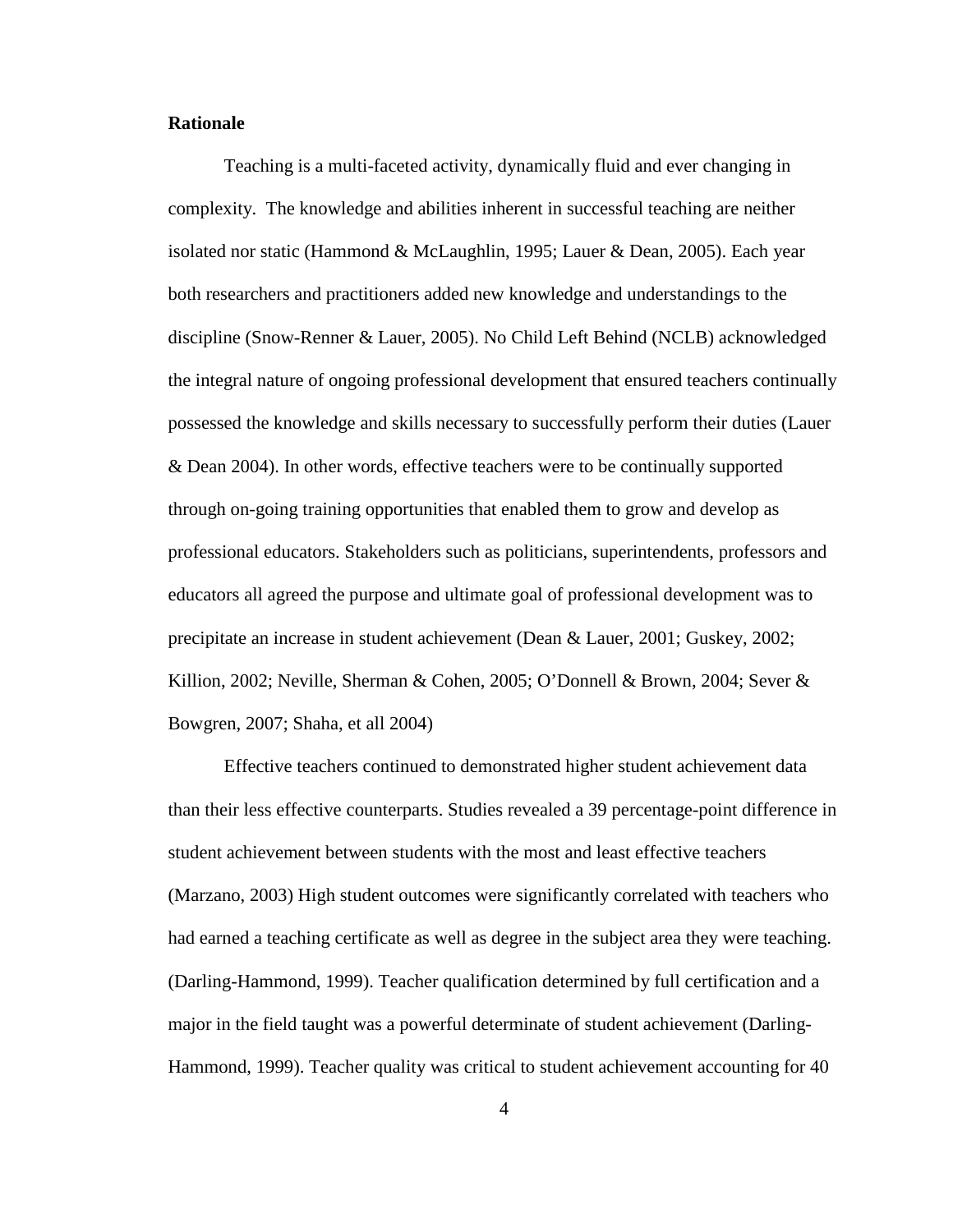to 90 percent of the differences in the test scores of students (Neville, Sherman & Cohen, 2005). Teachers who held teaching certificates consistently produced significantly stronger student achievement results than teachers who did not (Darling- Hammond, 2005).

High quality teachers in elementary school substantially offset or even eliminated the disadvantage of low socio-economic background. Research has continued to show that what teachers know and can do directly affects the quality of teaching – the skill level of a teacher impacts student performance (Sparks & Hirsch, 2000). Colleges of education accredited by the National Council for Accreditation of Teacher Education (NCATE) have produced high quality teachers who in turn help increase student performance (Leibbrand, 2005). Teachers with greater training in the knowledge of teaching methods, learning and child development were more highly effective with students (Darling-Hammond & Berry, 1998).

If the state of K- 12 education in the United States was in need of improvement, either a little or a lot, and the most effective means of bringing about that improvement was in the hands of the classroom teachers, it followed that the initial training and ongoing professional development of teachers was at the crux of the issue. Already multiple organizations and educational entities such as the National Education Association (NEA), the American Education Research Association (AERA), the Council for Higher Education Accreditation (CHEA) and primarily the National Council for Accreditation of Teacher Education (NCATE) focused on and attempted in some way to regulate and hold to rigorous standards the initial training of our nation's teachers. Thus,

5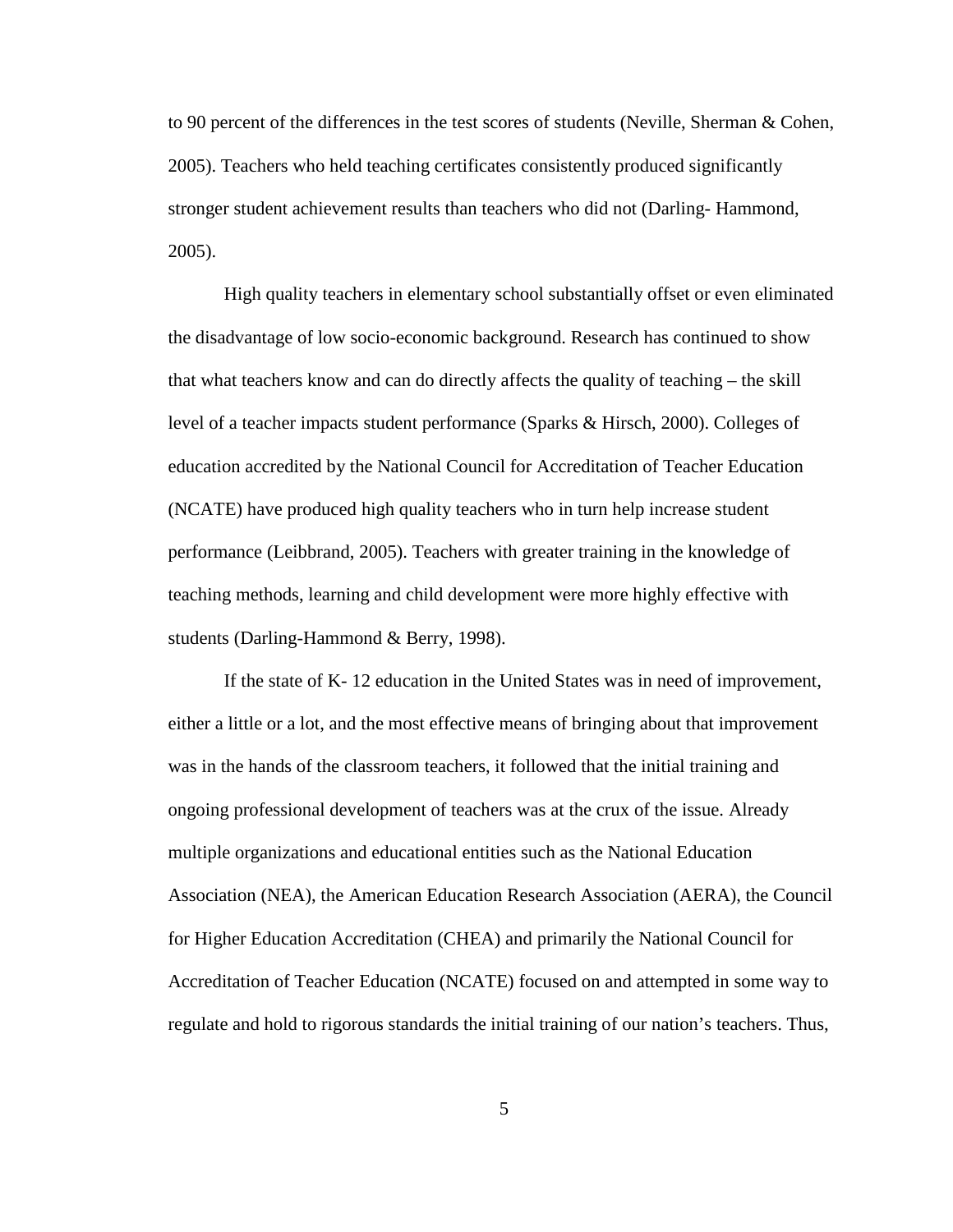this research addressed the ongoing professional development of primary and secondary school teachers after their employment is a U.S. school district.

#### **The Problem**

The key to changing education was the classroom teachers, but not just any classroom teacher (Killion & Harrison, 2006). If students were to learn to read and write at more than simply a proficient level, engage successfully in a college preparation program, and persist through high school and on to college, they must have had skillful, highly effective teachers who consistently had access to ongoing professional development (Guskey, 1997; Guskey, 1998; Maldonado, 2002; Sparks & Hirsch, 2000). Therefore, in order to improve education the ongoing professional development educators received once they graduate from the initial teacher training program must be qualitatively sound and ultimately effect student achievement.

 There existed much dissatisfaction with existing professional development efforts from policymakers, (Guskey, 2002; Guskey & Sparks, 1996; Hirsch, Koppich & Knapp, 2001: Sparks & Hirsh, 2000;) school districts, (Garet, Birman, Porter, Desimone, Herman & Yoon, 1999; Snow-Renner & Lauer, 2005;) and teachers (Guskey, 1998; Killion, 1999; Sparks & Hirsch, 2002;). This dissatisfaction was tied to the lack of change in teachers' pedagological practices regardless of the many professional development opportunities they were afforded (Darling-Hammond, 1999; Neville, Sherman & Cohen, 2005; Shaha et al, 2004; Sparks & Hirsch, 2000). It seemed in spite of the many trainings, sessions, conferences, workshops and seminars that sought to increase educators' knowledge and skills, the information wasn't making its way into the classroom practices of the participants (Darling-Hammond, 1999; Killion & Harrison, 2006; Shaha et al, 2004;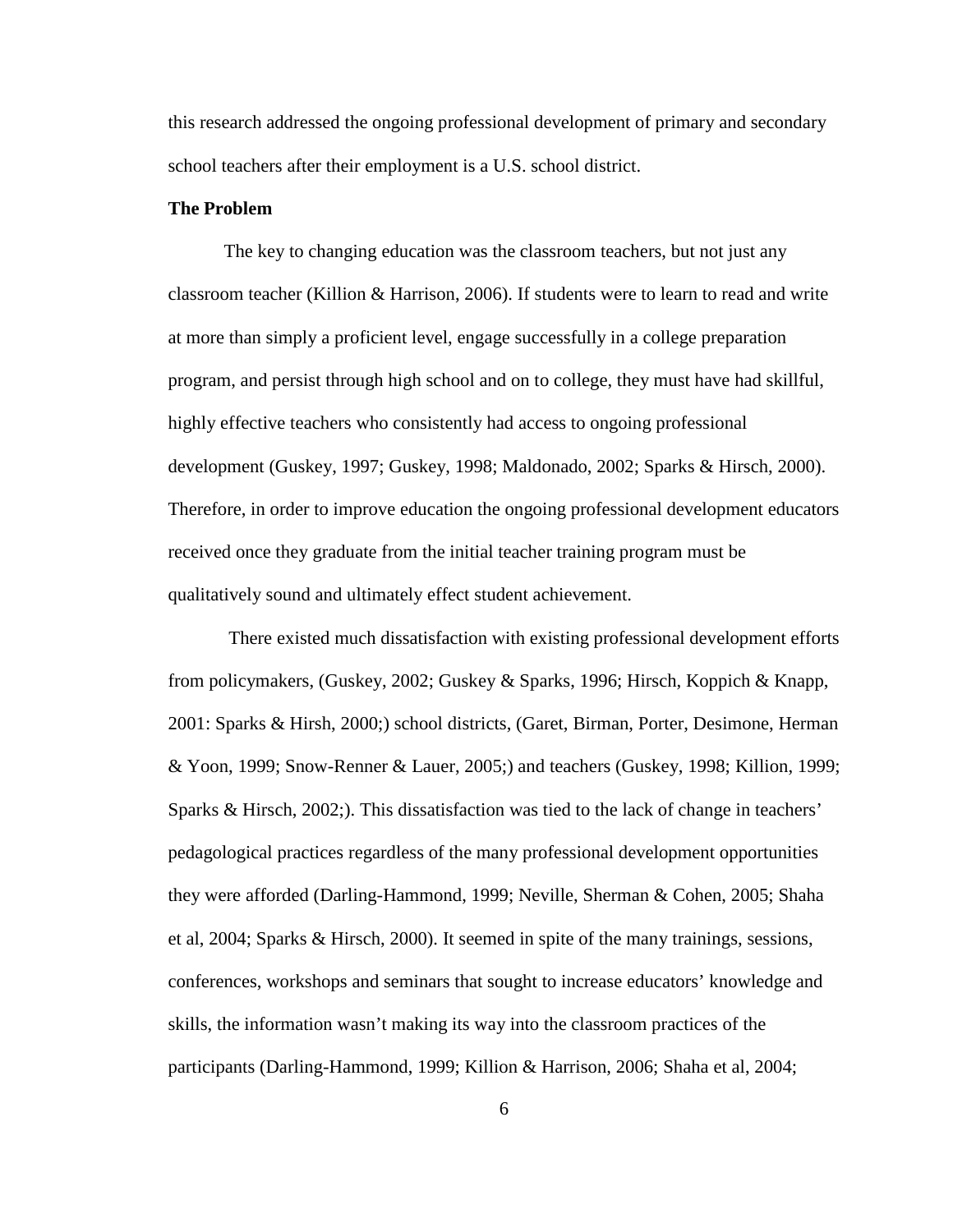Sparks & Hirsh, 2000) To put it another way, teachers were not being significantly altered or affected by their participation in local training sessions. It followed that if they were not changed by or because of their learning then neither was their practice. If their practice wasn't meaningfully different after their professional development experiences then student achievement wasn't affected one way or another. Learning then, must be more about changing teachers' actions, their pedagogy, than about increasing their intellectual knowledge or expanding their present skill base. The existing reality was that school districts across the nation currently spent copious quantities of time and money on the continuing education of the teachers they employed. Fiscal and other resource responsibility, as well as moral obligation, necessitated asking multiple questions regarding the effectiveness of these actions.

#### **Current Context**

On the national level NCLB defined quality professional development and each state then subsequently required educators to participate in professional development for renewal of their teacher certificates. But typically the task of providing the actual real time training sessions fell to individual school districts - their plans and personnel. This was true in the local urban district of Dunbar Public Schools.

In the Dunbar Public School system there were two main sources for ongoing educational opportunities for teachers. The first was the Curriculum and Instruction Department. Personnel who specialized in content areas such as math, science, literacy, early childhood education etc… offered classes during the summer months and sporadically throughout the school year. Teachers chose which classes they wanted to attend and could receive either financial compensation and/or ongoing educational credits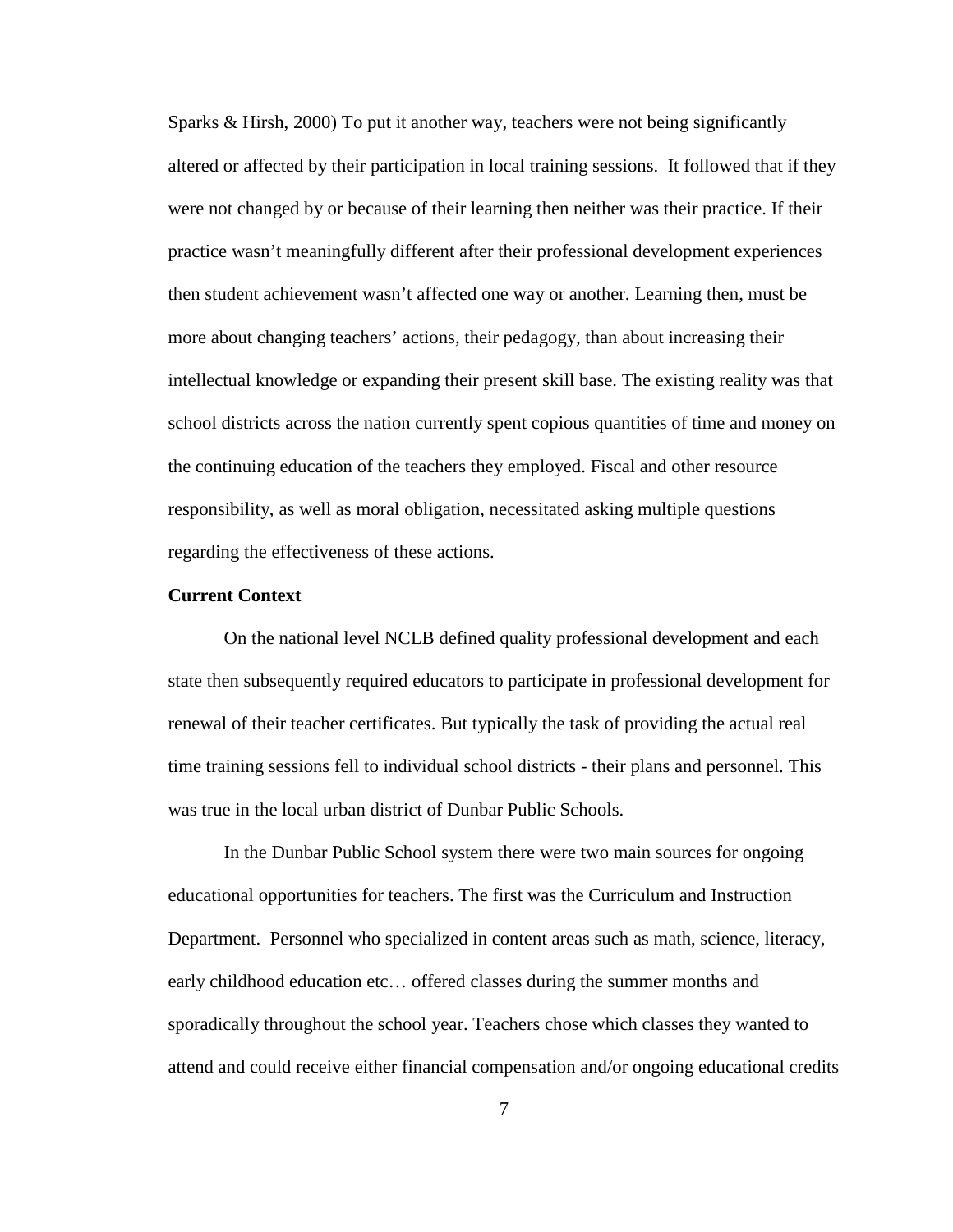accepted by the state's Department of Education for certification renewal. The department of Curriculum and Instruction provided numerous and varied professional development opportunities for teachers.

 A second regular source of professional development in DPS was the seven instructional support networks. An assistant superintendent oversaw each of these networks along with a team of instructional specialists. These teams in turn supported their identified schools in numerous ways. One of which was to provide professional development directly to faculty members or to the math/ science or humanities facilitators found in most buildings. These facilitators, supported by their network teams, were then expected to lead much of the ongoing education at their individual school sites. The networks were organized into instructional support teams soon after a new superintendent came in June of 2005, and were in place during this investigation. These networks and the Curriculum and Instruction Department were the two primary sources of professional development in DPS. This organizational system was created to address lofty student achievement goals set down by the district in a comprehensive document aimed at reorganizing and redirecting the district's resources

The document began "Our children will learn from a highly-skilled faculty in every school that is empowered by robust professional development and timely assessment data" (The Denver Plan, 2006). The first draft of this document, written in early 2006, was extensively reviewed and amended by a large group of DPS teachers, administrators, department heads, curriculum personnel and parents. It served as living umbrella document intended to guide both macro and micro decision-making within the district. Embedded within this document was the objective of evaluating the quality and

8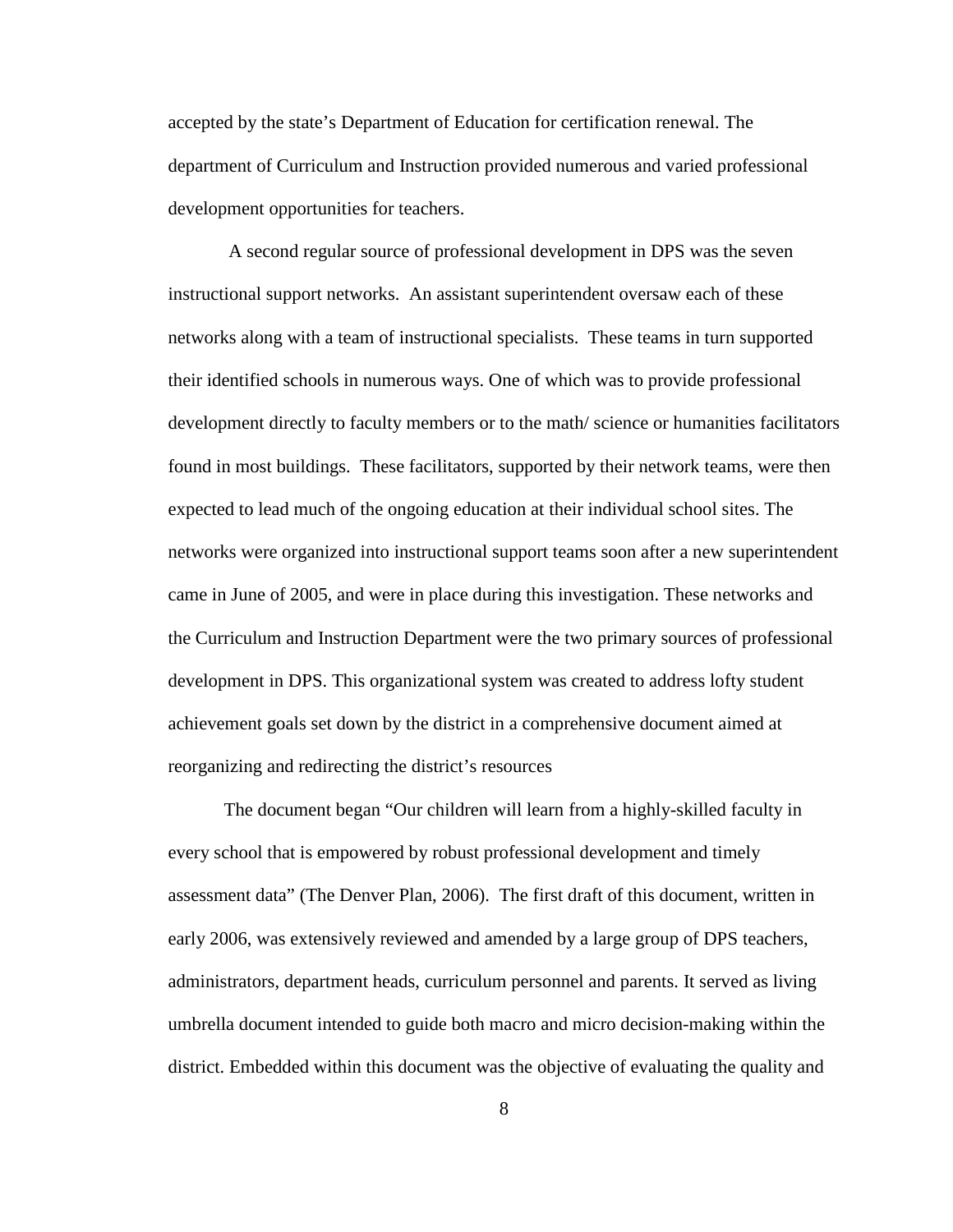effectiveness of the district's professional development activities with regard to student outcomes. This study offered a means to accomplish this objective. To do so required navigation through the wide scale lens of national and state professional expectations and then a narrowed focus to local school districts and ultimately to individual teachers. This narrowed focus determined what was effective for teachers at the personal on-on-one level and informed the decisions school districts could make with regards to what professional development was offered, how it was presented or constructed and about what content was covered. Moving through a macro national and state lens, to a micro district and teacher perspective and back out to the district level, painted the professional development landscape in both broad and detailed strokes that informed this project.

#### **Purpose of the Study**

The study focused on the current continuing education program of the Dunbar Public School District (DPS) located in the capital city of a western state and the second largest public, urban school district in that state. The following nine questions addressed the evaluation of the professional development system in DPS from multiple levels and perspectives. Taken together, the answers to these questions provided a comprehensive view of the ways and means in which professional development within the district was successful and where it is not.

#### **Research Questions**

The primary research questions for this study were as follows:

- 1. What is the nature of the professional development process in the DPS system?
- 2. What is the nature of the professional development format in the DPS system?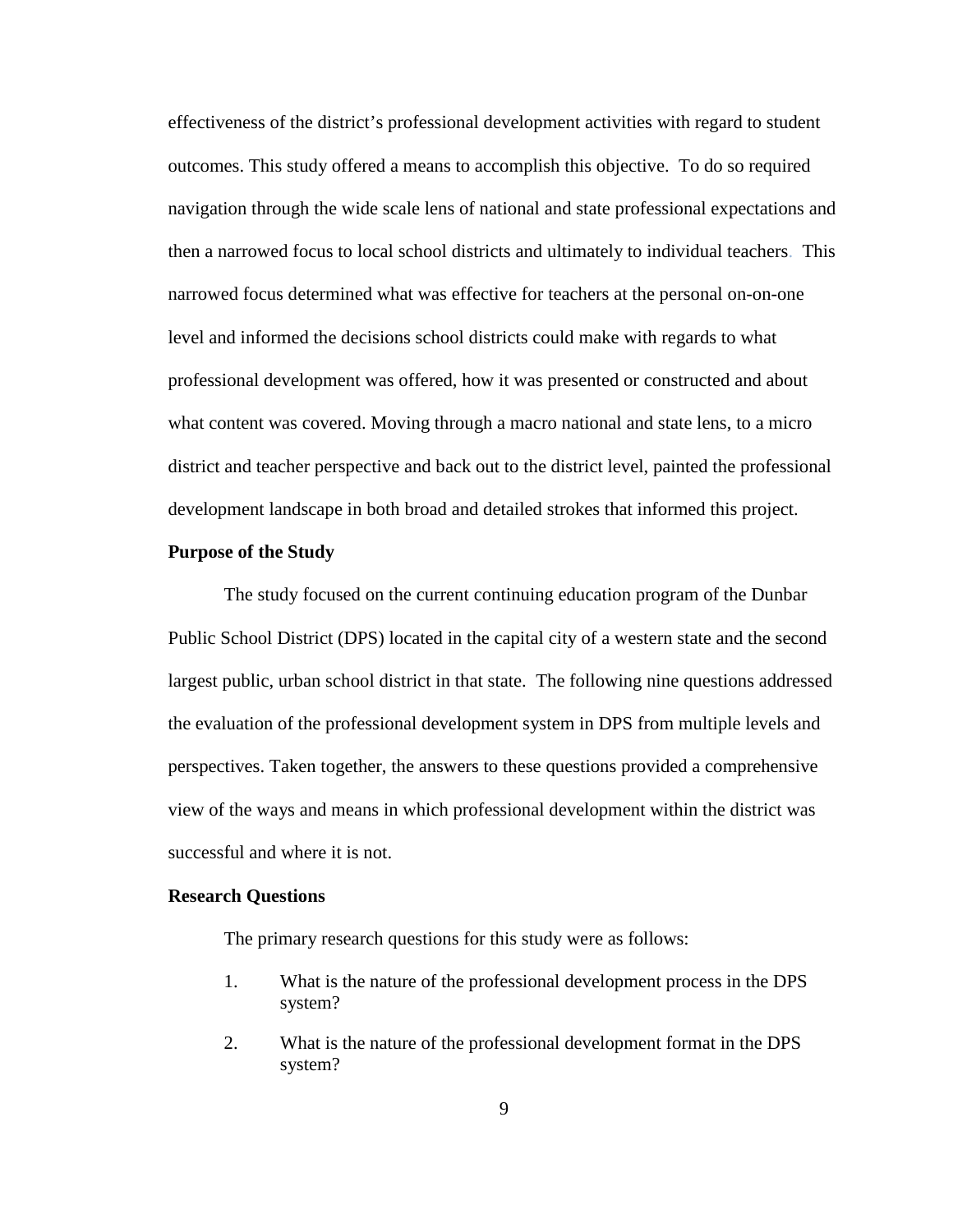- 3. What is the nature of the professional development content in the DPS system?
- 4. What are the attitudes about learning of the participants who identified their professional development as effective?
- 5. What are the attitudes about learning of the participants who identified their professional development as ineffective or who were unsure?
- 6. Are there differences between teachers who identified their professional development as effective and those who identified it as ineffective or were unsure and their attitudes about learning?
- 7. For teachers who identified their professional development as effective what are the relationships between their attitudes about learning and their ideas about
	- a. participation
	- b. learning
	- c. organizational support
	- d. application of leaning
	- e. student achievement
- 8. For teachers who identified their professional development as ineffective or were unsure what relationship exists between their attitudes about learning and their ideas about
	- a. participation
	- b. learning
	- c. organizational support
	- d. application of leaning
	- e. student achievement
- 9. Are there differences between teachers who identified their professional development as effective and those who identified it as ineffective or were unsure and their attitudes about learning and their attitudes about
	- a. participation
	- b. learning
	- c. organizational support
	- d. application of leaning
	- e. student achievement

These questions guided the inquiry into the effectiveness of the existing

professional development practices in DPS. Local school districts were the place where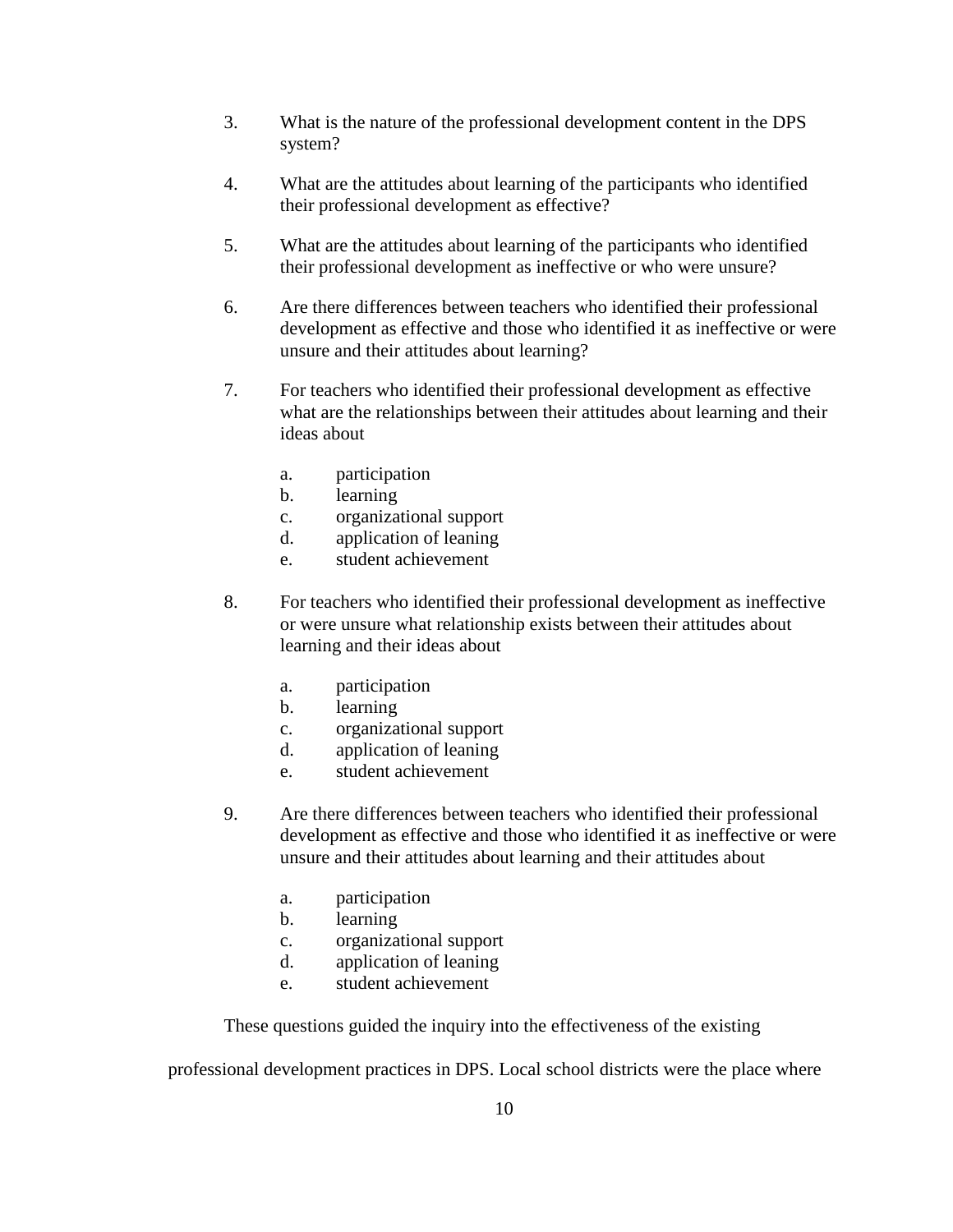change in both practice and paradigm must first begin. To promote change, accurate and real time data must be collected from individual teachers and then used as a guide for future decision-making. This small-scale assessment informed the larger professional development picture at the district level where choices about professional development were ultimately made. This study was the first step in that process for DPS.

#### **Organizational Overview**

 This chapter included the introduction, an initial explanation of the researcher and her background as an elementary teacher and participant in regular professional development. Statistics regarding the current levels of student success or lack thereof provided the back drop detailing the significance of quality teachers and the importance of their on going training. These statistics informed the context of the problem and the highlighted the rational for investigating teacher professional development further. The research questions guiding the overall study were also listed in this chapter.

Chapter two, the literature review, explained the conceptual framework of Mezirow's theory of transformational learning. The current literature available in the professional development arena began at the national level with general guidelines and then moved to the individual states with a plethora of more specific requirements. The research question guiding the inquiry of this literature was: What are the current national and state policies surrounding the ongoing professional development of educators? Both sets of literature, national and state, were viewed through the lens of transformation learning theory. Chapter two finished by outlining the implications of the current

11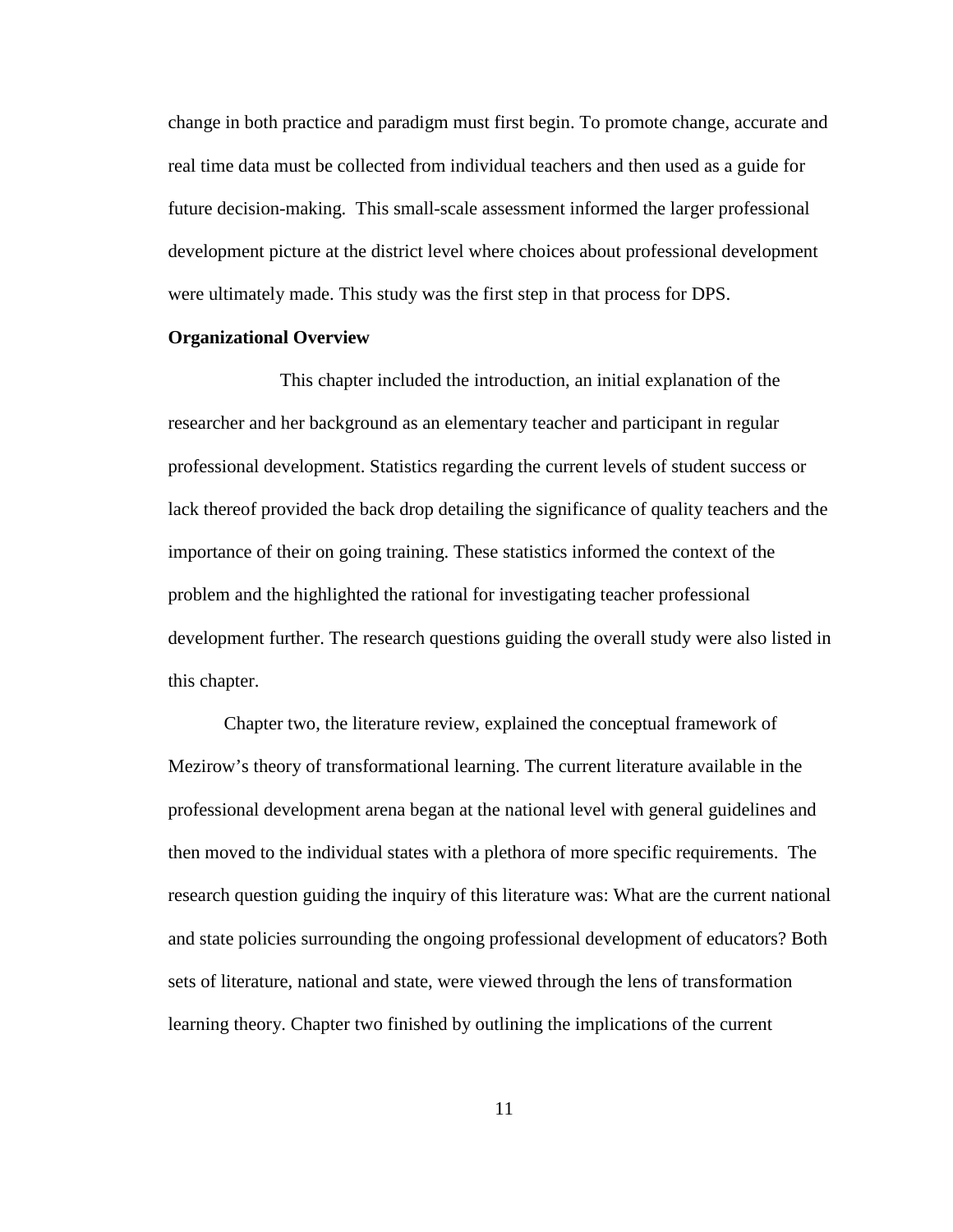literature and introduced a means for evaluation that addressed the gaps illuminated in the review.

Chapter three, the methodology chapter, detailed the data collection tool and the specifics of how the data was collected and analyzed and how the research questions were answered statistically.

Chapter four was the presentation of the data collected from all 17 of the sample schools. Descriptive statistic provided a summary of the respondents in regards to gender, ethnicity, age, number of years experience in DPS and in teaching all together. Information regarding the process, format and content of the professional development system in DPS through the eyes of its teachers was detailed. The attitudes about learning for those participants who identified their professional development as effective and those who identified it as ineffective or were unsure was also examined. Additionally, the relationships between these teachers' attitudes about learning and their overall effective or ineffective professional development experiences at five different levels were described.

The final chapter, chapter five, dealt with the study's possible implications – the so what and so why of all the data collected and analyzed from chapter four. This chapter contained the practical applications.. It posited the possible implications for change in the professional development program in DPS. These changes were supported by data that illuminated the strengths and weaknesses of the current professional development system in DPS.

The preceding overview outlined each of the five chapters contained in the entire dissertation. The introduction is completed and the literature review followed.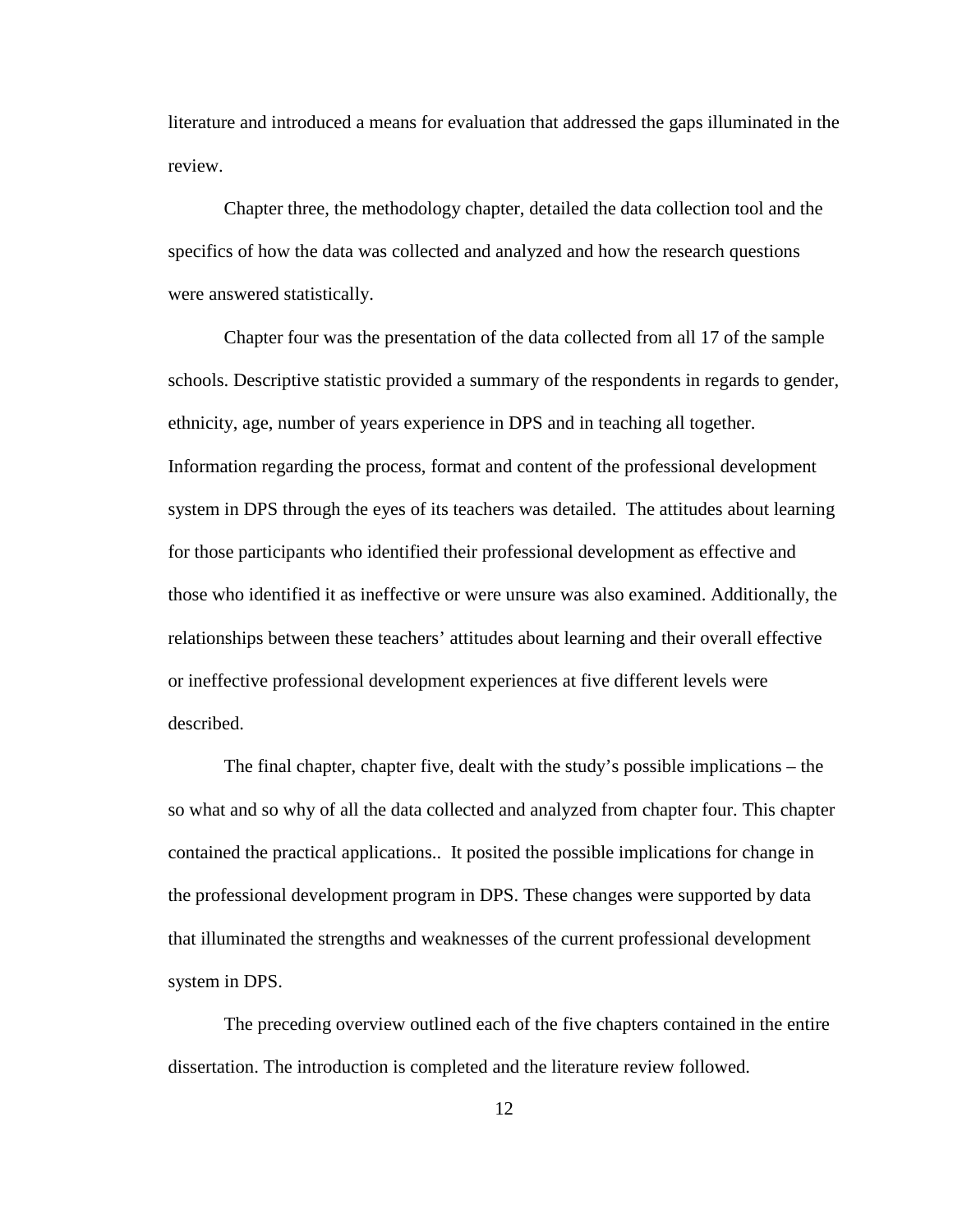#### **Chapter Two: Literature Review and Research Questions**

The professional development of teachers has been a trendy reform issue and much has been written of late due to its popularity. The subsequent literature review focused on identifying the current happenings in arena of professional development from both a policy and a practice perspective. The research question that guided this inquiry was:

What were the current national and state policies surrounding the ongoing professional development of educators?

#### **Conceptual framework**

Of particular importance and relevance to the professional development of teachers was Mezirow's theory of transformational learning. In 1978 Jack Mezirow presented a theory of adult learning based on his extensive observations of adult women returning to formal higher education. His transformational theory of adult learning was particularly focused on education that enabled adults to become autonomous reflective thinkers that critically engaged with their environment (Mezirow, 1997; Taylor, 1997).

The aspect of this theory specifically important to teaching was the point of critically engaging with the environment, which for teachers was the classrooms and the students within them. Mezirow defined transformative learning as "the social process of constructing and appropriating a new or revised interpretations of the meaning of one's experiences as a guide to action" (Mezirow, 1994, p.222-223). Again with regards to the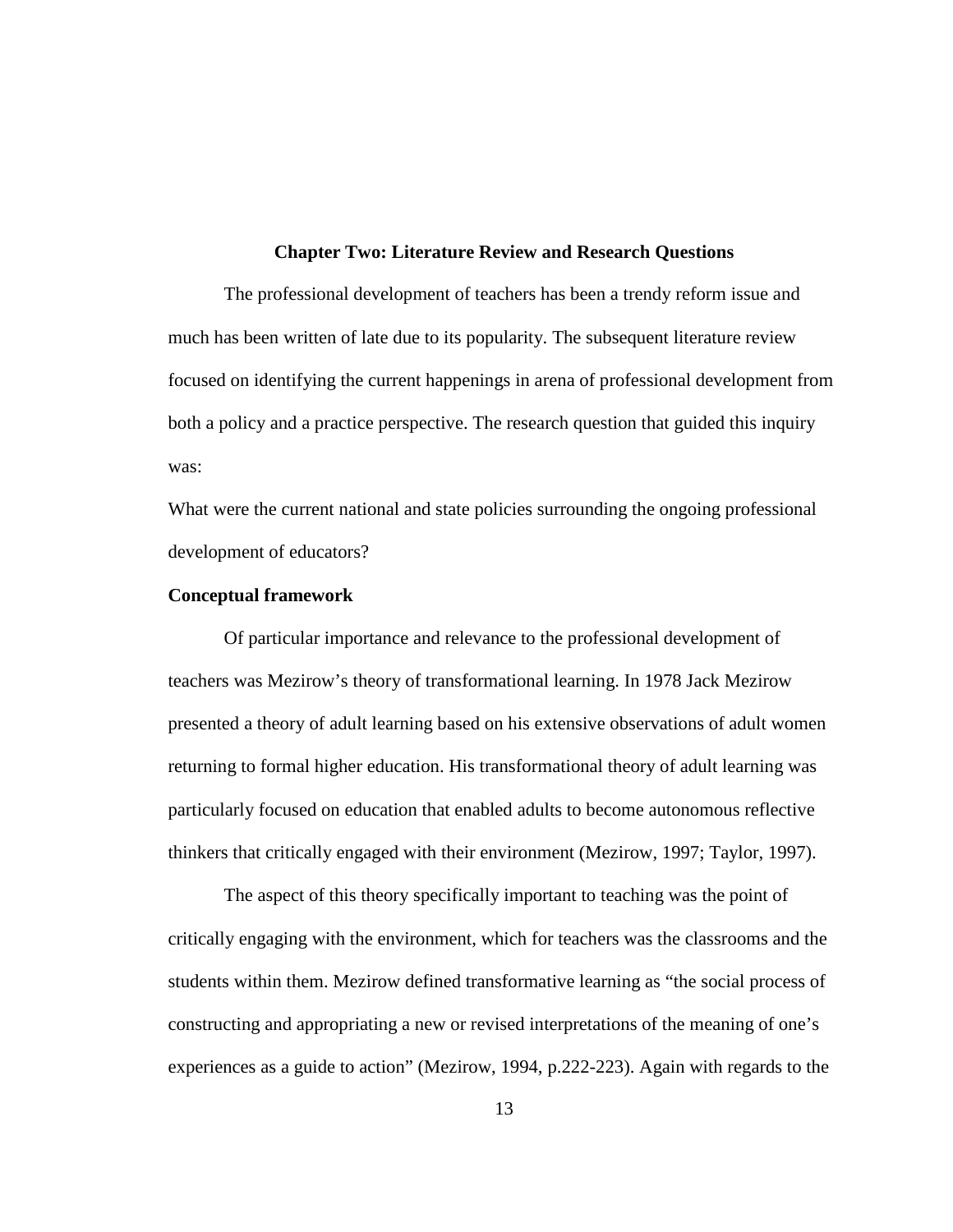professional development of teachers it can be considered effective if what a teacher learns in and through the participation of a professional development was then applied or used as a "guide to action" in their particular teaching context. Three major tenets of this theory applicable to adult learners in professional development settings were; a) the emphasis in learning was about changing how an individual thinks about things rather than changing the amount of knowledge an individual processes (qualitative knowledge rather than quantitative knowledge): b) learning included cognitive, affective, interpersonal and moral aspects that involved a learner's existing knowledge and background as well as their ability to examine their own learning processes (personal context and reflection were important): c) learner's ways' of knowing, their frames of reference, were impacted when individuals were fully engaged in their own learning through reflection and dialogue (meaning constructed through both individual reflection and social interaction further served to guide future behavior). These factors were effective as they interfaced with each other and encouraged learners to build upon, reinterpret and consider the implications and applications of their own current learning experiences and teaching context.

 Mezirow's theory also included notions of empowerment and constructivist thinking. Transformational learning encompassed the idea that learners grow and change because of and through educational experiences. Learning acted as a catalyst that promoted individuals toward self and group advocacy and to engage with those around them as self-aware, informed and independent individuals. In other words learning served to empower those who actively participated in the learning process.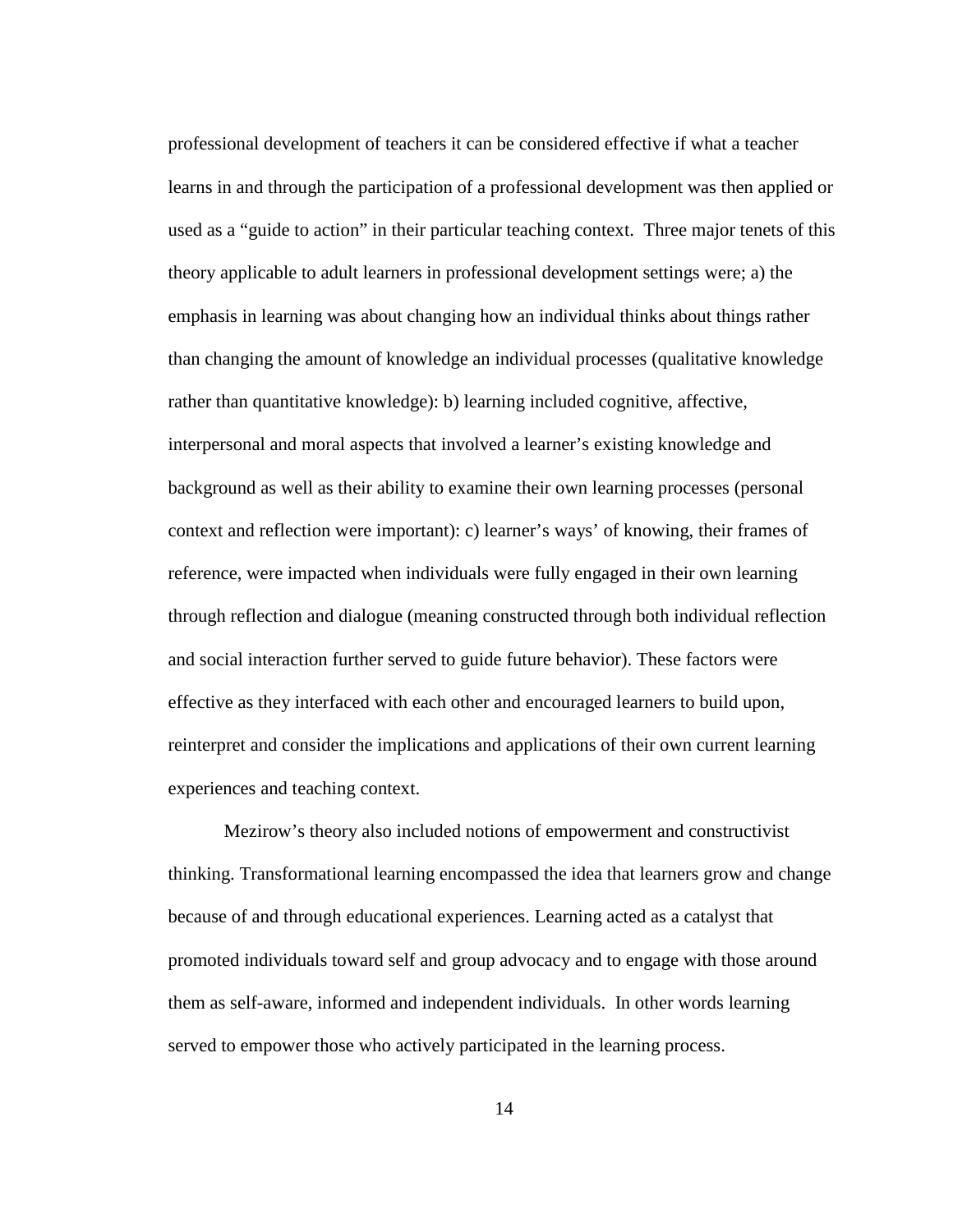Transformational learning also had a constructivist nature. Learners brought with them their own prior knowledge and previous experiences. Accordingly, they engaged with the new information provided differently because of their background. In this way what was "learned" was distinct for each participant. Each learner took in new data and interwove it through already present personal and intellectual knowledge schemas and arrived at varying nuanced positions. Thus learning was constructed differently for each individual, each time learning opportunities arose (Baumgartner, 2001; Cranton, 1996; Mezirow, 1991).

Transformational learning promoted student engagement in learning, so that thought processes; opinions and behaviors were different - transformed – through and because of educational experiences (Baumgartner, 2001). This theory included the idea that students, including adult students, were not simply acquires of knowledge disseminated by all knowing, expert instructors. Instead, students created meaning through interactions and dialogues with others. Essentially, learners interpreted information through their own background, experiences, knowledge, and current context. Learning developed as individuals struggled to manipulate, reinterpret and revise their current understandings in light of new information. In this way learning was an integration and reevaluation of new knowledge that precipitated a change in behavior or action or in this case a change in a teacher's pedagogy.

 With this theory in mind the goal of professional development was to educate teachers in such a way that their thoughts and behaviors, indeed their very classroom practices were changed through and because of their participation in professional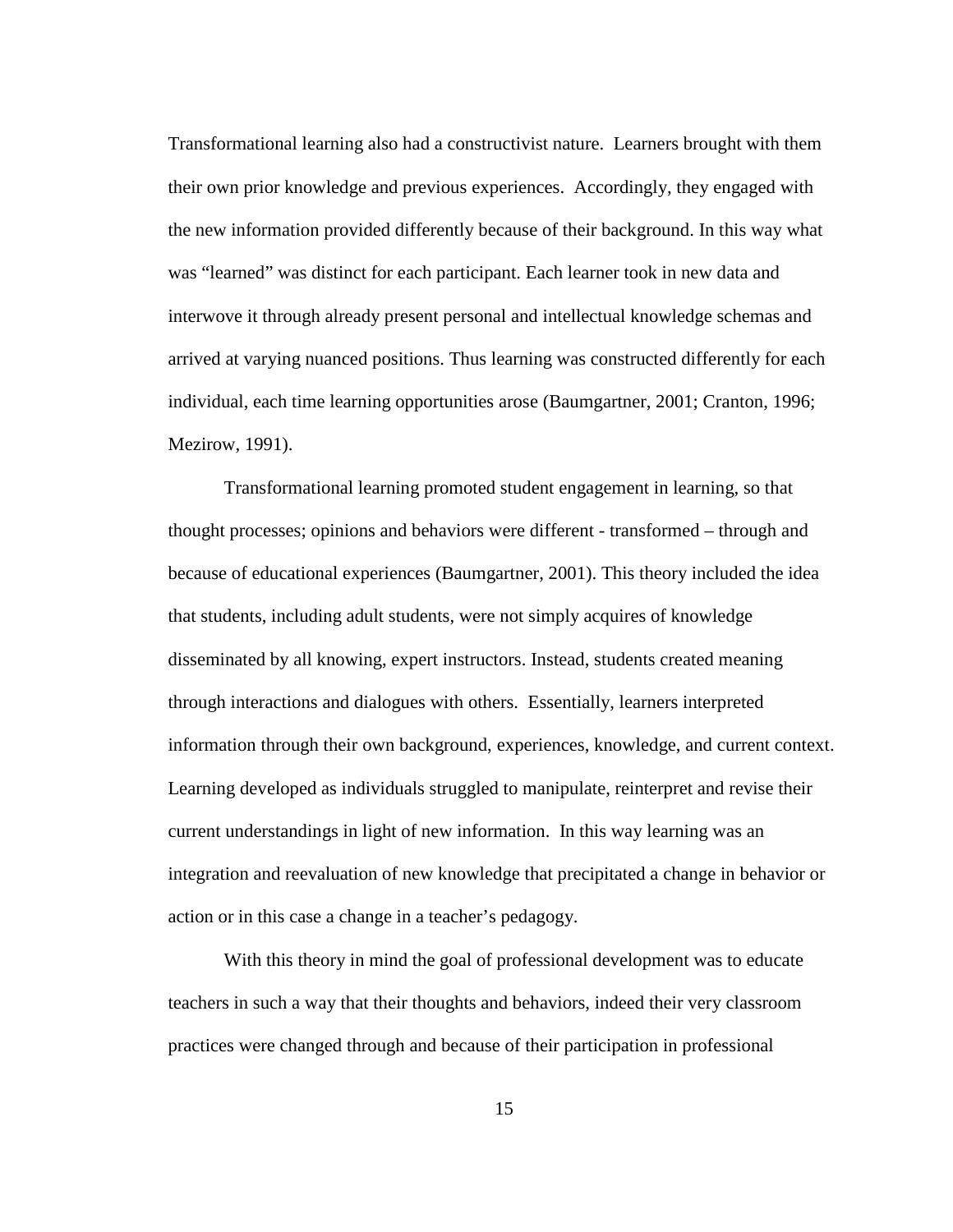development in ways that promote student achievement. Mezirow's theory had as a central goal to support adults in their own learning so that they ccould critically evaluate how to best engage with their environment for the purpose of effecting change. If the goal of the professional development of teachers was to increase student achievement; then it was imperative the additional training they received beyond their initial certification guide them in continually making effective educational decisions in their classroom. The ongoing education of teachers was deeply embedded in both federal and state legislation. These legislative pieces viewed through the lens of transformational learning provided a critical structure that illuminated both the weaknesses and gaps in the current policies. The overlay of this lens also identified the salient pieces already present in existing legislation and its resulting practice.

#### **Introduction of Literature**

 The literature surrounding continuing education for teachers was grouped into two categories. The first was that of the factual reports and other information sources concerning the current policy state of professional development. The second group contained literature on the actual implementation and practice of professional development as it unfolded on the state and local level. In the literature review that followed each of these groupings was reviewed in light of three tenets from Mezirow's theory of transformative learning a) in adult training sessions the emphasis should be on qualitative not quantitative learning: b) teachers' individual contexts are extremely important and must be incorporated into professional development sessions: and c) the structure of adult training sessions must include time and opportunities for participants to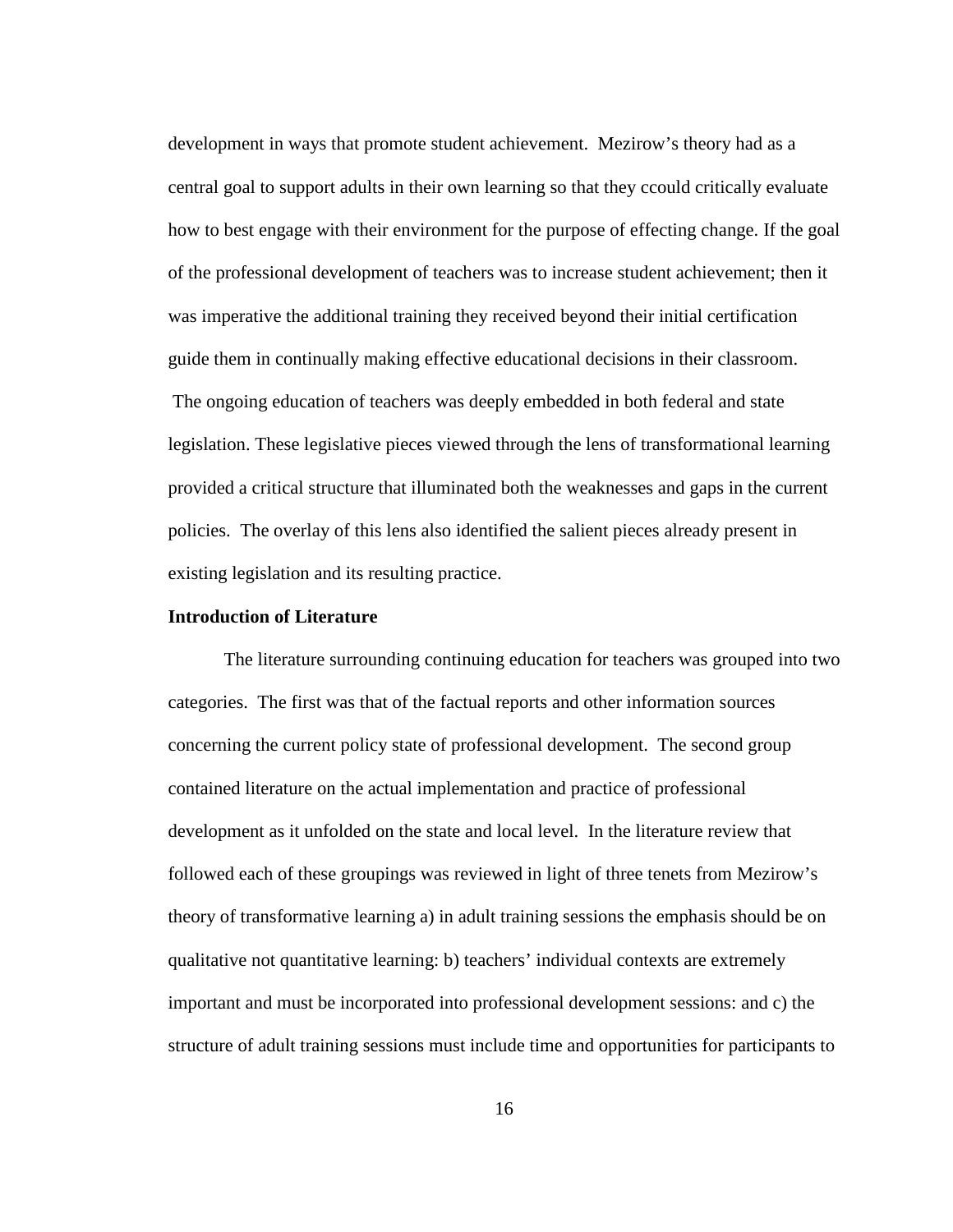both individually reflect and engage in dialog with others in order to facilitate learning and decisions about future behavior. The presence of these characteristics substantially increased the effectiveness of the on-going professional development of teachers as they had the potential to develop teachers' skill and knowledge base both qualitatively and qualitatively. At the same time they connected this improvement to teachers' specific teaching context leading to improved pedagogy and ultimately to increased student achievement. Each of these categories was examined through Mezirow's lens of transformational learning. Before hand however, the larger role the U.S federal government played, specifically in educational policy, was first examined.

#### **No Child Left Behind**

The primary federal law affecting education from kindergarten through twelfth grade was the Elementary and Secondary Education Act (ESEA). In 2001 it was reauthorized by the first George Bush and signed into law in 2002 as the No Child Left Behind Act (NCLB). NCLB, without question, wielded the heaviest influence in the current educational arena. With regards to the professional development of all public school teachers NCLB required states to provide "high-quality" professional development that would ensure every teacher was both highly qualified and highly effective – a simple directive with far reaching implications. Embedded in this directive was the federal government's definition of high-quality professional development. According to NCLB "high-quality" included activities that improved and increased teacher's academic knowledge, were part of school and district improvement plans, provided teachers the knowledge to meet state content standards, were sustained,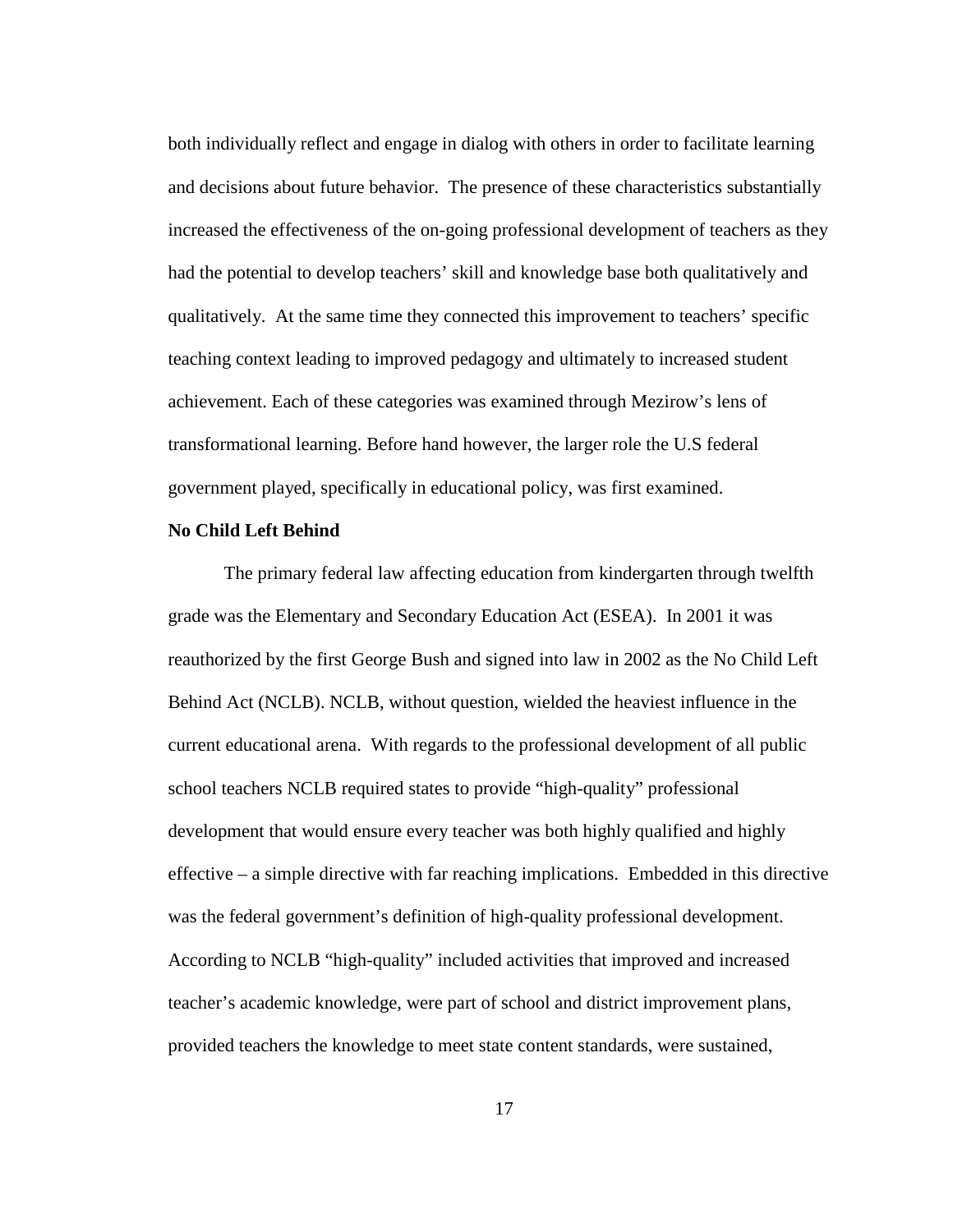intensive and classroom focused, supported the recruiting, hiring and training of high quality teachers, expanded teachers' understandings of effective instructional practices, were built upon scientifically based research practices, and supported increased student achievement. They were not 1-day or short-term workshops or conferences, (NCLB, 2001). The above descriptors were not intended to be a checklist for each and every professional development session but rather a set of weighty guiding principles that loosely outlined the parameters of high quality professional development. It was important to remember these principals were general ideas that were applied later in specific educational contexts. How they fleshed out in real time educational settings, in broad strokes, was included in a subsequent part of this literature review. For now the focus was on examining the influence the NCLB guidelines played in the professional development of teachers. This large-scale contextual understanding was necessary before professional development at state and school districts levels was explored further.

The professional development tenets of NCLB were first viewed through the Mezirow's lens of transformational learning. This lens illuminated both where the strengths and the gaps of these ideas were with regards to the direction they provided to state and local entities as they crafted effective professional development experiences. The first overlay of Mezirow's ideas onto NCLB exposed a gap in the core definition of "high quality" professional development experiences. NCLB language presented a view of learning as merely accumulative in nature - that was something that was continually added to a preexisting knowledge base. Words such as increased, provided, and improved teacher knowledge were riddled through the NCLB document in the section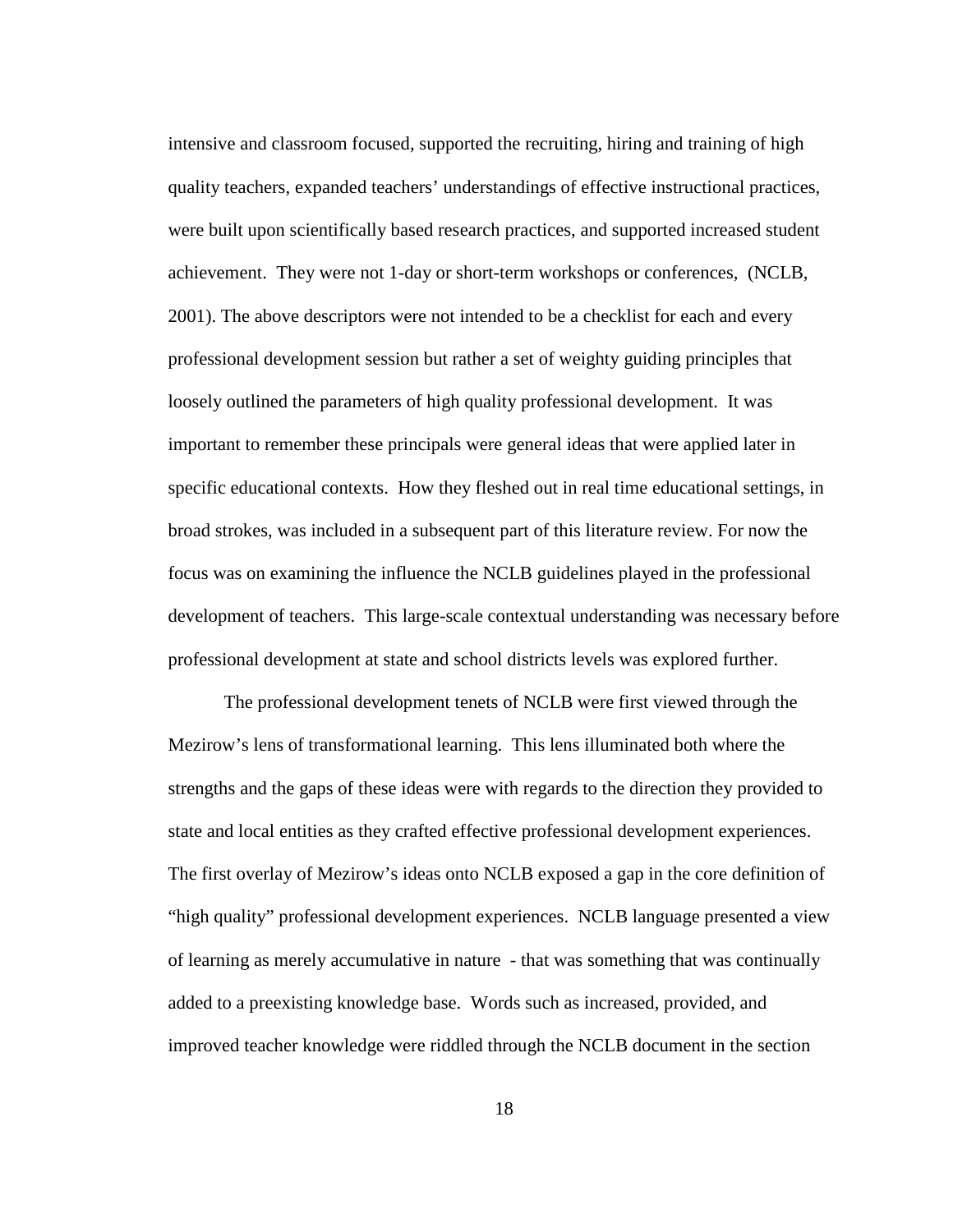that specifically addressed the professional development of teachers. These words carried with them a shallow understanding of what Mezirow would identify as true learning – learning that changed an individual and lead to different behavioral expressions (Mezirow, 1991).

Qualitative changes, in contrast to quantitative changes, required participants to take in new information, evaluate and interact with it, and to ultimately choose what and how they would integrate that knowledge into an already existing intellectual and skill repertoire (Mezirow, 1991). The tendency of education to view knowledge only from a quantitative perspective – one that amasses knowledge in the form of credit hours and workshop attendance tallies was inherent in the NCLB guidelines. This perspective included little about substantive changes in attitude or practice. There is only one mention of expanding teachers' understandings as opposed to increasing them that was present in this landmark document. Instead, NCLB presented the view that professional development was primarily concerned with increasing an individual's knowledge. This view was at odds with Mezirow and his stance that leaning involved a change in the learner that promoted autonomous thinking (Mezirow, 1997). It was fundamentally different from the core idea of transformative learning that believed learners were molded and shaped and therefore behaved and thought differently because of their participation in learning/educational experiences.

Secondly, transformative learning embraced and incorporated the specific contexts of each individual learner (Mezirow, 1991). These contexts included personal background and prior knowledge, subject matter and grade level taught, years experience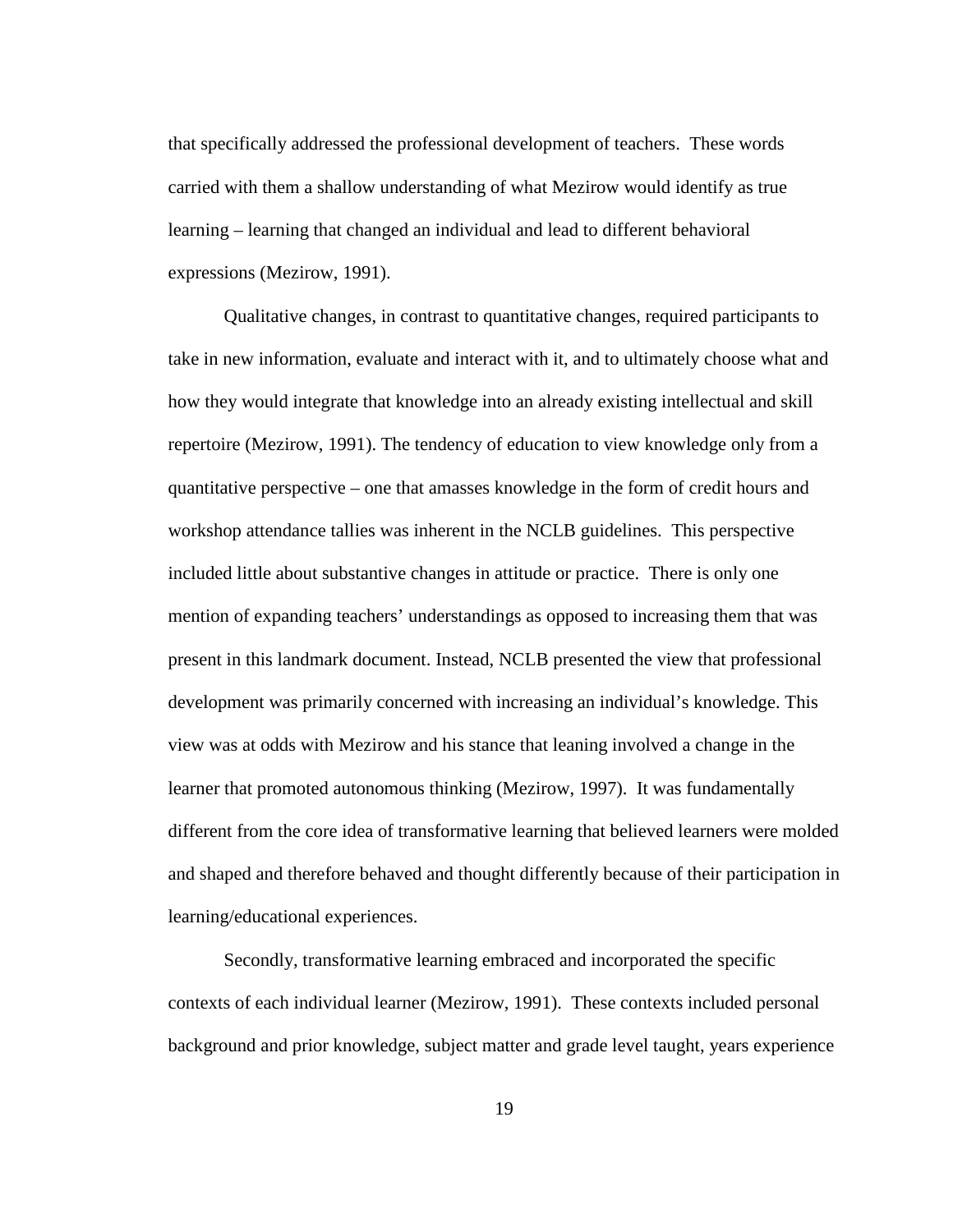in teaching as well as education level. Adult learners, concluded Mezirow, bring much to their learning environments (Cranton & King, 2003). Additionally, he contended, what they bring should be both acknowledged and included in any adult learning session. Incorporating learners' intellectual and experiential backgrounds allowed for and promoted an individual's desire and ability to apply new information to their personal context. It was this piece that facilitated what Mezirow identified as true learning. NCLB, for its part, described effective professional development as adult leaning opportunities that were connected to teachers' individual teaching scenarios. NCLB used language describing effective professional development sessions as "part of school" and or "district improvement plans", "classroom focused" and "not 1-day or short-term workshops or conferences."

These descriptors contain verbiage that indicated intentional links to the numerous and varied educational landscapes present in classroom across our nation. According to transformational learning this was a crucial part of adult learning. Its inclusion made the difference between an effective and ineffective professional development session. It is also noteworthy that NCLB required each state to develop and implement a statewide public school accountability system and subsequent state approved district improvement plans (NCLB, 2002). The relationship of professional development to these accountability and school improvement programs highlighted the importance NCLB held in connecting new learning and skills to existing teaching contexts; a bridge foundational in transformative learning theory.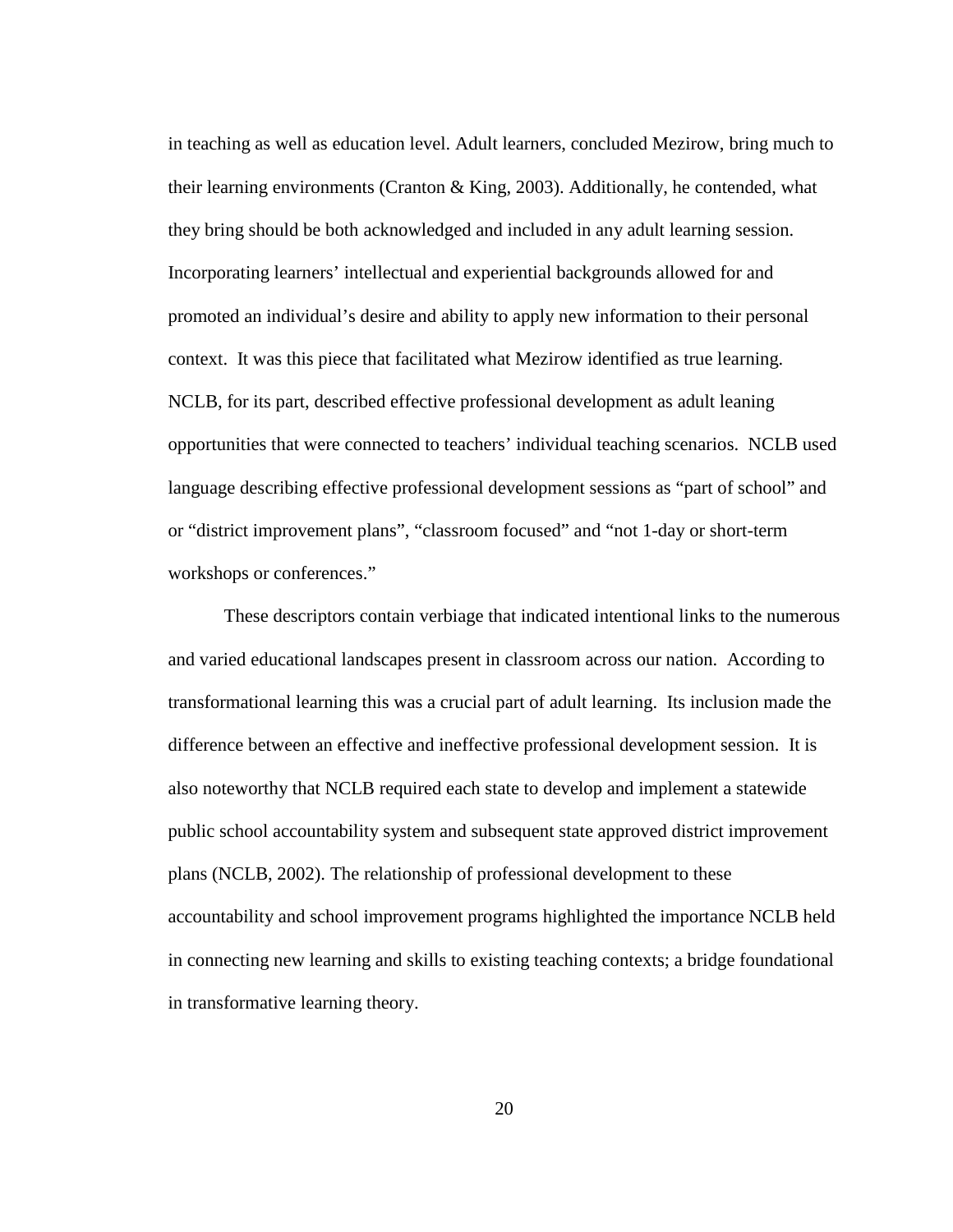The last piece of Mezirow's theory to overlay on NCLB professional development expectations was tied to *how* specifically participants learned the content presented in adult learning sessions that is assumedly connected to their educational situations. Transformational learning was predicated upon both individual reflection and social interaction for the construction of meaning. Learners' way of knowing things, according to Mezirow, were impacted when individuals took time to think deeply about their own learning (Mezirow, 1994). Personal reflection was a tool learners use to move knowledge from outside of themselves to inside where it became part of their own internal make up and behavioral guide. New information presented was considered a resource that must be incorporated into present ways of thinking through active processes that included thoughts, feelings, and attitudes (Mezirow, 1998; Mezirow, 1997). Transformative learning requiresd rigorous participation on the part of the learner. It was an individual process of creating and integrating new information into a meaningful behavioral guide. But transformative learning was interactive on a social level as well.

 Social interaction, specifically conversation, served as a means by which individuals processed information, created and refined their own connections and determined the relevance of and application for new learning. Discourse with others was a catalyst that helped learners, identify, assess and evaluate their own understandings and beliefs (Mezirow, 1997). Talking, in other words, was an essential part of adult learning. Embedding opportunities for adult learners to interact with each other articulating, defending, questioning, explaining, and justifying their thinking was integral in helping learning to become transformative.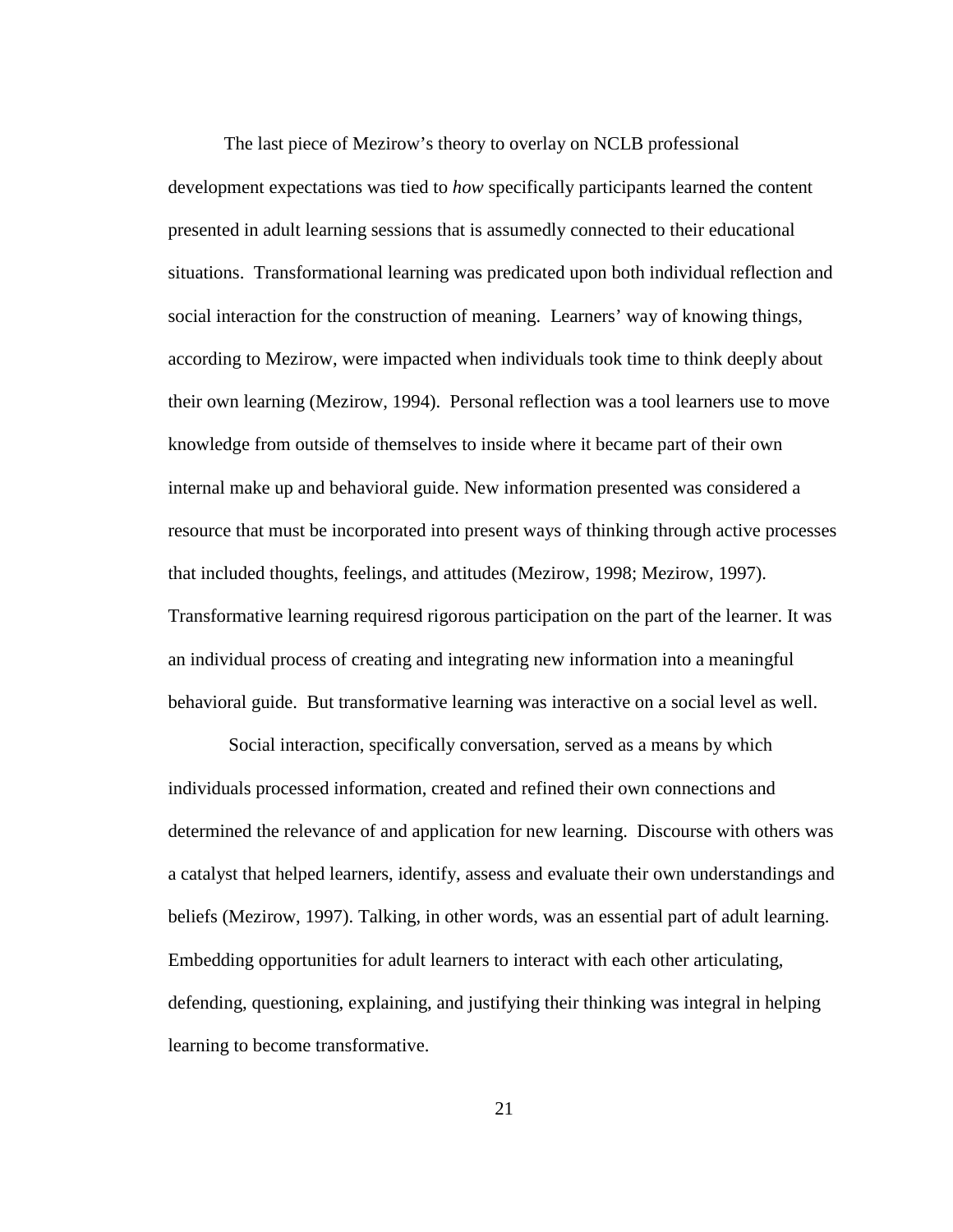On the aspects of personal critical reflection and social interaction NCLB was silent. As these two components related more to how sessions were conducted, or process, and not to the learning content or connectedness to local initiatives or teaching contexts, this omission seemed appropriate. However these aspects were included in the review of professional development at the state level.

These guidelines found in the No Child Left Behind legislation and a small and limited source of funds, were the extent of the support provided by the United States federal government. These parameters were given to the states that then interpreted them in both the letter and spirit of the law as they crafted their individual continuing education plans for teachers. As expected, there were numerous and varied approaches and plans created by the states and accordingly a plethora of scholarly material describing their various efforts to legislate professional development.

#### **State Professional Development Legislation and Support**

States have taken a variety of approaches to meeting NCLB guidelines in the area of professional development. These approaches included regulatory policies that encompassed the laws and regulations concerned with teacher recertification as well as recommendations and standards, and programmatic policies that included programs, initiatives, activities and organizations (Dean & Lauer, 2001). State policies both directly and indirectly influenced professional development. They furthered NCLB by bringing the legislation one step closer to the people it was intended to impact – teachers and students. Thus most states had their own set of professional development mandates. These mandates were often in the form of recertification requirements, district regulations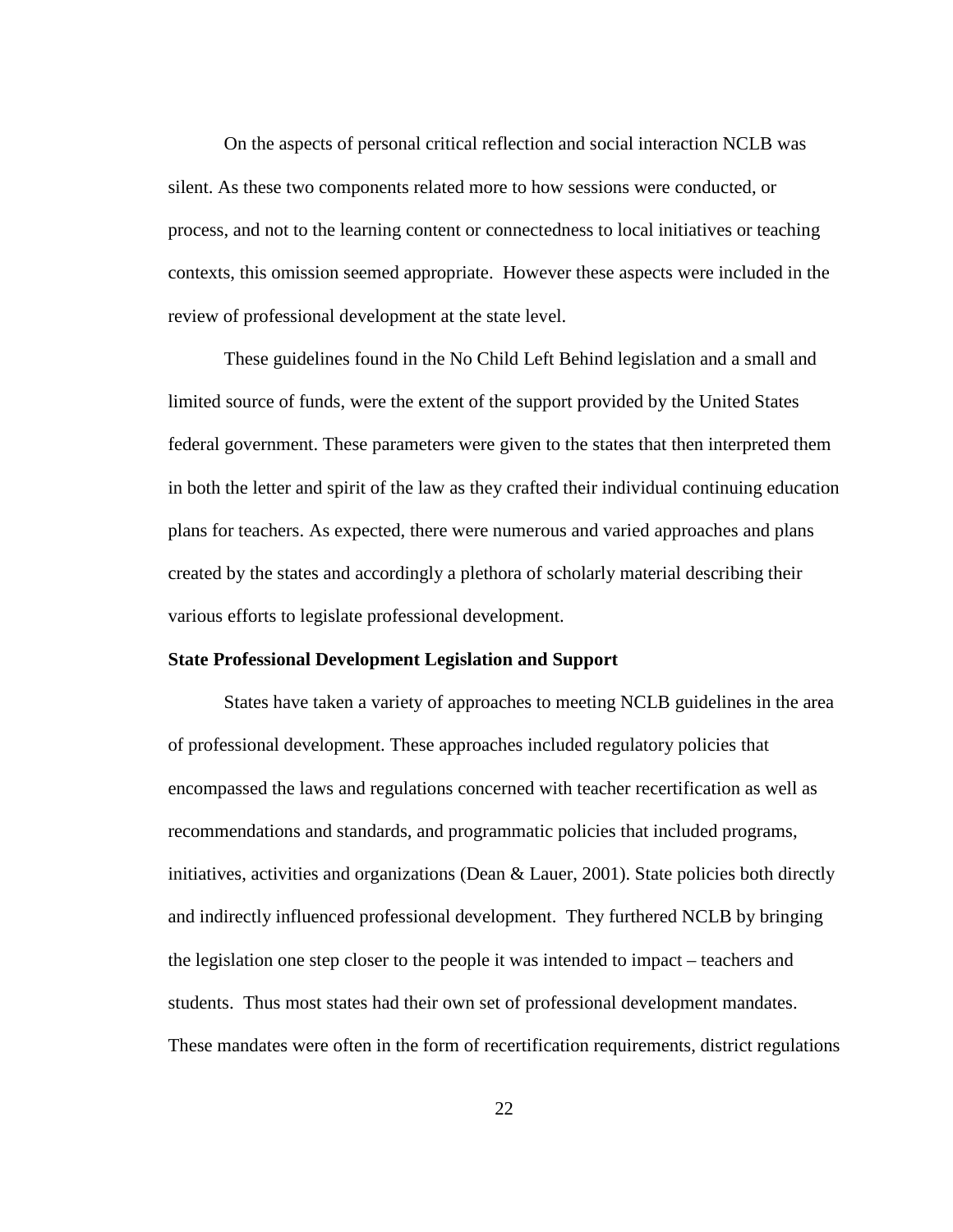regarding the days and or hours required for professional development and the writing or adopting of broad state professional development policies (Hirsch, Koppich, & Knapp, 2001).

Previously mentioned was the common practice of the majority of the states, 35 in 2001, required at least some manner of professional development for teachers seeking to renew their teaching certificates (Education Commission of the States, 2005; Dean & Lauer, 2001). States determined their own qualitative descriptors and quantitative measures. (See table 1). For example, teachers in Arkansas had have 30 clock hours of continuing education or professional development annually in order to renew their teaching certificate for a five-year period. A graduate level three-semester credit class counted as twelve of these hours (ECS, 2005). Colorado required six semester hours of college or university credit or 90 clock hours of professional development over a fiveyear period (Colorado Department of Education, 2008). Illinois asked for eight semester hours of under graduate or graduate level course work related to education in a five-year period (Illinois Department of Education, 2008). Texas demanded 150 clock hours of approved continuing professional education (CPE), which could be a combination of college classes, workshop attendance, mentoring activities, interactive distance learning, and independent study over a five-year period (Texas Department of Education, 2008).

The state of Idaho required six semester hours, three of which may be earned from Idaho approved district in-services (Idaho Department of Education, 2008). Kansas required graduate degree holders to earn 120 professional development points (PDU's) over a five- year period. While non -graduate degree holders earned 160 PDU's. At least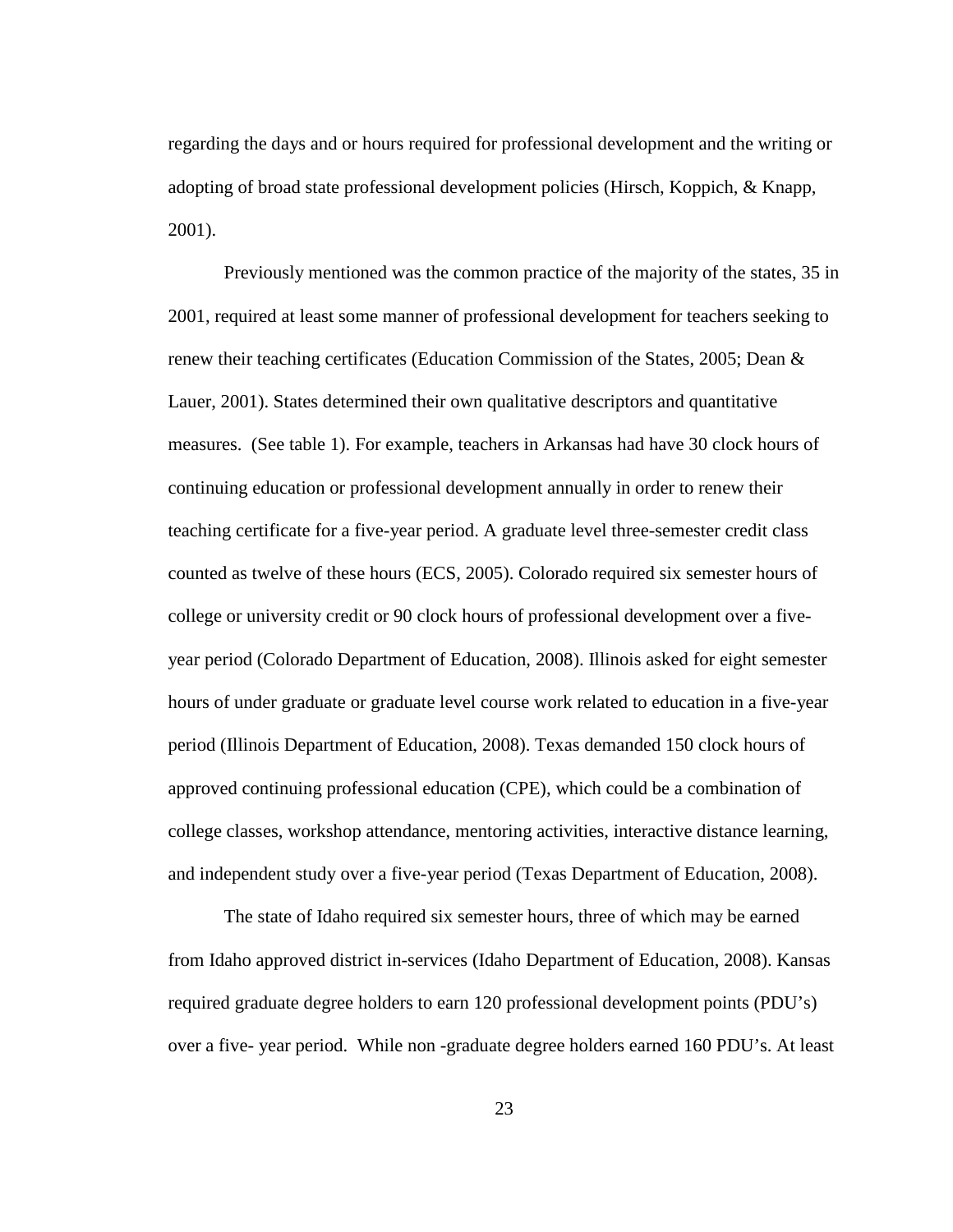80 of these PDU's had to have been from college credit (Kansas Department of Education, 2008). The state of Massachusetts required 152.5 professional development points (92.5 in content and 60 in content-based pedagogy) over a five-year period. PDUs can be earned by developing new content seminars for other teachers or new curriculum units officially distributed by the district or clock hours in a district based professional development program (Massachusetts Department of Education, 2008). Table 1 displayed the requirements for certificate renewal in 7 states.

Table 1

| <b>State</b>    | <b>Clock hour</b> | <b>College credit</b>                   | <b>Other</b>          |
|-----------------|-------------------|-----------------------------------------|-----------------------|
| <b>Arkansas</b> | 30 hours annually | 3 semester credits $= 12$<br>hours      |                       |
| Colorado        | 90 clock hours OR | 6 semester credits                      |                       |
| <b>Illinois</b> |                   | 8 semester credits                      |                       |
| Texas           | 150 clock hours   | Can be used as part of the<br>150 hours |                       |
| Idaho           |                   | 6 semester credits                      |                       |
| Kansas          |                   |                                         | 120 to 160 PDU points |
| Massachusetts   |                   |                                         | 152.5 PDU points      |

*State Requirements for teaching certificate renewal* 

Clearly, there was no uniform requirement of what constitutes professional development, clock hours, college credit, workshops, seminars, curriculum writing etc…or how much was needed for teacher recertification six or eight semester credits or 30 or 150 or 152.5 clock hours. But more crucial to this issue was the lack of directives or guidance regarding the content of these hours, credits or other experiences. Only a few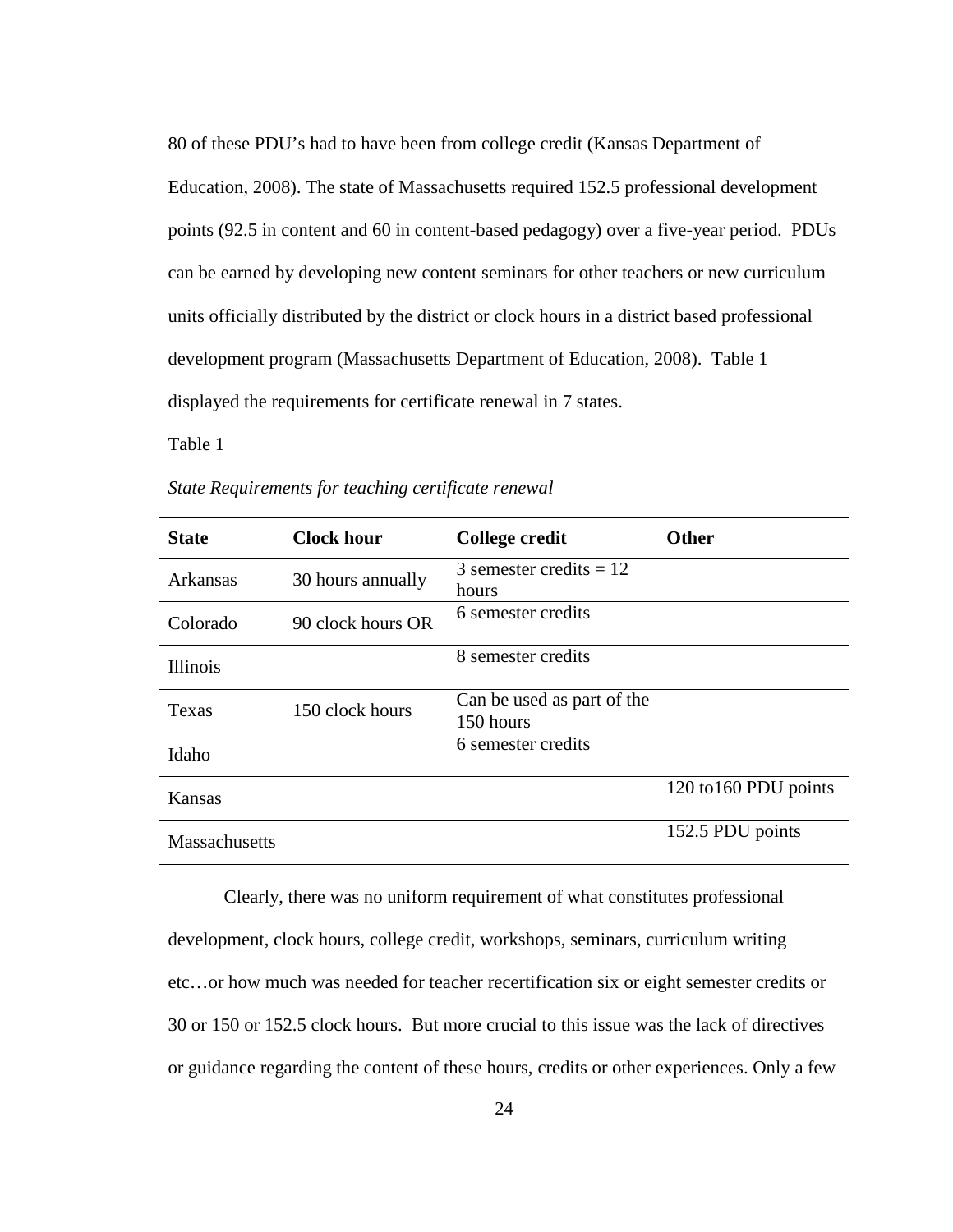states attempted to influence, sometimes indirectly, the nature of what was taught in professional development sessions by tying it either to school and district improvement goals or to other specific content requirements.

 Colorado, in accordance with their accreditation process, required districts to create professional development plans tied to improvement goals such as increased performance on state assessments or adequate yearly progress. Kansas asked individual teachers to craft their own professional development plans connected to the specific school and district improvement plans in which they taught. Wyoming, took this approach one step further. Wyoming required the professional development plans of school districts to meet a proficient level on a state accreditation rubric. This rubric included the use of research-based strategies proven to increase student performance and promote teachers' knowledge and use of standards based education and assessment practices in professional development activities (Dean & Lauer, 2001). In Wyoming's case these parameters encouraged teachers to make professional development connections to their individual teaching contexts and apply their learning to the students they worked with on a daily basis. Still other states had clear requirements on specific classes or kinds of classes' teachers in their states must take.

The state of Connecticut, for example, took a different approach requiring teachers with early childhood through third grade certificates to take at least 15 hours of reading, reading readiness, reading assessment, reading methods, phonics and structure of the English language over a five-year period (ECS, 2005). Teachers in Idaho with teaching certificates kindergarten through eight grade were expected to take a specific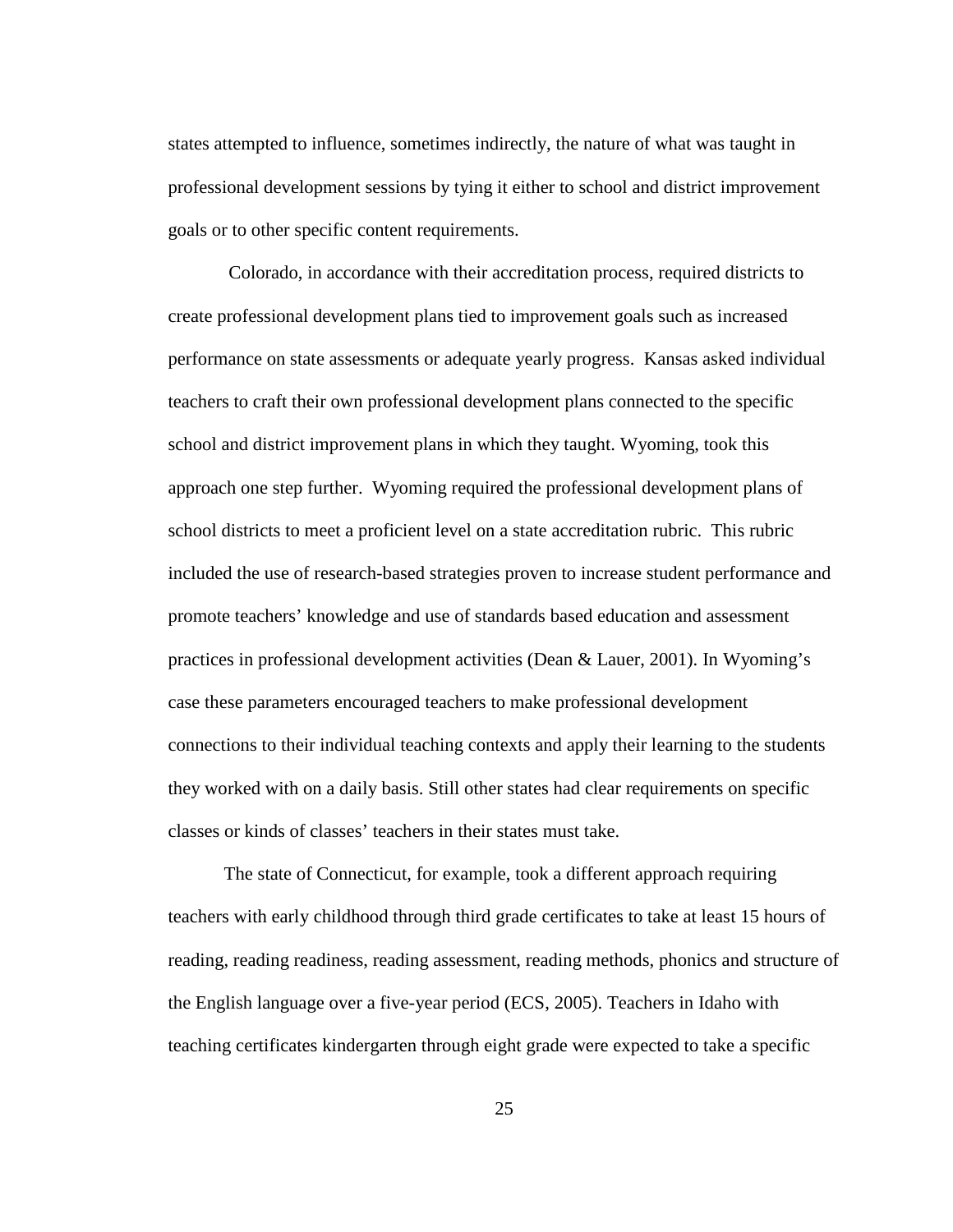three credit state approved reading instruction course called "Idaho Comprehensive Literacy Course" before they could apply for recertification (ECE, 2005). For licensure renewal in Louisiana teachers could voluntarily craft a five-year personal professional development plan based on their own interests and career path. Teachers who chose not to participate in this program would be paid according to the minimum salary schedule. Thus it was financially beneficial for teachers in Louisiana to actively participate in their own professional development. For recertification in Maryland teachers were expected to design an individual professional development plan that was agreed to and signed by the local superintendent every five years (ECE, 2005).

Recertification requirements were but one-way states influenced the ongoing professional development of teachers. All teachers over the course of their career must renew their credentials - typically multiple times. Thus the training and renewal expectations required by the individual states have the potential to impact teachers, improve their pedagogy and ultimately increase student achievement. But many states have also crafted legislation regulating the number of hours or days school districts must provide professional development to the teachers they employ.

Statewide legislation regarding mandated time for professional development ran the gamut on a continuum from minimalistic and vague to explicit and rigorous. According to a report by Education of the States (ECS) issued in December of 2005, seventeen states had some manner of or in some way or another addressed statewide policy(s) concerning required school district professional development days and or hours. These states are Arkansas, Colorado, Connecticut, Idaho, Illinois, Kentucky, Louisiana,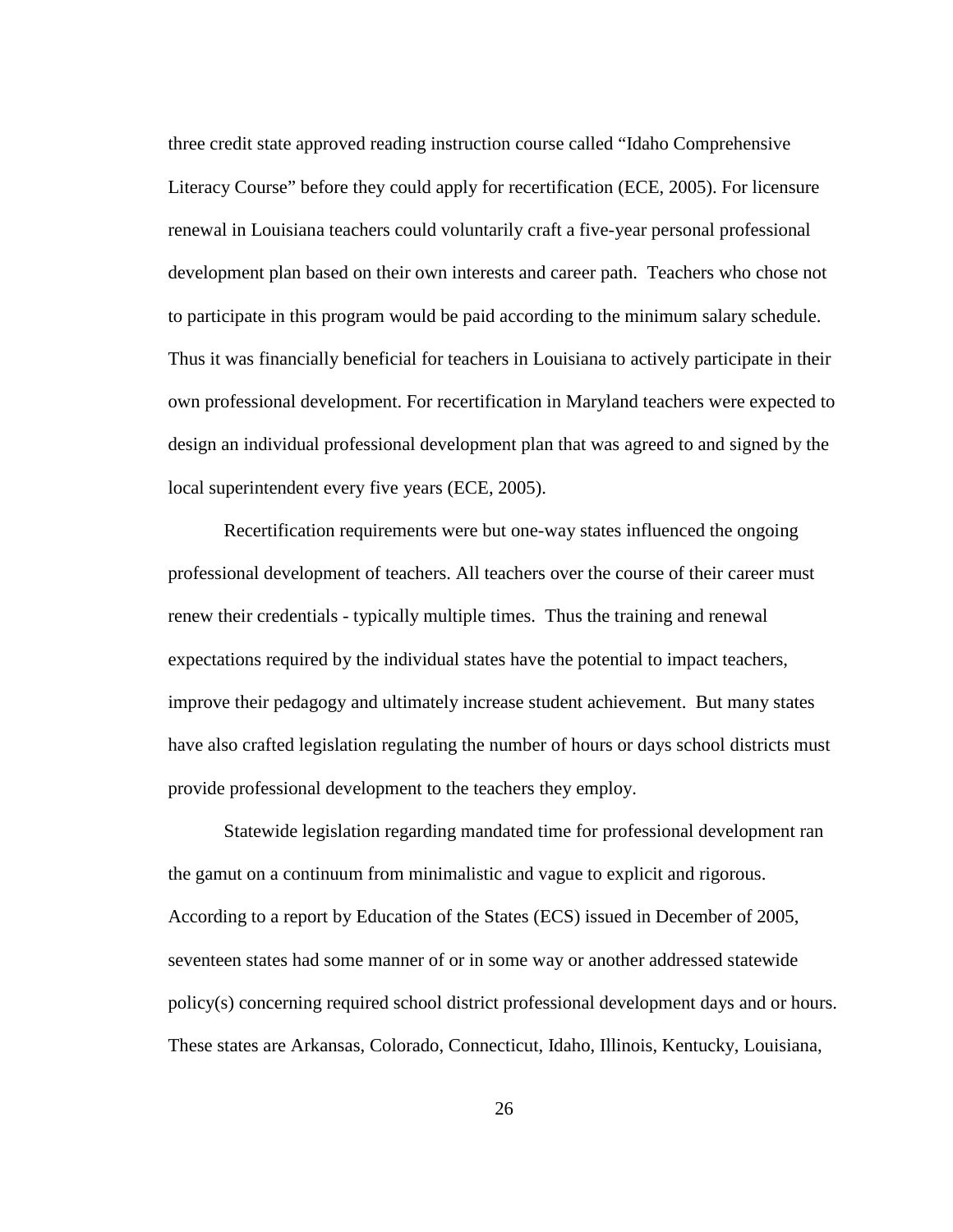Maine, Michigan, Mississippi, Nebraska, Nevada, New Hampshire, South Carolina, Vermont, West Virginia and Wyoming. Florida and Georgia are not listed in the ECS's document, but they too have professional development day requirements. See table #2.

The state of Nebraska's school districts necessitated ten hours of professional development annually (Dean & Lauer, 2001). Michigan required its school districts provide new teachers with fifteen days of professional development over a three-year period. Additionally they required each district to include at least five days of quality professional development for all teachers over the course of an academic year. New teachers must meet both conditions, fifteen days over three years as well as the additional five days every year. South Carolina mandated 180 days of their school calendar be used for student instruction and the balance, anywhere from thirteen to fifteen days, spent on the professional development of teachers. Seven to nine of these days were ear marked for colleagueal professional development that was based upon national professional development standards (ECS, 2005). In West Virginia teachers spend 180 days of their year in direct student instruction, five days over the course of the year in professional development activities with three of these days legislated scheduled before the first day of school (ECS, 2005). Teachers in Arkansas whose teaching certificate expired in 2006 were obligated to accrue 60 hours of professional development annually in order to renew their teaching license. Starting in 2007 the number of hours was raised to 120 hours. Thus currently in Arkansas teachers who must renew an expired license, starting in 2007, were part of a ongoing professional development system that required them to participate, every year in 120 hours for the renewal of their teaching certificate (Arkansas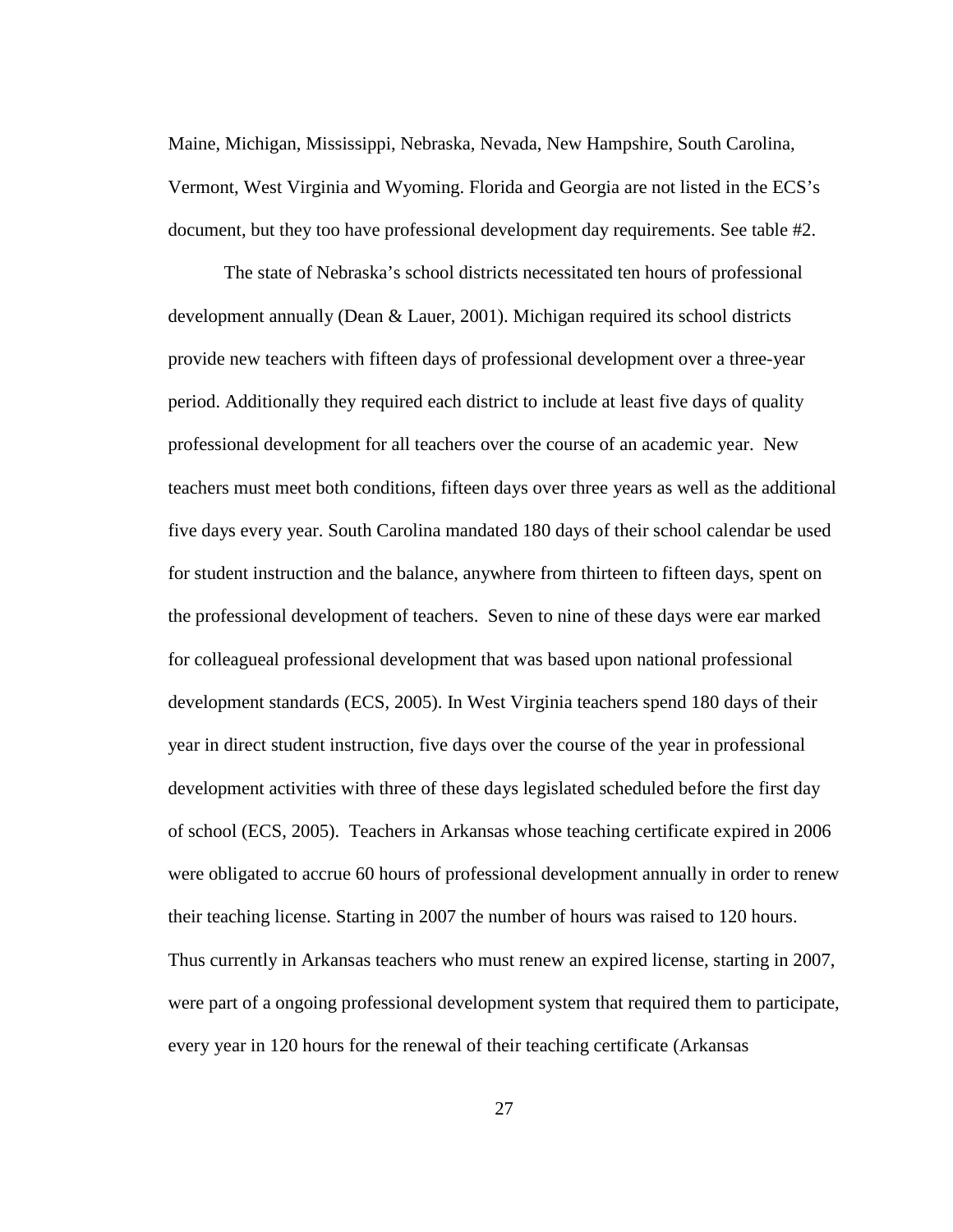Department of Education, 2008). Florida specified the sixteen-day surplus between the teachers' work contract of 196 days and the student attendance requirement of 180 days be spent in professional development. Georgia requirds ten days (Ward, St. John, & Lanie, 1999). Table 2 displayed the professional development time required of seven states.

Table 2

| <b>State</b>    | <b>Time required</b>                                                                 |  |
|-----------------|--------------------------------------------------------------------------------------|--|
| Nebraska        | 10 hours annually                                                                    |  |
| Michigan        | 15 days for new teachers over 3 years PLUS<br>5 days annually for all other teachers |  |
| South Carolina  | 13-15 days annually                                                                  |  |
| West Virginia   | 5 days annually                                                                      |  |
| <b>Arkansas</b> | 120 hours annually                                                                   |  |
| Florida         | 16 days annually                                                                     |  |
| Georgia         | 10 days annually                                                                     |  |

*State required professional development time* 

 These states as well as numerous others tried to legislate time for professional development, insuring it had a place in every school district within their state. Sometimes in conjunction with these laws and sometimes in their absence states have also adopted or crafted their own professional development non-legislative policies, standards and or guidelines.

In many states other non-legislative guidelines, standards and other suggested principles have been created as a means to influence the contexts, processes and content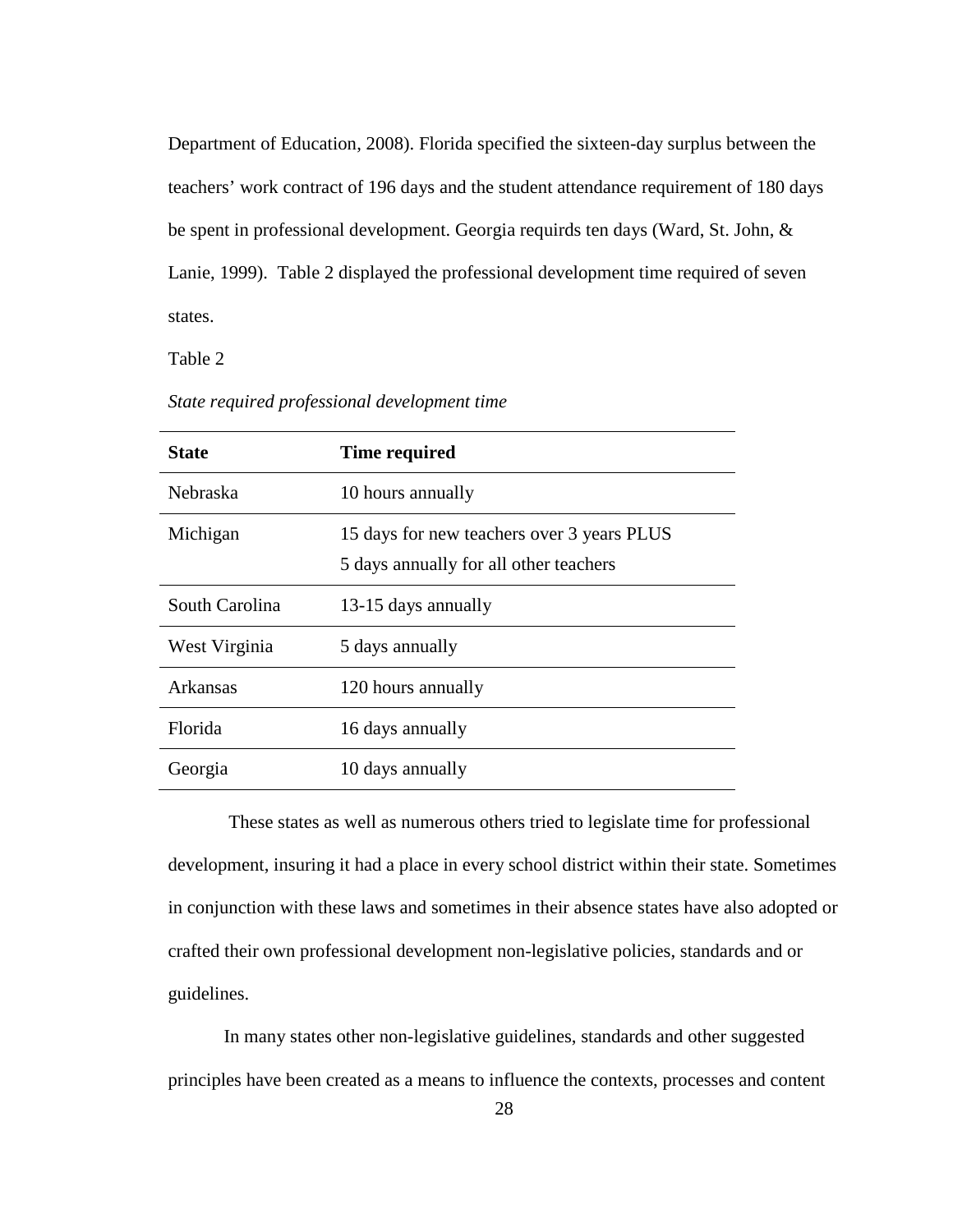of both optional and mandated professional development offerings. One of the paths states have taken to this end is formed strategic partnerships with ancillary education organizations in their area both nationally and locally. The National Staff Development Council (NSDC) was one organization many states have turned to for guidance and direction. NSDC began in 1992. They claimed to be the largest professional association committed to ensuring success for all students primarily through staff development (NSDC, 2008a). According to the NSDC, 35 states had some degree of affiliation with the staff development council. Ten states created Staff Development Leadership Councils that advocated the use of outstanding professional development practices. The NSDC aided these councils by providing information and support on the best professional development practices that lead to higher teacher quality and increased student achievement. The states involved in this initiative were: California, Colorado, Illinois, Indiana, Kansas, Louisiana, Maryland, Missouri, New York and Texas (NSDC, 2008b).

State affiliations sometimes included the adoption of standards for professional development first crafted by the council in 1995 and revised in 2001 (National Staff Development Council, 2001). These twelve standards were clustered under the three main headings of context, process and content (Appendix A). Delaware, Kansas and Maryland aligned their state standards through legislation to the NSDC's professional development standards. These states expected local school districts to use these standards as a guide in designing and evaluating the content and processes involved in high quality staff and professional development (ECS, 2005).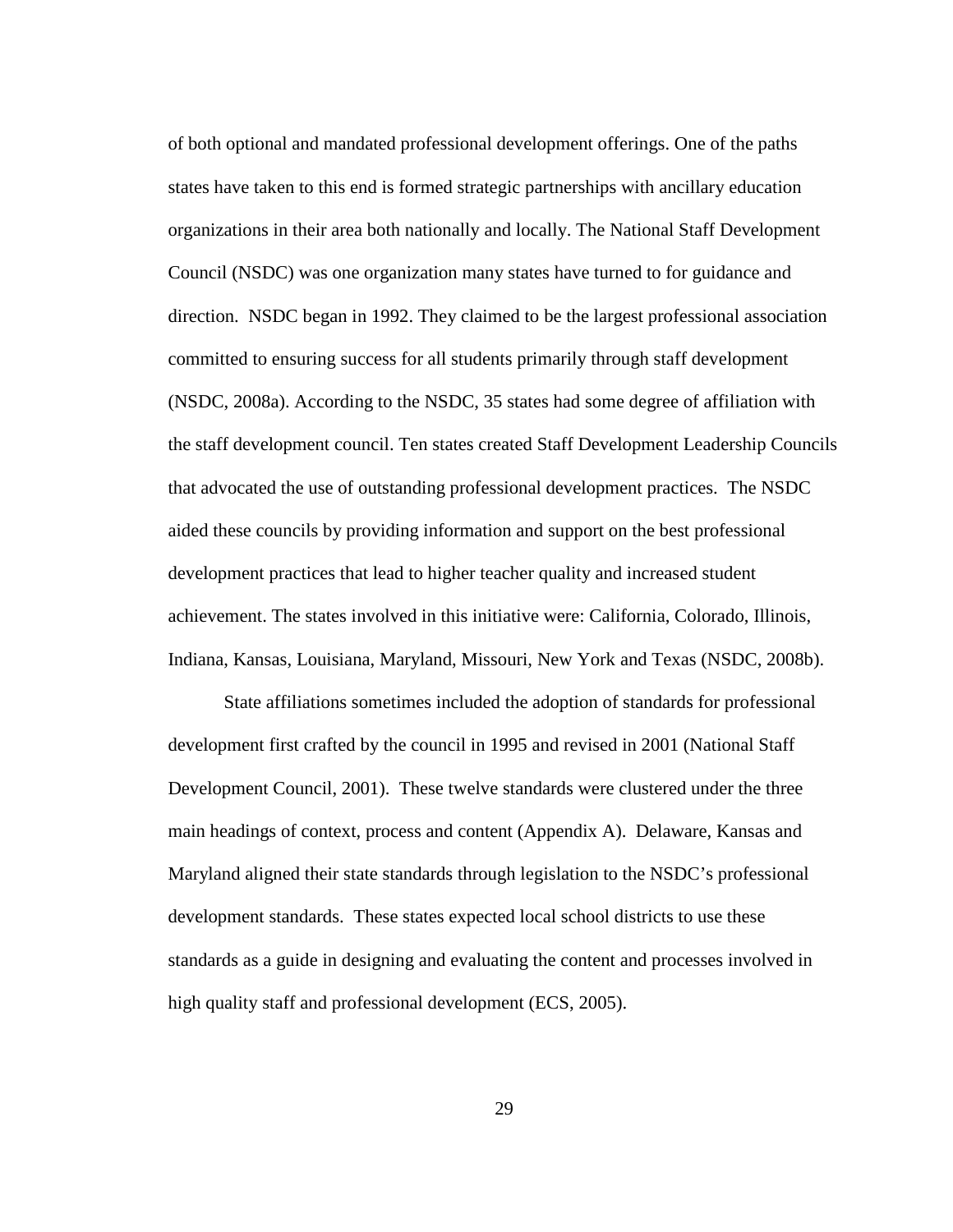Other states such as Arkansas, Colorado, Florida, Maryland, Minnesota, Connecticut, Illinois, Indiana New Mexico, New York, and Texas had not embraced the standards from a legislative position. However, these states clearly promoted their affiliation with the NSDC and its influence on professional development (NSDC, 2008). Indiana, Kansas, Mississippi, North Carolina, New Jersey and Utah also crafted professional development guidelines for their local school districts to refer to as they design professional development for the educators in their states. Overwhelmingly the guidelines in these states also contained language that provided guidance regarding the contexts, processes and content of professional development experiences (Indiana Department of Education, 2008*;* New Jersey Department of Education, 2008; Mississippi Department of Education; North Carolina General Assembly, 2008; Kansas Department of Education, 2008; Utah Department of Education, 2008).

For example, Indiana required its school districts to provide professional development opportunities for teachers that were school based, collaboratively designed, job embedded, and aligned with state curriculum and assessment standards. Further more the state encouraged the techniques of inquiry, reflection and networking in these professional development activities (ECS, 2005). New Jersey expected each school district to submit a comprehensive equity plan. This plan included systematic ongoing professional development that emphasized teachers' knowledge, skills and attitudes developed through a "competency-promoting processes." Examples sited as a "competency-promoting process" were study groups, peer coaching and any other opportunities that promoted discussions between colleagues (ECS, 2005).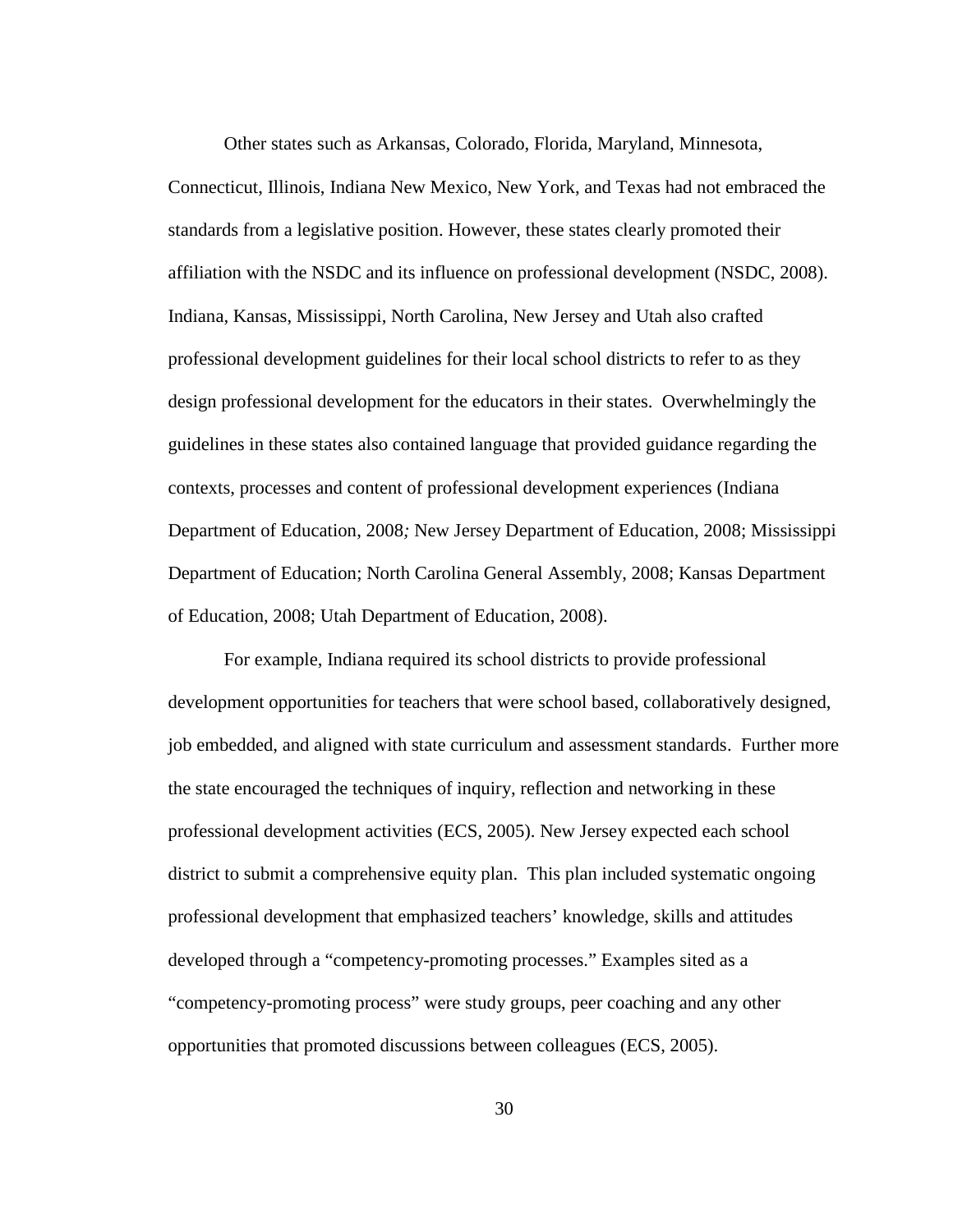An additional professional development resource available to the states was the regional educational laboratory program. It consisted of ten regional education service centers that provided professional development opportunities to designated states. The Mid-continent Regional Education Laboratory (McREL), for example, served Colorado, North and South Dakota, Kansas, Missouri, Nebraska and Wyoming. Nine other laboratories divided up the rest of the nation into smaller, geographically close units (Appendix B). Various states have turned to these organizations as well as others that have been created for support in the ongoing professional development of teachers.

Arizona had Regional Training Centers (RTCs) expected to disseminate information from the state department of education to its teachers and administrators. Minnesota established 10 service cooperatives whose purpose - among others was staff development. Utah had four Regional Service Centers. Vermont had five regional Teacher Quality Networks. In West Virginia the legislature created multi county regional education service agencies. Ohio, under its Ohio Regional Education Delivery System (OREDS) had 12 centers spread across the state expected to help local districts with high quality professional development (ECS, 2005). The existence of these ancillary organizations, exemplified an awareness of and commitment to ongoing teacher education. But the specific connection these organizations had with local school districts across their areas was the crux of the issue.

 Illinois, Iowa, California, Florida, Georgia, Idaho, Missouri, New York, Oregon, Rhode Island and Iowa required intermediate service agencies to craft professional development plans for continuing teacher education (Ward, St. John & Laine, 1999). The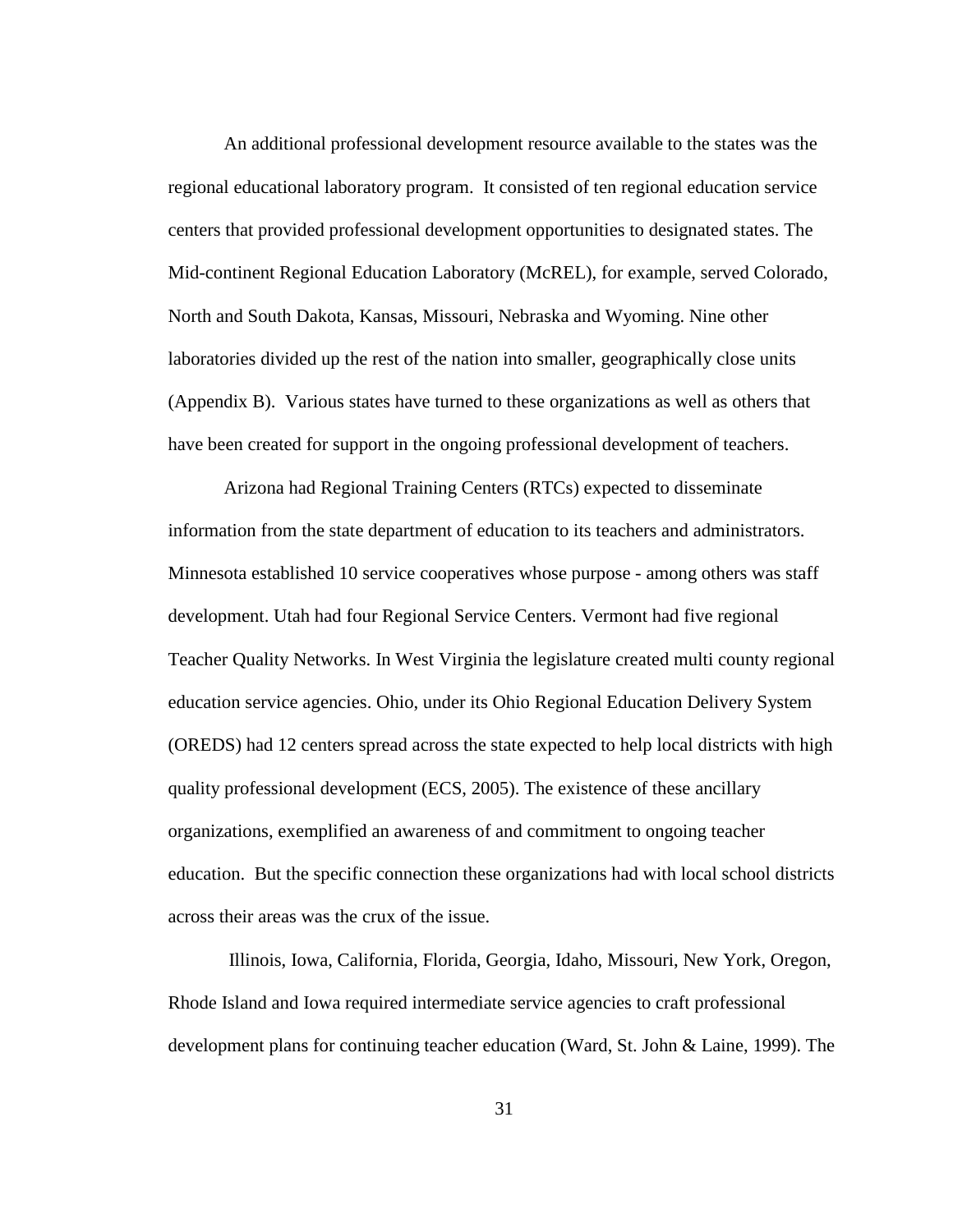state of Missouri required districts to have annual professional development plans supported through its Regional Professional Development Centers. Texas and Organ also used intermediate agencies in partnership with local school districts to develop and implement plans for ongoing teacher education (Ward, St. John & Laine, 1999; ECS, 2005). Clearly many states were using these organizations in a vital role for the professional development of teachers.

The effectiveness of this relationship, as well as the states recertification requirements, professional development time allotments and expectations for its use, and the affiliation or lack thereof with national staff development organizations were the tools states have available to them for creating, guiding, and monitoring ongoing teacher education. The examples cited above were by no means exhaustive. However, they illustrated the existing range of current state involved legislation, directives, programs and affiliations. The presence of these varied approaches exerting influence on professional development supported the idea that this topic had value in the eyes of both legislators and educators. But their existence must also be linked to effectiveness if they were to be credited with equivalent worth. In other words these measures must be evaluated and their effectiveness determined. The theory of transformational learning offered a lens through which this can be done. The overall impact of these resources was best analyzed by returning to Mezirow and the tenets of transformational learning theory.

The first tool in the states' arsenal was that of the legislative requirements regarding teacher recertification. These legal conditions were far-reaching and all encompassing. Every teacher whose career spaned more than the length of their original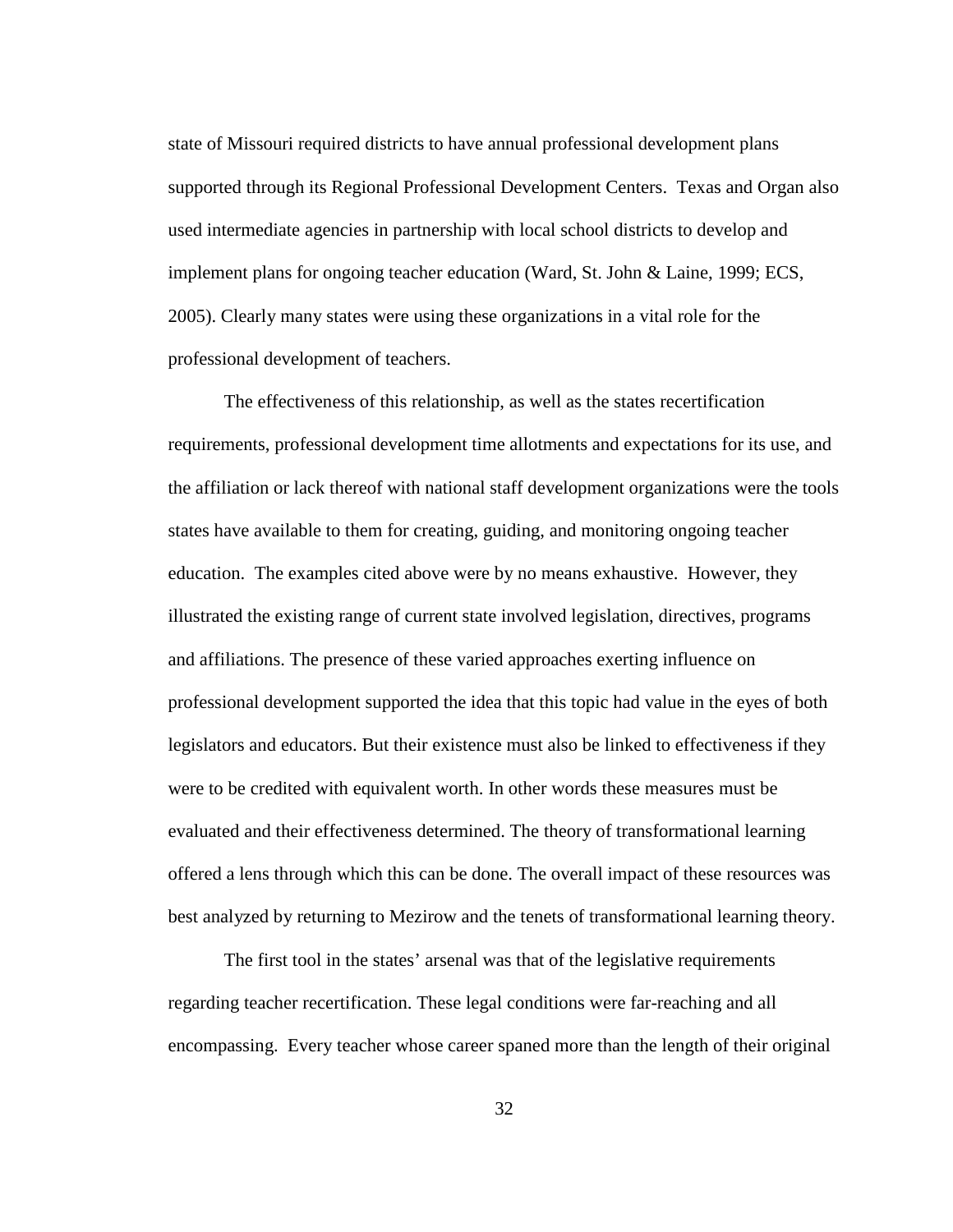teaching license must engage with the state on the states' legal recertification terms. The question was how effective are the individual states in wielding this potentially very powerful tool?

The literature demonstrated the majority of states had quantitative descriptors on recertification requirements. States specifed clock hours, semester or quarter credits or a certain number of professional development units (PDU's) per year or years for educators involved in the recertification process. Assuming good intentions on the part of these qualitative limits was predicated upon the notion that learning could be measured by seat time. Phrased another way this assured the fact that teachers who spend time in learning situations means they are actually learning. A count of the hours or classes or workshops an individual participates in presumed that this time precipitated an equivalent amount of learning that could be measured. Thus, goes the argument, time spent was a good gage of the acquired learning.

However, past and present investigations into exactly what was involved in learning and adult learning specifically, have repeatedly shown that at the very least learning requires more than just being physically present in a classroom or other educational situation (Hirsch, 2005; Guskey, 2003; Sparks 2003). Marcia L. Tate in her 2004 book "Sit and Get" Won't Grow Dendrites eloquently made a case that participation in professional development for teachers was very different from simply sitting passively and amassing a predetermined number of hours. Indeed this notion was part of why teachers themselves expressed dissatisfaction in their professional development experiences (Sparks & Hirsch, 2002; Guskey, 1998; Killion, 1999). In fact, teachers as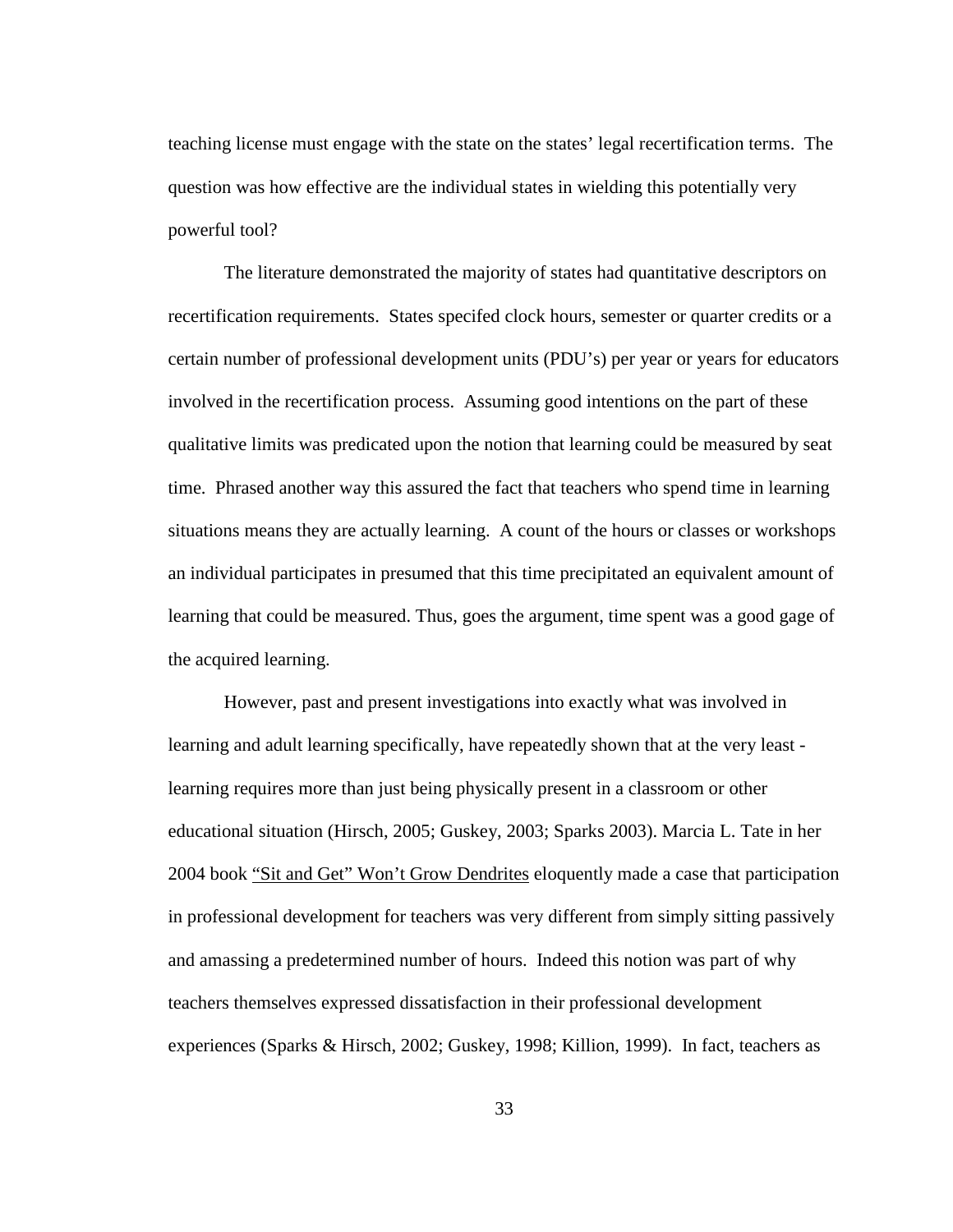well as school districts and policy makers all acknowledged that professional development, in order to be effective, must be more than just counting hours (Darling-Hammond, 1999, Killion & Harrison, 2006; Shaha et al, 2004; Sparks & Hirsh, 2000). Transformative learning offered a conceptual and practical framework that illuminated the connections that needed to be formed between the existing state policies and the goal of effective professional development.

Mezirow and the theory of transformational learning defined learning differently from the quantitative measures found in most state recertification laws. Learning according to Mezirow, was not about collecting, numerically or otherwise, knowledge and skills. Learning was about qualitative change in actions and interactions (Mezirow, 1997; Grabove, 1997). Learning was the substantive changes that occurred because of new knowledge or skills. It was not merely the quantitative gain that was significant. Learning, according to Mezirow, was evidenced in the attitude and behavior that was influenced because of this acquisition. Behavioral change was the crux of transformational learning. But Mezirow's theory also understood that adult learners especially, often have short-term, more practical learning goals. Examples included learning more about the newly rewritten IDEA law and how it will effect special education identification – a very concrete and identifiable goal.

Short-term learning goals Mezirow called instrumental learning and were a part of learning that could be more easily quantified. As the measuring of these concrete tasks is relatively easy to do, members of the educational community often adopted these isolated items as demonstration of learning. Adults could quickly determine if they have gained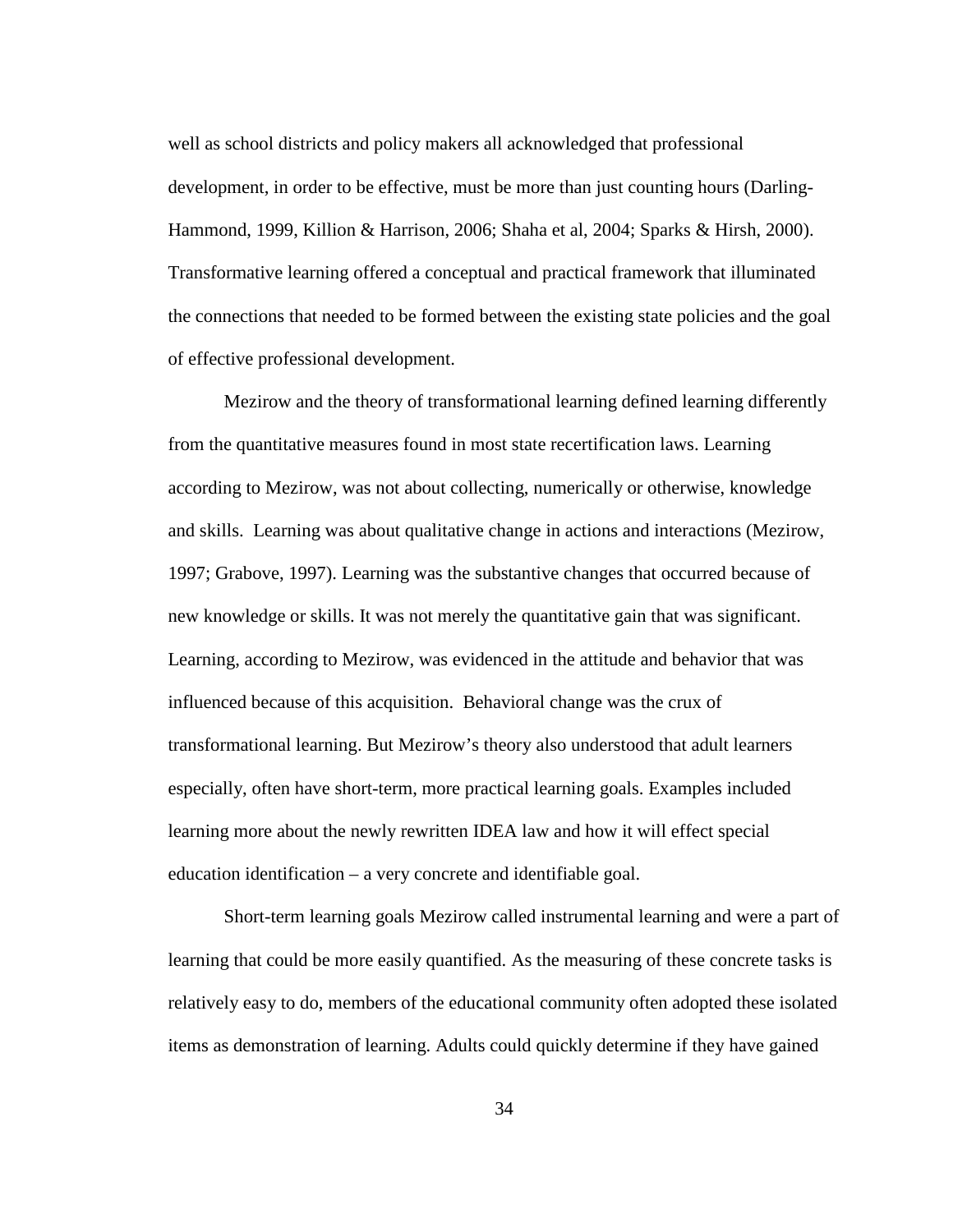more intellectual knowledge after participating in a workshop or seminar. Self- reporting was a convenient and simple tool often used for this purpose. See appendix C for an example of typical self-reporting evaluation tool. This sample was an exit survey in which teachers were asked to identify their current level of understanding of the material before and after the presentation. Growth, defined as an increase in knowledge, was easily documented in this context. Thus, in this conceptual one-dimensional understanding of learning – learning had occurred. But educators could now understand learning was more than collecting knowledge. Learning was to effect actions and guide behavior. This aspect of learning needed to be able to be communicated and demonstrated.

According to transformational learning theory adult educators had the responsibility to recognize these concrete-learning objectives and to help the learner incorporate that knowledge further into the nuances and decisions involved in their daily practice (Mezirow, 1997). State recertification laws, at their best, focused on only the former part of learning by narrowly defining it with quantifying descriptors. They emphasized instrumental learning losing sight of the overall goal of professional development – a change in teacher pedagogy resulting in improved student achievement. (Hammond & McLaughlin, 1995; Lauer & Dean, 2005; Sparks, 2004a; Sparks, 2004). Accumulated credit hours and amassed seat time was not equivalent to learning and thus a poor measure of quality professional development. Recertification credits fell short in understanding what learning truly was. A further shortcoming was the failure to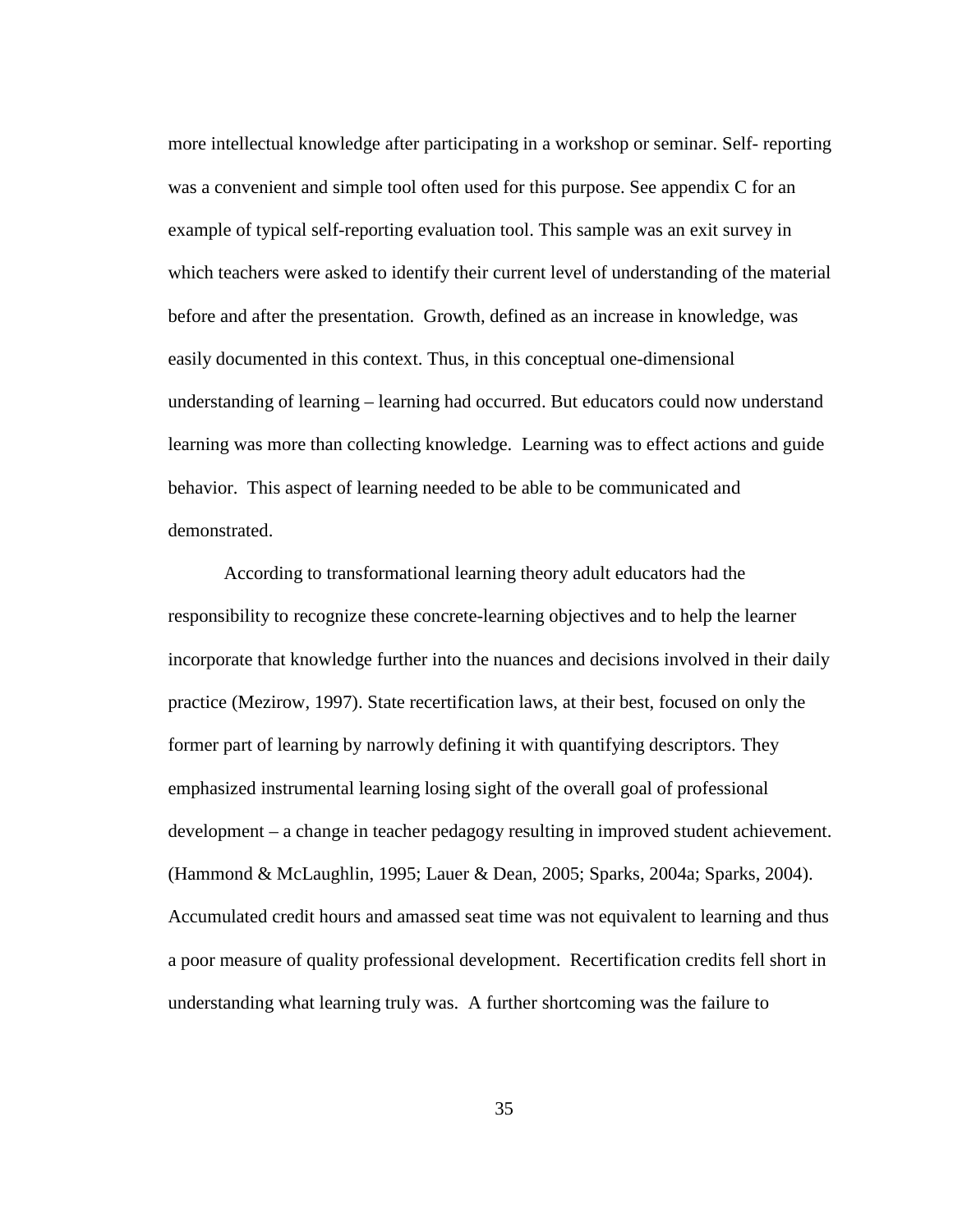recognize inherent worth in and to build on the knowledge and skills adult learners brought to their learning situations as well as their individual teaching context.

Transformative learning theory valued individuals' background knowledge and promoted new learning applications to real time settings. Phrased simplistically, this meant that what teachers came with (their knowledge and attitudes) and where they were taking it back to (specific schools, classrooms and grade levels) was of extreme importance (Mezirow, 1991; Mezirow, 1994; Mezirow, 1997; Cranton & King, 2003). Appropriately then, the content, context and process of adult learning situations or in this case professional development sessions should be intertwined on a very personal level for every teacher.

Encouraging learners to bring their intellectual and experiential backgrounds to their learning allowed for and promoted an individual's desire and ability to apply new information to their personal context. It is this piece that facilitated what Mezirow identified as true learning. Requiring a predetermined number of credits, clock hours or workshop attendance for licensure recertification was fundamentally different from involving teachers in transformational experience that would improve their teaching. There was no doubt that this was the intended goal of state requirements. But that it fell far short of accomplishing that task became apparent when overlaid by the tenants of transformation theory. There were a few states, however, which had attempted to ameliorate this weakness in one of two ways. These states either insisted recertification requirements to be embedded in district or individual professional development plans or had delineated specific subject matter as part of the recertification requirements.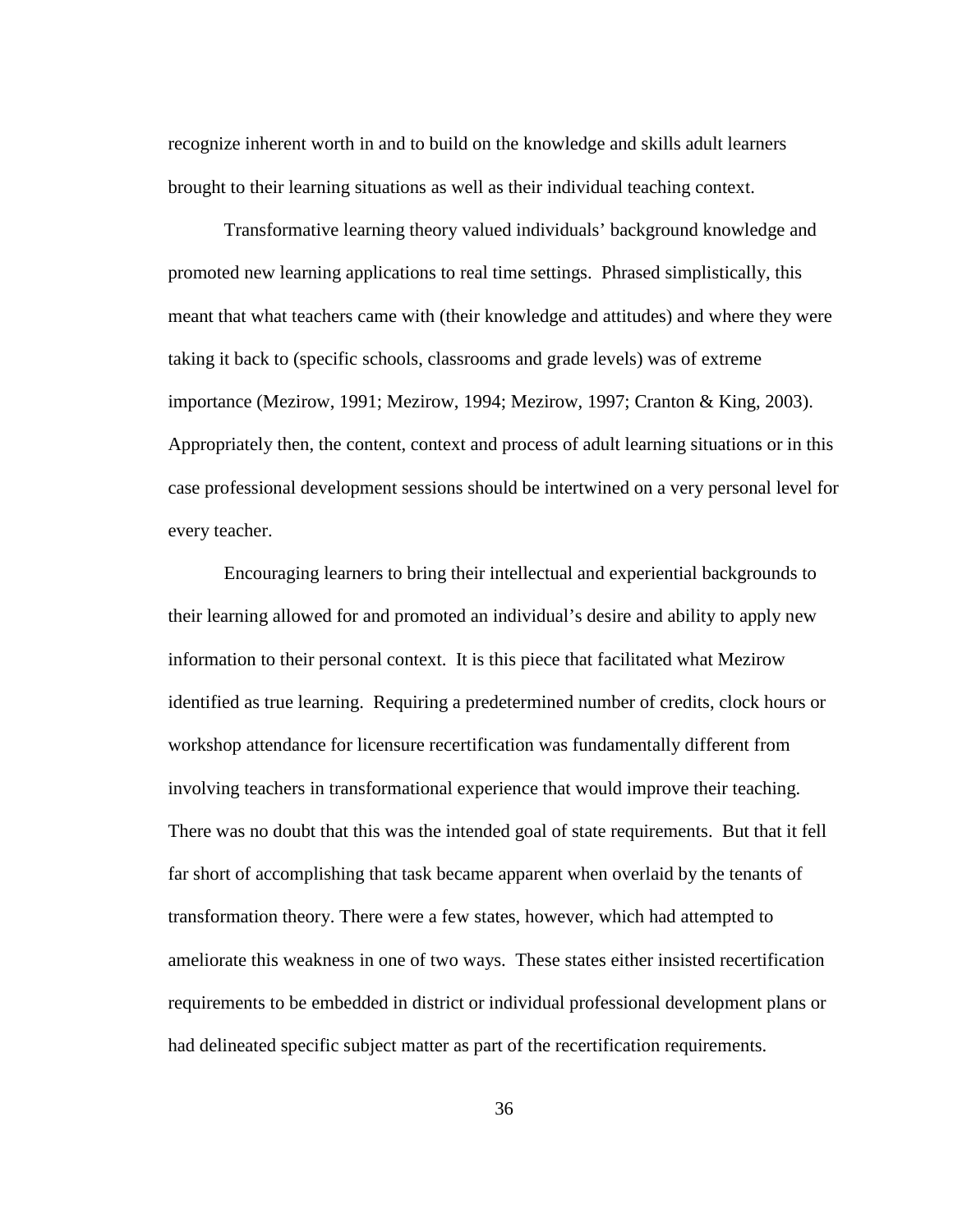The states of Colorado, Kansas, and Wyoming expected school districts to craft professional development programs for their employees that were designed to meet specifically stated improvement goals. These goals could be used to link professional development with an important facet of Mezirow's learning theory. A major tenet in transformational learning previously identified and crucial to adult learning was the inclusion of learners' existing knowledge and personal background. Adults came to professional development with a good deal of prior knowledge, both academic and experiential, as well as their specific teaching context in mind. If this knowledge base and the setting to which new learning will be applied could be incorporated into professional development opportunities; it was more likely that learning, beyond the acquisition of knowledge, would happen. This specific tool could serve to increase the effectiveness of professional development. It is one-way states could augment the mere requirement approach to recertification requirements. A second potential means for improving recertification requirements was the delineation of explicit subject matter.

The states of Connecticut, and Idaho, for example, had identified specific content related classes as required for license recertification. This approach potentially contained several possible connections that could strengthen its effectiveness. The first was the requirement that all teachers in the state take a specific class or set of classes. A common experience with common presentation material could be a catalyst for communication between teachers. Talk, dialog with others, according to Mezirow, helped individuals process and reflect on their learning. Communication could and often does serve as a catalyst for moving learning from simple acquisition of knowledge to integration into an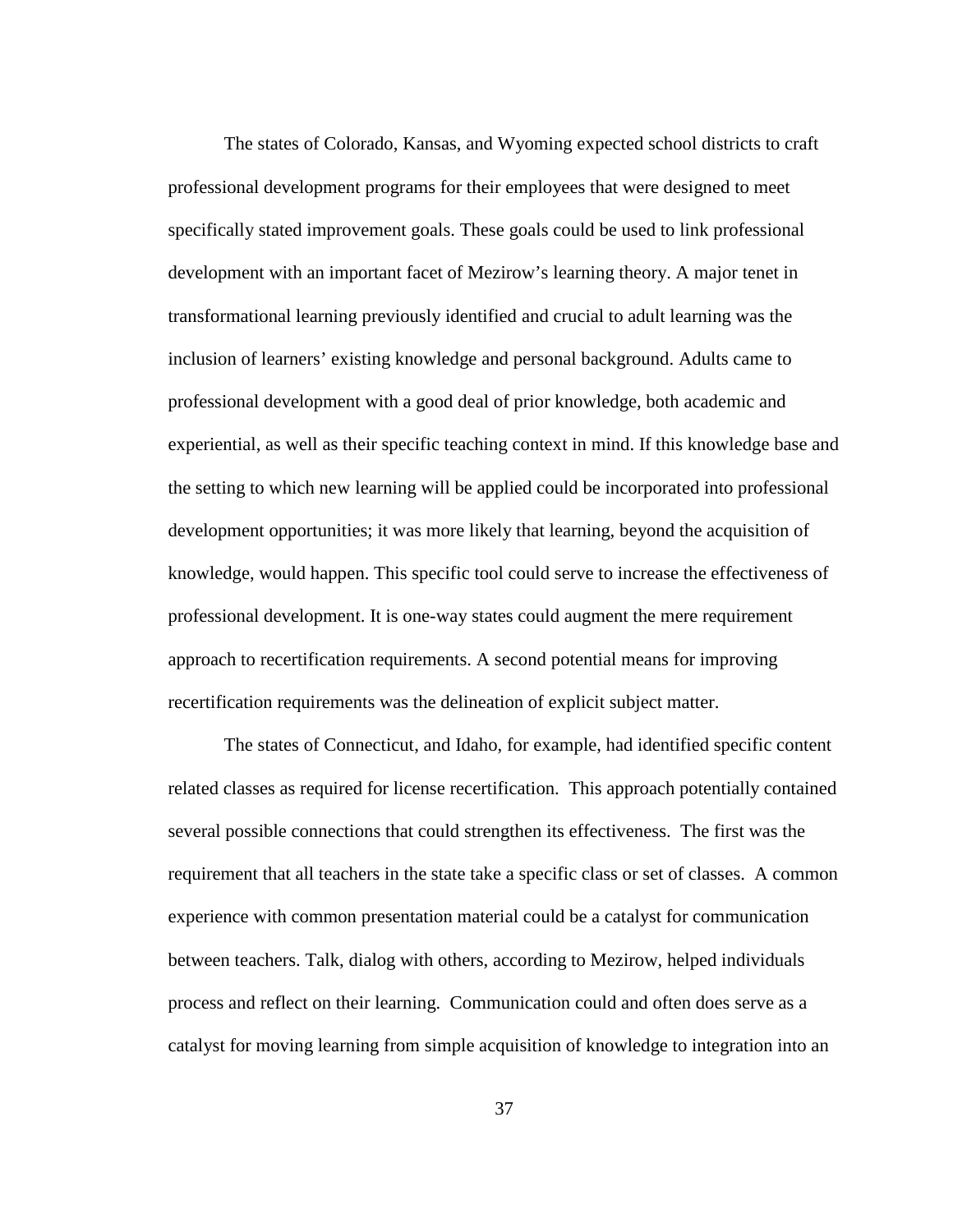individual's ways of thinking that in turn guides their behavior choices (Mezirow, 1994; Mezirow, 1997). Thus all teachers in states with common content related recertification requirements had opportunities to discuss their learning with fellow colleagues. This discussion in turn promoted potential application(s). When learning affected teacher's behavior in the classroom with students, it truly could be considered growth and development.

Another strength this requirement likely offered is also tied to the application piece of learning - but on a larger school and district wide scale. These states had obviously decided for whatever reason or reasons to legislate specific content requirements. Thus all school districts, all school administrators, all schools and eventually all teachers would participate - which could mean two things. This content would be expected to be present in various forms in every teachers' practice, thus this state could have correlating curriculum and teacher evaluation pieces. If the state had specific expectations of its teachers in what and how to teach literacy, as in Idaho's case, their curriculum should support these expectations. Embedded curriculum support and teaching opportunities for educators to use the knowledge presented to them previously could catalyze head knowledge into behavioral action.

Concurrently, if the teacher evaluation system in the state was set up to reward these specific behaviors, then teachers had an added incentive to try new teaching methods and approaches. Phrased a different way, if the curriculum required different pedagogical approaches and the teacher evaluation system expected to document these approaches, learning transmuted into action was a logical outcome. Mezirow's theory of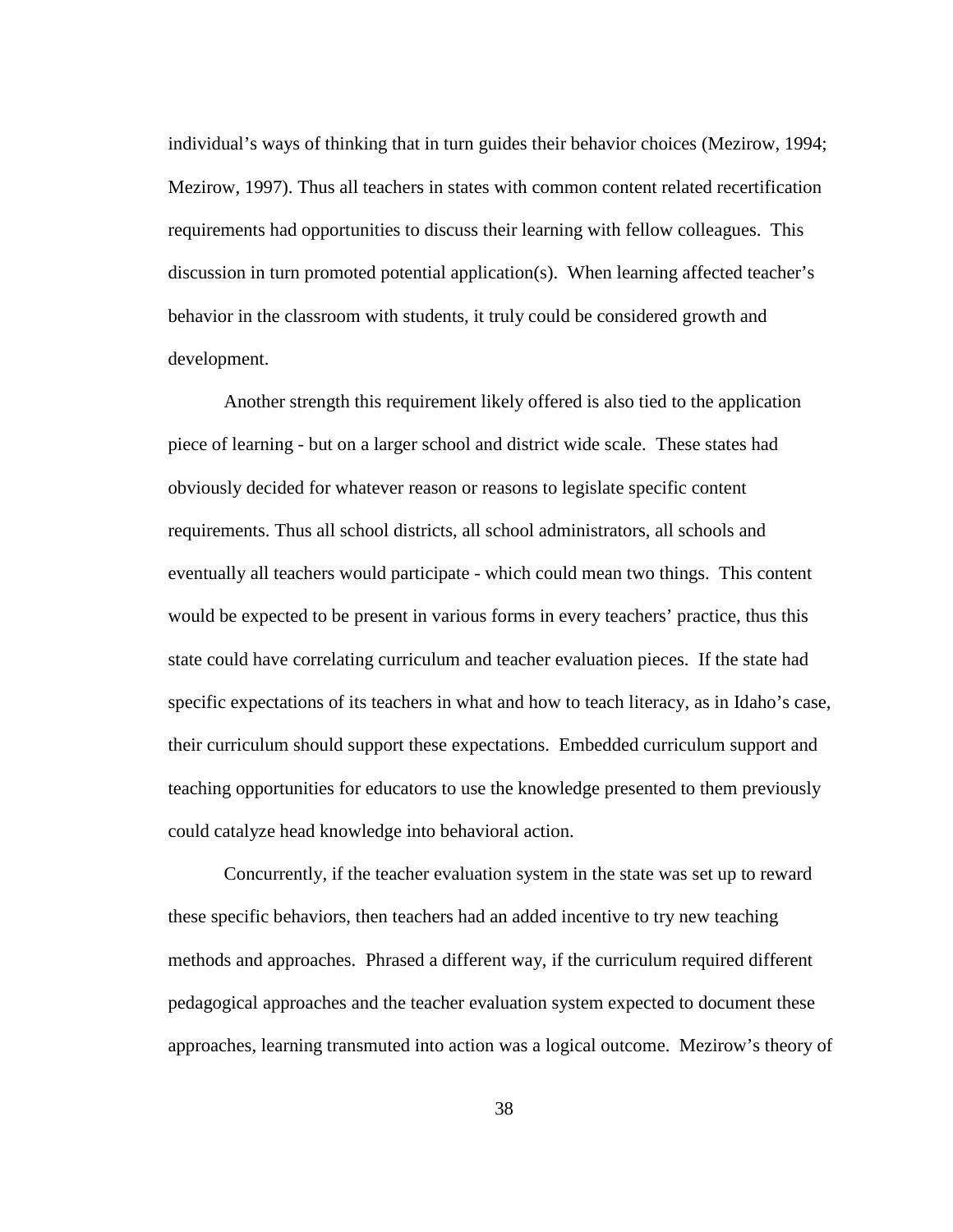transformative learning held that learners specific backgrounds both intellectually and in this case professionally had significant effects on participants' capacity and willingness to learn. If teachers knew their state, school and specific administrator expected them to demonstrate the knowledge they were receiving in their classroom practice, they would look for ways to connect their learning to their specific education context. Making these connections required personal reflection and personal reflection, contended Mezirow, was necessary for learning.

These two tenets, assumed present in state recertification content requirements, could strengthen the effectiveness of professional development in these states because transformation learning is predicated upon both individual reflection and social interaction for the construction of meaning. Learners and their ways of knowing are impacted when individuals take time to think deeply (reflect) about their own learning and where and how it can be integrated into their personal and professional behavioral guide (Mezirow, 1994). Additionally, discourse with others served as a catalyst that helped learners, identify, assess and evaluate their own understandings and beliefs. Talking about common experiences with others encouraged transformative learning (Mezirow, 1994). These two significant pieces could be the positive consequences of recertification requirements that included specific content classes. They were part of a second avenue the states could use to achieve the goal of effective professional development. This specific tool had the potential to help teachers connect their learning to their teaching and to increase the effectiveness of merely requiring a certain number of hours, classes or professional development units.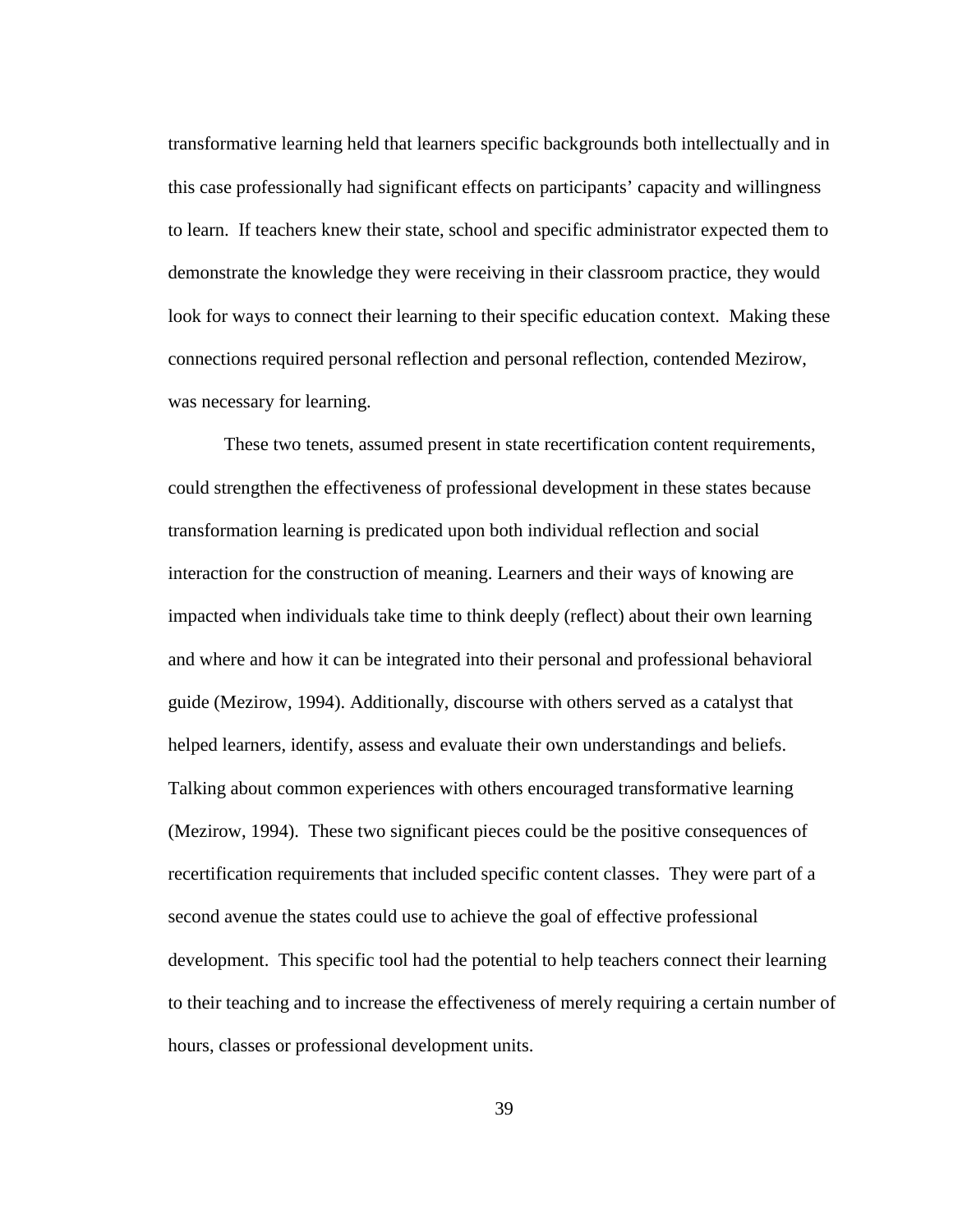In addition to recertification requirements numerous states also had legislation on their books pertaining to the number of days and or hours school districts must offer professional development. This was another means states had in their effort to promote high quality professional development among their school districts and teachers.

 In an attempt to insure professional development was a regular and ongoing part of educational life in their school districts many states had a required number of professional development days. In the states reviewed here, the range ran from ten hours annually in Nebraska to 16 days annually in Florida, with the rest of the states falling somewhere in between. As with the quantified measures found in recertification legislation, required professional development days had the same shortcomings. Learning was not measured in seat time hours or days. Thus these well-intended requirements may not have had the anticipated outcomes. In the 19 states reviewed here no state had specific requirements as to how the hours were used in relation to content, context or process. The days and hours were legislated into existence but no further delineation of their use was provided (Hirsh, 2001). The key to effecting teacher practice and increasing student achievement was more complex than simply legislating time allotments for professional development. Mere presence in a class or workshop did not equate to transformational learning and substantive changes in teacher practice (Darling-Hammond, 1999; Guskey, 1996; Guskey, 1997; Sparks, 2004). However, the acquisition of new knowledge and skills and changing old patterns of behavior through reflection and dialog does take time. And time that was specifically designed with the needs of adult educators in mind was a foundational piece of effective professional development. The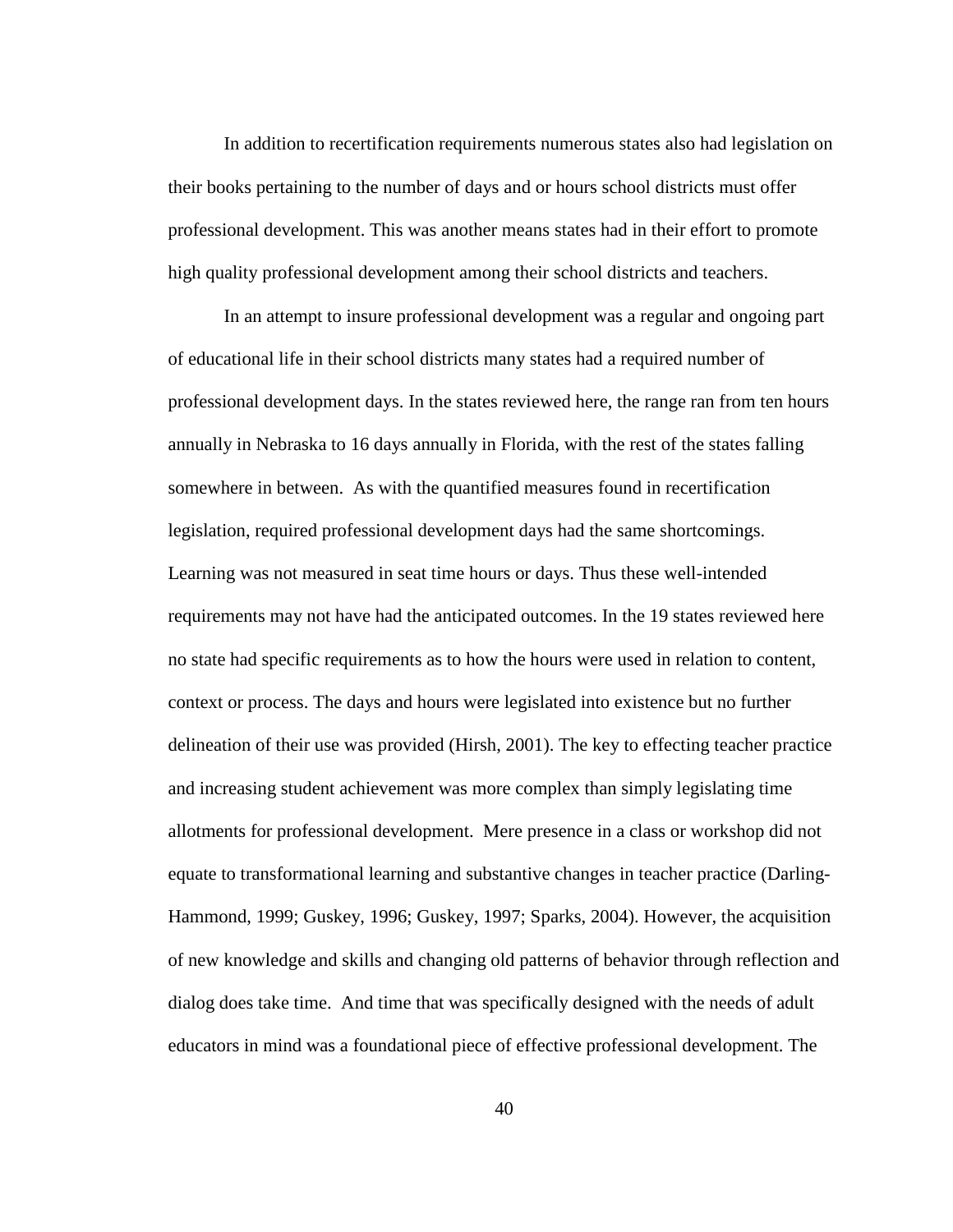professional development standards of the National Staff Development Council (NSDC) outlined effective learning parameters.

 At this time nineteen states had their own staff development councils affiliated with the NSDC. This affiliation included the adoption of these standards. (Appendix A). States that had accepted these standards or developed their own had yet another instrument useful for crafting effective professional development experiences. Standards could serve both as a guide in developing professional development opportunities and as an evaluation tool for identifying effective professional development plans, programs, and individual sessions (Guskey, 2000).

Whether the council's standards were used or others, they were typically results oriented, standards based and job-embedded. NSDC's were directed by three questions; 1) What are all students expected to know and be able to do? 2) What must teachers know and be able to do to insure student success? 3) Where must staff development focus to meet both goals(NSDC, 2001; Hirsch, 2001)? The rationale behind both having standards and specifically these standards was that they identifed the non-negotiables of effective staff development practice. They addressed the primary stakeholders in the professional development arena the students, teachers and adult instructors while focused on the overall goal of increased student achievement. But they also outlined a deeper understanding of teacher education that coalesced into a change in teachers and in teaching practices. Overlaying transformational learning theory on the twelve NSDC standards that were clustered under the three section headings of context, process and content, highlighted strengths not previously seen in the national and state legislation.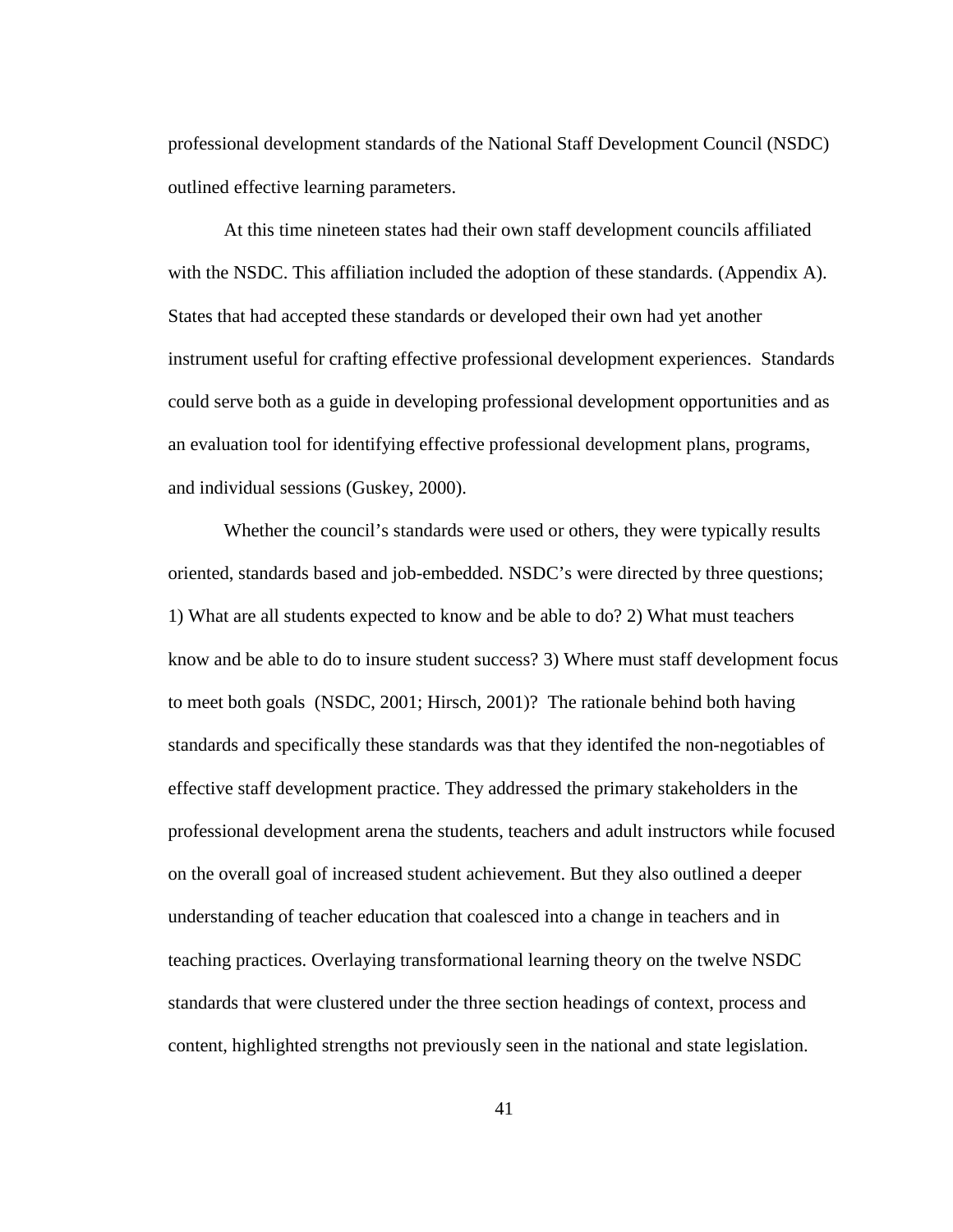These strengths become apparent when the standards were viewed through the lens of transformation learning theory. Context standards included the ideas of learning communities, supported adult learning and collaboration. Process standards contained multiple application pieces such as determining priorities, bringing research to bear on decision-making, choosing learning strategies and applying knowledge about learning and change. Content standards embraced the core matters of what teachers knew and were able to do. The language in this section reflected attitudes and actions indicative of the belief that learning that was more than just a number, a quantitative measure. Words and phrases such as "deepens content knowledge, prepares for understanding and appreciation, knowledge and skills to involve families" were a few substantive ideas included in the section on professional development content standards (NSDC, 2001). All three of these headings context, content, and process, and the ideas they contained, had strong correlations to the major tenets of transformational learning.

Mezirow's theory emphasized learning as a change in how an individual thought about things rather than an increase in the amount of knowledge a person had (Mezirow, 1997). This correlated to the ideas embedded in the content standards. Professional development ultimately determined to effect teachers and how they thought about their own teaching. Transformative learning also includesd components of learner 's cognitive, affective and interpersonal make up knowing individuals learn best when they have opportunities to include their personal context in their learning (Mezirow, 1991). This tenet is reflected in the context standards ideas of learning communities and collaboration. Teachers participating in the wide variety of continuing education

42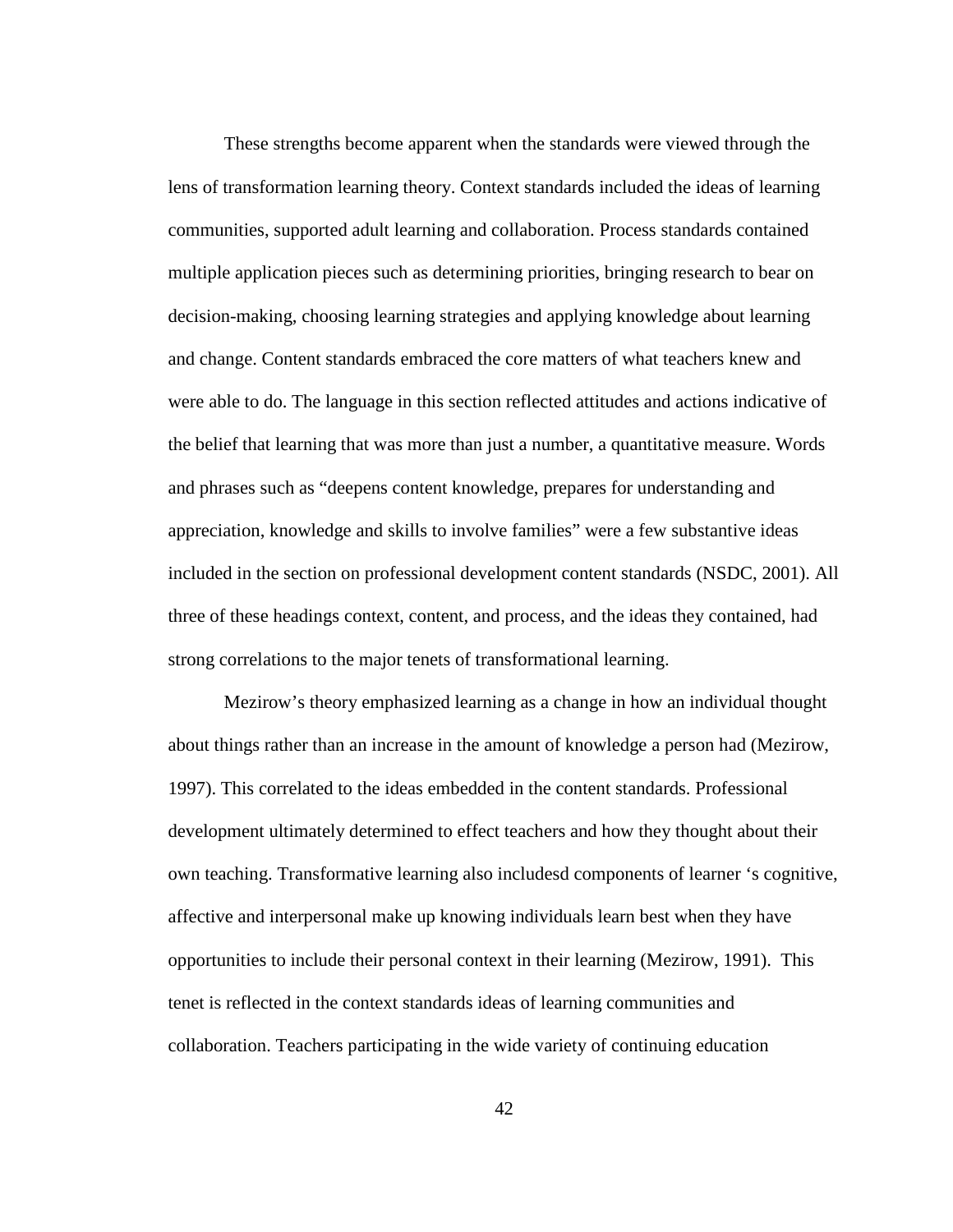opportunities available to them must eventually make connections to their individual teaching assignment in order for them to be effective (Birman, Desimone, Porter & Garet, 2008; Hundert, 2001). The information, skills, ideas, and attitudes acted upon in professional development session had a precise locale in which they would be implemented. This personal context was critical to both what information they choose to interact with and how they processed it. Learning communities and collaborative projects with others assisted participants in connecting new information and skills to their unambiguous situations (Fullan, 2008).

 Lastly, transformational learning, according to Mezirow, was creating meaning that in turn guided action. The process standards identified by the NSDC described potential action steps to be taken both during and after the training teachers receive. They included multiple descriptive phrases that linked ideas to actions. For example, teachers would examine student data to make determinations about what to teach, which strategies were best to accomplish that specific goal and how to monitor for impact. These staff development standards, and others like them, were intended to be reflected in the behaviors of teachers. The actions of teachers or the lack thereof, was one of the areas where the dissatisfaction of the current professional development system lay (Garet, Birman, Porter, Desimone, Herman & Yoon, 1999; Guskey, 1998; Killion, 1999; Snow-Renner & Lauer, 2005; Sparks & Hirsch, 2002). Staff development standards were one means of coupling teachers' on going education with increased pedagogical effectiveness. The NSDC offered one set of potential guidelines. Many states had either adopted their ideas or used them as a base from which to craft their own. They provided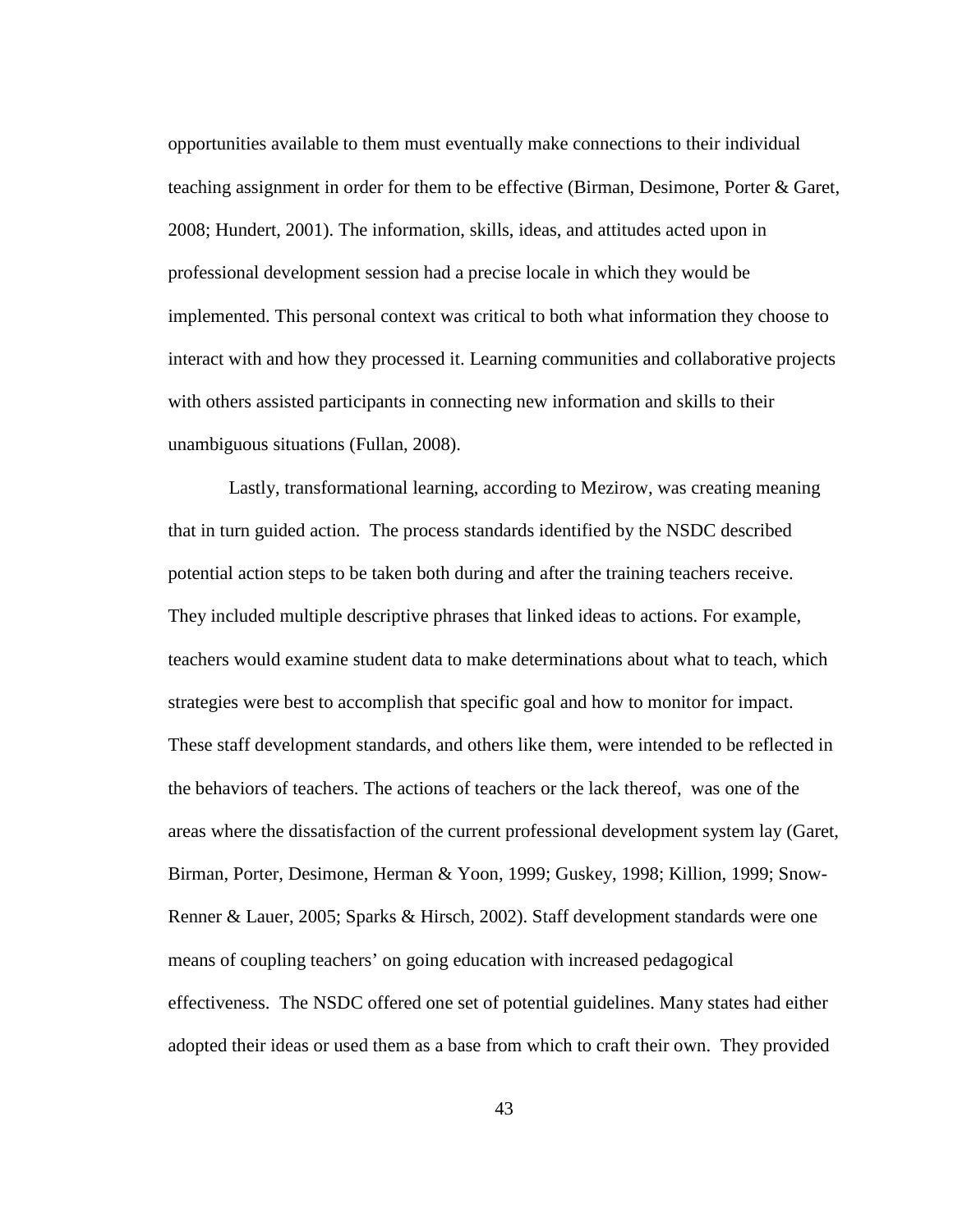another means through which states could potentially influence, legislatively or otherwise, the professional development going on within their borders. These standards were sometimes incorporated into the work done by the regional education laboratories or training centers. These centers were also part of the states repertoire in addressing the professional development needs of its teachers.

The ten regional education service centers linked together under the educational laboratory program each served small, identified groups of states. They were proprietary and elective in nature. Thus states and school districts could choose whether or not to establish their own affiliations and under what mutually agreed upon terms. Organizations that did engage with the labs did so for specific reasons of their own and presumably to address an identified need or set of needs. Each of the seven laboratories disclosed the organizations, companies and schools they were currently working with on their web site. McREL for example, was currently working in North Carolina focusing on principal leadership and in Wisconsin and Illinois on school improvement services. For states that had legislatively or otherwise established their own local training centers, the relationship was often more obligatory in nature. Remember Illinois, Iowa, California, Florida, Georgia, Idaho, Missouri, New York, Oregon, Rhode Island and Iowa all required their state intermediate service agencies to create professional development plans for continuing teacher education (Ward, St. John & Laine, 1999). There were several advantages and disadvantages to engaging with these educational organizations. Retuning to transformational learning and Mezirow's theory of adult learning highlighted both sides of these potential relationships.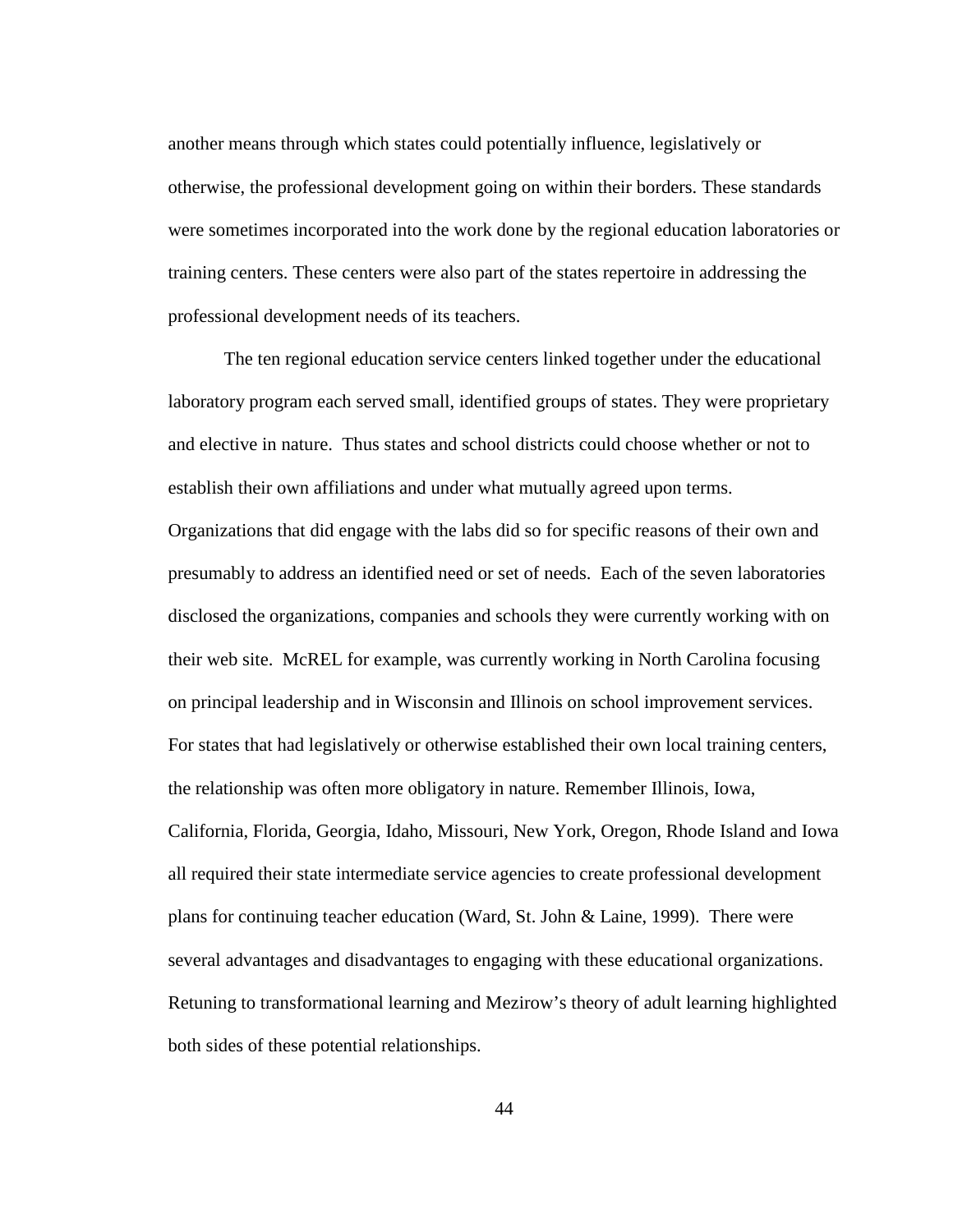The three interfacing tenants of Mezirow's theory addressed here are that of qualitative versus quantitative knowledge, including learners existing knowledge and background into new learning situations and utilizing individual reflection and dialogue with others to promote true learning. On the positive side of these interactions was the notion that states, school districts or individual schools working with educational service agencies could and should expect both high quality information and presentations.

Educational laboratories were experts in the field of education. They carried out and had the latest research on education and regularly trained, taught, and shared that information with adult educators. Thus they arguably had the most recent thinking in the field of teaching and knew how best to communicate that knowledge to teachers. Phrased another way they knew what was currently available and effective in the ways of content and pedagogy and were expert presenters and facilitators of that information. If that was the case then participants with these organizations could be expected to gain quantitative knowledge that qualitatively affected their teaching. In addition the manner in which this information was provided embraced teachers' individual teaching assignments, provided productive dialog with others in both large and small groups and private think time as well. That, according to transformational learning theory, resulted in true learning that in turn yielded changes in practice and increased student achievement. But there was another, less fruitful, possible relationship.

If the intermediate education organizations viewed learning from the same quantitative lens as NCLB, and as the states and most local school districts did, then learning could amount to no more than numbers on a teacher's ledger. If the requirement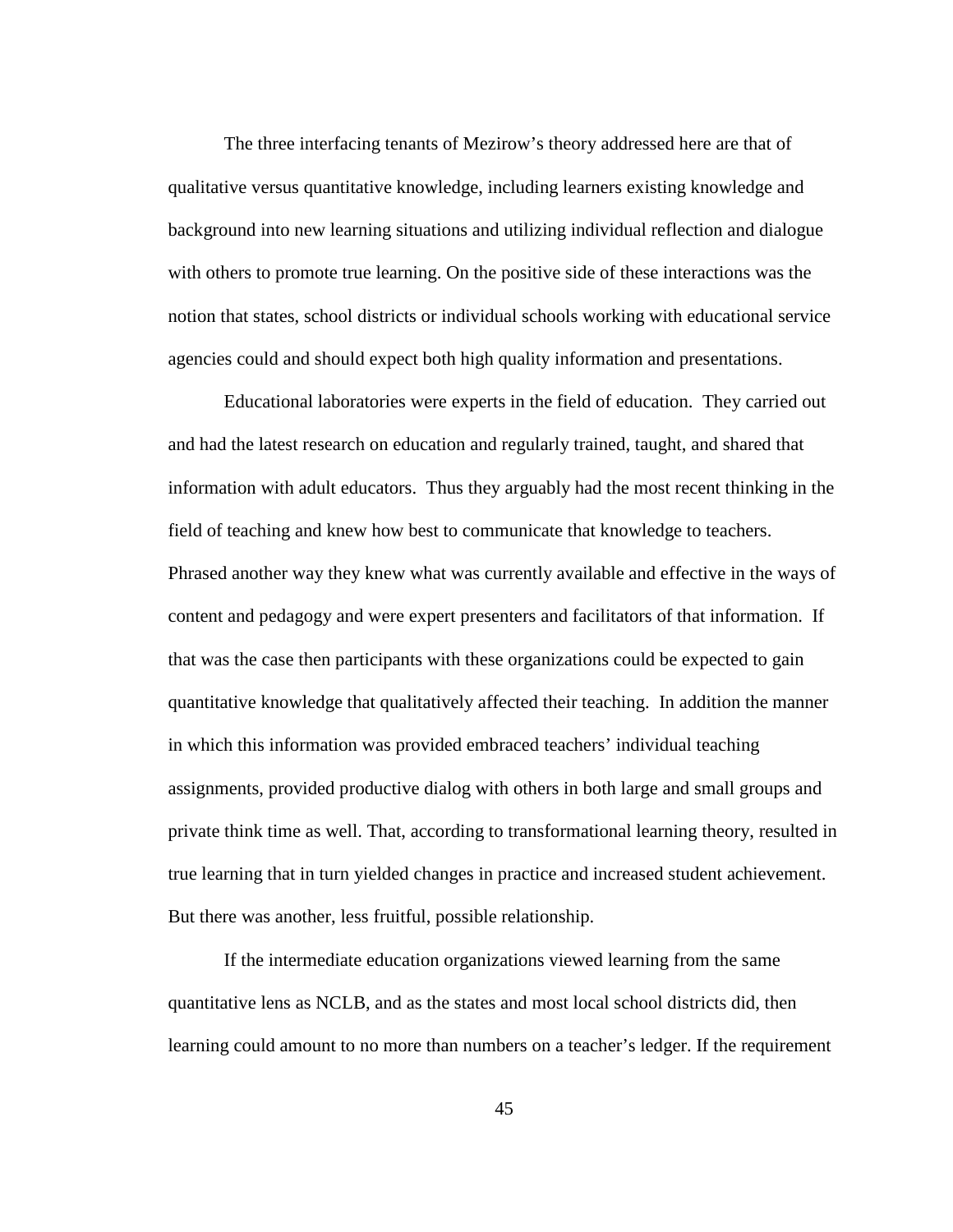was to simply amass credits, then true learning opportunities are neither planned for nor expected. Without expecting a change in teacher's pedagogy the continuing education of teachers was merely self-perpetuating. Teachers met qualitative recertification requirements that ensured they can could teaching in the same manner in which they had for the last few years. If quantitative measures were used to document the learning that occurred there would be no reason to use the various pedagological strategies that encouraged personal reflection and application or that encouraged learning to be more than amassing knowledge. Consistent with this view of learning the strategies used in the professional development sessions might not include connections to teachers' daily classroom experiences or allow participants time to engage with other professionals. Thus it was possible that the professional development offered by national and regional educational laboratories may or may not be effective as defined by a change in teacher's practice and an increase in student success.

The point here was that the existence of educational laboratories and service centers supported the idea that the ongoing education for teachers in the minds of legislators and other stakeholders was important. However, to truly accomplish the task of educating teachers in a manner that lead to a change in their practice and improved student achievement, more than just the presence of these organizations was needed. The national and state scenes were flush with both legislation and other lawful requirements surrounding the continuing professional development of teachers. In addition there were numerous ancillary support organizations also involved in these endeavors. The ongoing dissatisfaction with the current system showed a lack of cohesiveness between these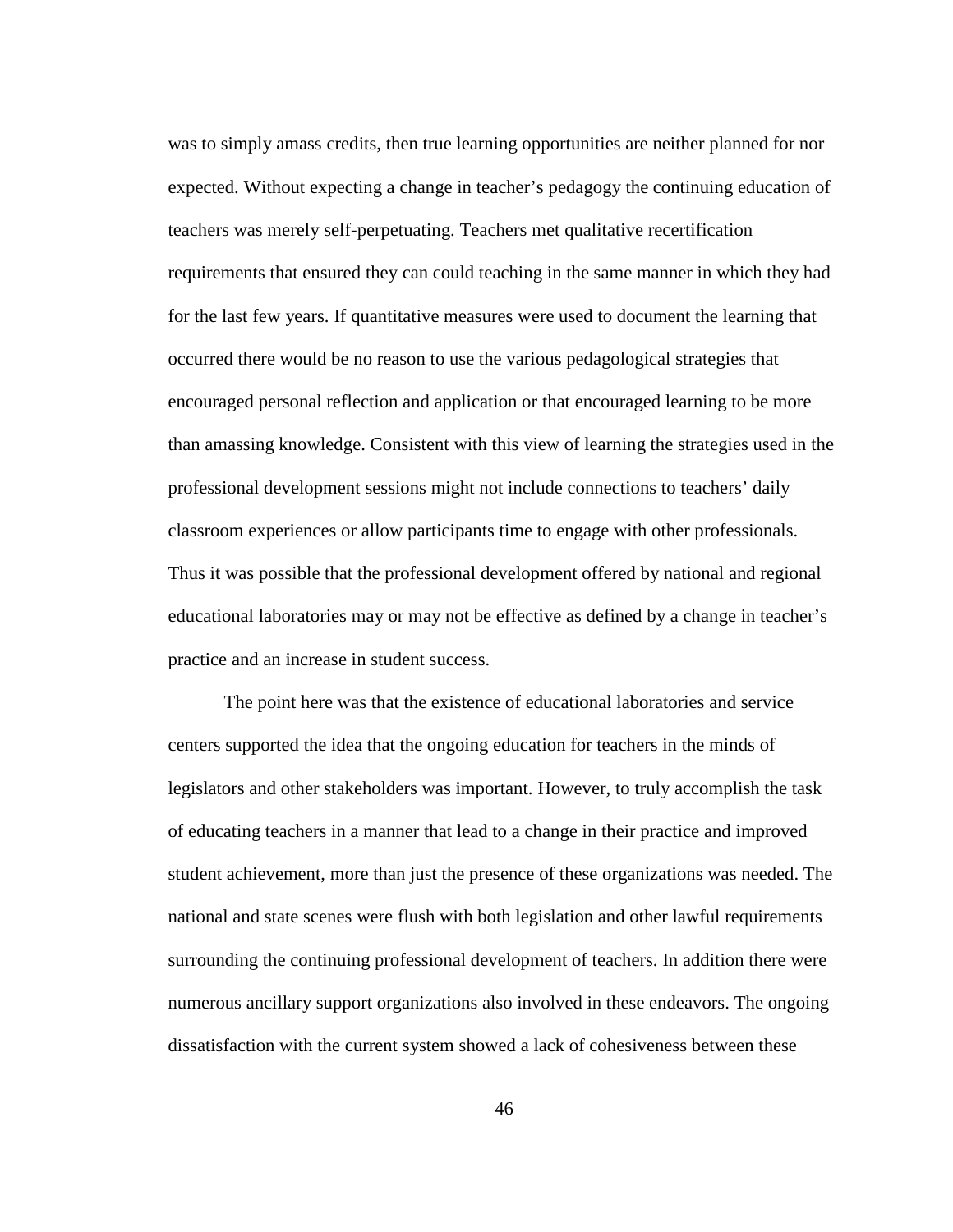stakeholders. To address this limitation a unifying theory from which all those involved in the professional development provided by these agencies are governed was needed. At the bare minimum a shared expectation must be that teacher professional development should yield changes in teacher pedagogy and a precipitous gain in student achievement. Outside educational organizations assisted schools in meeting their ongoing teacher education regulatory requirements as well as other professional development goals. They were a partner in meeting and implementing the varied national and state professional development policies. They were one of the many stakeholders currently involved in the ongoing education of teachers at the state level.

NCLB and the states' multiple approaches to the task of continued education for teachers across the nation was, at this point, an eclectic mix of theories, strategies, methods and ideas. The literature showed the ultimate goal of increased student achievement and teachers as the means to that end were widely agreed upon. But there was no further uniformity in the professional development arena past these two points. If the field was to make effective contributions to improving education then strategic moves toward a comprehensive approach were needed.

The research question guiding this paper was to explore the national and state policies surrounding the professional development of teachers. The literature review above addressed that question. But it also lead naturally into the local implementation of ongoing teacher education and specifically how that playd out in the myriad of school districts around our nation.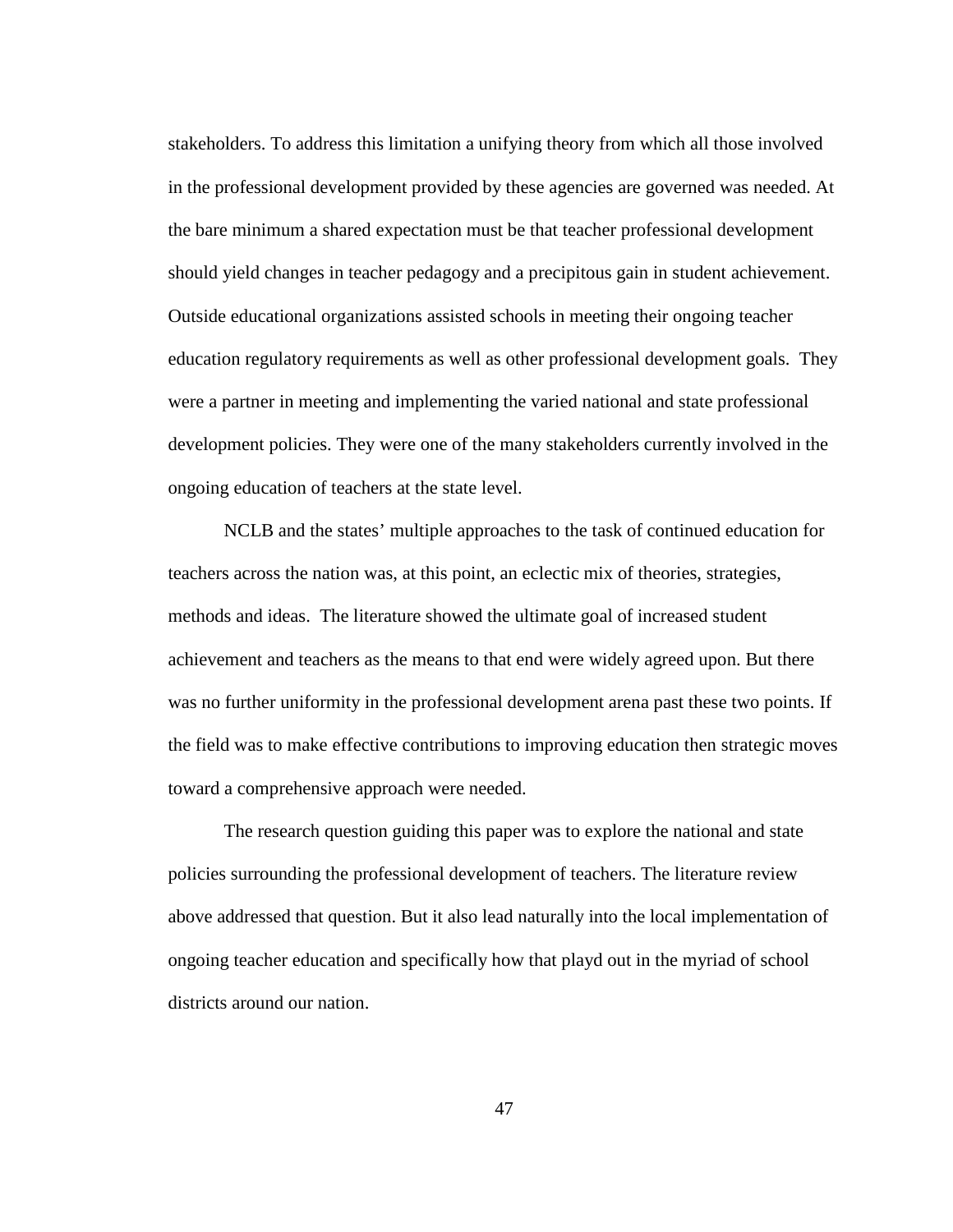## **Implications**

 Local school districts were where professional development opportunities, their purpose and content collided with the teachers and real time teaching contexts. At the local level the required NCLB, state and school district professional development offerings actually took place. This was where the decisions regarding context, content, and process were made. Thus at the local level it was imperative that well constructed tools based on solid theoretical axioms were used to plan professional development experiences. Without a unified and systematic approach to developing ongoing teacher education opportunities the current cycle of teachers taking classes to renew their teaching certificate so they could continue to teach the same old way would continue. Documented in the early part of this paper was the dissatisfaction of all involved with the implementation of the current professional development system. In contrast to the ideas of amassing credits or PDUs and simply being passive receivers of new information was Mezirow's theory of transformational learning.

 Mezirow's ideas provided a solid theoretical base from which to craft professional development experiences. Sessions, based on transformational learning, would likely insure teachers were affected because of their participation - and changing teachers was the first step to changing their teaching practice. The theory of transformational learning was the ground work for designing learning experiences for teachers that encouraged participants a) to think critically about and personally interact with new information and skills, to rework new ideas qualitatively rather than simply accept them as a new quantitative additions b) to bring their prior knowledge and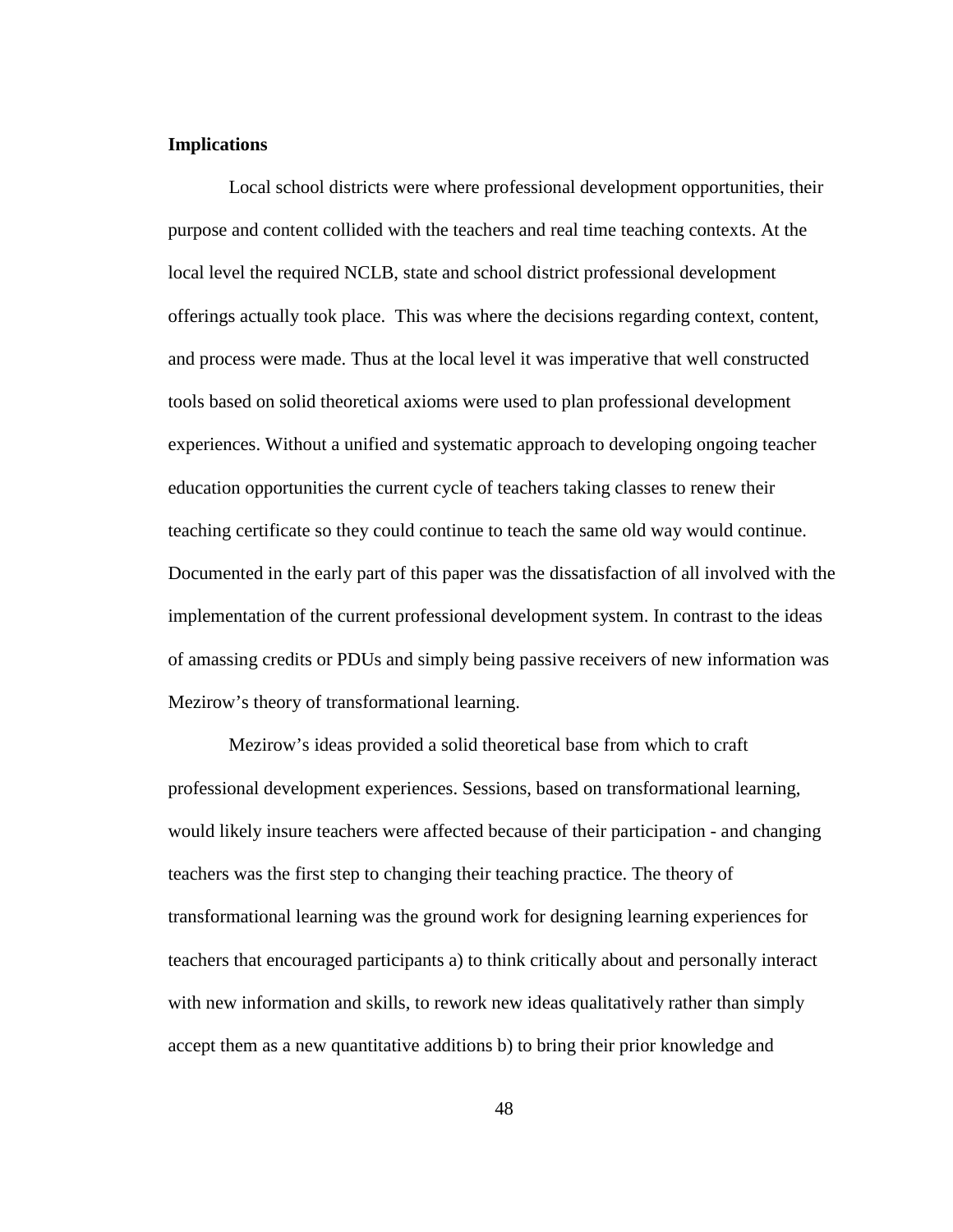experience to bear on the current learning experiences and weave their own personal leaning style into the professional development experience so that individual applications and connections are made and c) to talk often with each other throughout the learning experience constructing meaning and implications together in a social context, and to engage in private reflection, nourishing the individual establishment of the personal value and worth of the learning experience and its place in their teaching. Transformational learning theory could be used as a template for designing consistent and effective professional development and for evaluating it as a well.

 It follows that if transformative learning tenets could be used to guide the construction of ongoing educational opportunities for teachers, then it could be also be used in an evaluative manner. Changing the lens from planning to evaluating required only minor refocusing. Planning occurred at the beginning of a program or activity and determined what was to be accomplished or what the end goal was. Evaluation, especially summative evaluation, occurred at the end of the activity and described what was accomplished, its implications and ultimately the value of the final results (Guskey, 2000). They were two different paths of the same end. Consistent planning and evaluation of professional development in alignment with Mezirow's theory of transformational learning provided a system wide approach to the ongoing education of teachers across the nation.

It was essential to have both a working theory of how professional development should be carried out so that teachers' pedagogy is positively impacted and a means to plan for and evaluate the professional development that did happen (Guskey, 2000). But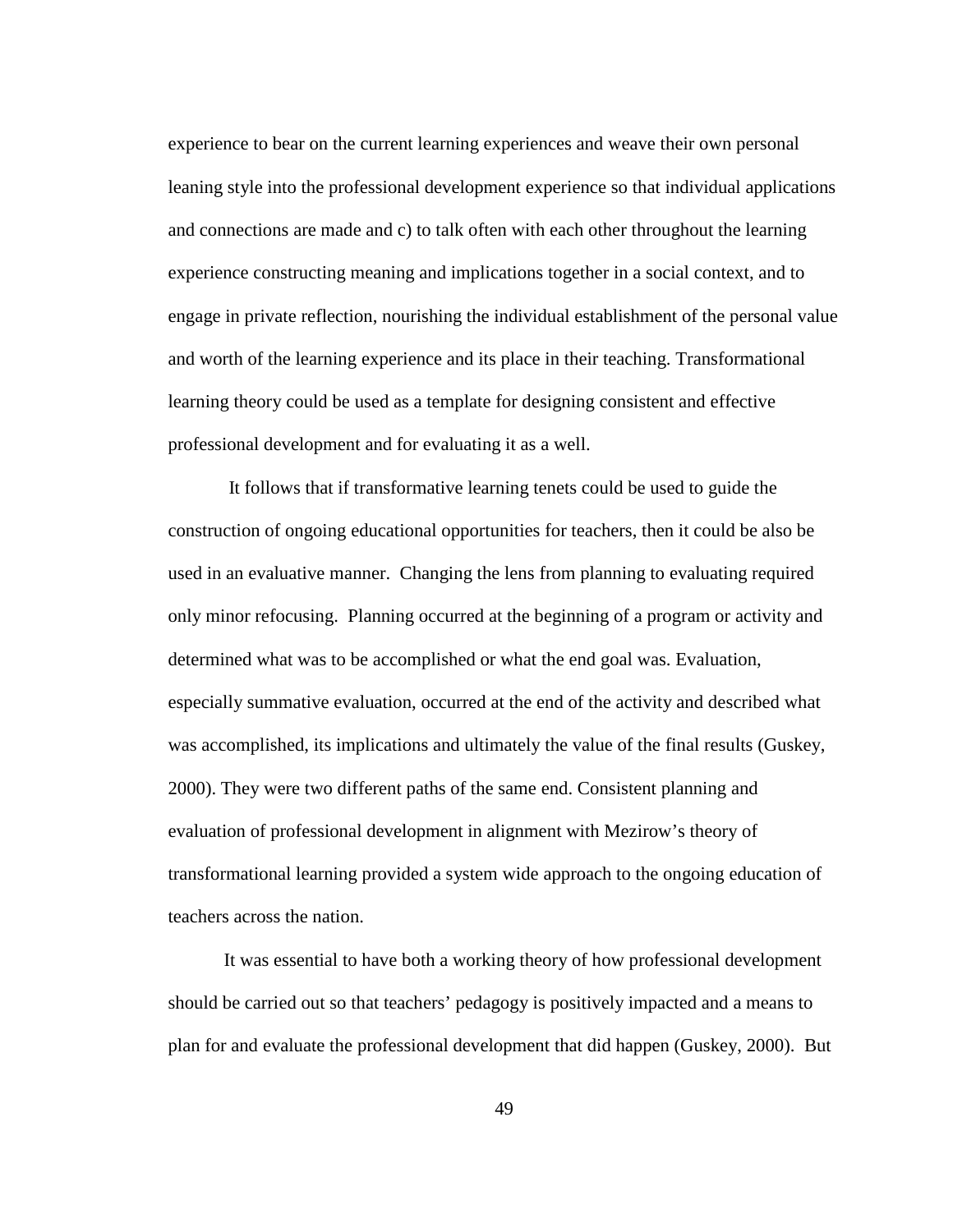the local level also brought a new piece into play – the specific organizational context in which teachers teach. Teachers and their classrooms were members of belonged to and were a part of a much larger organizational system with multiple access points. One elementary classroom was a member of a specific grade level team, an individual school building, a small network within a district as well as a part of the larger whole school district and ultimately the state and national accountability system.

For example, Ms. Smith's third grade classroom was one of four third grade classrooms in her building. Her elementary school had early childhood education (ECE) through fifth grade with an enrolment of 565 students. Her school was part of a cluster of schools identified by her district as having a similar free and reduced lunch and English second language learner demographic. Her school was also one of 77 elementary schools in a large urban school district. Lastly, data about her classroom such as achievement tests results, attendance numbers and free and reduced lunch percentages were included in the statewide reports and ultimately compared in national figures and norms. The professional development Ms. Smith engaged in could potentially have classroom implications on any one or more of these membership levels.

This paper already explored the larger national and state context and the potential implications involved. Professional development at the local level magnified these implications because of the proximity to the teacher and the classroom itself. In the case of Ms. Smith above, she was potentially able to participate in professional development specific to third grade teachers, professional development offered to elementary mathematics teachers, professional development provided to schools educating large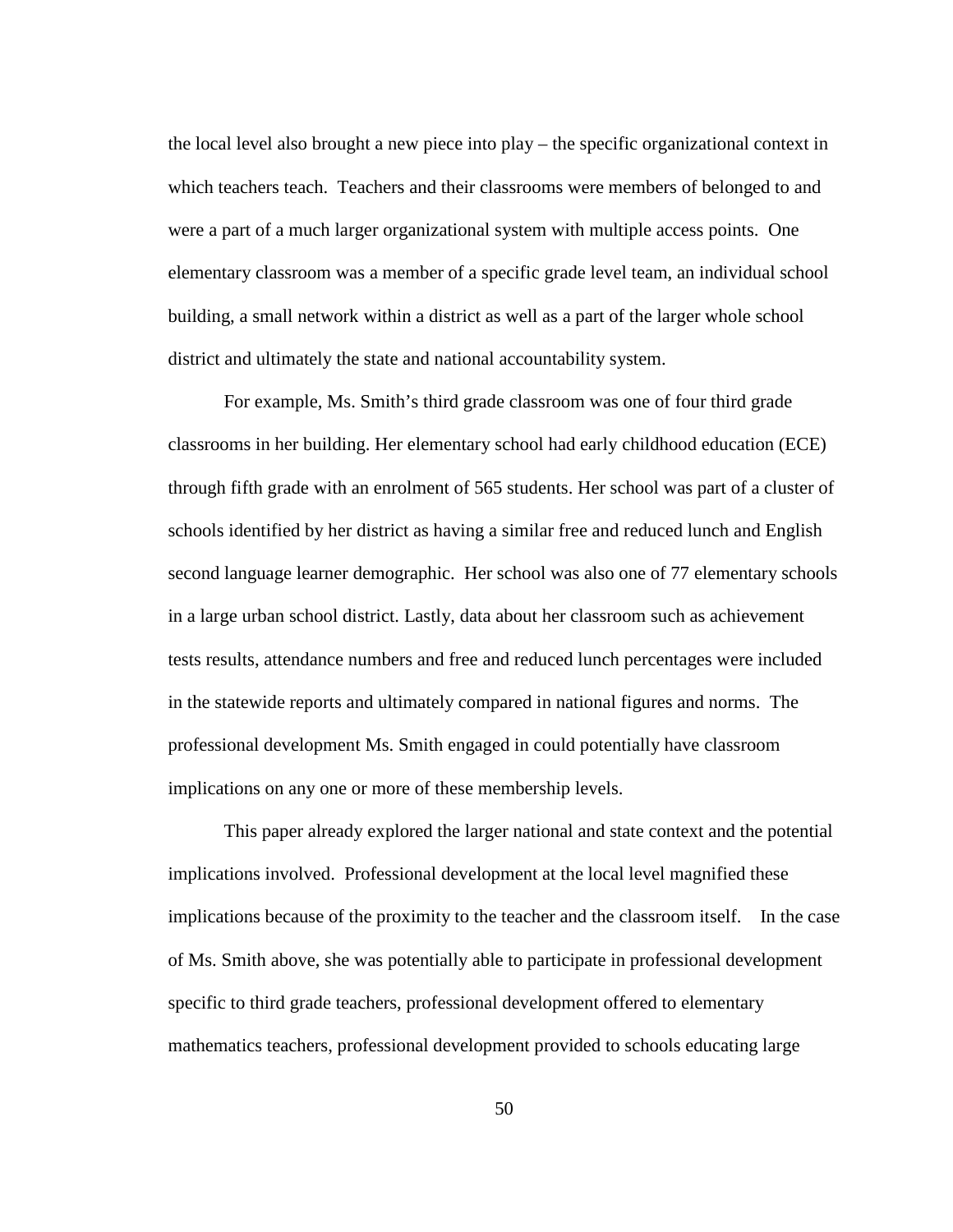numbers of English second language learners or professional development centered on the district wide implementation of new science curriculum.

In any and all of these cases the training she received must be put into practice within the walls of her classroom. But her classroom did not exist as an independent body. Thus in the wider context of building and district levels the issue of organizational support must also be included in any planning or evaluation measure (Huberman  $\&$ Miles, 1984; Fullan, 1985; Guskey, 2000). This concept of organizational support was already deeply embedded within the basic tenets of transformative learning.

The foundation of transformative learning theory provided understanding of the effective components of professional development. It also included the idea of ongoing organizational support for teacher learning. Learners cannot be expected to use and apply their new knowledge or skills void of support from the environment in which they work. Successful organizations understood the need to encourage and promote new learning among their employees (Cranton & King, 2003; Neville et all 2005; Senge, Cambron-McCabe, Lucas, Smith, Dutton & Kleiner, 2000). Mezirow's theory tied individual learning to the larger context in which it occurred through the ideas of critical and personal interaction. Learners learned specifically by focusing on concrete applications, creating new thought processes based on prior knowledge, experience and current teaching assignments, and socially constructing meaning through conversation and dialog with others.

Using Mezirow's theory of transformational learning, highlighting the importance of organizational support in this process and remembering that the ultimate goal of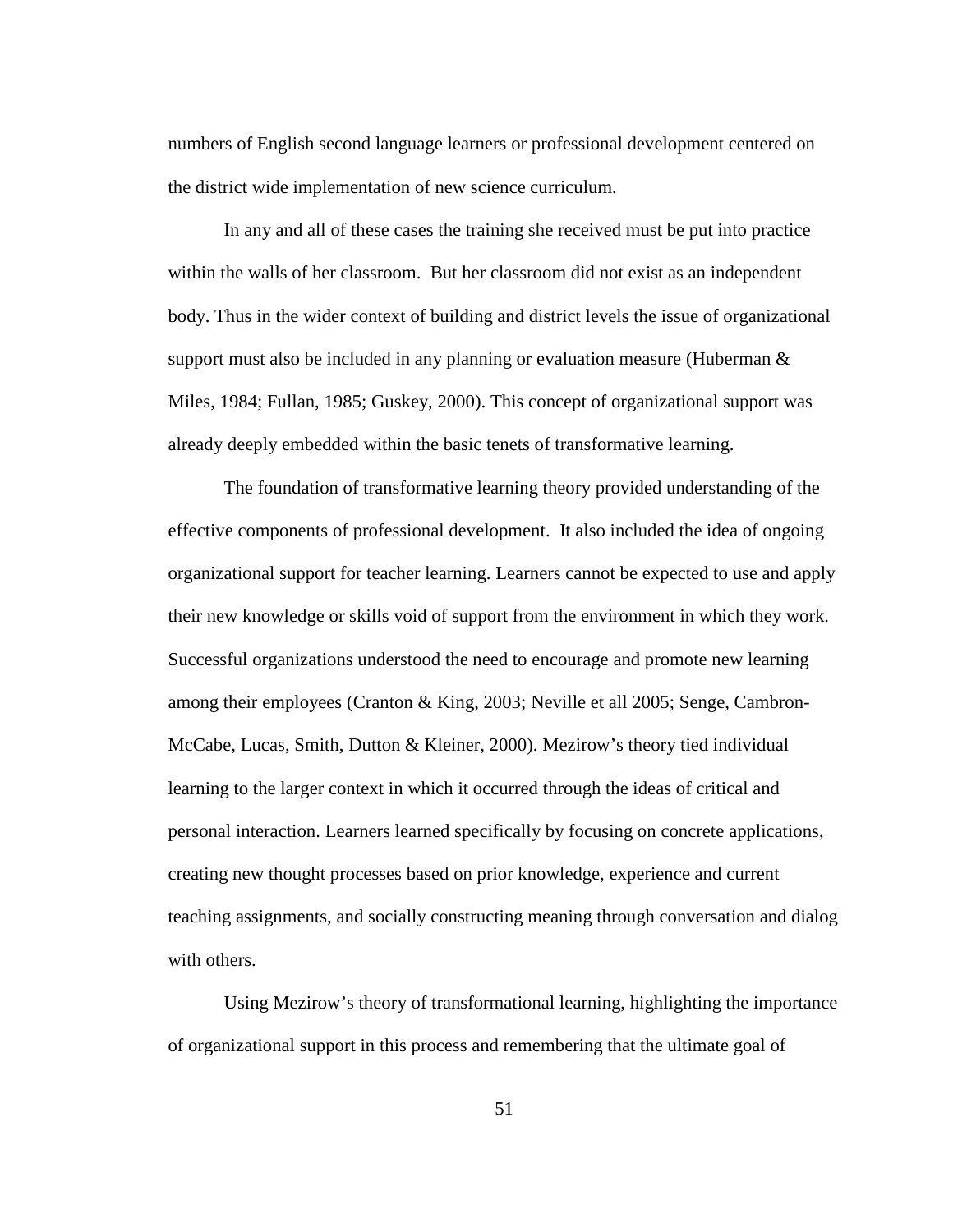professional development was the increase of student achievement created the following continuum; a) teachers participate in professional development, b) they engage with content, skill instruction, knowledge etc… relevant to their teaching role, c) teachers continuum; a) teachers participate in professional development, b) they engage with<br>content, skill instruction, knowledge etc... relevant to their teaching role, c) teachers<br>carry this new information or skill back to thei is changed through interacting with the training they received and e) there is a resulting improvement in student learning. is changed through interacting with the training they received and e) there is a result<br>
improvement in student learning.<br>
The thoughts represented in this continuum connect theory to specific<br>
professional development pra

The thoughts represented in this continuum connect theory to specific participation in a professional development opportunity to the acquisition of new learning<br>(learning defined by Mezirow as a qualitative change in the learner) to organizational<br>support for that change to the pedagogical c (learning defined by Mezirow as a qualitative change in the learner) to organizational support for that change to the pedagogical change made by teachers because of their learning and ultimately to student achievement. The flow chart in Figure 1 represented this progression. Connecting the ideas in this way allowed the continuum to function as either a means to plan or a means to evaluate a specific professional development experience or an entire school district's professional development system.



*Figure 1*. Planning or Evaluation Continuum

Thomas Guskey in Evaluating Professional Development, a book published in 2000, and a subsequent article in 2002 "Does It Make a Difference? Evaluating Professional Development" presented a framework intended for use in planning and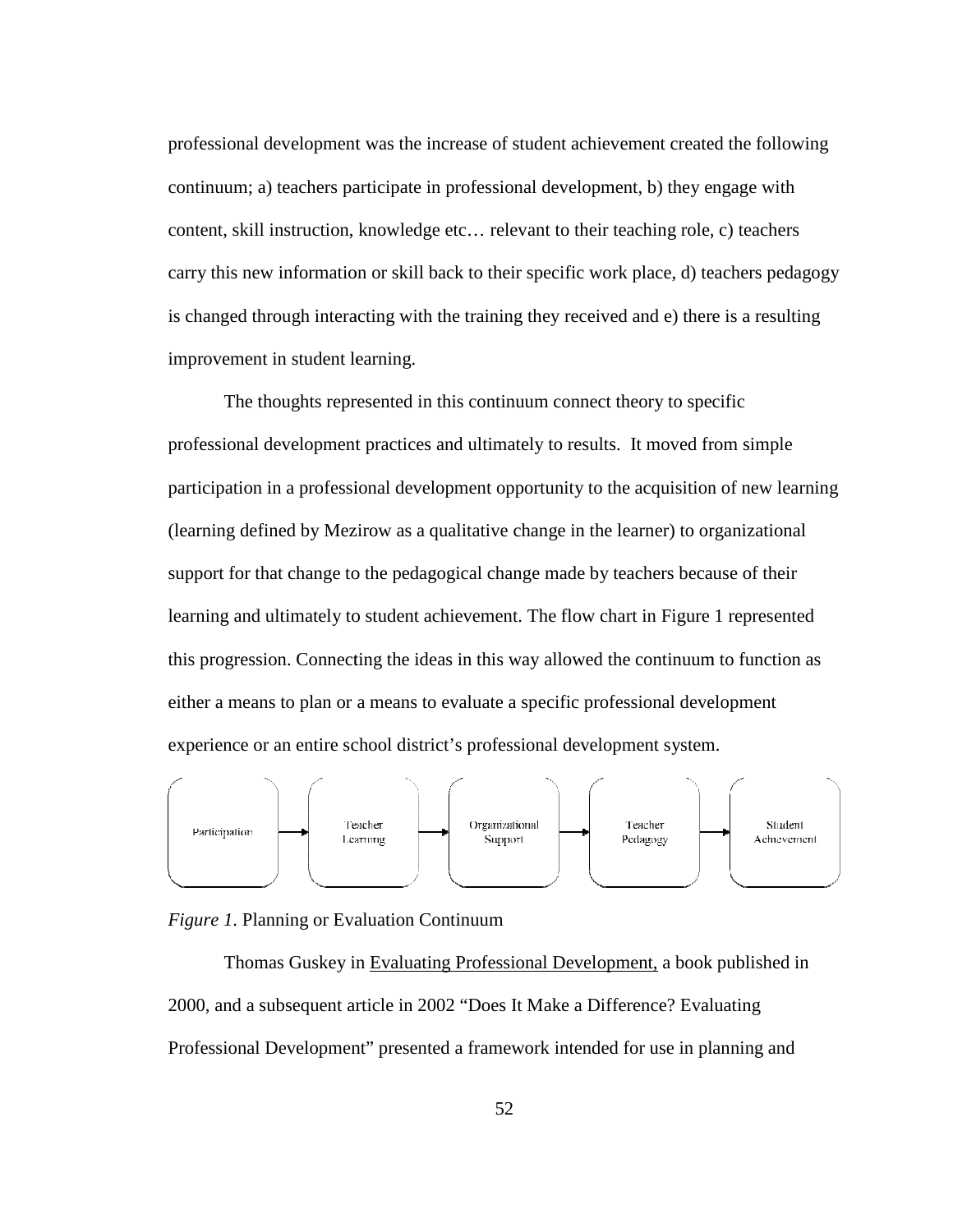evaluating professional development. This framework included five levels of evaluation beginning with teachers and ended with student learning outcomes. It mirrored the continuum above. Guskey contended his model works best when *planning* professional development with the end in mind – in this case improvement in student achievement (Guskey, 2002).

It is interesting to note that working backwards or backwards planning had recently gained national recognition as a framework to help teachers clarify students' learning goals within a standards based curriculum. Understanding by Design (UbD) written by Grant Wiggins and Jay McTighe promoted the use of backwards planning as a tool to improve student achievement by focusing on teachers' lesson planning and assessment. The Association for Supervision and Curriculum Development published this book in 2005.

Guskey's use of backwards planning suggested considering student learning outcomes first and then steering backward to identify specific instructional practices needed by teachers to achieve those goals. The middle step in Guskey's framework was to examine the aspects of organizational support necessary to ensure pedagological implementation. The final two steps in planning were to identify the knowledge and skills teachers must have in order to carry out the new teaching practices and then to design the actual professional development experience. Figure 2 represented Guskey's framework from a backwards-planning perspective.

53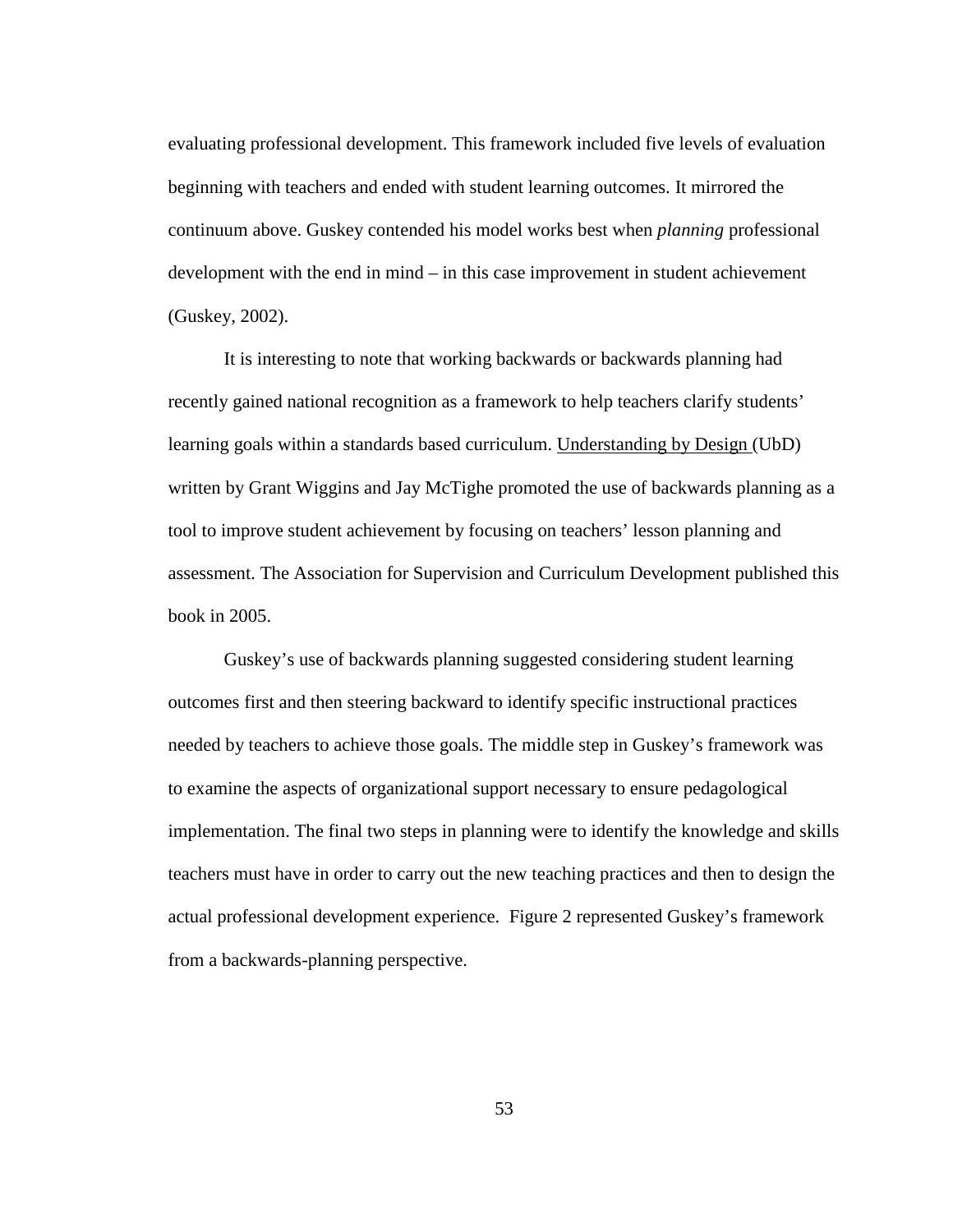

*Figure 2*. Guskey's planning framework

As already noted planning and evaluation were two different proce function. If the purpose was to develop a district wide effective professional development function. If the purpose was to develop a district wide effective professional developn<br>approach the two processes of planning and evaluation were critical to achieving that goal. The model above could be used to plan professional development experiences and also as a tool to evaluate them. For evaluation purposes Guskey started at the beginning with teachers' perceptions of and reactions to their professional development experience. Beginning at the front of the continuum each succeeding level built on the one before it. It was hierarchically arranged moving from simple ideas to more complex ones (Guskey, 2000). It followed then that success at the level of increased student achievement was predicated on success at the earlier four levels. Guskey's model addressed addressed professional development from the perspective of the participants, the content provided within the sessions, the potential organizational supports involved, the behavioral change in teachers sessions, the potential organizational supports involved, the behavioral change in teache<br>and the increase in student performance. This framework delineated specific objectives on five different levels. From each of these planes practical applications for planning and evaluating professional development followed. The five critical levels of profe development evaluation were more fully delineated in Appendix D. re two different process of the same<br>
e effective professional developmen<br>
on were critical to achieving that<br>
ional development experiences and<br>
ses Guskey started at the beginning<br>
rofessional development experience.<br>
di framework delineated specific objectives<br>anes practical applications for planning an<br>. The five critical levels of professional

The multiple levels of Guskey's framework allowed for consistent and purposeful data collection at various points along the continuum. Taken together these five critical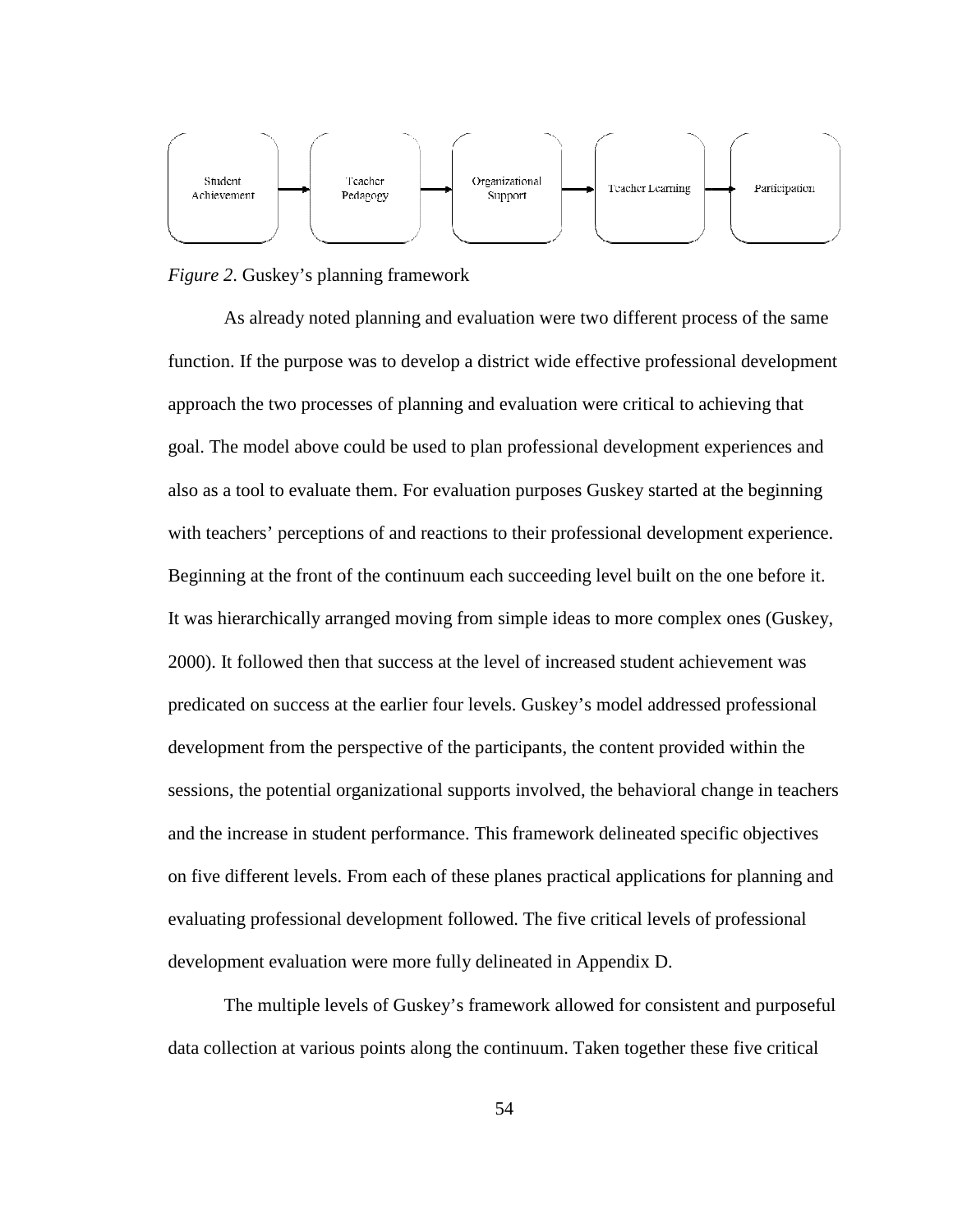levels illustrated the importance of approaching professional development from a systems perspective (Sparks, 1996). NCLB and other state expectations formed the outside parameters of professional development. At the local level the decisions were made regarding the specific contexts, content and processes. Already highlighted was the need for a comprehensive framework for directing this multitude of decisions. Guskey's model of planning and evaluating professional development provided local school districts and individuals responsible for ongoing teacher education a tool to improve their efforts. A tool to increase the effectiveness of professional development was desperately needed at the local level. This planning and evaluation framework was the key between mediocre, isolated staff development opportunities and transformative experiences that change educators practice. Systematic planning and evaluation with this tool has the potential to over hall the professional development system and enhance efforts across the nation (Guskey, 2002).

The data collection methods and analysis presented in the subsequent chapter propose to use this evaluation tool and the data it provided to inform the planning and administration of professional development in a specific local school district. While this study was restricted to only one school district – change often starts small.

55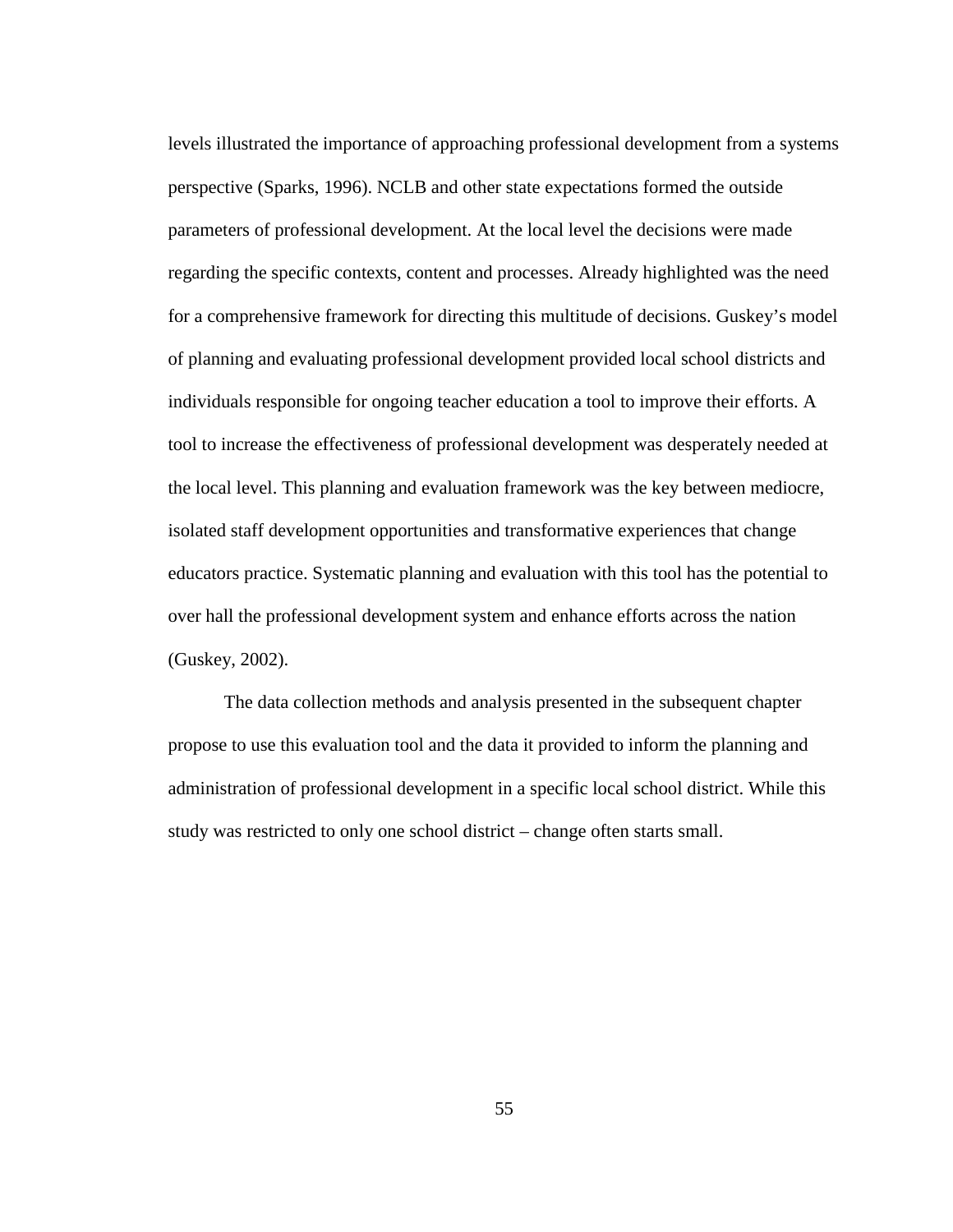## **Chapter Three: Method**

 The impact of professional development on the classroom teachers of a large urban school district was investigated in this study. The specific constructs examined were those identified by Guskey's (2000) framework for evaluating professional development. Teachers' perceptions of professional development on the five different levels presented by Guskey were explored 1) participation, 2) learning, 3) organizational support, 4) application, and 5) student achievement. Information was also gathered to examine teachers' 6) attitudes about learning. Additionally, this project investigated the format, content, and process of professional development across the district.

Research approach and questions

This was a quantitative study using a survey to collect data from a representative

sample. The primary research questions for this study were:

- 1. What is the nature of the professional development process in the Dunbar Public School system?
- 2. What is the nature of the professional development format in the Dunbar Public School system?
- 3. What is the nature of the professional development content in the Dunbar Public School system?
- 4. What are the attitudes about learning of the participants who identified their professional development as effective?
- 5. What are the attitudes about learning of the participants who identified their professional development as ineffective or were unsure?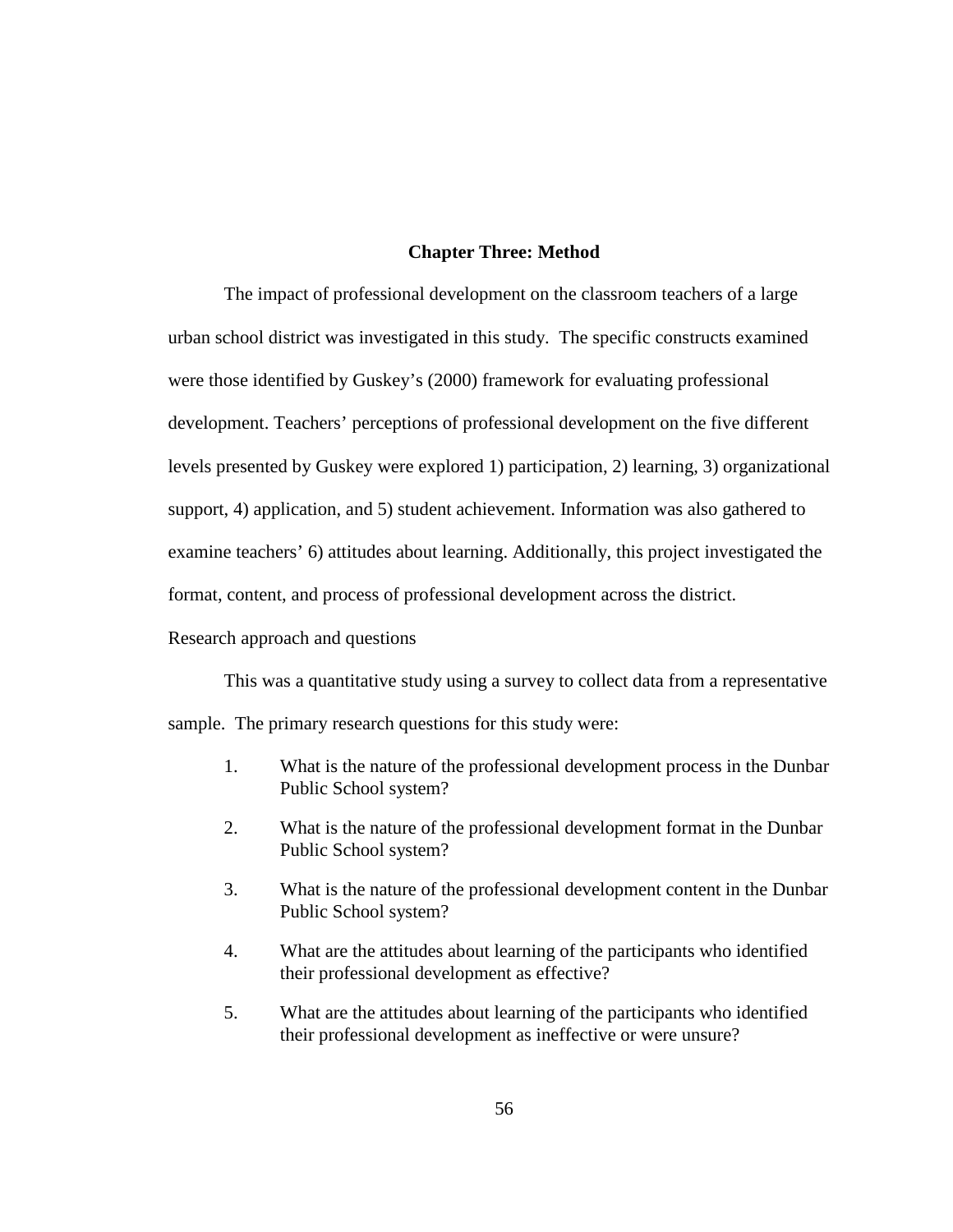- 6. Are there differences between teachers who identified their professional development as effective and those who identified it as ineffective or were unsure and their attitudes about learning?
- 7. For teachers who perceived their professional development as effective what are the relationships between their attitudes about learning and their ideas about
	- a. participation
	- b. learning
	- c. organizational support
	- d. application of leaning
	- e. student achievement
- 8. For teachers who perceived their professional development as ineffective or were unsure what relationship exists between their attitudes about learning and their ideas about
	- a. participation
	- b. learning
	- c. organizational support
	- d. application of leaning
	- e. student achievement
- 9. Are there differences between teachers who perceived their professional development as effective and those who identified it as ineffective or were unsure and their attitudes about learning and their attitudes about
	- a. participation
	- b. learning
	- c. organizational support
	- d. application of leaning
	- e. student achievement

## **Instrument**

In the literature review Guskey's (2000) work with professional development and

specifically evaluating professional development was identified. He proposed a model

able to systematically evaluate the national and state professional development

expectations outlined in the literature review at the local level. He focused these ideas

into a five-faceted tool individual school districts could apply in their particular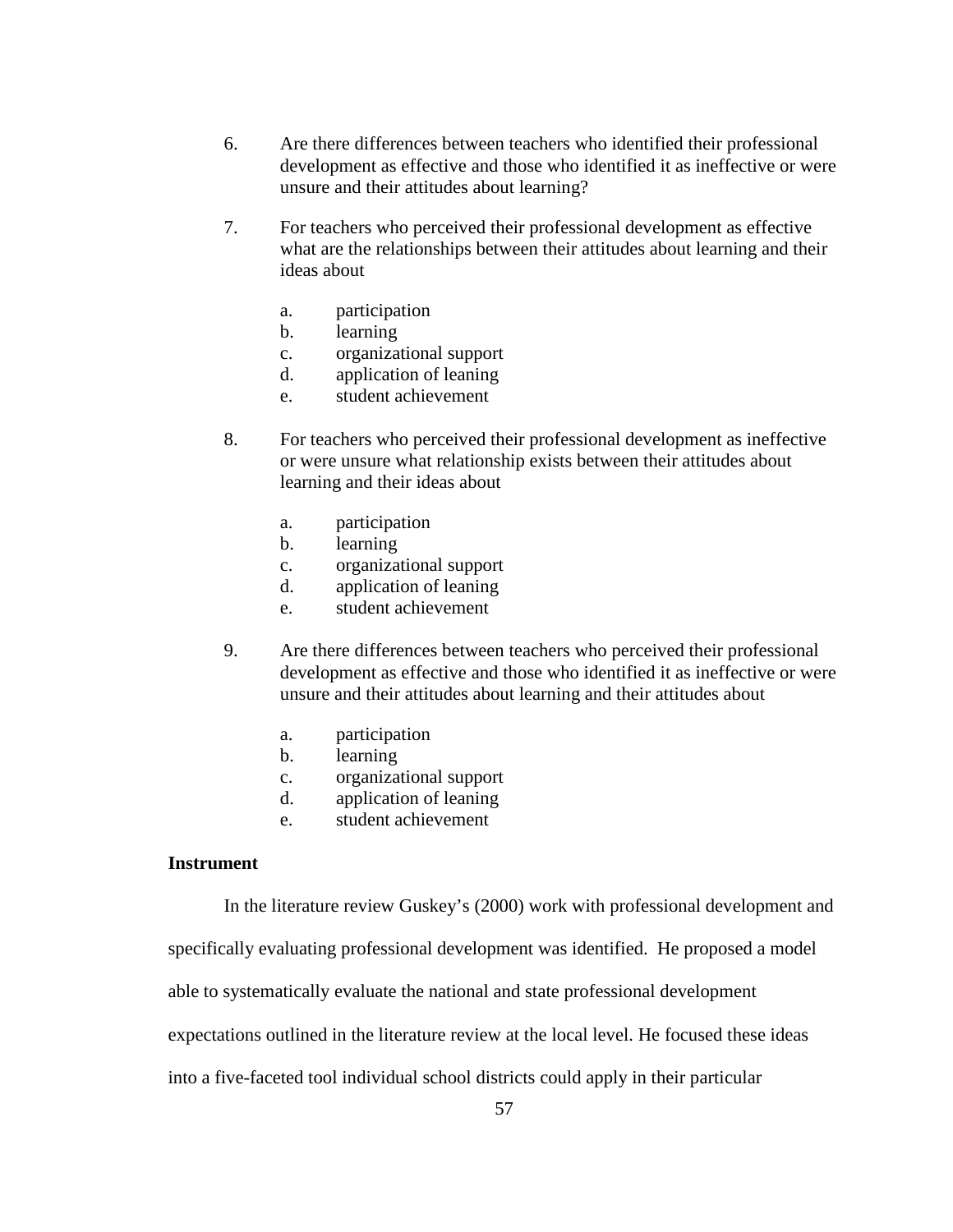educational contexts. His seminal work contained the ideas investigated in this report. Lowden (2005) crafted a professional development questionnaire that operationalized Guskey's constructs.

The survey instrument used for this project, based on Lowden's 50-item "Professional Development Questionnaire," was subjected to a "jury of experts" that included an "Assistant Superintendent for Curriculum and Instruction, two college professors, and a group of teachers, and professional development committee members" (Lowden, 2005). These experts reviewed the survey and combined their expertise with existing research to develop the final survey that was adjusted for ambiguous and/or redundant questions. This jury of experts modified the format of the survey and supported the survey's content validity (Lowden, 2005).

Lowden's questionnaire contained two parts. The first section consisted of three questions that requested demographic data and seven questions that asked for information on the district's professional development process, format, and content. The second section contained 42 Likert-scaled questions centered on the constructs of participation, learning, organizational support, learning application, student achievement and attitudes and beliefs about learning. The Likert-scaled response choices were: strongly agree, agree, no opinion, disagree and strongly disagree.

The 54-question data collection instrument in this study had three main parts. The initial eight-question section of the survey was designed to obtain demographic data from the participants (gender, age, ethnicity, level of education, years teaching in this district and years teaching in total, grade level and alternative certification.) The next eight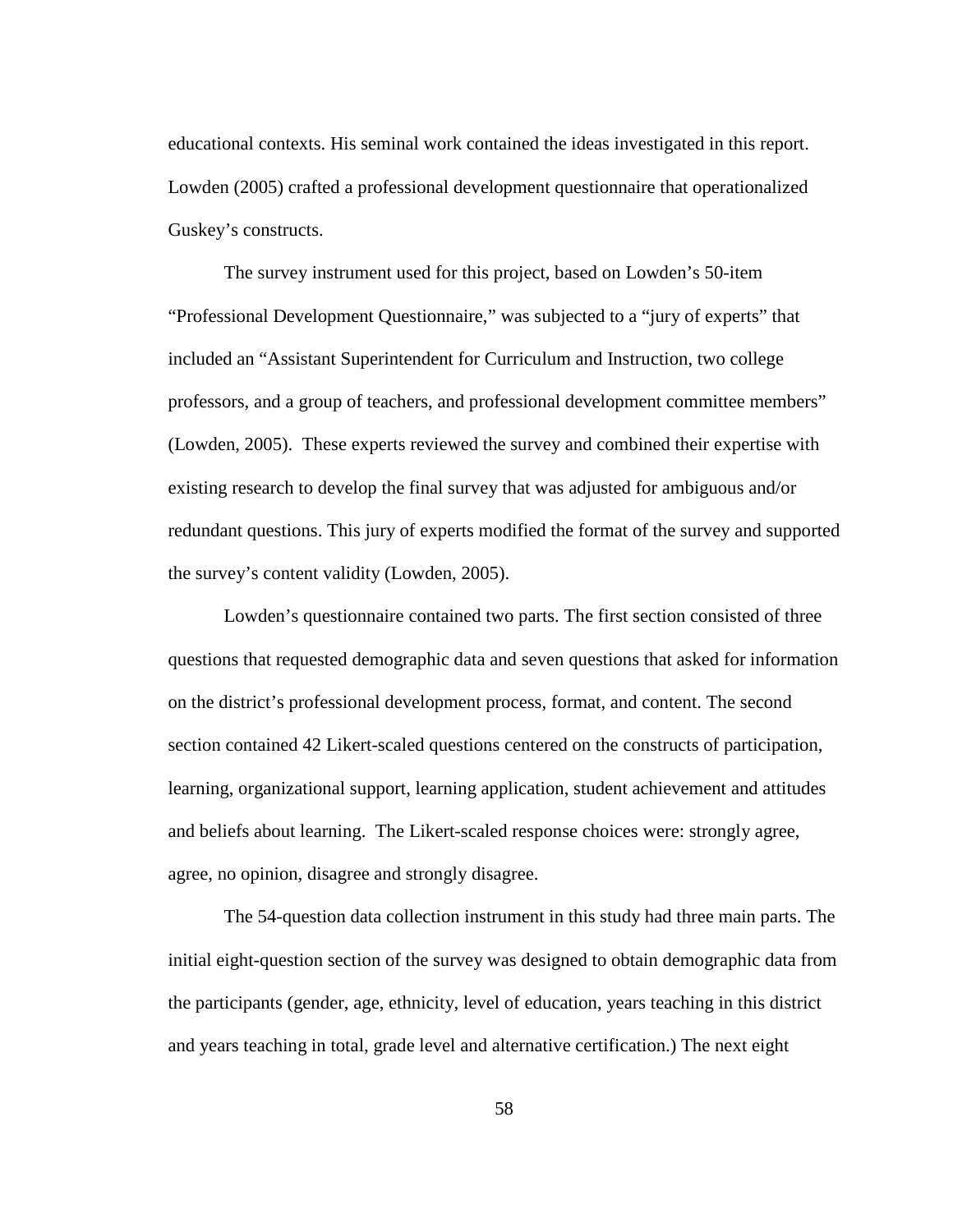questions addressed participants' knowledge of the district's professional development plan, process, format, and content. The 42 questions comprising the second part were clustered in small groups around the constructs of participation, learning, organizational support, learning application, and student achievement. A sixth construct of teacher's attitudes about learning in professional development was also included per Guskey's (2000) model of teacher change. The last section of the instrument contained four openended questions that inquired specifically about the constructs of learning, organizational support, application of learning, and student achievement

The survey used in this investigation differed from Lowden's in three ways. The first was the addition of four more demographic questions. These were questions about gender, age, ethnicity and level of education. The second difference was the addition of the four open-ended questions at the end of the survey. The last change was a question asking the participants to give an overall rating of their perceptions of professional development in their district as effective, ineffective or unsure.

The sections in the second part of survey correspond to the five facets of Guskey's (2000) model for evaluating professional development. This part also contains a sixth portion that addresses teachers' attitudes about learning. Participation was operationalized by obtaining a mean response score for questions 8 through 13. In order for teachers to receive a score for the variable of participation they needed to answer at least four of the six questions. Similarly, the mean response score of questions 14 through17 was used as a measure of learning. Participants needed to answer a minimum of three of the four questions in this section. Organizational support was operationalized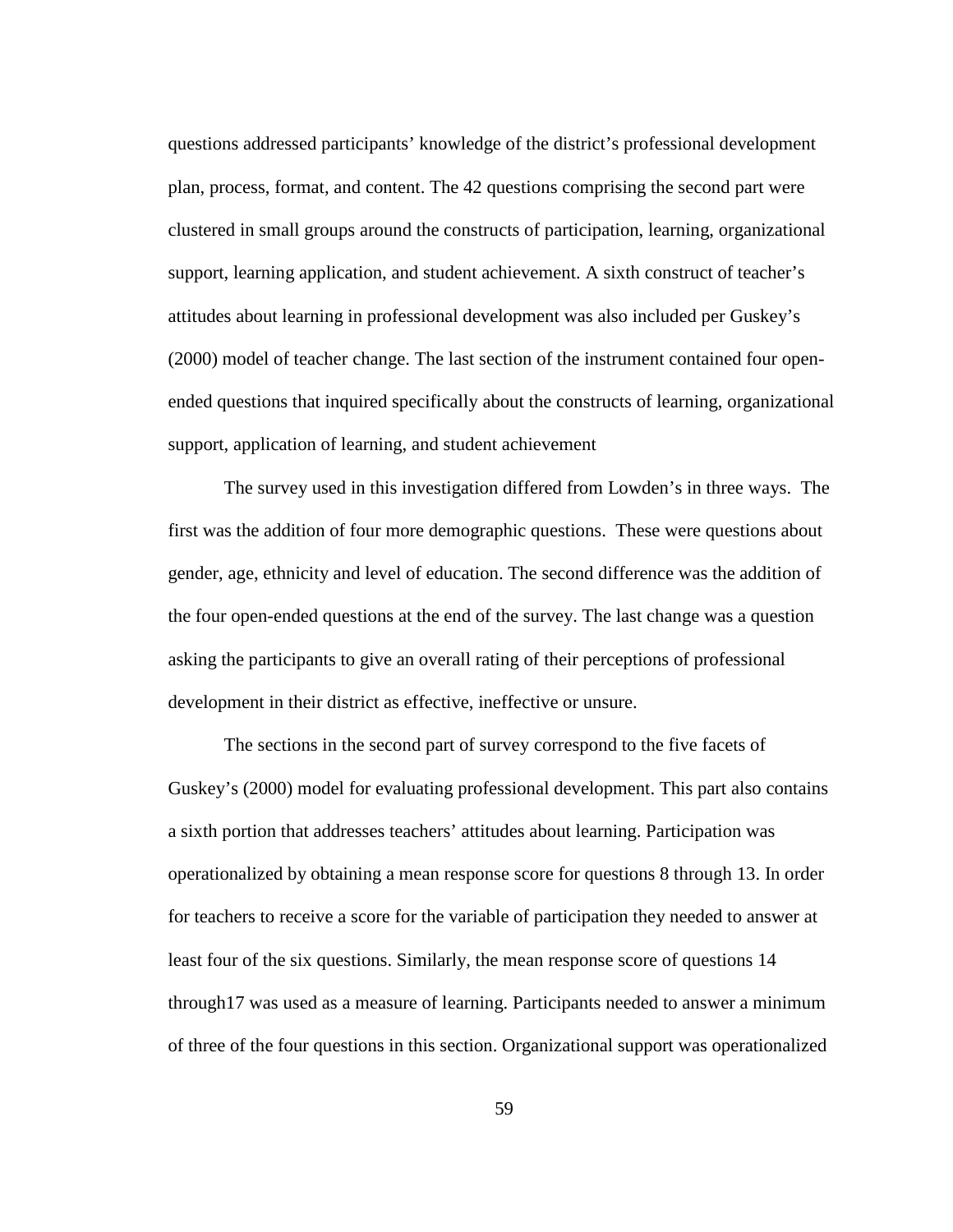by obtaining a mean response score for questions 18 through 22. Teachers needed to answer a minimum of three out of five questions to receive a score for this section. The mean response score of questions 23 through 27 measured the variable learning application. At least three out of five questions needed to be answered in this section. Student achievement was the mean response score of questions 28 through 34. The minimum number of questions answered here was six out of eight. The mean response score of questions 36 – 50 measured the final variable of teachers' attitudes about learning. This was the longest section and required a minimum of 12 out of 15 questions to be answered by each participant in order to receive a score

Cronbach's alpha coefficients were calculated to assess the internal consistency of the sets of questions used to operationalize the 6 constructs of the study. Table 3 presents reliability data for each of the ideas investigated. Based on additional information obtained as part of this procedure, 3 questions were ultimately eliminated from the final score calculations. In order to improve the alpha scores, questions 20 and 21 were removed. Question 38 was taken out because the squared multiple correlation of .90 indicated there might be a problem with multicollinearity. Due to a printing error question 50 was not positioned with the first 49 questions. It had a low response rate and was omitted from all calculations from the onset. Additionally, question 22 was also excluded from calculations because its initial format was inconsistent with the other survey questions.

60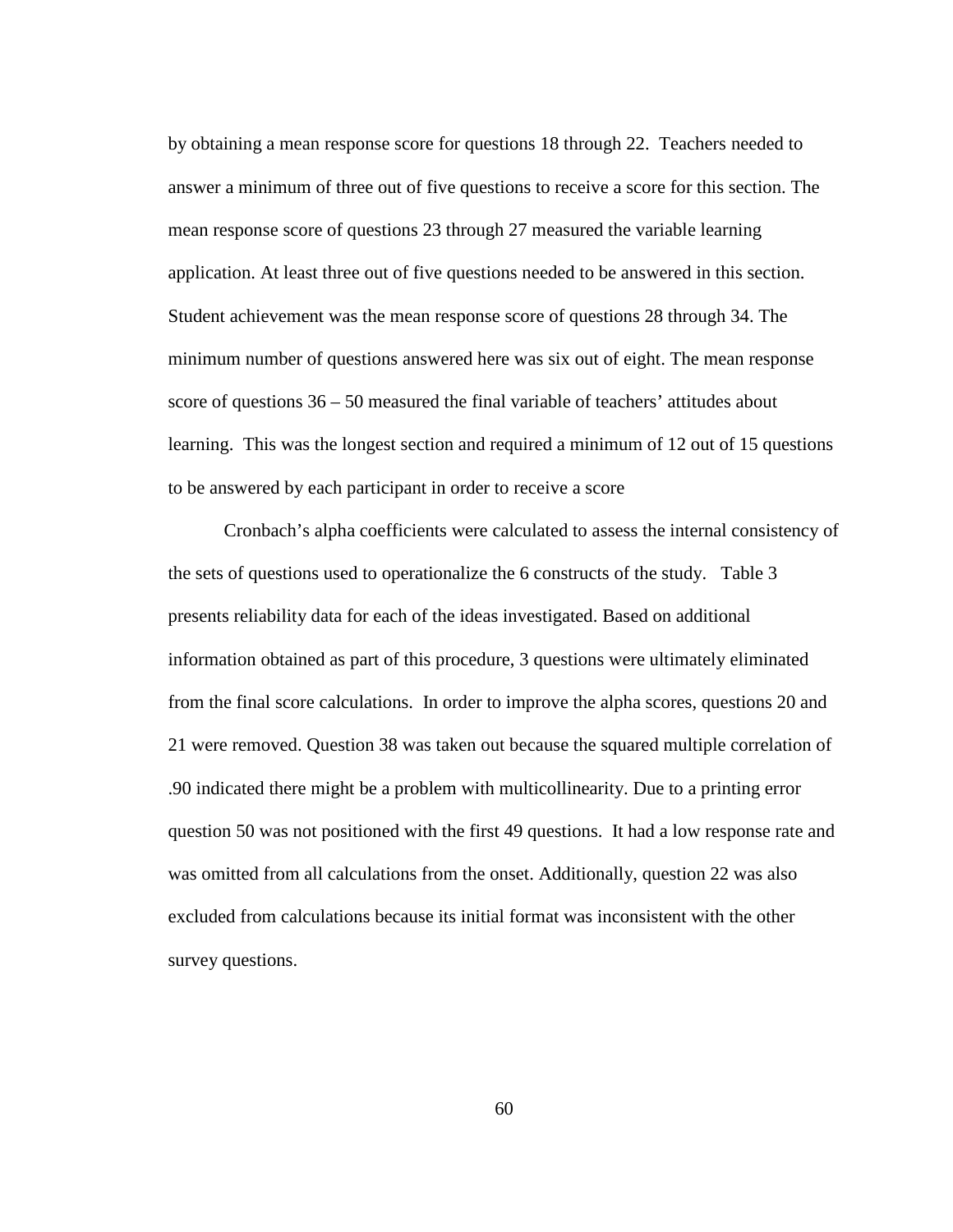## Table 3

|               | Participation Knowledge |         | Organizational<br><b>Support</b> | Learning<br>Application | <b>Student</b><br>Achievement | <b>Attitudes</b><br>and |
|---------------|-------------------------|---------|----------------------------------|-------------------------|-------------------------------|-------------------------|
|               |                         |         |                                  |                         |                               | <b>Beliefs</b>          |
| question #    | 8                       | 14      | 18                               | 23                      | 28                            | 36                      |
|               | 9                       | 15      | 19                               | 24                      | 29                            | 37                      |
|               | 10                      | 16      |                                  | 25                      | 30                            | 39                      |
|               | 11                      | 17      |                                  | 26                      | 31                            | 40                      |
|               | 12                      |         |                                  | 27                      | 32                            | 41                      |
|               | 13                      |         |                                  |                         | 33                            | 42                      |
|               |                         |         |                                  |                         | 34                            | 43                      |
|               |                         |         |                                  |                         | 35                            | 44                      |
|               |                         |         |                                  |                         |                               | 45                      |
|               |                         |         |                                  |                         |                               | 46                      |
|               |                         |         |                                  |                         |                               | 47                      |
|               |                         |         |                                  |                         |                               | 48                      |
|               |                         |         |                                  |                         |                               | 49                      |
| n for         | 180                     | 179     | 184                              | 183                     | 177                           | 172                     |
| alpha*        |                         |         |                                  |                         |                               |                         |
| Alpha         | .86                     | .84     | .86                              | .89                     | .95                           | .96                     |
| n for study   | 185                     | 179     | 184                              | 184                     | 186                           | 185                     |
| Mean          | 3.50                    | 3.60    | 3.25                             | 3.66                    | 3.37                          | 3.89                    |
| s.d.          | 0.74                    | 0.72    | 0.94                             | 0.67                    | 0.74                          | 0.70                    |
| Skewness      | $-0.56$                 | $-0.94$ | $-0.19$                          | $-0.63$                 | $-0.54$                       | $-0.85$                 |
| s.e.          | 0.18                    | 0.18    | 0.18                             | 0.18                    | 0.18                          | 0.18                    |
| skewness      |                         |         |                                  |                         |                               |                         |
| Kurtosis      | $-0.11$                 | 1.25    | $-0.68$                          | 0.78                    | 0.24                          | 0.36                    |
| s.e. kurtosis | 0.36                    | 0.36    | 0.36                             | 0.36                    | 1.26                          | 0.36                    |

\*Note: The number of cases for calculating reliability may be less that for the study analyses because the reliability procedure uses list wise deletion and the final scores were obtained making allowances for missing data. Missing data points occurred when respondents did not answer the minimum number of questions at each construct for their data to be included in the final numbers.

The participants were divided into two groups b ased on self-report, those who felt they had experienced effective professional development and those who felt they had not. Because it was unclear how Lowden separated her participants, a question was added to the first part of the survey that asked participants to select which group they identified with. This question identified and measured the variable of professional development as effective, ineffective or unsure.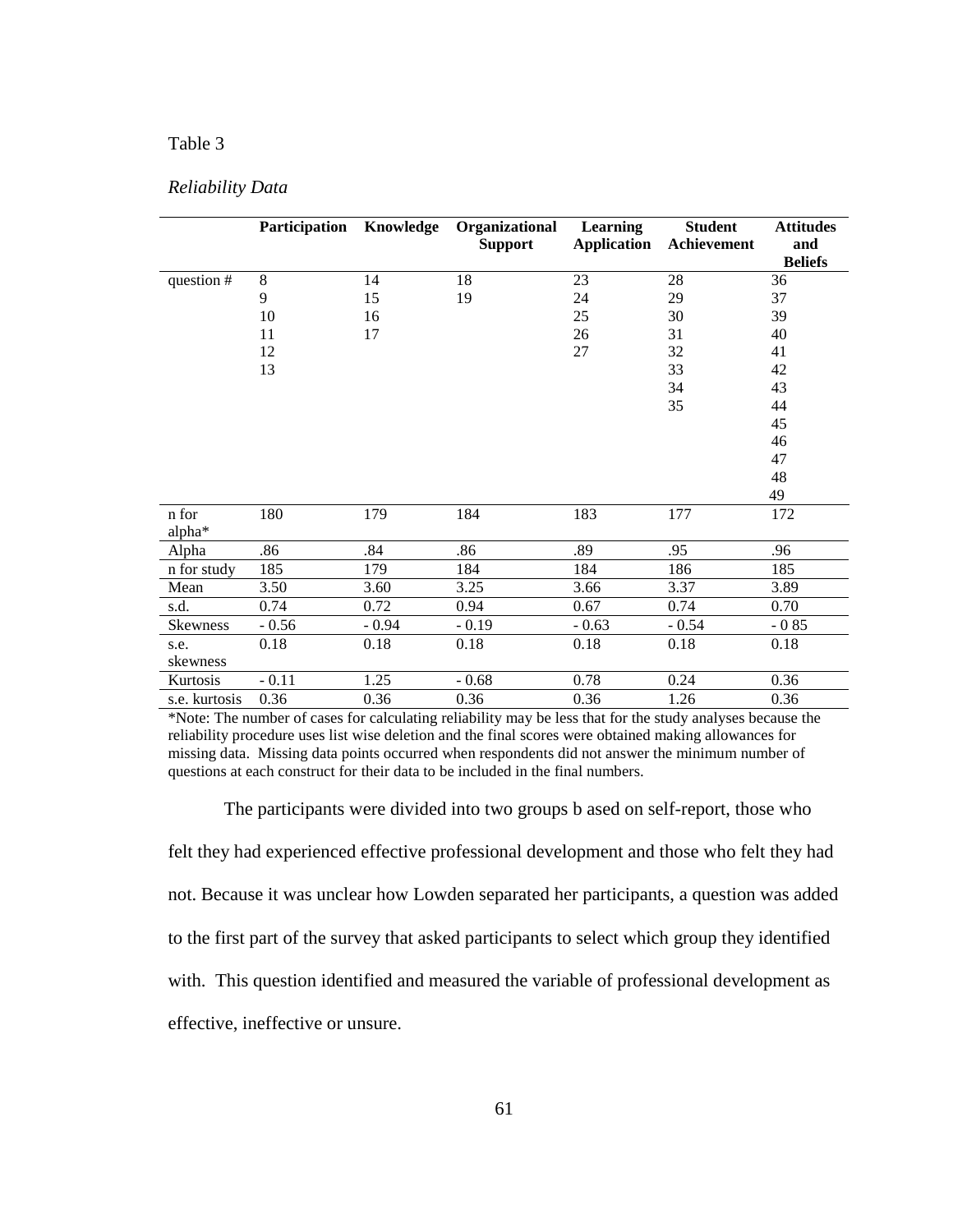**Population and Sample.** The Dunbar Public School District (DPS) located in the Western part of the United States was identified as the sample school district for this study. It is the second largest district in its state and comprises 151 schools. Of these schools 70, were elementary, 16 were K-8, 17 were middle schools, 14 were high schools, 19 were charter, and 7 were alternative. Student enrollment for the 2008 – 2009 school year was 73,018.

In 2008- 2009 57% of the district was Latino, 19% was African American and 20% was Anglo. Sixty-Seven percent of the district's students qualified for free and reduced lunch. Twenty percent of the students (14, 450) indicated English as their second language. For 13,373 of these students Spanish was their native language. The other students spoke any one or more of 86 other languages.

At the time of this project the district identified its schools through geographical location, as members of a specific network and with a school performance framework label. These distinctions were used to identify a group of elementary schools that would be invited to participate in the project. The study's sample was teachers from those schools who choose to participate.

Geographically the district was centered in the heart of the city. DPS maps defining the outer boundaries and specific school locations of the district were typically divided into five areas. Two main city streets running through the middle of the city mark center points and form north/south and east/west dividing lines. The distinctions were purely geographical and served no purpose other than identifying approximate ordinal location.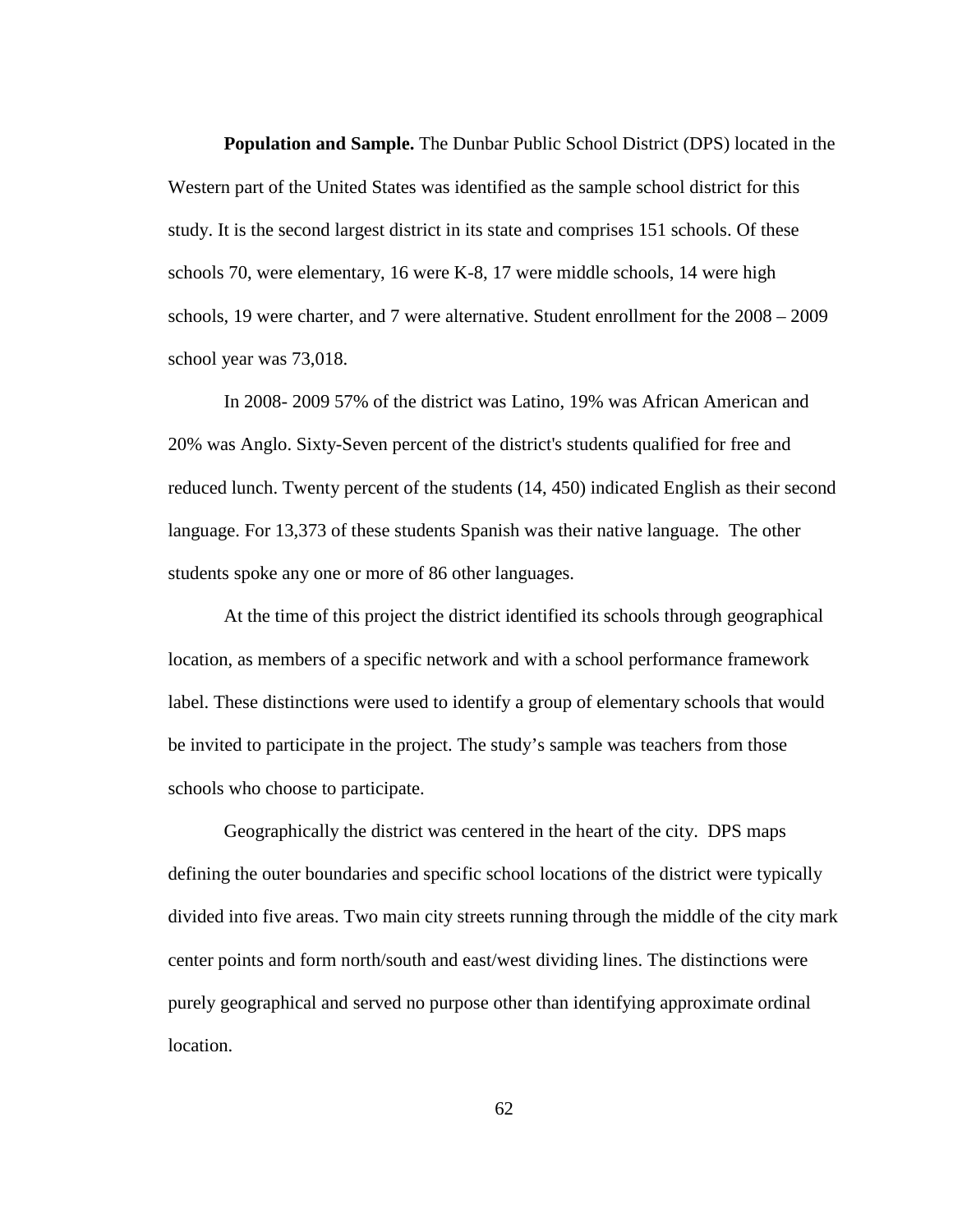Table 4 shows the number and percentages of ECE through fifth or sixth grade elementary schools in each of the five areas. Of the total number of 70 elementary schools four were eliminated because they did not meet the selection criteria of being a K through fifth grade traditional elementary school. This reduced the total number of schools in the population to 66 from which 17 were ultimately randomly selected. Table 4

| Area | <b>Number of schools</b> | <b>Percentage of schools</b> |
|------|--------------------------|------------------------------|
| #1   | 15                       | 22.7                         |
| #2   | 15                       | 22.7                         |
| #3   | 13                       | 19.7                         |
| #4   | 11                       | 16.7                         |
| #5   | 12                       | 18.1                         |

*Number and Percentage of Schools by Area* 

 In addition to geographical location the district also identified each elementary school as a member of one of five groups called networks. Each school was assigned to a network by the district. There is no available information about how these assignments were made. Each network represented a heterogeneous group. The five clusters of elementary schools were a mix of both geographical regions and networks. Table 5 below lists the numbers of schools and percentages of each elementary school network.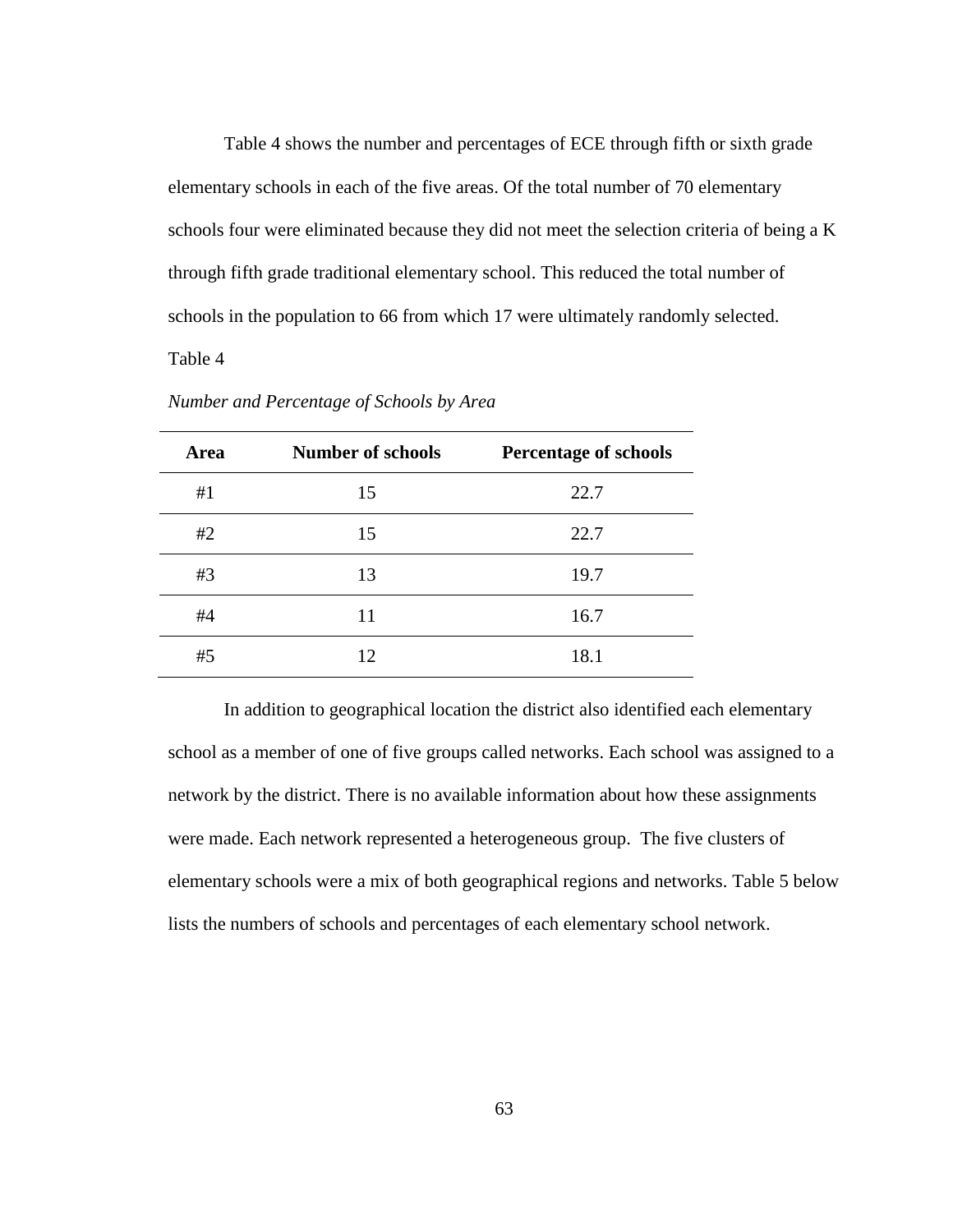| <b>Network</b> | <b>Number of schools</b> | <b>Percentage of schools</b> |
|----------------|--------------------------|------------------------------|
| #1             | 14                       | 21.2                         |
| #2             | 15                       | 22.7                         |
| #3             | 13                       | 19.7                         |
| #4             | 11                       | 16.7                         |
| #5             | 13                       | 19.7                         |

*Number and Percentage of Schools by Network* 

Beyond a region and network designation, the district also gave each school a performance rating. There were four different ratings; distinguished, meets expectations, accredited on watch and accredited on probation. These ratings were a summation of student achievement and school organization data and were found in the heading of each school's performance framework (SPF). Table 6 shows the ratings of the elementary schools in DPS at each of the four levels for the 2008 – 2009 academic year.

Table 6

*Number and Percentage of Schools by SPF Rating* 

| Rating                  | <b>Number of schools</b> | <b>Percentage of schools</b> |  |  |
|-------------------------|--------------------------|------------------------------|--|--|
| Distinguished           |                          | 10.6                         |  |  |
| Meets expectations      | 27                       | 41.0                         |  |  |
| Accredited on watch     | 22                       | 33.3                         |  |  |
| Accredited on probation | 10                       | 15.2                         |  |  |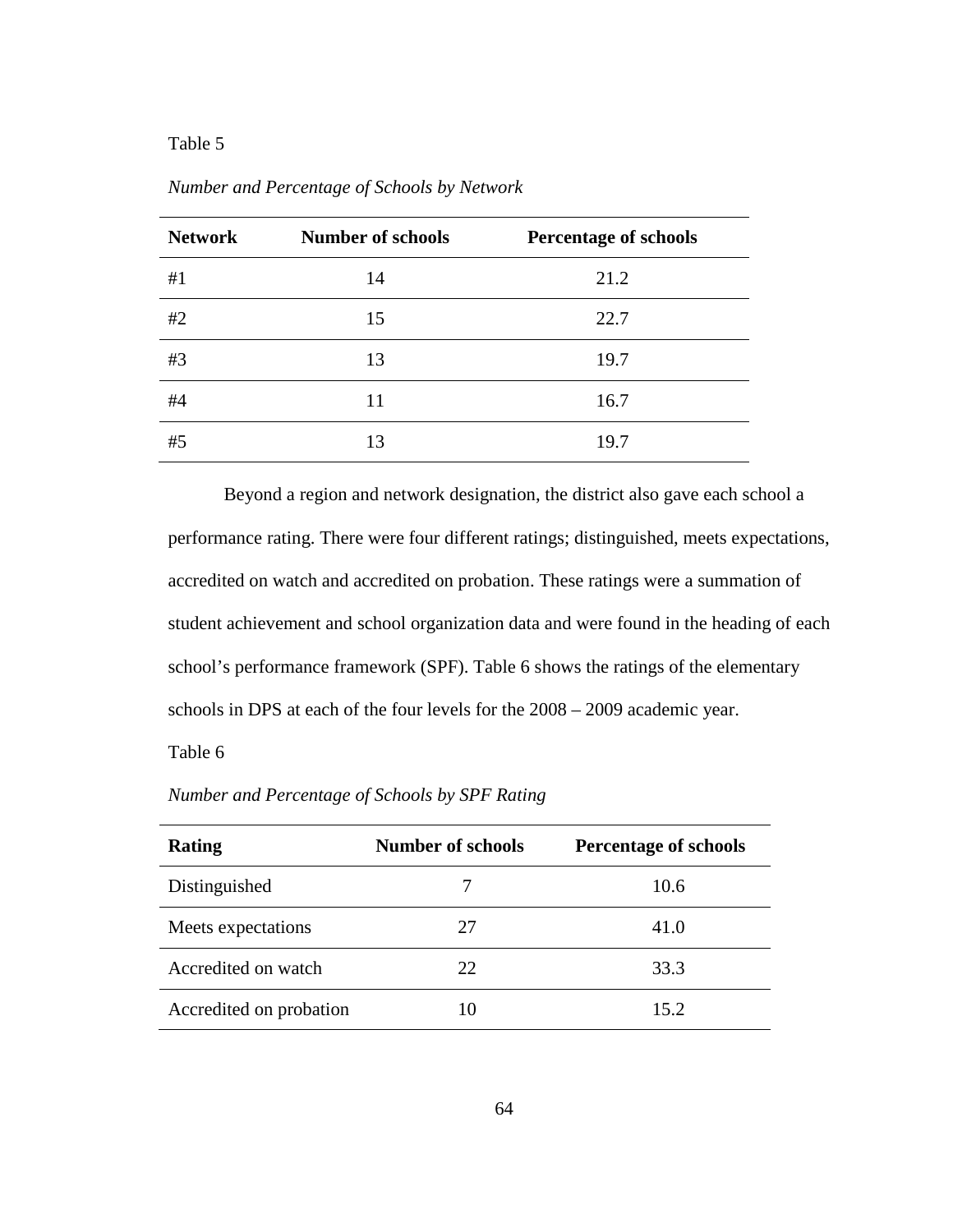In sum, each school in DPS was located in a specific geographical region in proximity to other schools, a homogeneous network of other like-leveled schools such as high school or elementary and finally labeled by a district-wide rating measure that evaluated the strength of the individual academic program at each building. The geographical, network, and school performance ratings were used to identify a smaller representative sample of schools within DPS. Currently, the organizational structure of networks is no longer used as an identifier in DPS. The geographical locations and SPF identifiers are still in use.

 The final 17 schools were selected randomly from each of the identified sub populations: networks, regions and SPF. Every attempt was made to include schools in the sample that reflected the district's overall numbers and percentages. To ensure the anonymity of the volunteer schools the specific identifiers of network, region and SFP rating for each school were omitted. Tables 7, 8 and 9 show the breakdown of the sample schools in relation to the overall district.

Table 7

*Network* 

| <b>Network</b> | <b>Number of schools</b> | <b>Percentage of schools</b><br>$(Bold = DPS #s)$ |  |
|----------------|--------------------------|---------------------------------------------------|--|
| #1             | 5                        | $31.25$ $(21.2)$                                  |  |
| #2             |                          | 6.25<br>(22.7)                                    |  |
| #3             | 3                        | $18.75$ (19.7)                                    |  |
| #4             | 3                        | $18.75$ (16.7)                                    |  |
| #5             | 4                        | 25.00<br>(19.7)                                   |  |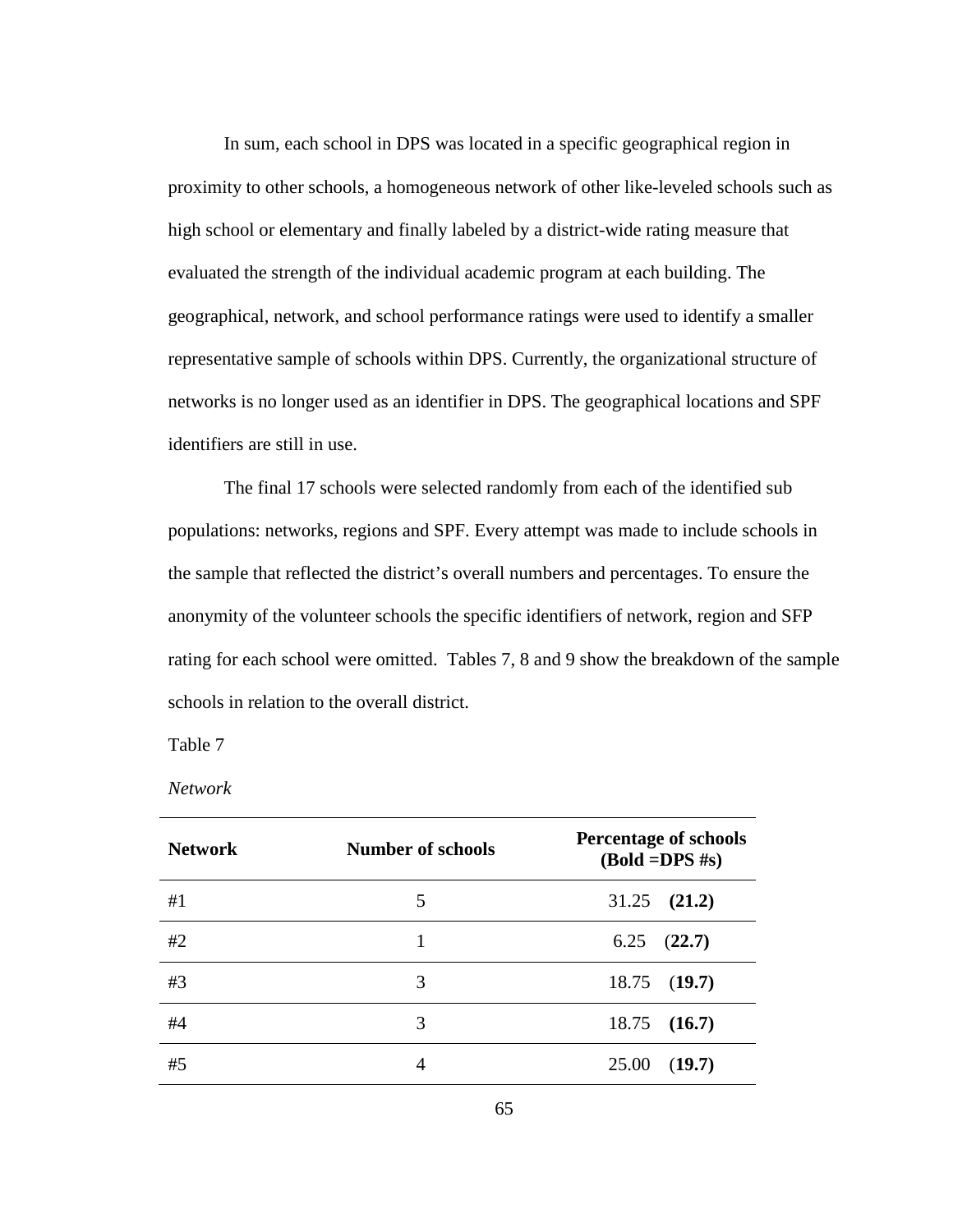## *Region*

| Region | Number of schools           | Percentage of schools<br>$(Bold = DPS #s)$ |  |
|--------|-----------------------------|--------------------------------------------|--|
| #1     | 3                           | $18.75$ $(22.2)$                           |  |
| #2     | 4                           | 25.00<br>(22.7)                            |  |
| #3     | 2                           | $12.50$ (19.7)                             |  |
| #4     | 5                           | $31.25$ $(16.7)$                           |  |
| #5     | $\mathcal{D}_{\mathcal{L}}$ | (18.1)<br>12.50                            |  |

Table 9

## *Performance Rating*

| Rating                  | Number of schools | <b>Percentage of schools</b><br>$(Bold = DPS #s)$ |  |  |
|-------------------------|-------------------|---------------------------------------------------|--|--|
| Distinguished           | 3                 | 18.75<br>(10.6)                                   |  |  |
| Meets expectations      | 6                 | 37.50<br>(41.0)                                   |  |  |
| Accredited on watch     | 6                 | 37.50<br>(33.3)                                   |  |  |
| Accredited on probation |                   | (15.2)<br>6.25                                    |  |  |

**Procedure.** After district wide permission was obtained, each of the 17 schools in the sample was contacted via e-mail. The e-mail text sent is Appendix G. When the principal or other designee responded, a meeting time with faculty members was scheduled and placed on the school's calendar. Sometimes these dates were easily set through e-mails. At other times phone calls facilitated finding a compatible meeting time. If a school did not respond to the initial e-mail, a personal phone call was placed to the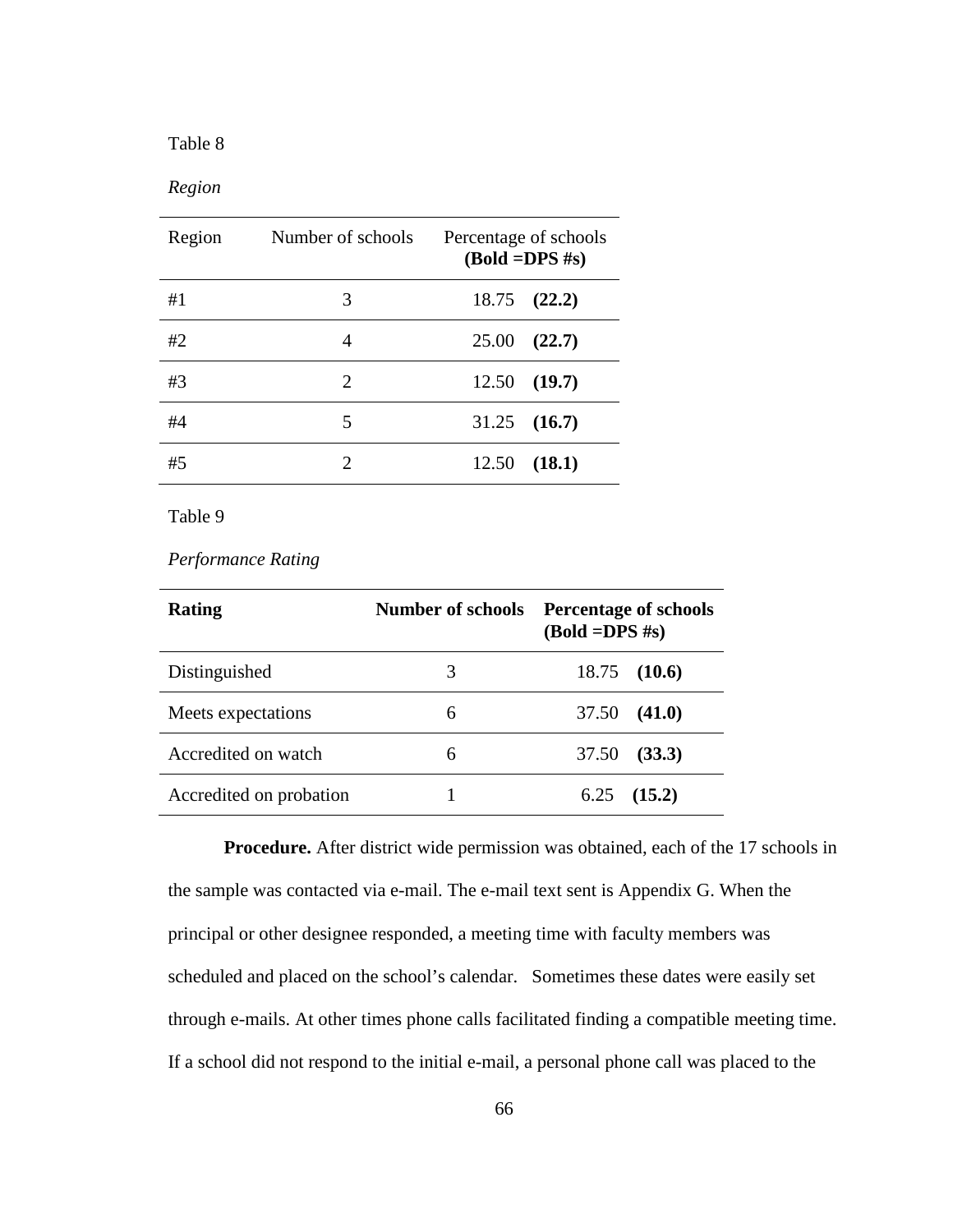school's administrator. Through a combination of e-mails and phone calls twelve of the initial schools agreed to participate. To replace the schools that declined or did not respond, five different schools were invited to participate in the study. Their region, network and SPF descriptors were matched as closely as possible to the schools that choose not to participate.

At the individual school meetings, a brief introduction to the investigator's background was given, the purpose of the study was presented and the survey handed out. In an effort to make each data collection session uniform, a specific script containing the information above was read at each school. A copy of the script is in Appendix H Teachers who chose to, complete the survey at that time. Finished surveys were gathered at the end of the meeting by the investigator. Any teachers who felt they needed more time to respond to the survey were offered the opportunity to return it via school mail.

**Participants.** A total of 266 surveys were collected. Of these 5 were excluded from the data set because they did not meet the projects requirements. One survey was completed by a long-term substitute in the district; one survey identified the respondent as only having a high school diploma and no further education and building paraprofessionals filled out three surveys. Of the remaining 261 surveys, 186 respondents met the study's final criteria.

Data were collected from each of the 17 sample schools. Each of the surveys was anonymous. The only identifying information on each of the surveys was the DPS school number. This allowed the data to be disaggregated by individual schools as some

67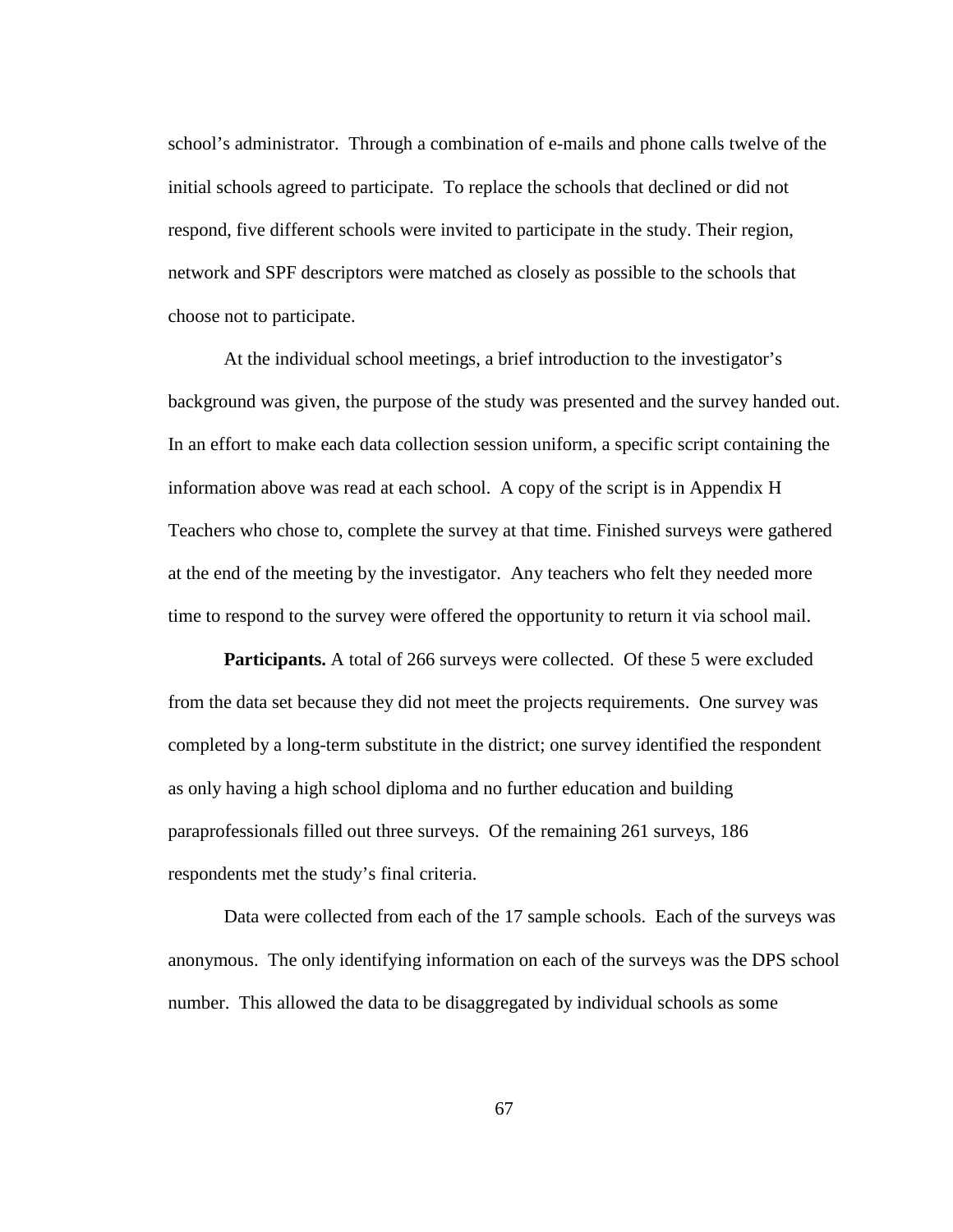principals had requested feedback regarding the school, as a part of their agreement to participate.

 At the end of the survey collection period the data were reviewed. Eight respondents did not answer question 7 regarding whether they felt their professional development experiences overall were effective or ineffective or were not sure. These surveys were revisited to see if there was enough data to determine an answer to this question. Ultimately 3 were added to the effective group, because the preponderance of answers were either strongly agree or agree. Three were put into the ineffective group as the majority of responses were marked strongly disagree or disagree. Two surveys were omitted because they did not contain enough data to allow them to be placed definitively in either the effective, ineffective, or unsure consideration group. One survey marked primarily, no opinion for most questions. The other marked two sets of answers, one for in school professional development and the other for district professional development off site.

**Statistical analyses.** Frequency distributions based on responses to the first eight items and to questions 36 – 50 were obtained to provide demographic data about the sample and to address research questions 1 through 5.

Independent samples t-tests were used to answer research questions six and nine. Pearson product moment correlation coefficients were obtained to address research questions seven and eight. In addition, the assumptions of a) normality of the data, b) independence, and c) homogeneity of variance for the t-test were examined. The normality of the six variable scores of participation, learning, organizational support,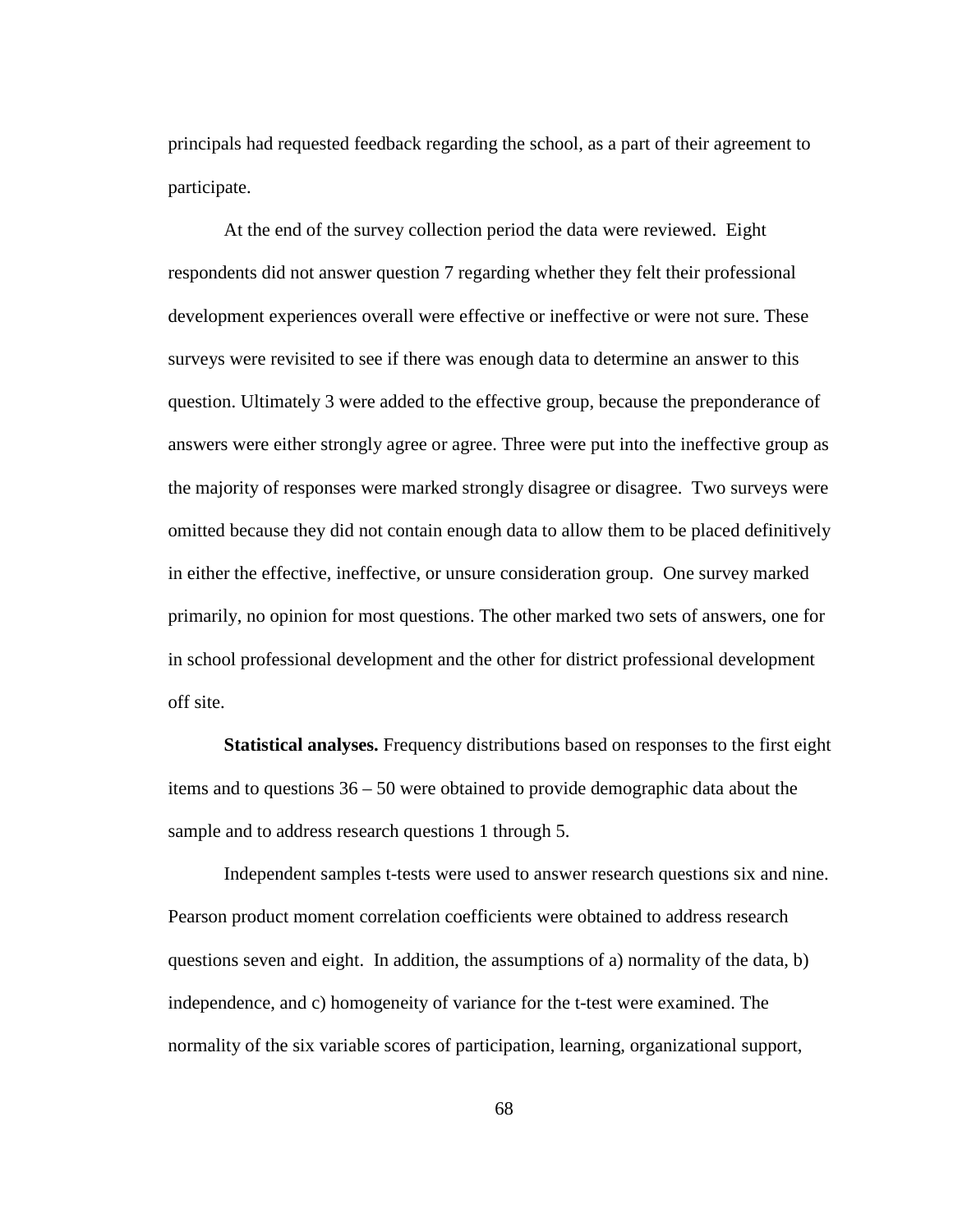application, student achievement and attitudes and beliefs about learning was assessed by examining each for skewness and kurtosis and through histograms with normal curve overlays. A test of the homogeneity of variances was obtained for the t-test using Levene's statistic. The Statistical Package for the Social Sciences (2009) was used to obtain the descriptive statistics and run the inferential analyses for this project

## **Chapter Summary**

 This chapter stated the nine main research questions for this quantitative study, and the reasons behind the population choice and sample identification. The data collection instrument and procedure were explained. The statistical analyses for the data were also delineated.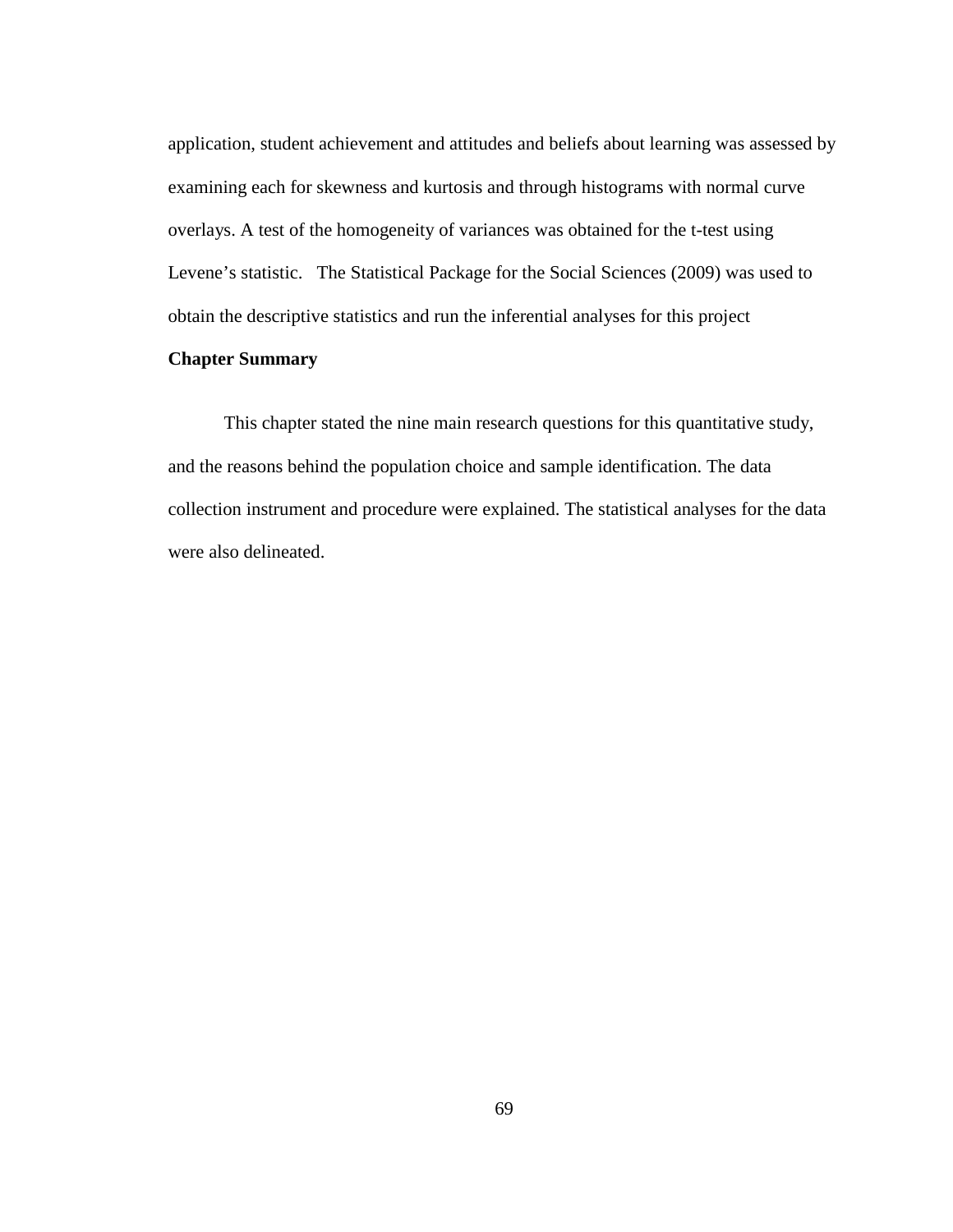## **Chapter Four**

#### **Respondent Demographics**

A total of 266 surveys were collected. Of these 5 were excluded from the data set because they did not meet the projects requirements. One survey was completed by a long-term substitute in the district; one survey identified the respondent as only having a high school diploma and no further education and building para professionals filled out three surveys. Of the remaining 261 surveys, 186 respondents met the study's final criteria.

The purpose of the study was to investigate the professional development of the Dunbar Public School district and to use the information to strategically plan and improve the overall system. To accomplish this goal the sample enlisted only classroom teachers ECE through fifth grade. This is because the preponderance of district money, time, personnel, and materials support the efforts of teachers who teach in self-contained classroom contexts. Any study desiring to improve large-scale professional development must concentrate on these teachers. The results in this study are presented only through the eyes of ECE through fifth grade classroom teachers.

Table 10 details the sample's demographics with regard to gender, age, and ethnicity. As is common across the country in elementary schools, the sample is predominantly female (84%) and predominantly white (76.9%.) Implicit in this data is the need for DPS to understand that the white, female teachers they are training are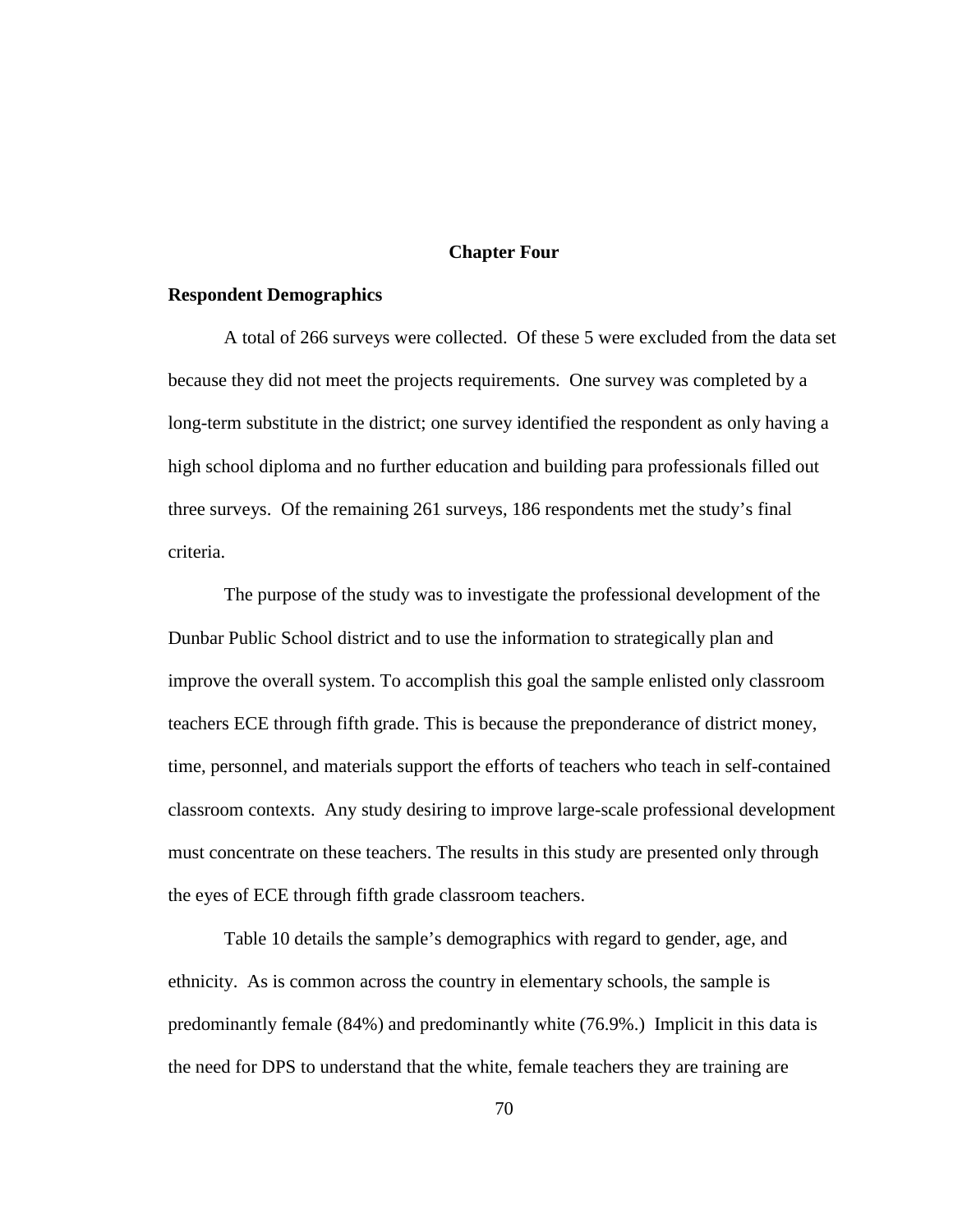primarily working with children of color. The percentage of black and Hispanic students in DPS was 79% in 2008-2009.

Almost one quarter of the sample was aged 50 years or older**.** In contrast 29.9% of the respondents were between 20 to 30 years of age. These data could be potentially significant as the number of individuals choosing teaching as a second career is seemingly on the rise. Thus the average age of teachers engaged in professional development opportunities is becoming more evenly distributed across the age continuum. These data are presented in Table 10.

Table 10

|           |              | Count        | Total |
|-----------|--------------|--------------|-------|
|           |              | $\mathbf N$  | %     |
| Gender    | Male         | 25           | 13.8  |
|           | Female       | 156          | 86.2  |
| Age       | $20 - 25$    | 21           | 11.7  |
|           | $26 - 30$    | 31           | 17.2  |
|           | $31 - 35$    | 30           | 16.7  |
|           | $36 - 40$    | 25           | 13.9  |
|           | $41 - 45$    | 16           | 8.9   |
|           | $46 - 50$    | 13           | 7.2   |
|           | $50+$        | 44           | 24.4  |
| Ethnicity | Native       | $\mathbf{1}$ | .50   |
|           | American     |              |       |
|           | Asian        | 1            | .50   |
|           | <b>Black</b> | 8            | 4.4   |
|           | Hispanic     | 35           | 19.2  |
|           | White        | 137          | 75.3  |

*Gender, age, and ethnicity of population sample* 

Table 11 details the respondents' levels of and experience in education as well as their experience in DPS. Participants were also asked if they were now or ever had been enrolled in an alternative licensure program. One quarter of the sample entered the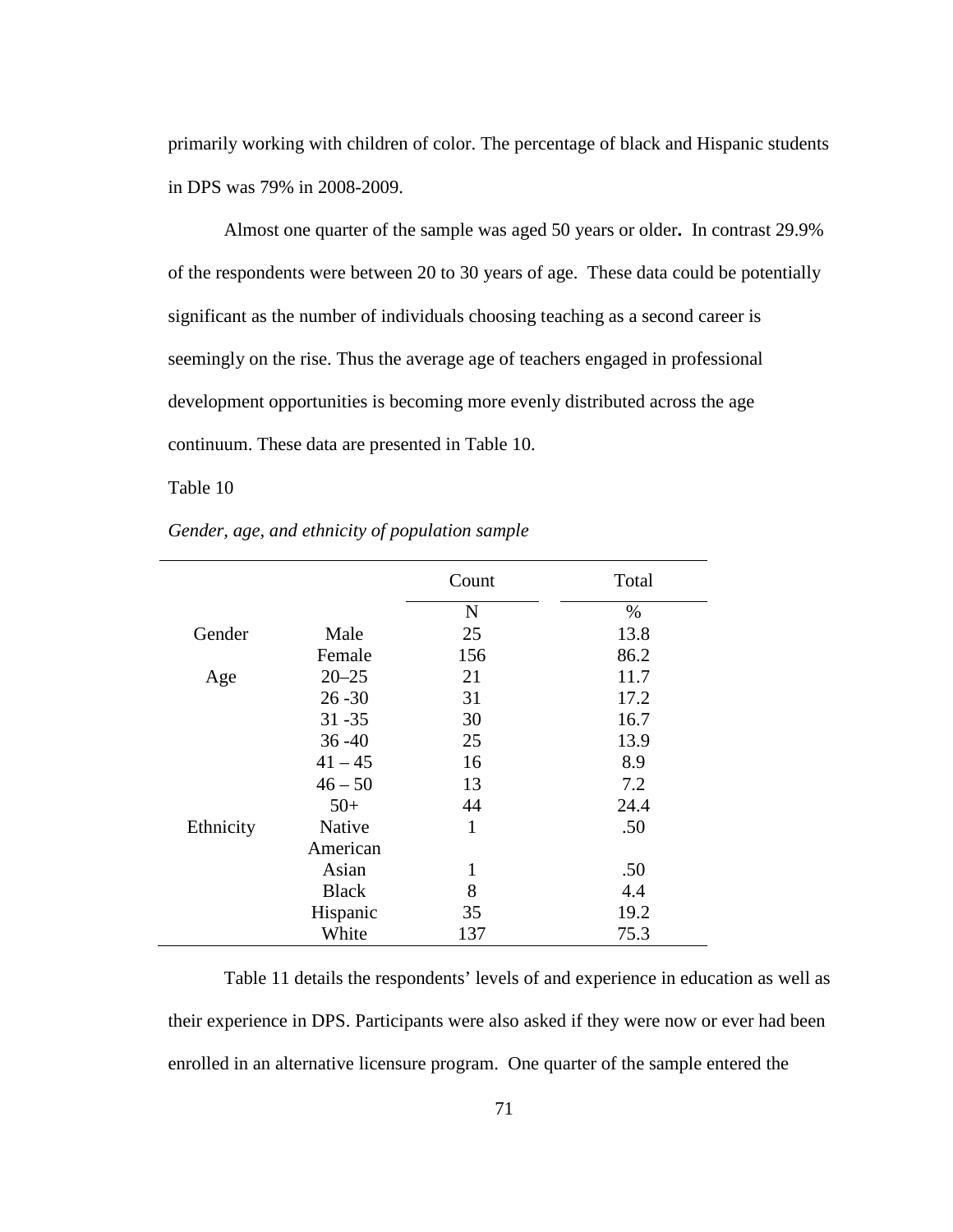teaching profession through nontraditional teacher preparation means. This number is expected to increase due to the university and college commitments to alternative teaching license programs. Thus, particular attention may need to be paid to this population and their professional development needs and experiences. Individuals who come to teaching via alternative means often participate in abbreviated training programs that may or may not include basic foundational education background.

Table 11

|               |                  | Count       | Total  |
|---------------|------------------|-------------|--------|
|               |                  | $\mathbf N$ | $\%$   |
| Education     | <b>Bachelors</b> | 29          | 15.8   |
| Level         |                  |             |        |
|               | Bachelors $+$    | 63          | 34.2   |
|               | <b>Masters</b>   | 44          | 23.9   |
|               | $Masters +$      | 47          | 25.5   |
|               | Doctorate        | 1           | $.5\,$ |
| # of years in | $1-3$            | 52          | 28.4   |
| Teaching      |                  |             |        |
|               | $4-9$            | 51          | 27.9   |
|               | $10-19$          | 48          | 26.2   |
|               | $20+$            | 32          | 17.5   |
| # of years in | $1 - 3$          | 62          | 33.9   |
| <b>DPS</b>    |                  |             |        |
|               | $4-9$            | 57          | 31.1   |
|               | $10-19$          | 43          | 23.5   |
|               | $20+$            | 21          | 11.4   |
| Alternative   | Yes              | 43          | 24.6   |
| license       |                  |             |        |
|               | N <sub>o</sub>   | 132         | 75.4   |

*Education and Experience Level of Sample and if They Had or Have an Alternative License* 

Almost fifty percent (49.9%) of respondents had a masters degree or beyond. Typically now, or in the very recent past, teachers were paid more for each level of education they obtained. Thus is it not uncommon to find a teaching faculty where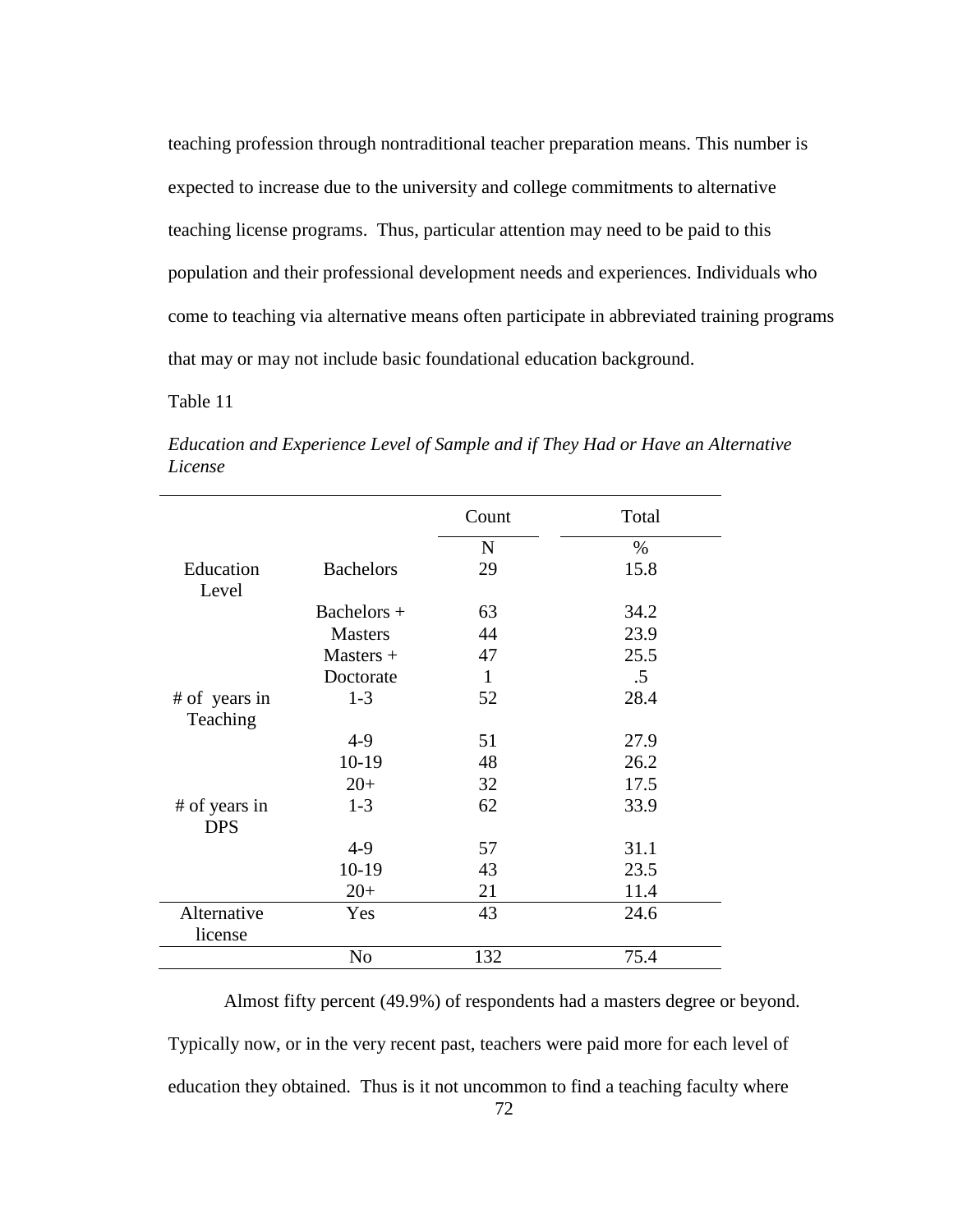numerous individuals possess advanced degrees. However, given the previously cited ages (24.2% at 50 or older) of this sample, is it noteworthy the respondents' years of teaching in DPS (11.4%) and in teaching in general (17.5%) is less than would seem compatible for their maturity. This is possibly because numerous alternative licensure programs target older individuals who wish to make a career change later in their life.

## **Research question 1**

 The first research question investigated the nature of the professional development process in DPS. Questions about the professional development process addressed the means by which information was conveyed in the sessions. Teachers were encouraged to interact with each other (78.5%) with an eye towards improving student achievement (79%) the majority of the time. But less than half of the sessions supported developing classroom applications (48.9%) and personal reflection time for teachers (47.3%). These data suggest the individual contexts and personalities of teachers are not factors considered by DPS in designing professional development opportunities. The results for the DPS professional development process item are found in Table 12.

### Table 12

## *The Professional Development Process in DPS*

|                                                        | Count | Total      |
|--------------------------------------------------------|-------|------------|
|                                                        | N     | % of total |
| Interaction with others encouraged                     | 146   | 78.5       |
| Student achievement promoted                           | 147   | 79.0       |
| Information and practices integrated into the teacher  | 55    | 29.6       |
| evaluation system                                      |       |            |
| Scientifically based PD practices used                 | 74    | 39.8       |
| Classroom applications highlighted                     | 91    | 48.9       |
| Participants given time to reflect and find individual | 88    | 47.3       |
| applications                                           |       |            |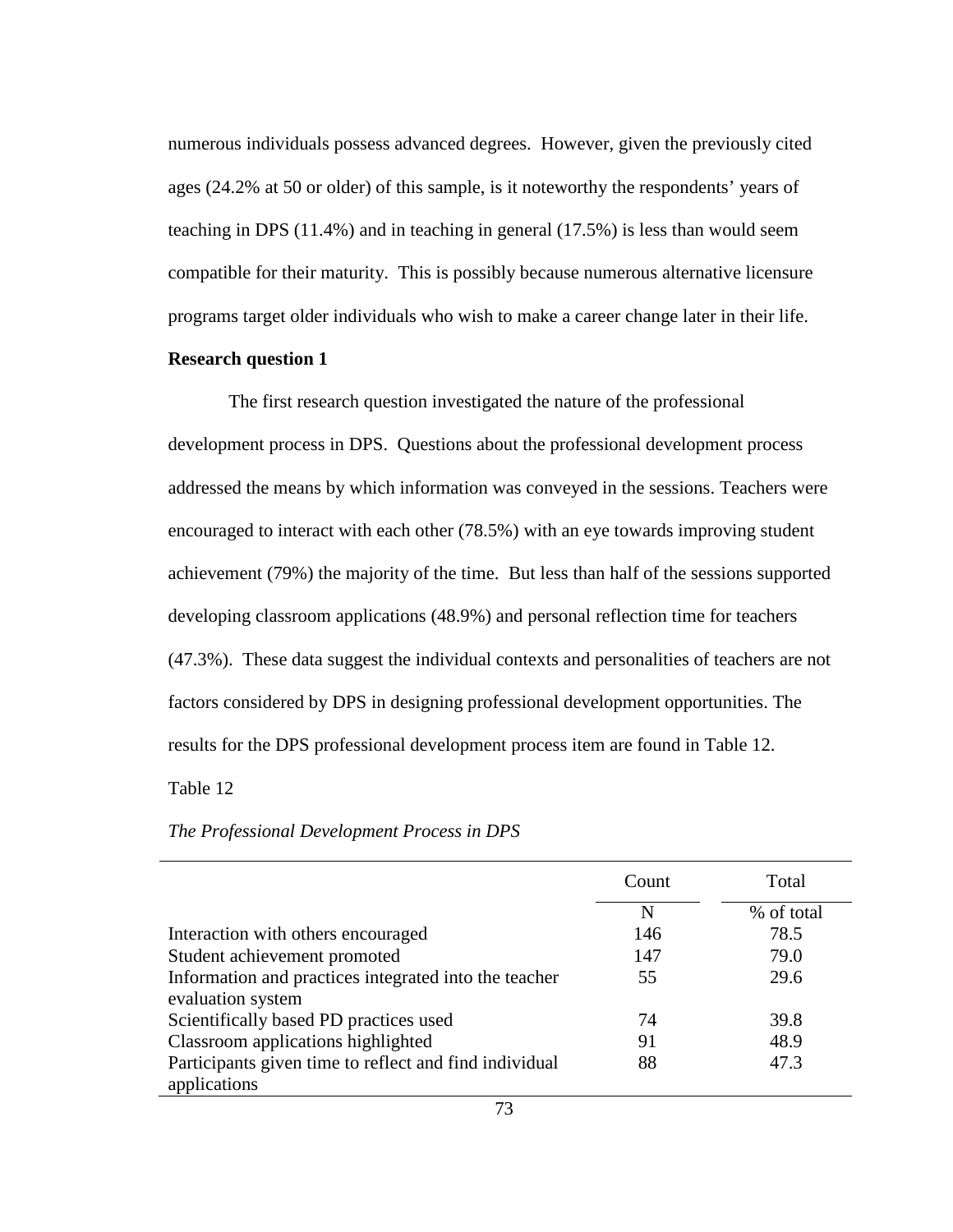#### **Research question 2**

The second research question investigated the nature of the professional development format in which teachers in DPS chose to participate. Format questions asked respondents to identify the arrangement or design of the professional development sessions they attended. The largest attendance percentages for professional development opportunities were provided by the district in the form of half or full day sessions (87.1%) or other ongoing professional development activities (83.9%). On the other end of the continuum much smaller percentages of teachers attended expert-led sessions (54.8%) or conferences (37.6%). These figures indicate teachers more often accessed shorter professional development sessions offered by district personnel. Additionally, less than half of the time, teachers participated in on-site structured interactions with their peers such as book study 42.5% and peer observations and discussions 45.7%. A summary of the data on the format of DPS professional development opportunities is presented in Table 13.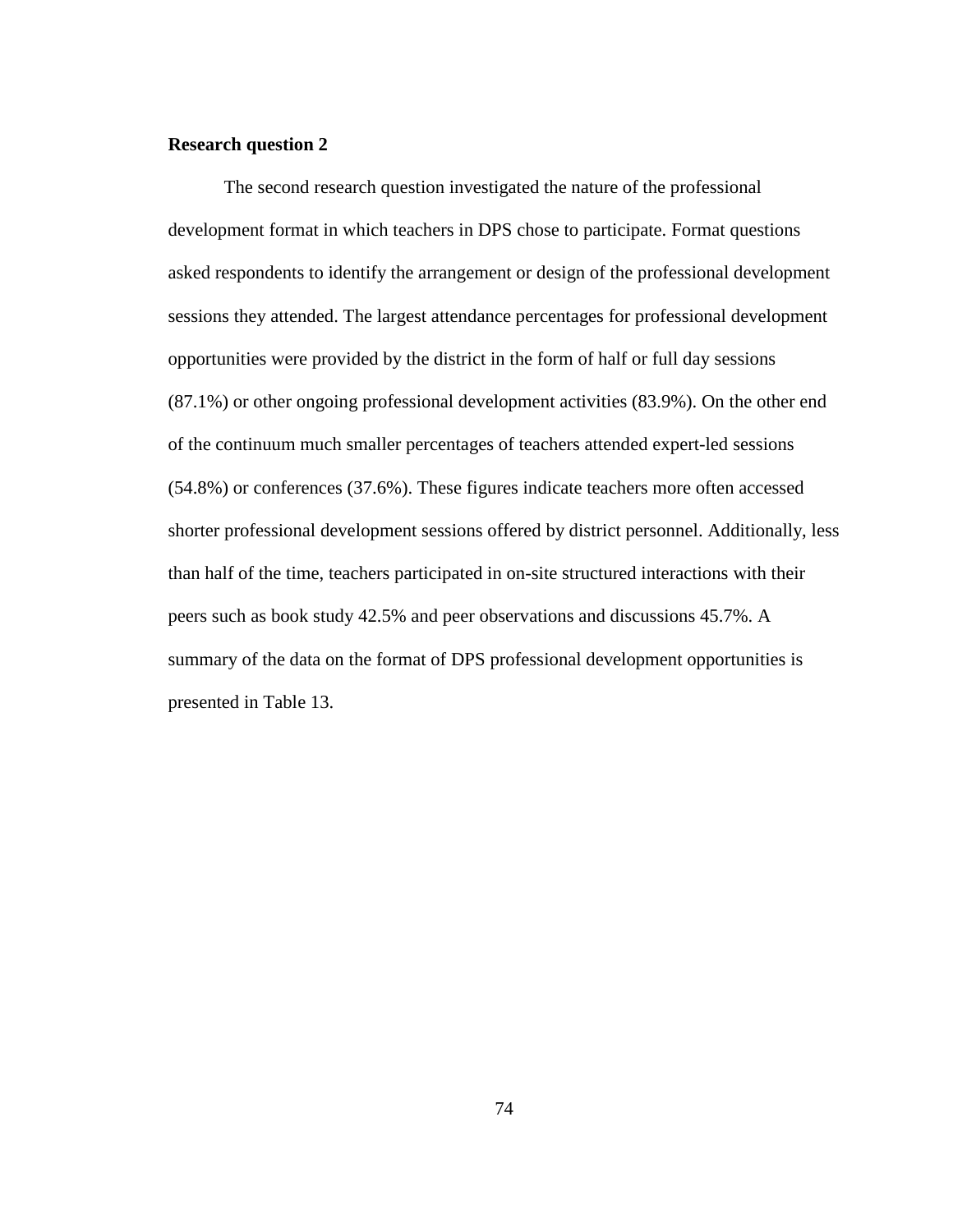## *The Professional Development Format in DPS*

|                                                                 | Count | <b>Total</b> |
|-----------------------------------------------------------------|-------|--------------|
| <b>Large Scale opportunities</b>                                | n     | $\%$         |
| College/university classes                                      | 111   | 59.7         |
| Ongoing district PD                                             | 156   | 83.9         |
| District $\frac{1}{2}$ or full day sessions                     | 162   | 87.1         |
| Expert led presentations                                        | 102   | 54.8         |
| District, state or national conferences                         | 70    | 37.6         |
| <b>Small scale opportunities</b>                                |       |              |
| Participation in a district wide PDU                            | 125   | 67.2         |
| Peer group book study                                           | 79    | 42.5         |
| Classroom room observation or assessment by<br>an administrator | 119   | 64.1         |
| Peer classroom observations with discussion<br>and Feedback     | 85    | 45.7         |

#### **Research Question 3**

 The third research question asked the nature of the professional development content in DPS. The first two questions investigated whether the sessions teachers attended were about increasing their content knowledge or their pedagogical knowledge. These results indicate there is a dual focus in most professional development sessions on both content (75.3%) and pedagogy knowledge (80.6%). This information is presented in Table 14.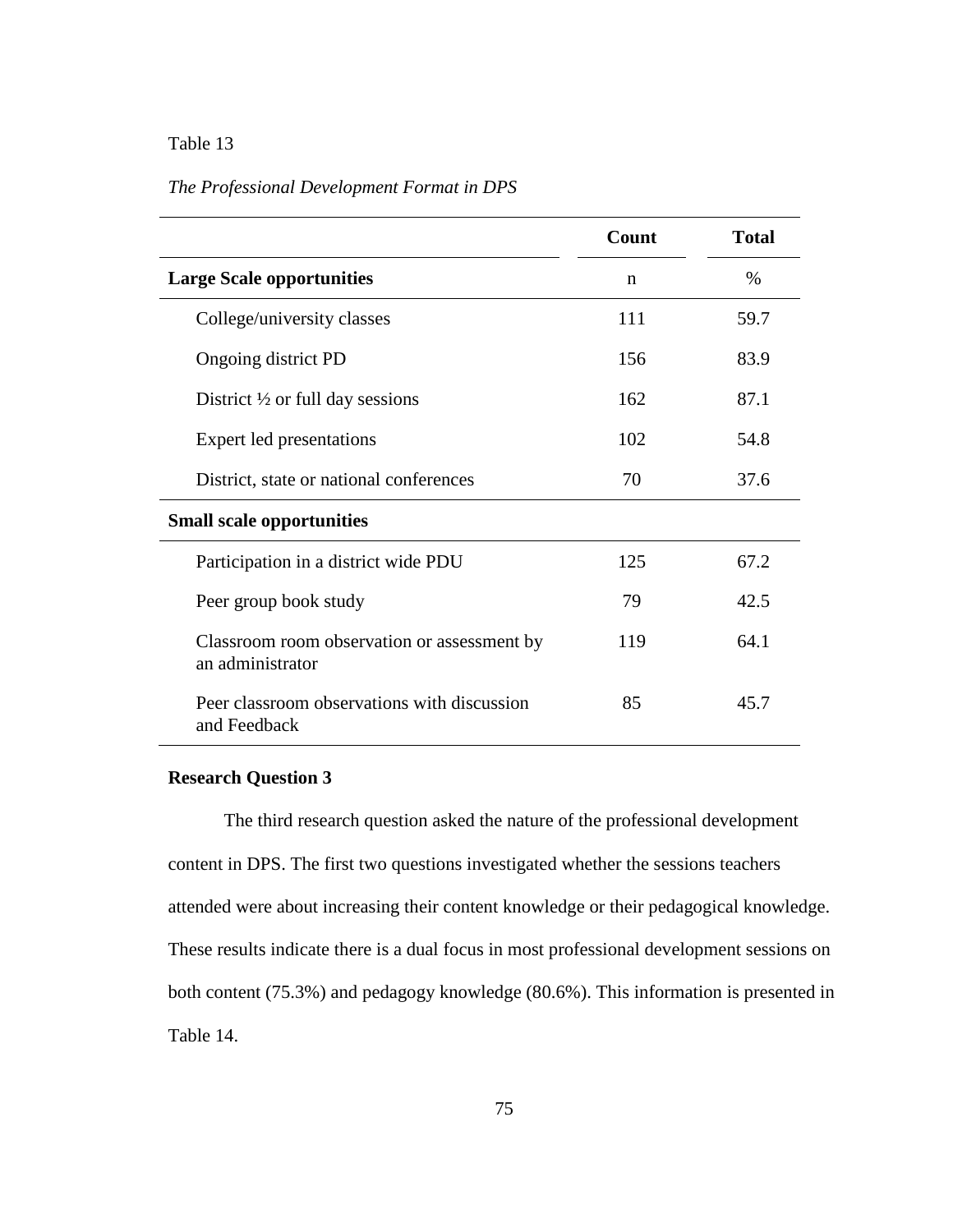|                    | Count | <b>Total</b> |
|--------------------|-------|--------------|
|                    | n     | %            |
| Content knowledge  | 140   | 75.3         |
| Pedagogy knowledge | 150   | 80.6         |

*Professional Development Content Knowledge in DPS* 

 Classroom teachers were also asked what the professional development sessions they attended were about. Overwhelmingly the majority of teachers attended professional development on literacy (87.6%). The next largest percentage of respondents attended math professional development (60.8%). At this time there is mandatory statewide elementary assessment of second through fifth graders math and literacy skills and science assessment only at the fifth grade level. Results are presented in Table 15.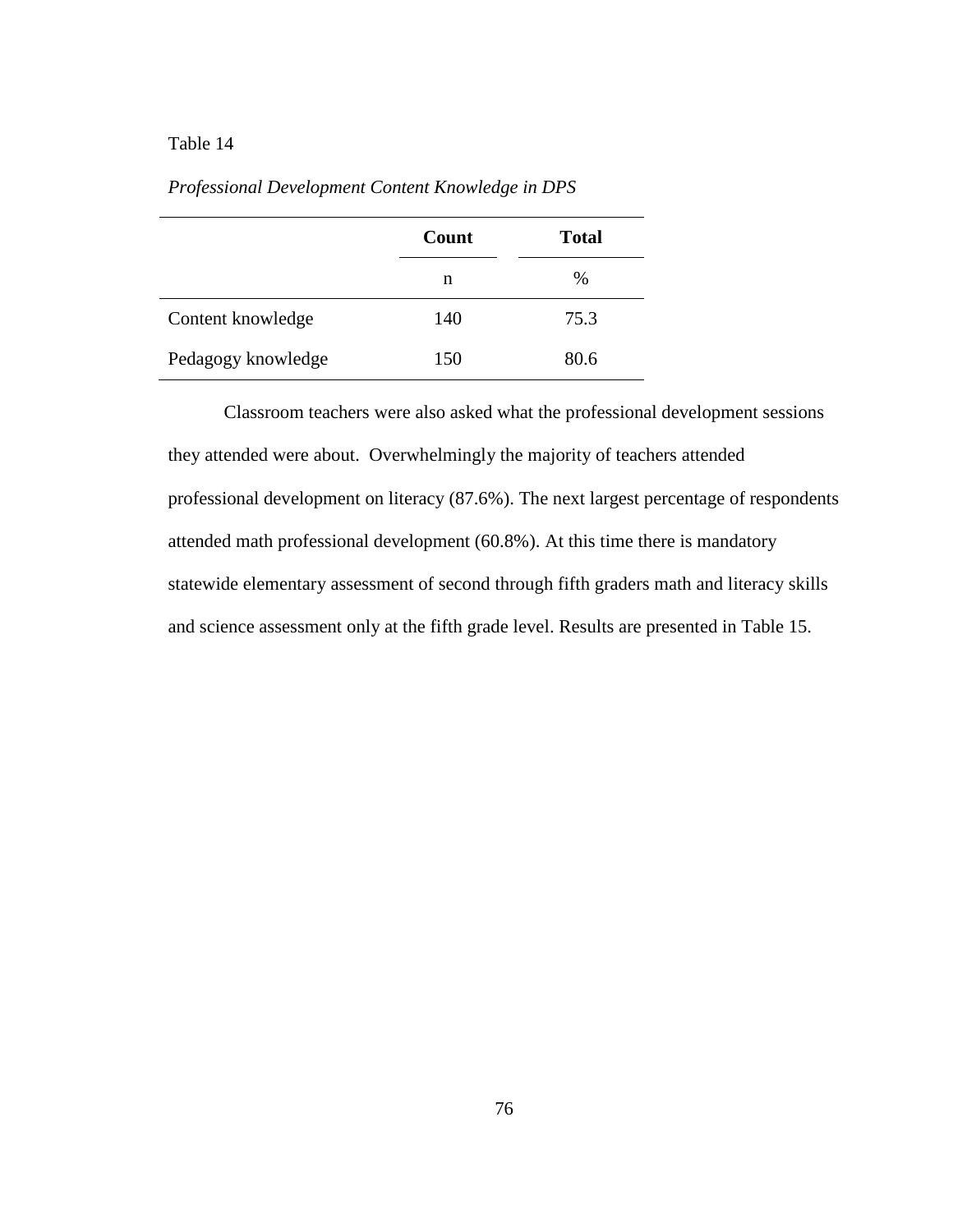|                          | Count | <b>Total</b>  |
|--------------------------|-------|---------------|
| <b>Subject</b>           | N     | $\frac{0}{0}$ |
| Math                     | 113   | 60.8          |
| Science                  | 106   | 57.0          |
| Social studies           | 87    | 46.8          |
| Literacy                 | 163   | 87.6          |
| RtI                      | 114   | 61.3          |
| <b>Special Education</b> | 21    | 11.3          |
| Discipline               | 72    | 38.7          |
| <b>Bullying</b>          | 51    | 27.4          |
| Data analysis            | 105   | 56.5          |
| Other                    | 21    | 11.3          |

#### *Professional development content in DPS*

## **Research question 4**

Slightly more than half of the survey respondents (54.3%) identified their professional development as effective. The fourth research question investigated the attitudes about learning in professional development situations of these 101 respondents. Questions 36 to 49 asked teachers when their attitudes about learning were affected in the professional development sessions they attended. Teachers were offered the following 5 answer choices; strongly disagree, disagree, no opinion, agree, and strongly agree. However, in Table 7 the data are presented only as disagree, no opinion and agree. For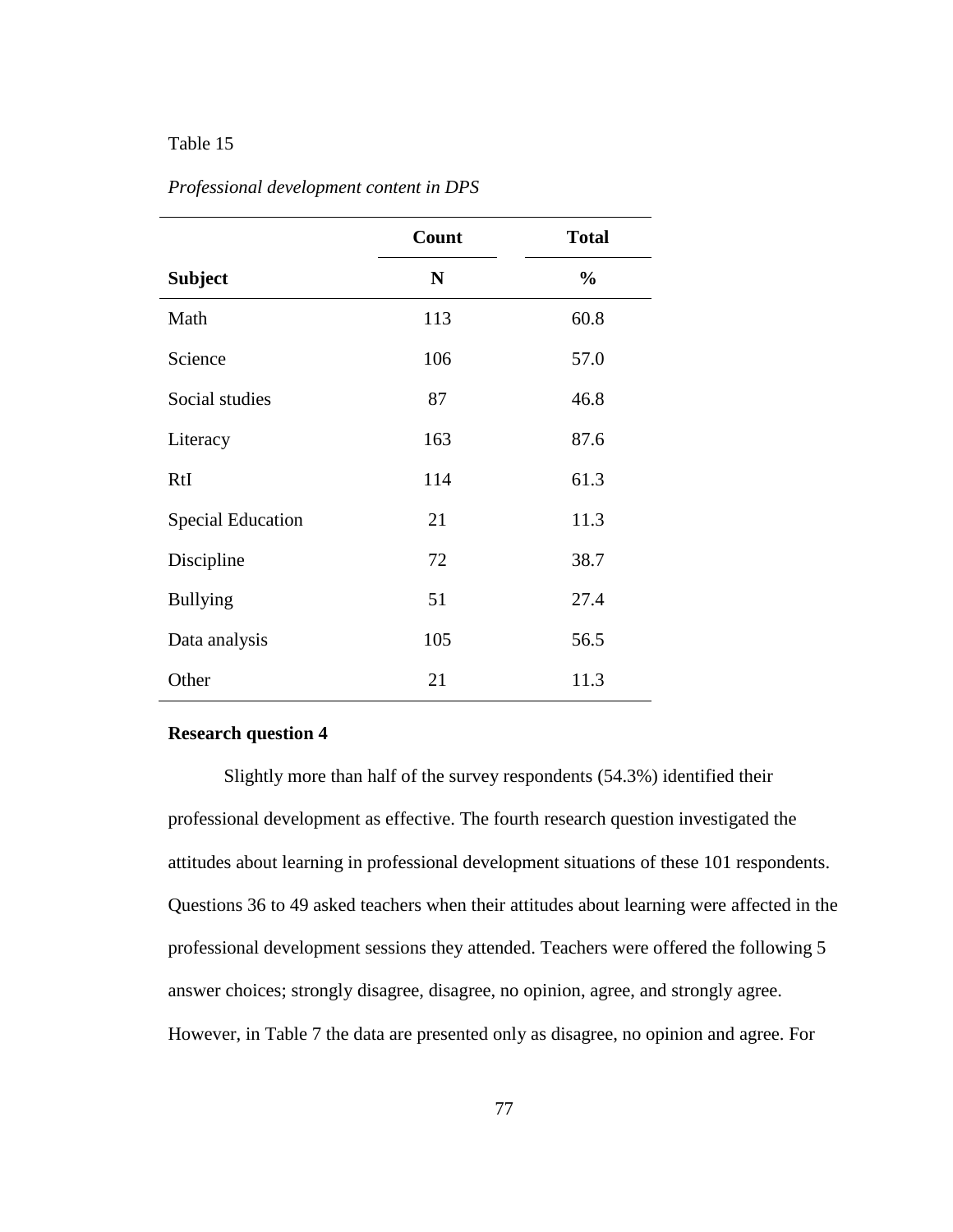the purpose of this study, the magnitude of their agreement or disagreement was not a variable examined in the final analysis.

Table 16 presents the data for those participants who felt they had attended effective professional development sessions. These data suggest teachers feel positive about professional development when both their classroom experiences and their selfassessment are impacted. For these teachers professional development is effective when they learn practical strategies (97%), become more effective as teachers (96.1%) and when their teaching itself is more effective and productive  $(95.1\%)$ .

Additionally, teachers consider professional development experiences effective when they are meaningful (94%) and they feel proud of themselves 92.2%. On the other end of the continuum professional development was considered effective by smaller percentages when it impacted student behavior (74%), teachers' annual performance evaluations (76%) and when they were recognized for their efforts (78.2%). These data suggest teachers are more intrinsically motivated by teaching well in their classroom than by external praise and recognition. This has implications for teacher merit pay and other such teacher remuneration proposals as well as the numerous teacher evaluation systems currently being crafted across the nation.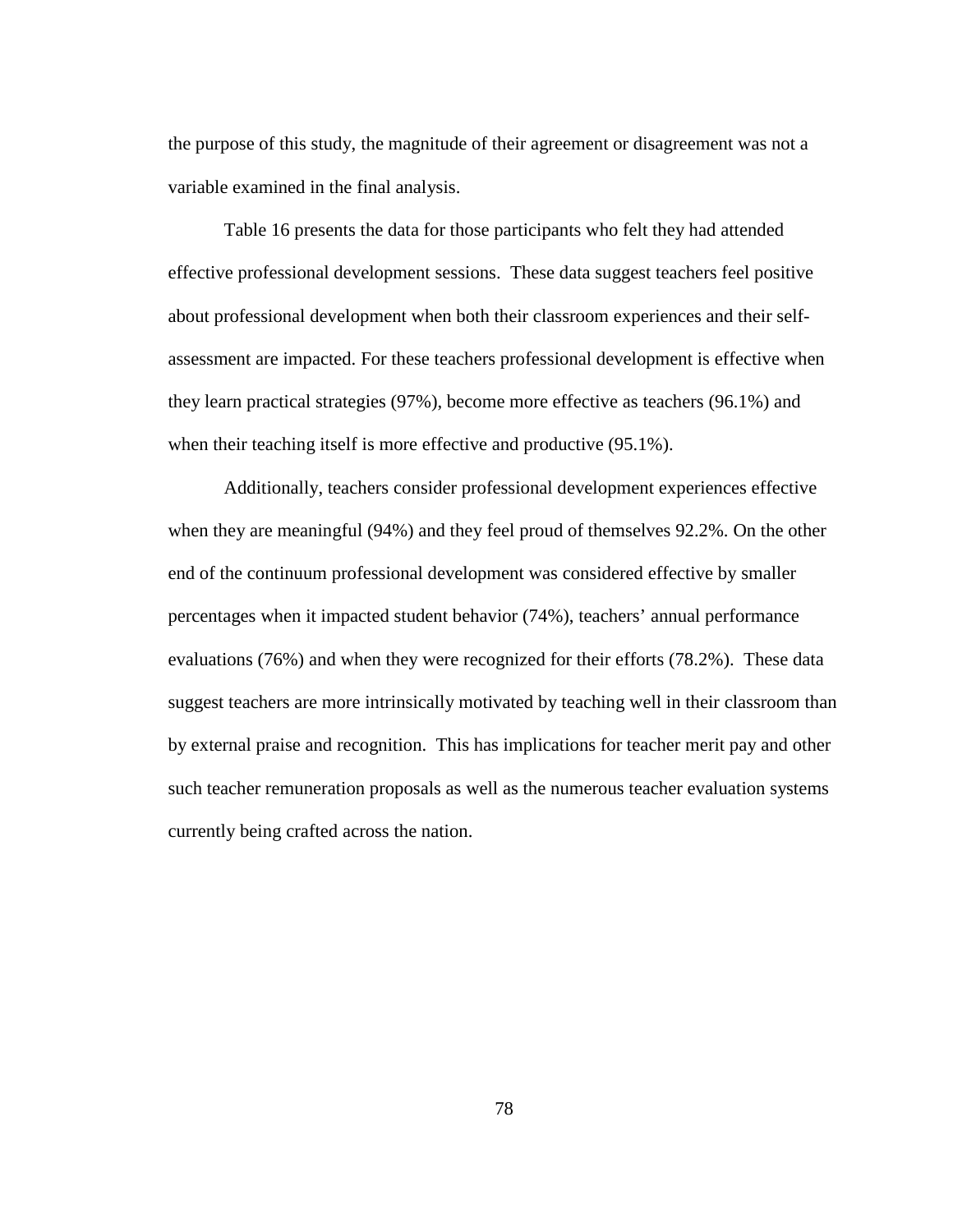# *The Attitudes About Learning for Participants Who Think Their PD Was Overall Effective*

| My attitudes about learning were<br>affected when      | <b>Disagree</b>  |                  | No opinion     |      | Agree |      |
|--------------------------------------------------------|------------------|------------------|----------------|------|-------|------|
|                                                        | N                | $\%$             | n              | $\%$ | N     | $\%$ |
| The experience was meaningful                          | $\overline{0}$   | 0.               | $\overline{4}$ | .4   | 94    | 94.0 |
| Practical instructional strategies<br>were learned     | $\mathbf{1}$     | 1.0              | $\overline{2}$ | 2.0  | 98    | 97.0 |
| Teaching became more effective and<br>productive       | $\mathbf{1}$     | 1.0              | $\overline{4}$ | 4.0  | 96    | 95.1 |
| I became more productive and<br>effective as a teacher | $\mathbf{1}$     | 1.0              | 3              | 3.0  | 97    | 96.1 |
| The experience was enjoyable                           | $\boldsymbol{0}$ | $\overline{0}$ . | 11             | 11.0 | 89    | 89.0 |
| I was empowered in new ways                            | $\overline{c}$   | 2.0              | 11             | 10.9 | 88    | 87.1 |
| I learned how to meet various<br>student's needs       | 5                | 5.0              | 10             | 9.9  | 86    | 85.2 |
| It had a positive impact on student<br>behavior        | 5                | 5.0              | 21             | 21.0 | 74    | 74.0 |
| Students became actively engaged in<br>learning        | $\overline{2}$   | 2.0              | 13             | 12.9 | 86    | 85.1 |
| It had a positive impact on student<br>achievement     | $\overline{2}$   | 2.0              | 9              | 9.0  | 89    | 89.0 |
| It impacts annual performance                          | 5                | 5.0              | 19             | 19.0 | 76    | 76.0 |
| I receive positive feedback from<br>supervisor         | 6                | 6.0              | 13             | 13.0 | 81    | 81.0 |
| My efforts are recognized                              | 7                | 6.9              | 15             | 14.9 | 79    | 78.2 |
| I feel proud of my accomplishments                     | $\overline{0}$   | $\boldsymbol{0}$ | 8              | 7.9  | 93    | 92.1 |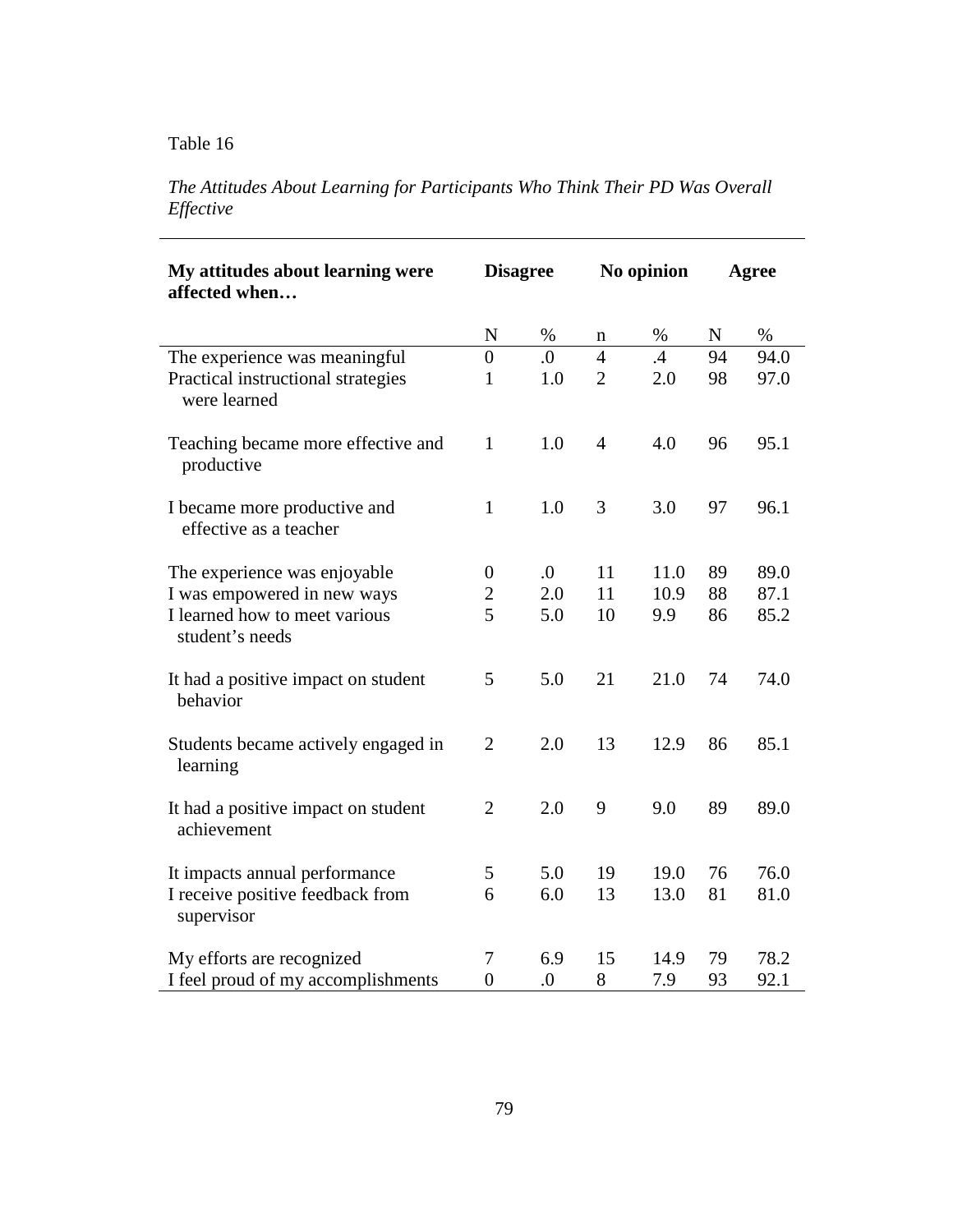#### **Research Question 5**

The fifth research question investigated the attitudes about learning of the participants who identified their professional development as ineffective or were unsure. Table 8 summarizes the data for those 85 survey respondents who felt their professional development was overall ineffective or who were unsure. Overall the ineffective/unsure group mirrored their counterparts in what they identified was part of effective professional development but with less intensity – generally 20 percentage points less. Similar to the effective group, these respondents agreed they felt better when they learn practical teaching strategies (77%) and are proud of themselves (73.8%). The percentages are 20% to 18% lower respectively.

 Like their peers in the effective group these teachers also seemed to be less motivated by impacting student behavior (59.6%), and their annual performance evaluations (56.7%) and when their efforts were recognized (60.3%). The data for the group who determined their professional development was ineffective and their attitudes about learning are presented in Table 17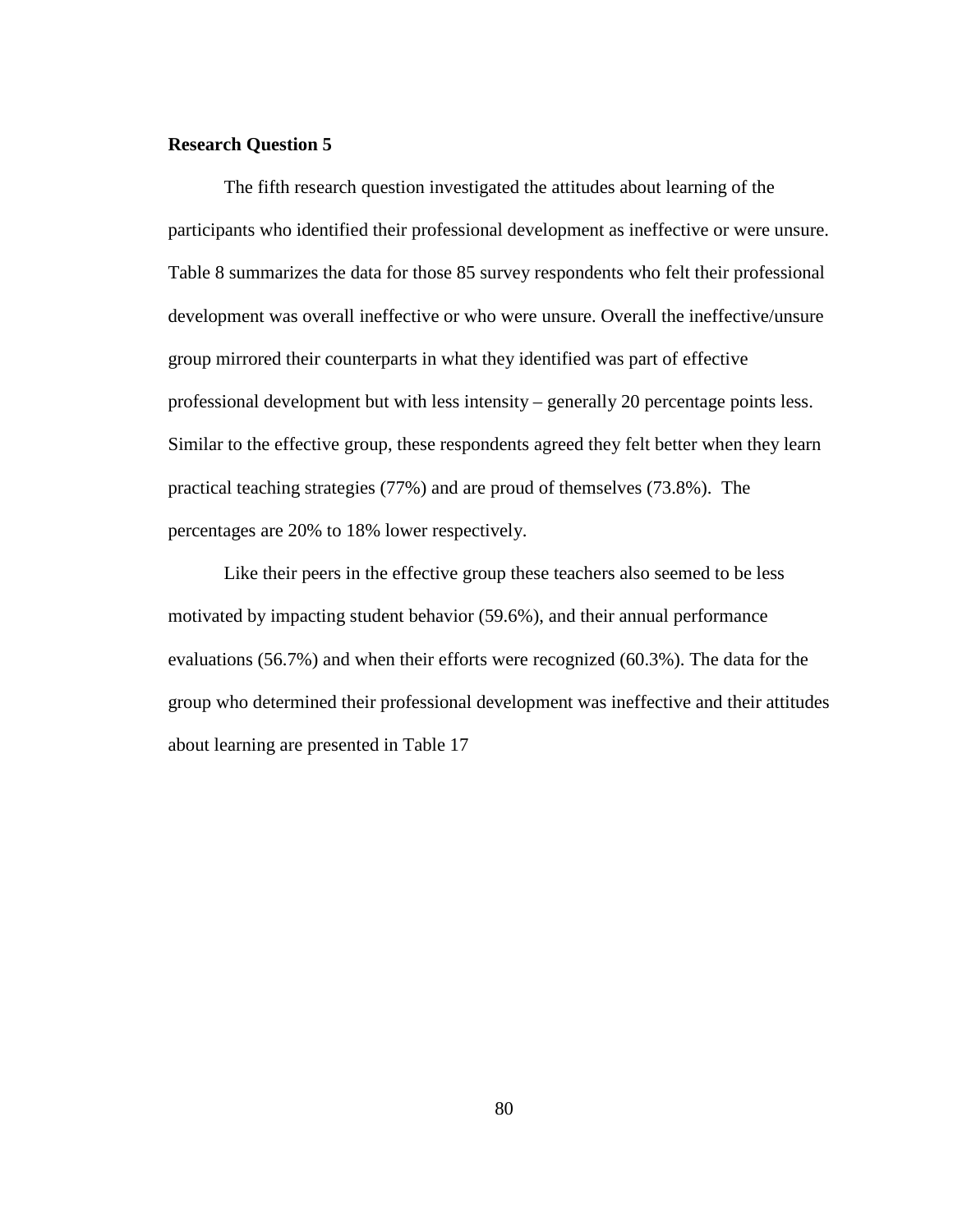| attitudes about learning were<br>affected when                                      | <b>Disagree</b>      |               | No opinion           |               | Agree    |               |
|-------------------------------------------------------------------------------------|----------------------|---------------|----------------------|---------------|----------|---------------|
|                                                                                     | $\mathbf N$          | $\frac{0}{0}$ | $\mathbf n$          | $\frac{0}{0}$ | N        | $\frac{0}{0}$ |
| The experience was meaningful<br>Practical instructional strategies<br>were learned | 15<br>12             | 17.9<br>14.3  | 10<br>$\overline{7}$ | 11.9<br>8.3   | 59<br>65 | 70.2<br>77.4  |
| Teaching became more effective and<br>productive                                    | 11                   | 13.1          | 15                   | 17.9          | 58       | 69.1          |
| I became more productive and<br>effective as a teacher                              | 8                    | 8.4           | 20                   | 23.8          | 56       | 66.7          |
| The experience was enjoyable                                                        | 17                   | 20.5          | 15                   | 18.1          | 51       | 61.4          |
| I was empowered in new ways<br>I learned how to meet various<br>student's needs     | 14<br>15             | 17.1<br>18.1  | 16.<br>16            | 19.5<br>19.3  | 52<br>52 | 63.4<br>62.7  |
| It had a positive impact on student<br>behavior                                     | 16                   | 19.1          | 18                   | 21.4          | 50       | 59.6          |
| Students became actively engaged in<br>learning                                     | 12                   | 14.3          | 16                   | 19.0          | 56       | 66.6          |
| It had a positive impact on student<br>achievement                                  | 12                   | 14.5          | 15                   | 18.1          | 56       | 67.5          |
| It impacts annual performance<br>I receive positive feedback from<br>supervisor     | 18<br>11             | 21.7<br>13.1  | 18<br>20             | 21.7<br>23.8  | 47<br>53 | 56.7<br>63.1  |
| My efforts are recognized<br>I feel proud of my accomplishments                     | 14<br>$\overline{7}$ | 16.9<br>7.1   | 19<br>15             | 22.9<br>17.9  | 50<br>62 | 60.3<br>73.8  |

*Attitudes About Learning for Participants Who Think Their PD Was Overall Ineffective or Who Were Unsure*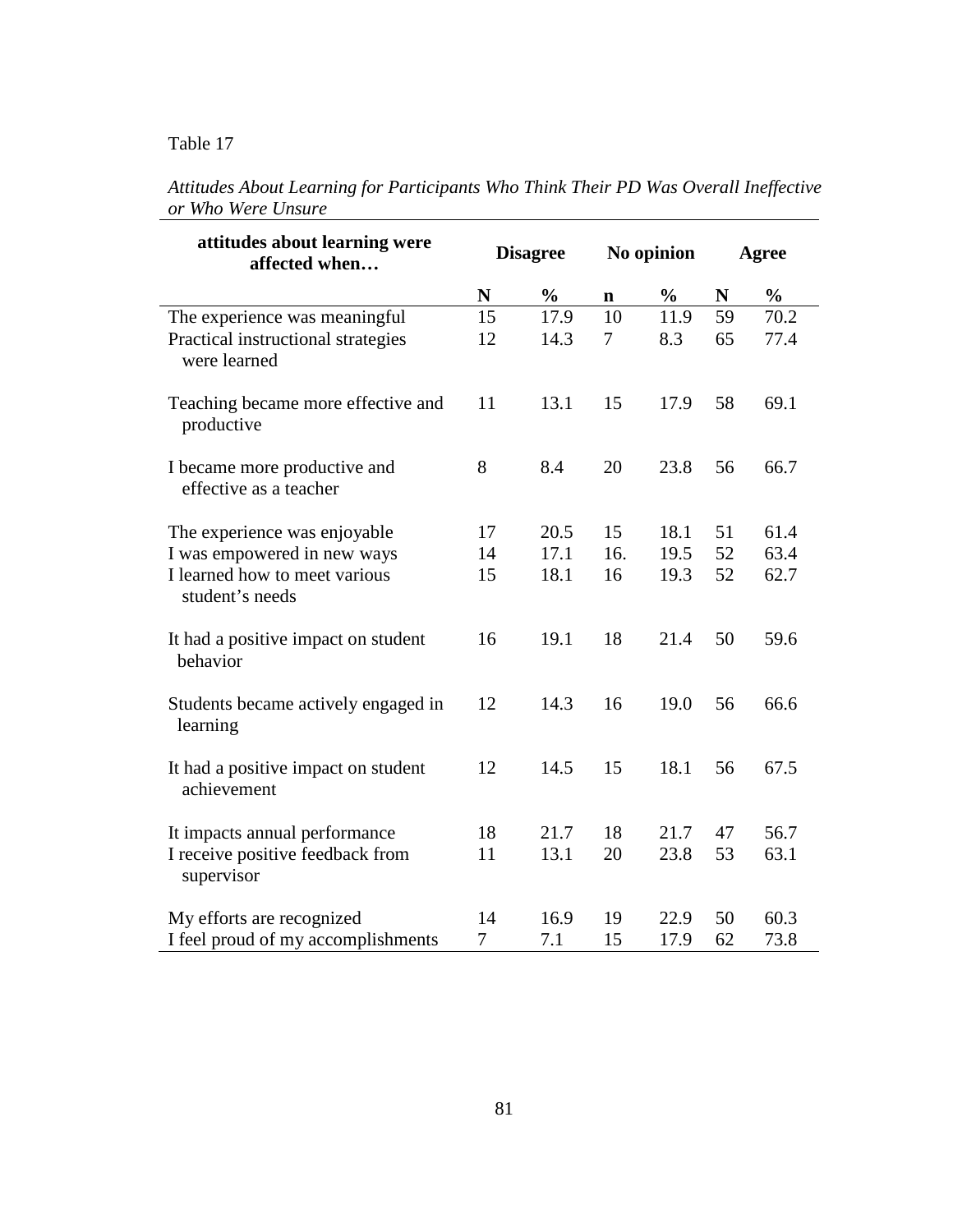### **Research Question 6**

The sixth research question asked if there was a difference in the attitudes about learning between teachers who perceived their professional development as effective and those who identified it as ineffective or were unsure.

As a preliminary step in the analysis to address this question the assumption of homogeneity of variance between the two groups was examined. The Levene's test for equality of variance was significant ( $F = 23.04$ ,  $p \le 0.001$ ) indicating that the assumption of homogeneity of variance was violated. Therefore, the independent sample t-test used to address question 6 was calculated assuming unequal variances. The results of the t-test found the mean for the effective group (4.08  $\pm$  .049) was significantly higher than that of those who placed themselves in the ineffective professional development group (3.67  $\pm$ 0.85, t  $(127.25) = 3.94$ ,  $p \le 0.001$ . Teachers who labeled their professional development as effective were generally more positive and looked for ways to apply what they were learning in their specific teaching contexts. This was a value to them and seemed to be part of the key to ensuring professional development was effective in the eyes of its participants.

#### **Research Question 7**

Question 7 investigated what relationship existed between teachers' attitudes about learning and the other variables of participation, learning, organizational support, application of learning, and student achievement identified in Guskey's evaluation model for teachers who labeled their professional development as overall effective.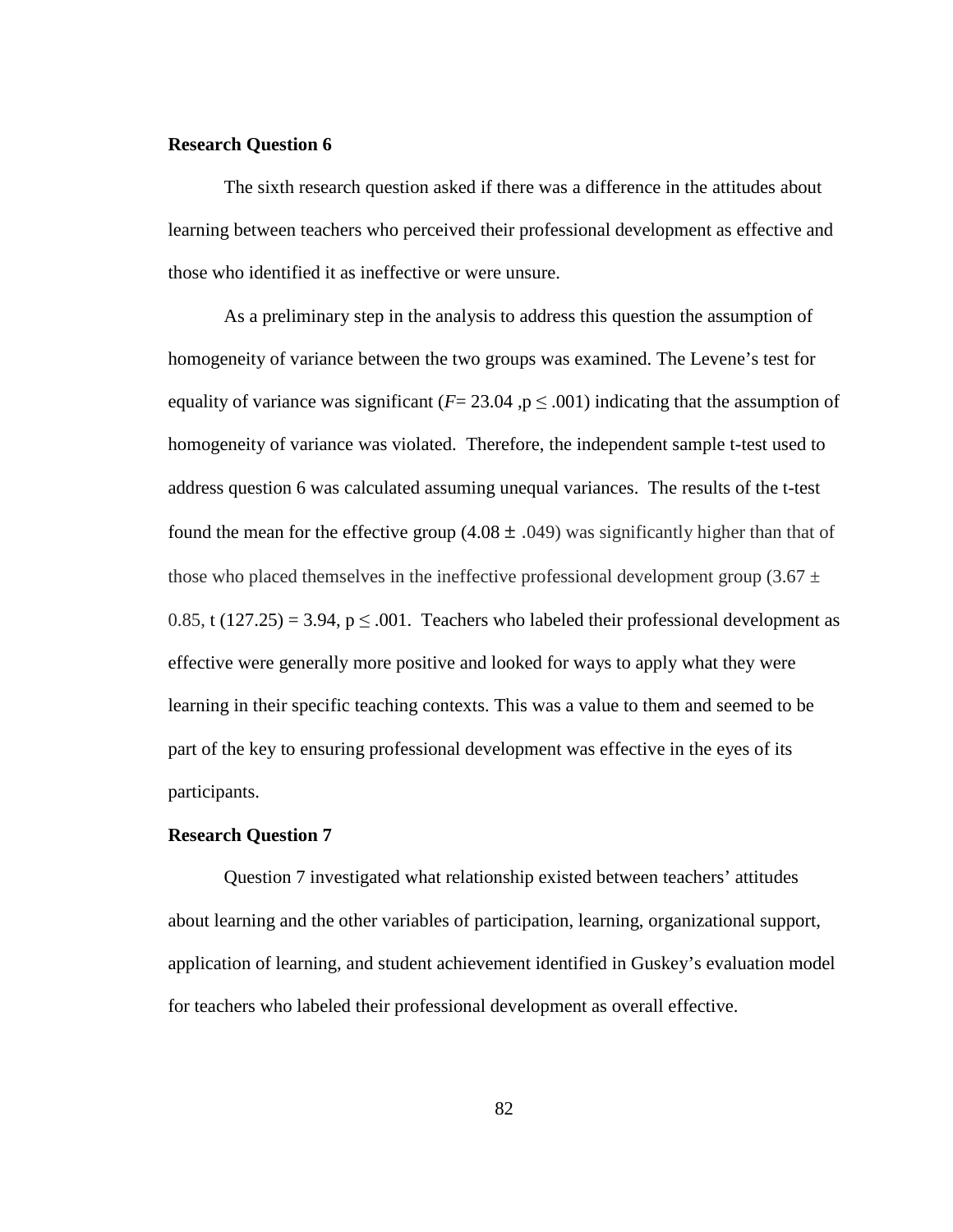All the construct associations, except for the relationship between the variable of participation and the attitudes about learning, were statistically significant. Although the correlation with organizational support was significant at the  $p < .05$  level the relationship was only low to moderate. Higher correlations were found between teachers' attitudes about learning and the application of that learning. This seems to indicate teachers felt better about the professional development they received when they learned more in the sessions they attended and when they were able to apply that knowledge in their classrooms. There was also a correlation between teachers' attitudes about learning and student achievement. This may indicate teachers feel professional development is effective when it influences their pedagogy in ways that help their students succeed. Table 18 contains the correlations.

Table 18

*Pearson Correlations for the Group Who Considered Their PD Effective between attitudes and Guskey's five constructs* 

| <b>Construct</b>                                                                                                                                           | Count | correlation | significance |  |
|------------------------------------------------------------------------------------------------------------------------------------------------------------|-------|-------------|--------------|--|
|                                                                                                                                                            | N     |             |              |  |
| Participation                                                                                                                                              | 101   | .12         | .23          |  |
| Knowledge learned                                                                                                                                          | 97    | .31         | $.002**$     |  |
| Organizational support                                                                                                                                     | 101   | .23         | $.02*$       |  |
| Application of learning                                                                                                                                    | 100   | .41         | $.001***$    |  |
| Student achievement                                                                                                                                        | 101   | .36         | $01***$      |  |
| $\mathcal{A}$ and $\mathcal{A}$ and $\mathcal{A}$ and $\mathcal{A}$ and $\mathcal{A}$ and $\mathcal{A}$ and $\mathcal{A}$ and $\mathcal{A}$<br>$\sim$ 0.04 |       |             |              |  |

*Attitudes.* 

 ${}^{\ast}p \leq .05, {}^{\ast}{}^{\ast}p \leq .01, {}^{\ast}{}^{\ast}{}^{\ast}p \leq .001$ 

## **Research question 8**

Question 8 investigated what relationship existed between teachers' attitudes about learning and the other five constructs of participation, learning, organizational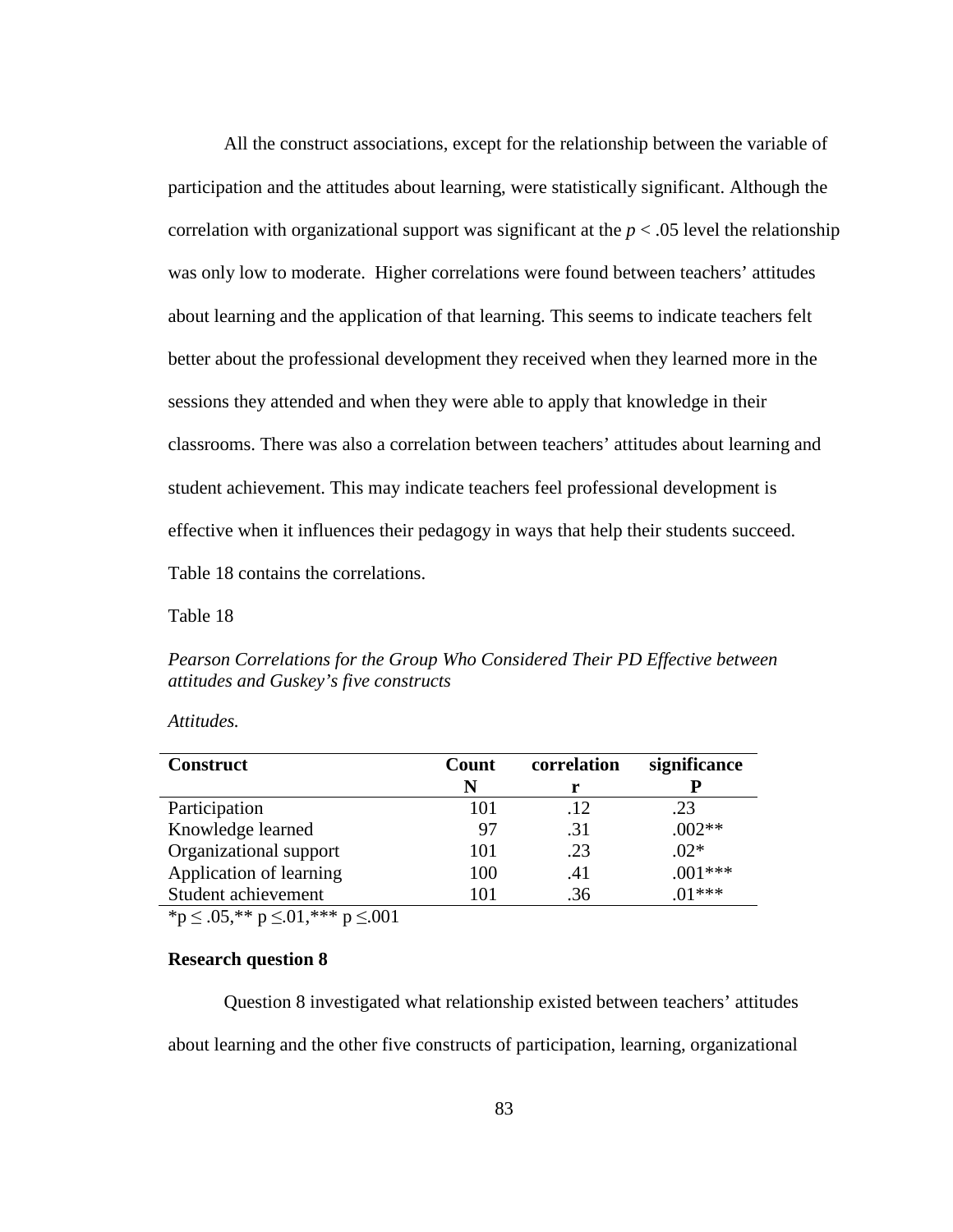support, application of learning, and student achievement identified in Guskey's evaluation model for teachers who labeled their professional development as overall ineffective or who were unsure. The only significant relationship was between teachers' attitudes about learning and their ability to apply their learning in specific teaching contexts. It seems this is a value teachers hold for determination of successful professional development. Table 19 contains the correlations.

Table 19

**Construct Count correlation significance n R p**  Participation 83 .16 .16 Knowledge learned 81 .17 .12 Organizational support 82 .20 .07 Application of learning 83 .31<sup>\*\*</sup> .005 Student achievement  $\begin{array}{ccc}84 & .15 & .16 \end{array}$ 

*Pearson Correlations for the group who considered their PD ineffective/unsure group between attitudes and Guskey's five constructs* 

 $*$ p  $\leq$  .05,  $**$  p  $\leq$ .01,  $***$  p  $\leq$ .001

#### **Research Question 9**

The final research question investigated the differences between the two groups of teachers, those who labeled their professional development as effective and those who didn't, on their attitudes on all five of Guskey's constructs. Levene's test was used to determine if the variances were equal across both groups for the five ideas of participating, learning, organizational support, application of learning and student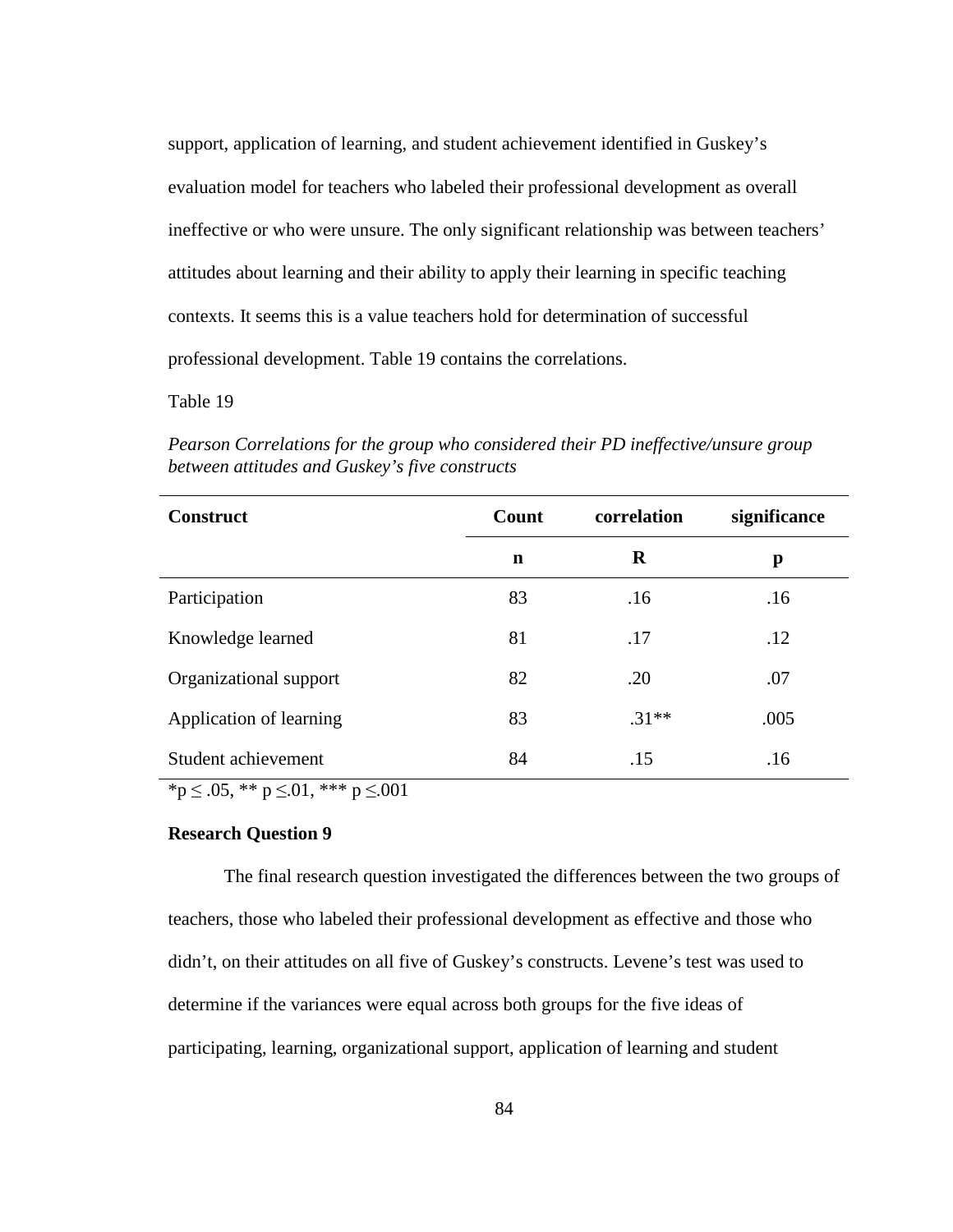achievement. These tests were significant for all variables except for organizational support. Therefore, t-tests were based on unequal variances for all but organizational support. The results of the analyses were significant for all variables

Statistically significantly higher means were evident on all five variables for those participants who identified their professional development as effective than for those who claimed it was ineffective. The differences in the means ranged from .56 - .78. On two constructs participation and organizational support the means were almost a full point higher (.93, .91.)

 Overall these data seem to show teachers who are generally more satisfied with their professional development are more positive on each of the five variables examined in this study. Conversely, those who identified their experiences as ineffective were generally less positive on all five of the variables. This appears to be true especially in the area of participation. Teachers in the effective group more strongly agreed their time in professional development activities was positive and well spent with instructors who were knowledgeable and effective.

Organizational support was another variable where the two groups differed largely. Teachers in the effective group were more optimistic regarding the support they received form their individual buildings than were those teachers in the ineffective group.

. Means, standard deviations, Levene's result, and t-test results are presented in Table 20.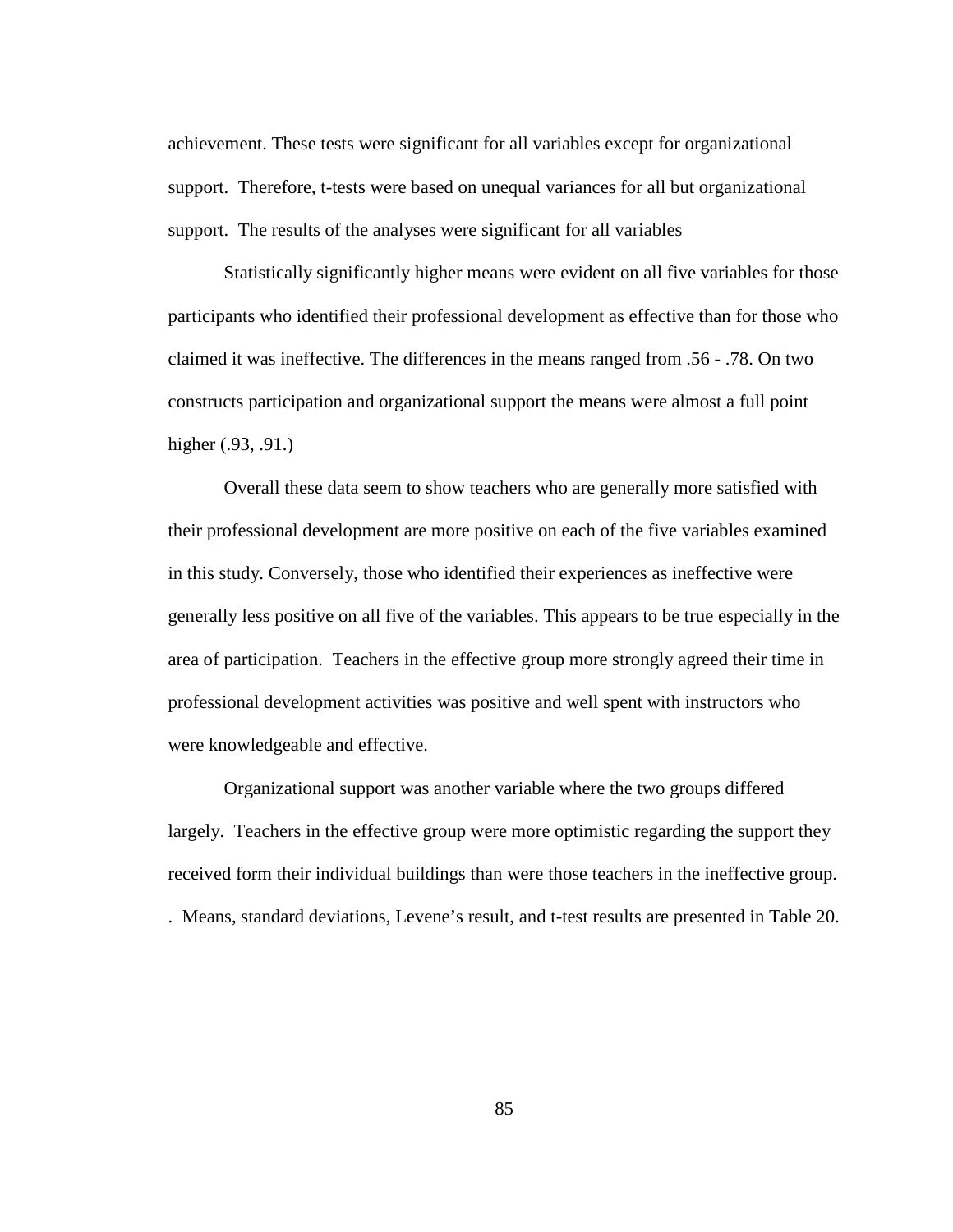|                             | Group     |           |             |      |           | Levenes          |       | t-test           |       |              |
|-----------------------------|-----------|-----------|-------------|------|-----------|------------------|-------|------------------|-------|--------------|
|                             | Effective |           | Ineffective |      | F         | $\boldsymbol{p}$ | T     | $\boldsymbol{p}$ |       |              |
|                             | X         | <b>SD</b> | N           | X    | <b>SD</b> | $\mathbf n$      |       |                  |       |              |
| Participation               | 3.92      | 0.50      | 101         | 2.99 | 0.67      | 84               | 14.42 | $≤.001$          | 10.54 | $\leq 0.001$ |
| Knowledge                   | 3.97      | .42       | 97          | 3.19 | .77       | 82               | 40.4  | $≤.001$          | 8.17  | $≤.001$      |
| Organizational<br>support   | 3.66      | .84       | 101         | 2.75 | .81       | 83               | 0.01  | .93              | 7.53  | $≤.001$      |
| Application of<br>knowledge | 3.92      | .52       | 100         | 3.36 | .52       | 84               | 13.44 | $\leq 0.001$     | 6.10  | $\leq 0.001$ |
| Student<br>achievement      | 3.69      | .58       | 101         | 3.00 | .74       | 85               | 8.77  | .003             | 6.95  | $\leq 0.001$ |

*Means, Standard Deviations, Results of Levene's Test for Homogeneity of Variance, and t-Test Results for the Effective Group and the Ineffective Group* 

The last page of the survey contained four opened-ended response items that mirrored four sections of the instrument. In review, these sections contained questions that investigated learning in professional development, organizational support, and teachers' application of learning and student achievement. The open-ended comments participants provided were not collectively examined. Instead, their responses were embedded into the study's discussion section. They provided illustrative examples of data culled through this investigation. The first open–ended query "In what ways have your professional development experiences contributed to your knowledge and skill base?" corresponded to survey items 14 through 1**7**. These four questions asked the participants if they learned practical instructional strategies, new knowledge and skills, theory, and concepts connected to their prior knowledge. Below are some of the written responses from the survey.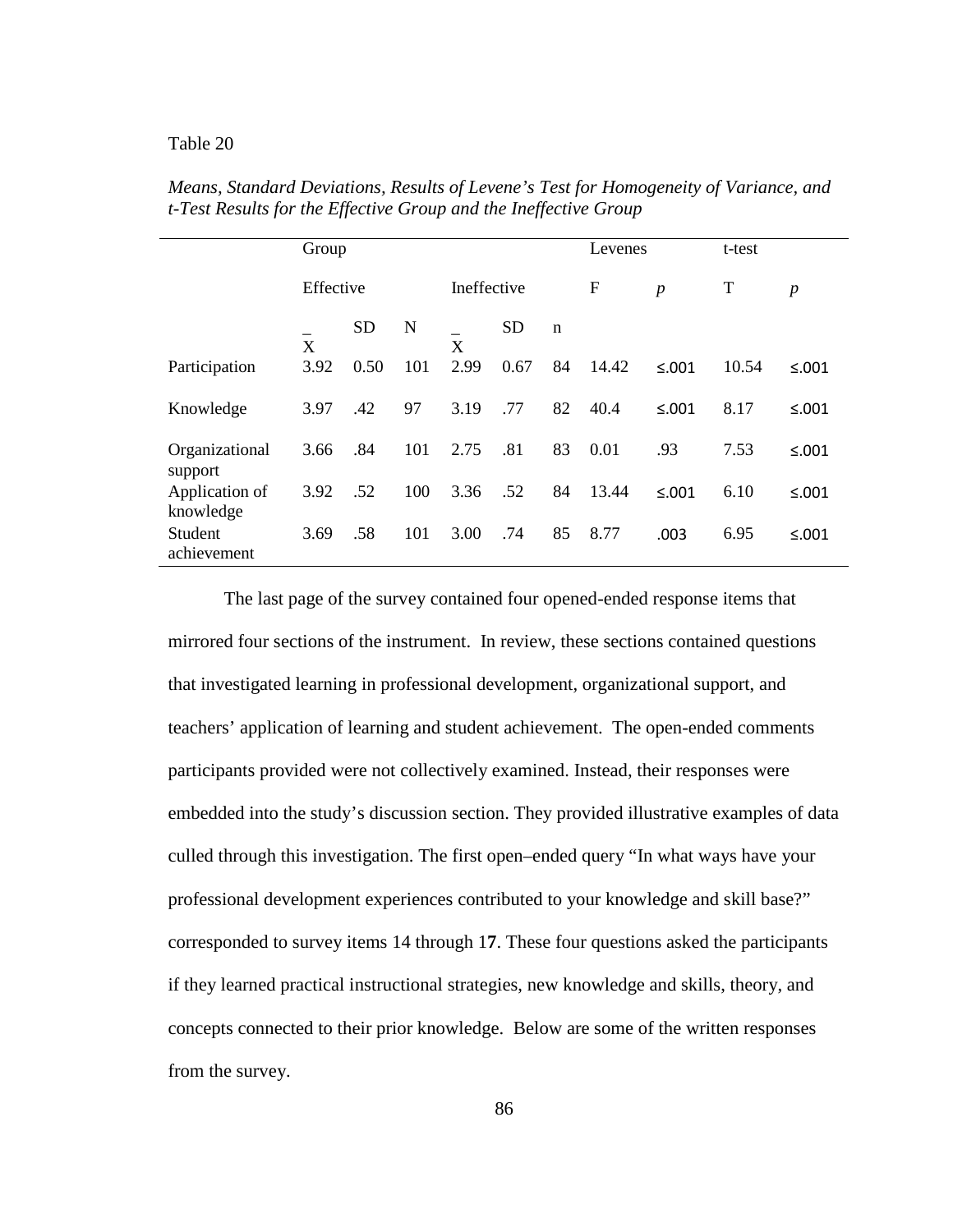These comments echo the current understanding that professional development is

by, for, and about increasing teachers' knowledge and skill base. Table 21 contains these responses.

Table 21

*Teachers' Responses to Ways Professional Development Contributed to Their Knowledge and Skill Base*

Many of them added more knowledge or new research-based information

It has given me general knowledge of different types of programs

It has tweaked the knowledge and skills I gained through my undergrad degree

As a licensed teacher pd's have added to my skill set

Most pd revolves around learning new curriculum or content

I feel like pd doesn't contribute to my skills

Somewhat has made me more knowledgeable

I have gained new knowledge of skills and strategies in new programs

We do way too much cooperative learning. I want facts, not a half day to debrief with peers

The second query "How are you supported in what you learn in your professional development?" parallels questions 18 and19 in the survey. These two items asked if the professional development teachers experienced had a positive impact on the organization as a whole and on the culture and climate at the school.

Many of these responses indicate DPS is meeting NCLB's definition of high quality

professional development by providing ongoing, embedded opportunities for teachers to

learn that are connected to their everyday teaching contexts.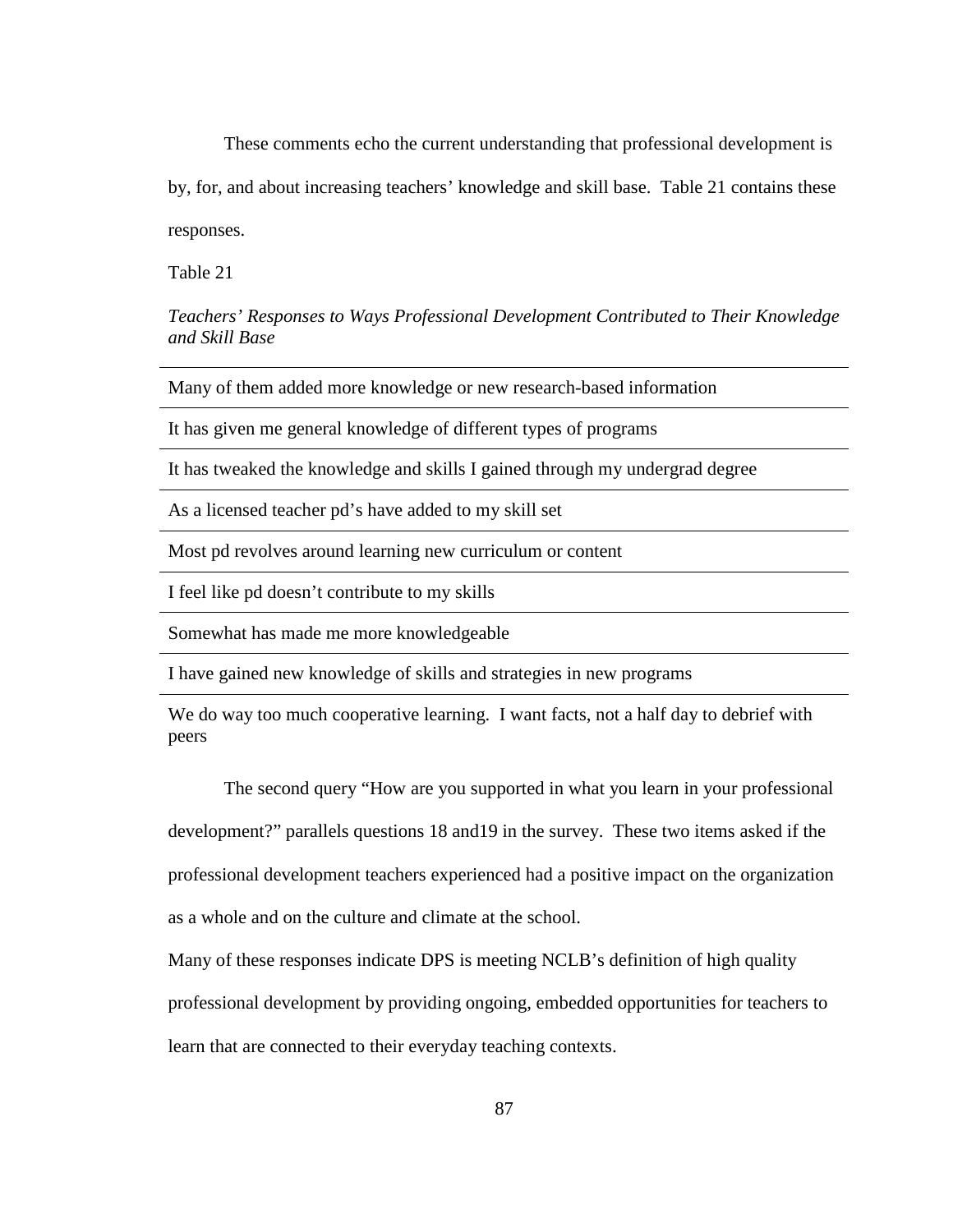Table 22 contains some of the written responses to the second question.

Table 22

*Responses to the support Teachers Receive in Their Professional Development Learning*

We usually do not receive support unless it is something our administrators is forcing us to comply with

Great principal and facilitator check in

We have follow up meetings to see how our strategies are working

I have people come in my room and help

I don't feel supported

This school has an excellent support system in place to check in with where I need assistance

I feel we are on our own

There is a lot of ongoing assistance with pd

In subjects like literacy I feel strongly supported…science and math not so much

Principal notices when we use new skills

The third open-response question "How have you used what you learned in professional development opportunities in your classroom with your students?" corresponds to survey items 23 through 27. These questions asked teachers what happened after their professional development experiences. Were new strategies implemented, practiced with, and committed to? Did new strategies make positive changes in teaching and were these changes long-lasting. Comments indicate many teachers do take back what they learn in professional development and use it in their classrooms. However, many comments also show teachers leave what they learn – where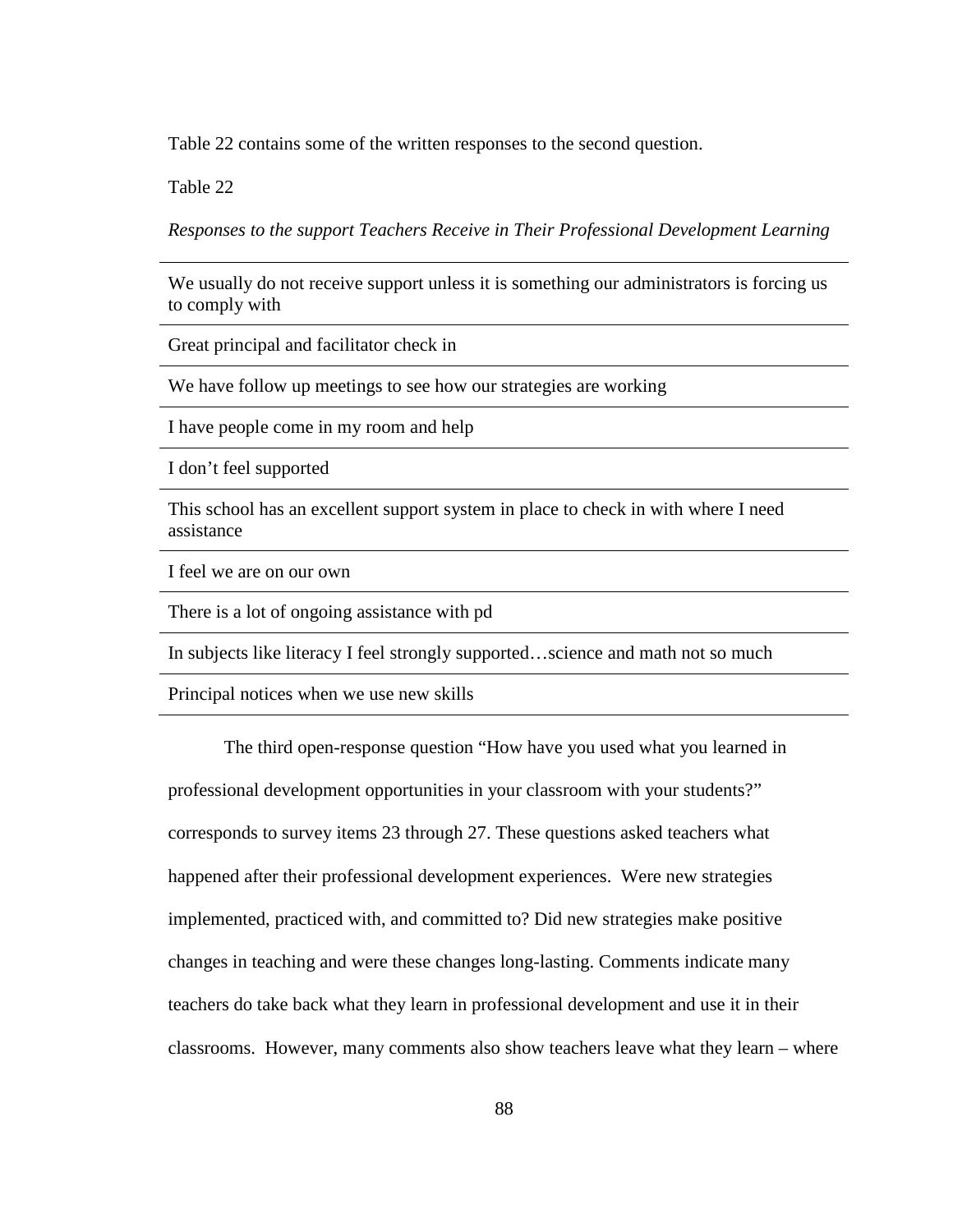they learned it. For professional development to be effective it must change the day-today interactions of teachers with their students. A deeper definition of learning must include extending the previous knowledge base by adding more content but also interweaving that learning into classroom practice so that students are affected. A few of the participants' written responses are below in Table 23.

Table 23

*Teachers' Responses to their Learning from Professional Development Sessions* 

Go back to class and implement new strategies

Direct application to everyday practice

Usually not much goes back to the classroom due to lack of time and support

I have taken the ideas I have learned with my other colleagues…it's a great resource

I consolidate new ideas with my own style of teaching

Yes and no – I take parts that are relevant or that I think will work and leave the rest

I have used the required items in my classroom

I've incorporated some teaching strategies

Sometimes I can implement – but sometimes not

Sometimes – when it's optional…always if it is mandatory

Implemented new ideas in the classroom and new teaching strategies

Yes and no – I take parts that are relevant or that I think will work and leave the rest

The last open-ended response opportunity "In what ways has your professional development affected your students achievement?" is reflected in questions 28 through 35. This item set investigated teachers' thoughts on whether professional development had a positive effect on students' learning, achievement on district and teacher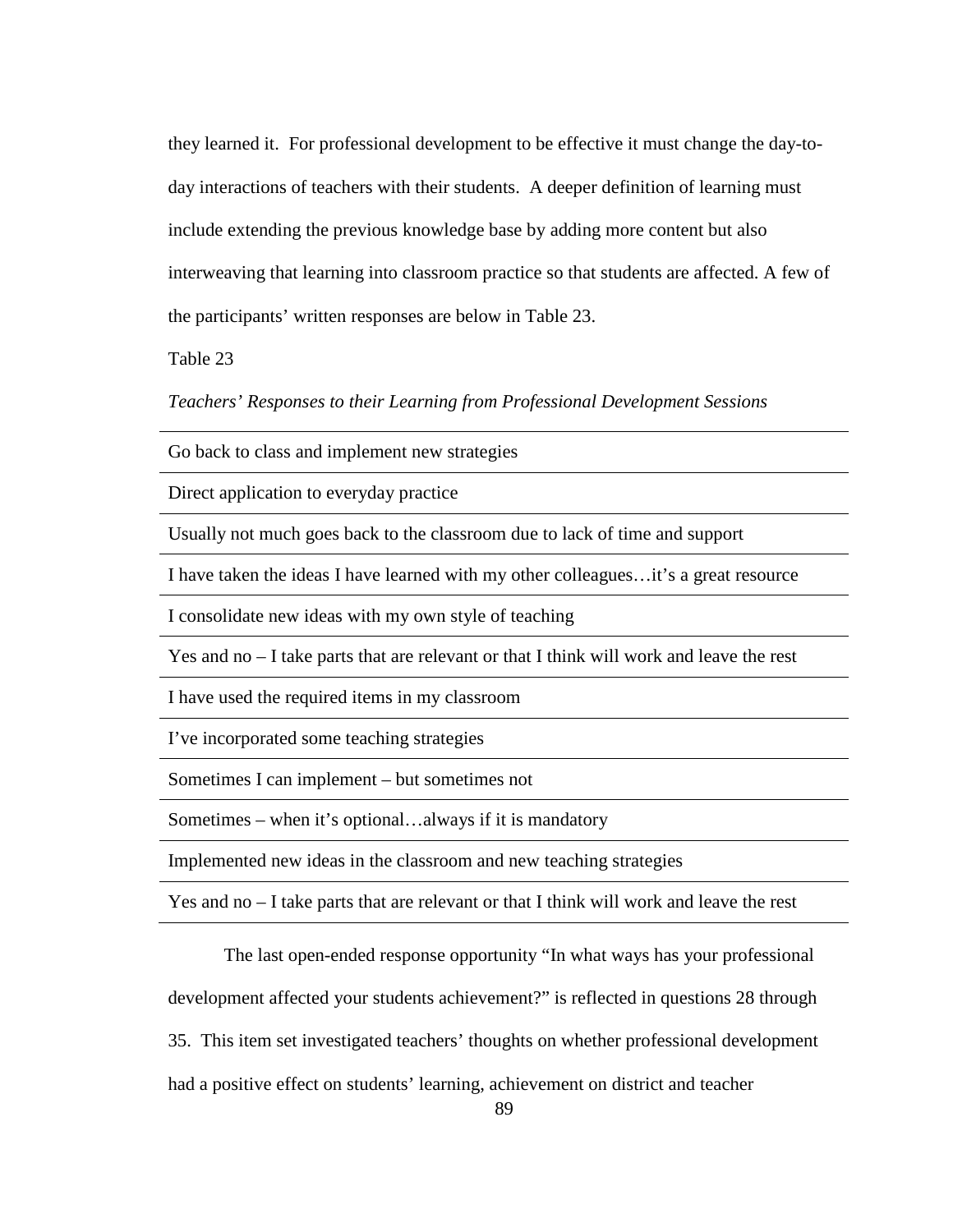assessment, students' level of engagement and their confidence. Teachers' comments about their students' achievement or lack there of are mixed. With the current state wide testing mandates, most third grade teachers and above receive their students' scores after those students have left their classrooms and are enrolled in the next grade. Other less stringent standardized measures and informal assessments offer more immediate results. This allows teachers to gage the students' achievement against their regular teaching practices. It is possible this distance between final assessment results and daily pedagogy is responsible for the disconnect teachers report about their student's academic progress. Table 24 contains a few of their thoughts.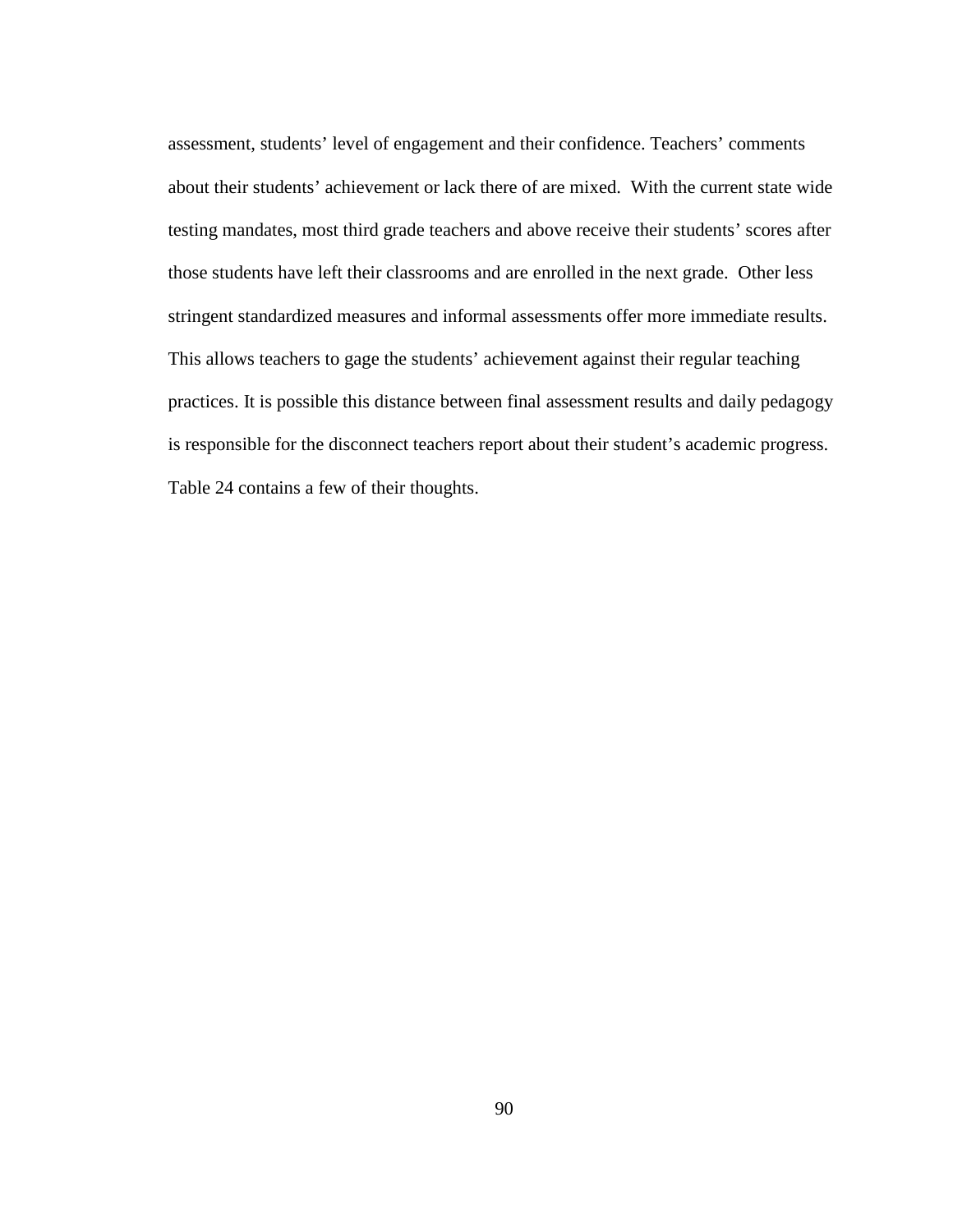*Teachers Responses to Ways Professional Development Affected Student Achievement* We have increased on automaticity and skills recall It hasn't affected them much as the things implemented are very small Overall student achievement is low and pd needs to address student apathy I don't think most have affected it…some pd's have helped but most have not I believe it has helped my delivery of the curriculum I'm not sure Yes! It has greatly improved it Students are engage and many scores have gone up Some what I hope the stuff I am learning is increasing their achievement I don't' think it has – many students need confidence/emotional supports I think some of the pd classes have affected my students' achievement Hopefully it has helped Don't know

These four open-ended response questions reflect the common understanding of professional development as additive in nature as an experience that increases a teacher's existing knowledge and skill base. Responses indicated teachers are mixed in the level of support they receive from their schools and in their application of things they learned in professional development sessions. Student achievement and confidence levels are also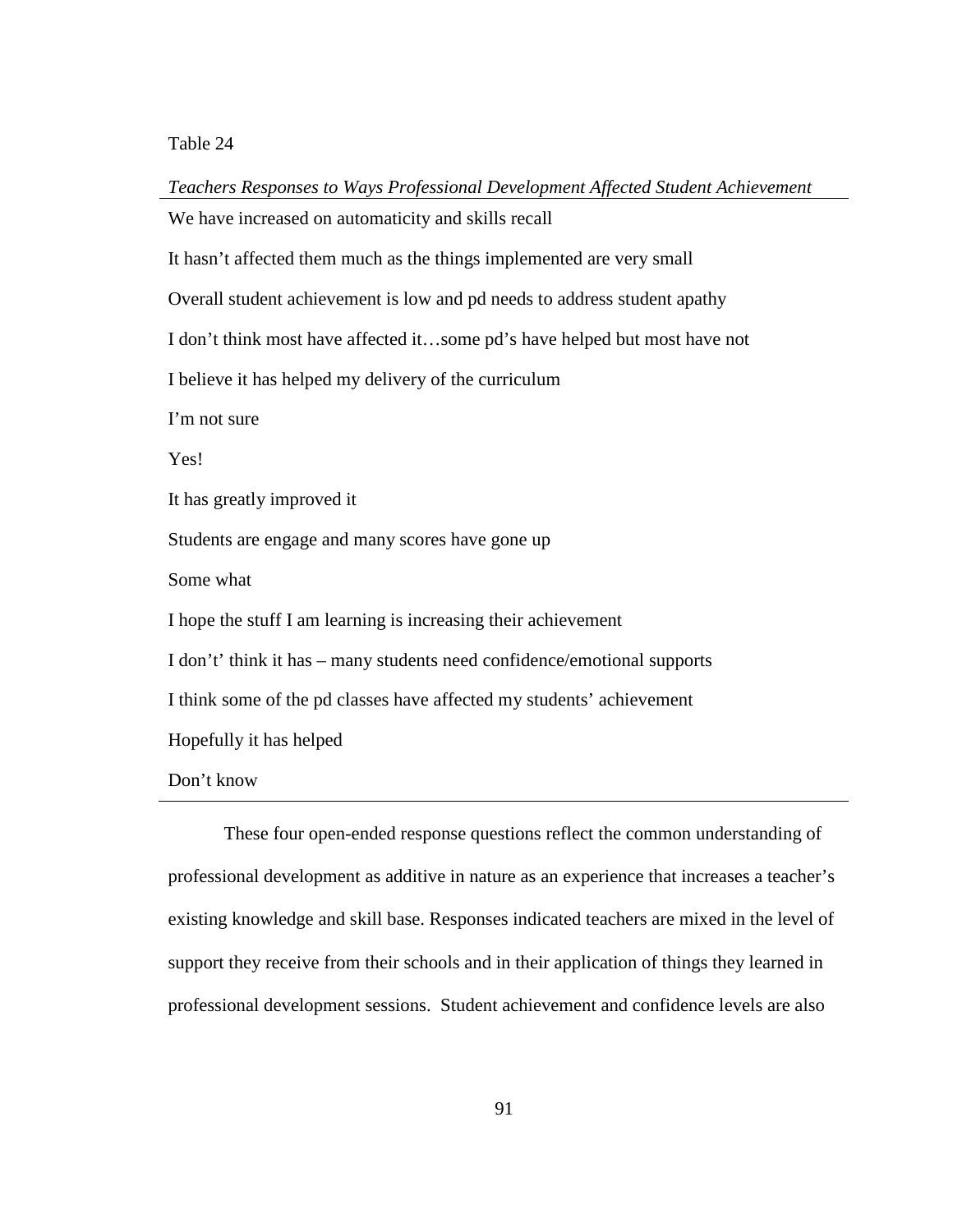mixed, as many teachers do not see links to students' improved academic performances due to their participation in professional development.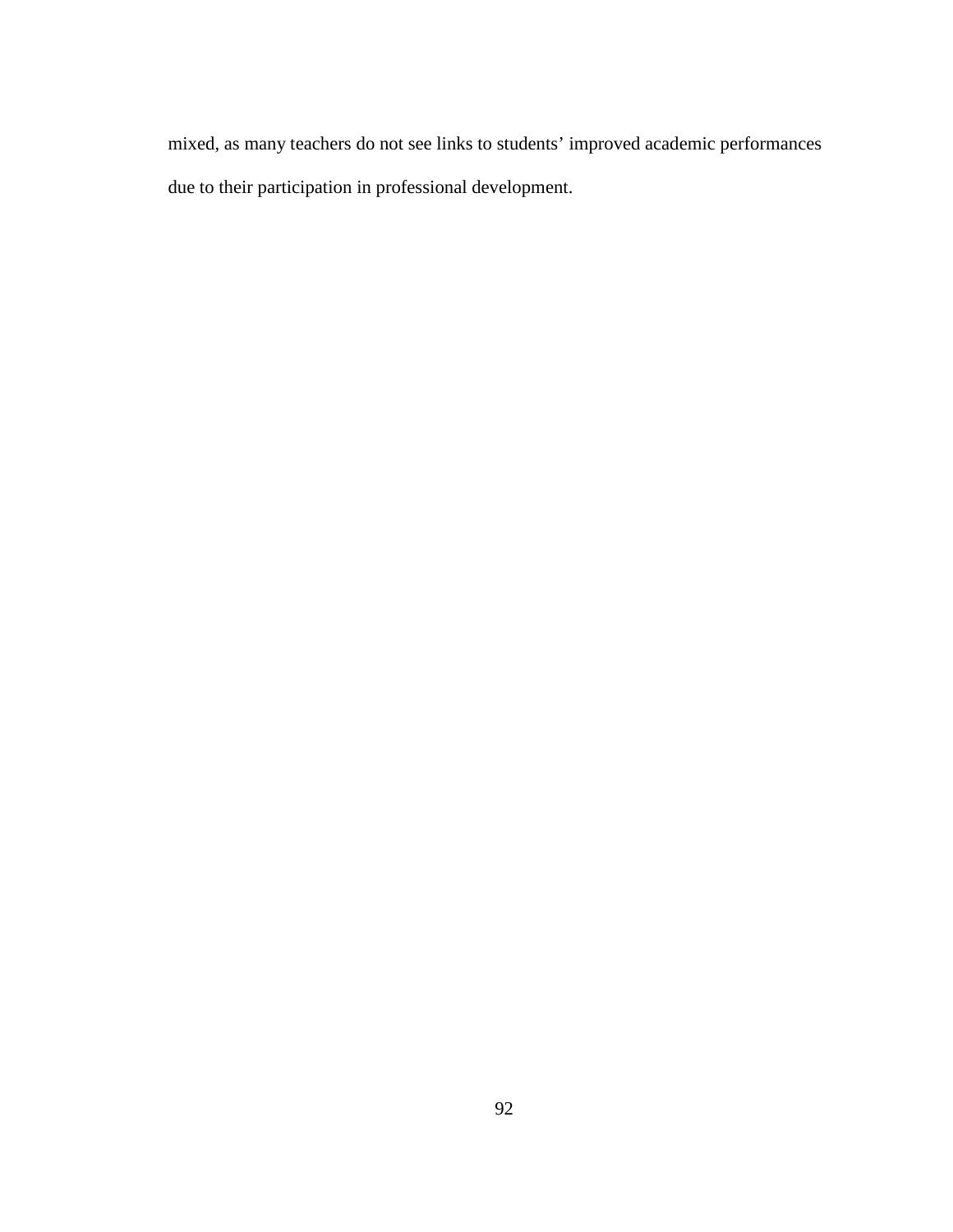#### **Chapter Five: Summary**

There is widespread agreement in education regarding the purpose of ongoing teacher professional development. It intends to qualitatively and quantitatively extend an educators' skill set so that they are continually effective in the classroom. Like any other profession teachers must keep their skills sharp and updated as the educational system is only as good as its players. The key to this quality education for all students is the classroom teacher, but not just any classroom teacher (Killion & Harrison, 2006). Students must have skillful, highly effective teachers who have consistent access to ongoing professional development (Guskey, 1997; Guskey, 1998; Maldonado, 2002; Sparks & Hirsch, 2000).

NCLB offers broad guidelines for effective professional development acknowledging the integral nature of ongoing professional development that seeks to ensure teachers continually possess the knowledge and skills necessary to successfully perform their duties (Lauer & Dean 2004). NCLB requires all 50 states to provide "highquality" professional development that will ensure every teacher is both highly qualified and highly effective. The federal government's definition of high-quality professional development includes activities that improve and increase teachers' academic knowledge, are part of school and district improvement plans, provide teachers the knowledge to meet state content standards, are sustained, intensive and classroom focused, support the recruiting, hiring and training of high quality teachers, expand teachers' understandings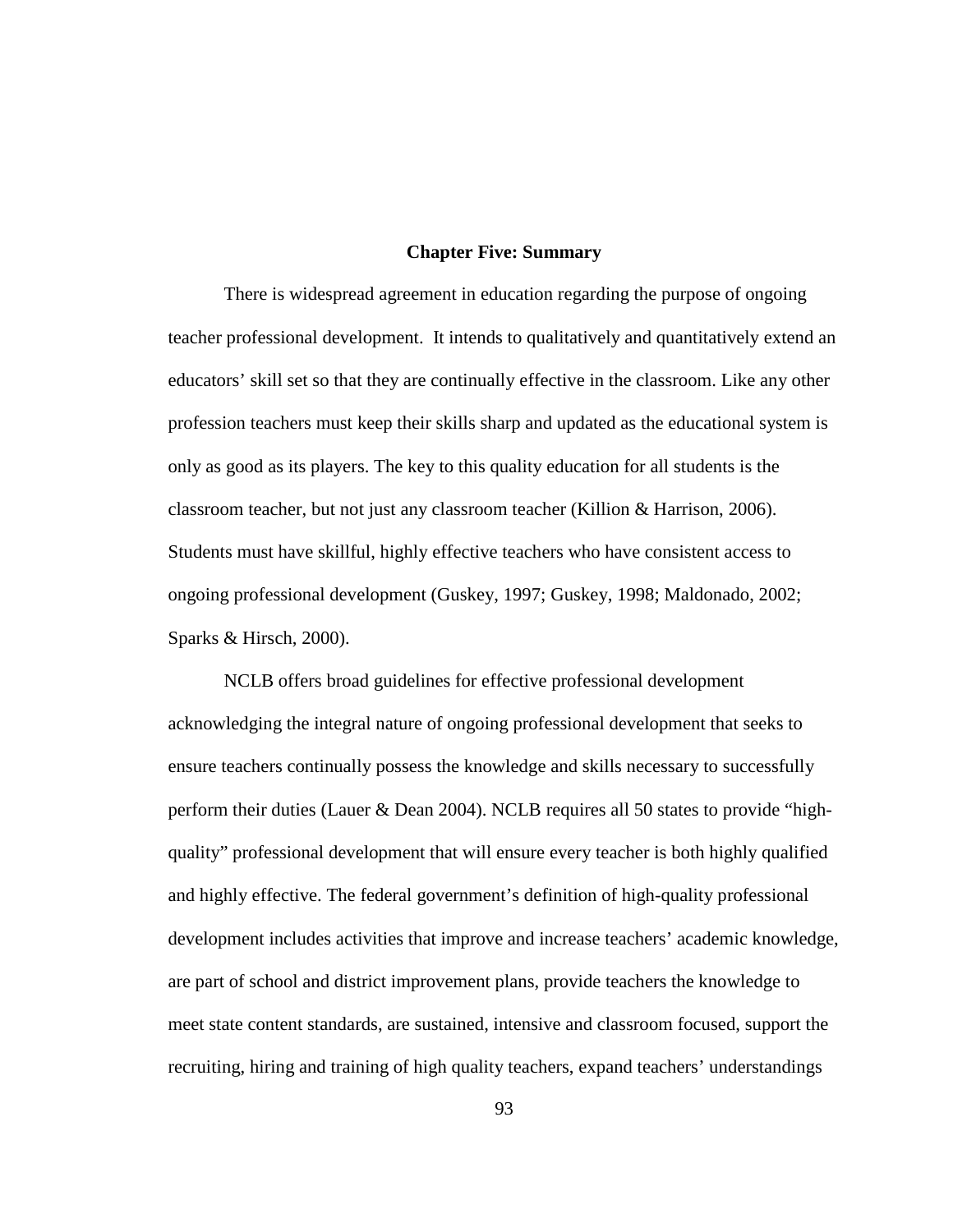of effective instructional practices, are built upon scientifically based research practices, and support increased student achievement. They are not 1-day or short-term workshops or conferences" (NCLB, 2001).

States interpret these guidelines and add their own varied legislative requirements, suggestions, and expectations. The current result is an eclectic mix of ideas, methods, and approaches and to date there is no widespread use of an evaluation tool to determine the effectiveness of all of these efforts. As expected then, there is much dissatisfaction with the existing state of affairs from all the stakeholders, policy makers, school districts and teachers. However, all agree the ultimate goal of teacher professional development is to increase student achievement (Sever & Bowgren, 2007; Dean & Lauer, 2001; Guskey, 2002; Killion, 2002; Neville, Sherman & Cohen, 2005; Shaha, Lewis, O'Donnell & Brown, 2004). There is further agreement that the path to higher student assessment scores, the prevailing definition of student achievement, is through quality teachers and their ongoing support through continued education.

Thus states must seek to educate their teachers in ways that ensure teachers' classroom practices are changed through and because of their participation in professional development and that these changes promote student achievement. Given the national expectations for the ongoing education of teachers, the state recertification requirements and the local obligations of school districts and teachers it is clear the ongoing education of teachers is a colossal enterprise. And as is true of large-scale enterprises, they are expensive. The existing reality is that school districts across the nation spend copious quantities of time and money on the continuing education of the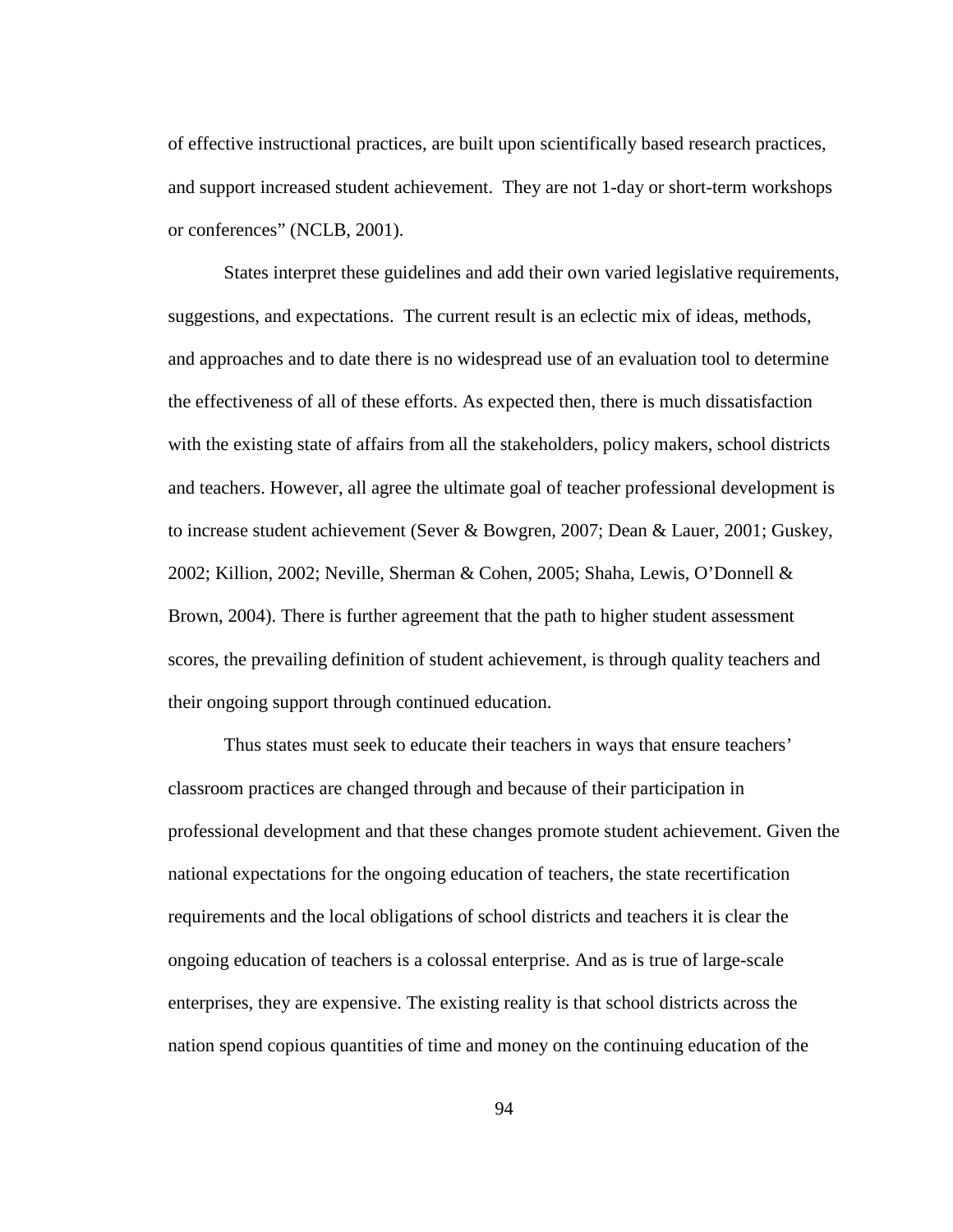teachers they employ. Fiscal responsibility necessitates asking multiple questions regarding the efficacy of these choices.

Therefore tools, theoretically sound with concrete applications, are needed to evaluate the professional development programs of school districts across the nation. Only with a systematic and comprehensive mindset can professional development exercises be evaluated to determine if they are indeed serving the purposes they are intended to. One means of accomplishing this task is to view the national and state professional development legislation through the eyes of Jack Mezirow's (1978) transformational theory of adult learning. This lens highlights the existing strengths and gaps of current professional development programs on an individual basis.

Jack Mezirow's (1978) research primarily focused on adult women returning to higher education after an extended absence He identified conditions and methodologies that catalyzed changes in ways of thinking and acting in these students. This change he identified as learning – true learning, the goal of all education. Transformational learning, Mezirow labeled it, is when a person interacts with knowledge or experience, takes it in, assess and evaluates it and then determines not only where it fits in his/her scheme of things but also how that learning impacts their current thinking and behavior. Learning looks different for each student and yet education, at all levels, seeks to teach every student in ways that result in learning. Each learner, each student is important.

But education in this county is not done individually on a case-by-case basis. It is done in large groups orchestrated by even larger systems. Therefore, a wider net is needed. Mezirow's ideas on transformation learning that informs and empowers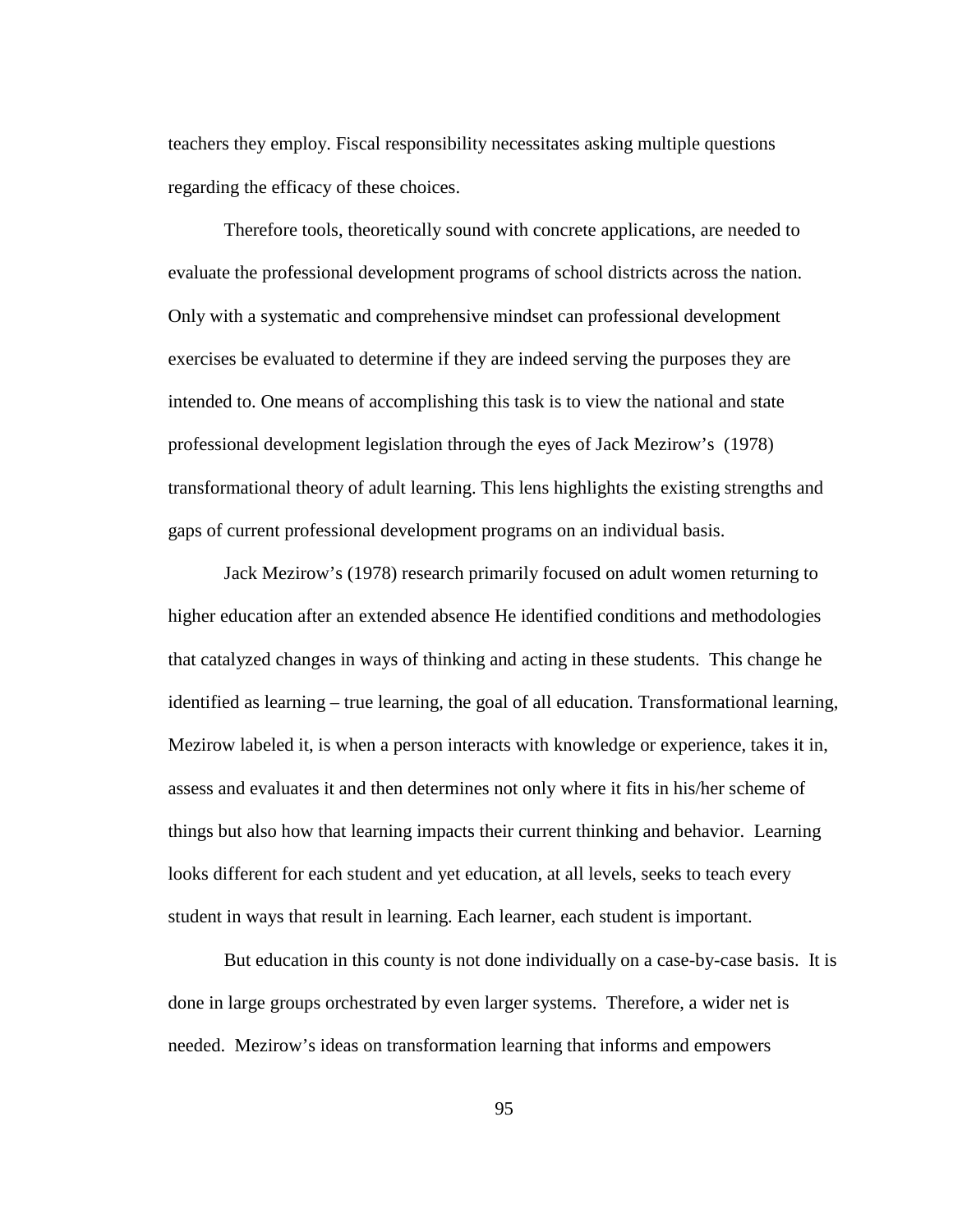individuals can also be described as the application of new learning or knowledge in realtime settings. Thomas Guskey, a current practitioner in the field of education and the professional development of teachers, also believes this is an important concept. He crafted a five -tiered evaluation tool that centered on the application of learning to accomplish the ultimate goal. Again, for teachers, the ultimate goal is the success and achievement of students. Guskey suggested examining what is being done in the ongoing education of teachers by focusing on the learners and the changes in their thinking and in their behavior. But his ideas include more that just teachers as individuals.

The constructs outlined in his model are participation, learning, organizational support, application of learning, and student achievement. His ideas are arranged hierarchally and success at the upper levels is predicated on success at the beginning levels. This tiered model allows for a wider lens view of professional development. It includes the context of district professional development programs where most educators receive their training as well the ultimate goal of continuing to train teachers – affecting students.

Mezirow's theory is replete with ideas on how to ensure teachers in professional development activities actually learn from those activities as evidenced by what they do in their classroom. Moving from individual teachers 'professional development experiences with Mezirow, to large-scale district professional development programs requires a larger systematic model such as Guskey's. Thus, Mezirow's theory of adult learning is overlaid with Thomas Guskey's (2000) model of effective professional

96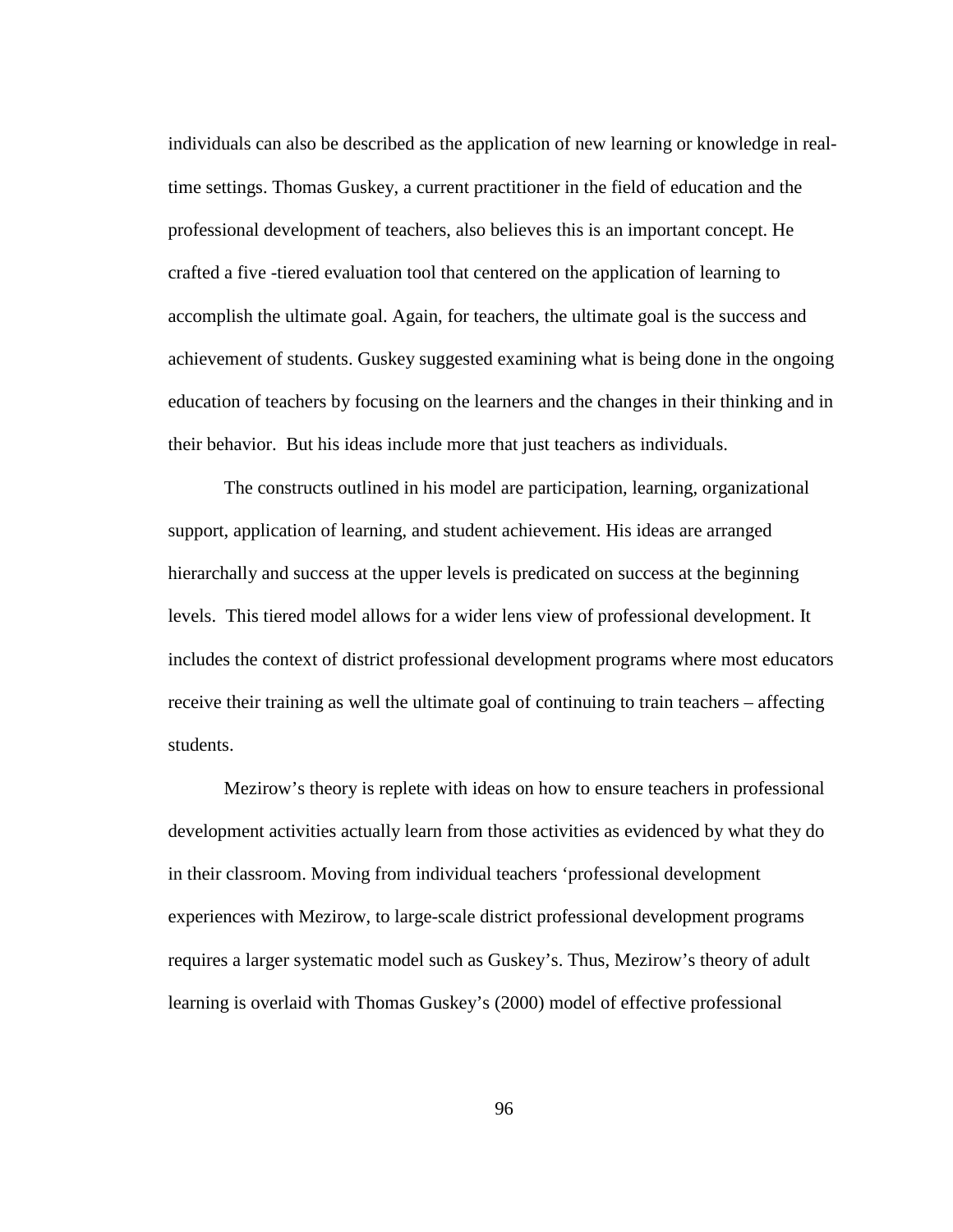development. It is this investigator's opinion that both perspectives are necessary in order to be inclusive of students, teachers, schools and districts in broad evaluation strokes.

In sum, there are national, state, and local expectations for the professional development of teachers. These expectations result in large expenditures of time and money for local school districts. Because of the large outlay of money and more importantly because the ultimate goal of professional development is the success of all students, it is important to consider the effectiveness of the current activities. A systematic, sound theoretical assessment and evaluation of the ongoing education of teachers needs to be conducted nationwide. This study is one small step towards that end.

This specific investigation explores the professional development system of a large, urban school district using a survey constructed around the five constructs outlined in Guskey's evaluation tool. The purpose was to investigate the professional development program of the Dunbar Public School district and to use the information to strategically plan and improve the overall system. To accomplish this goal 186 ECE through fifth grade classroom teachers filled out a 54-question survey. The items in the survey asked participants about their experiences with the processes, formats and topics of the DPS professional development activities they participated in. The study also examined teachers thoughts regarding their own participation, learning, organizational support, application of learning and student achievement.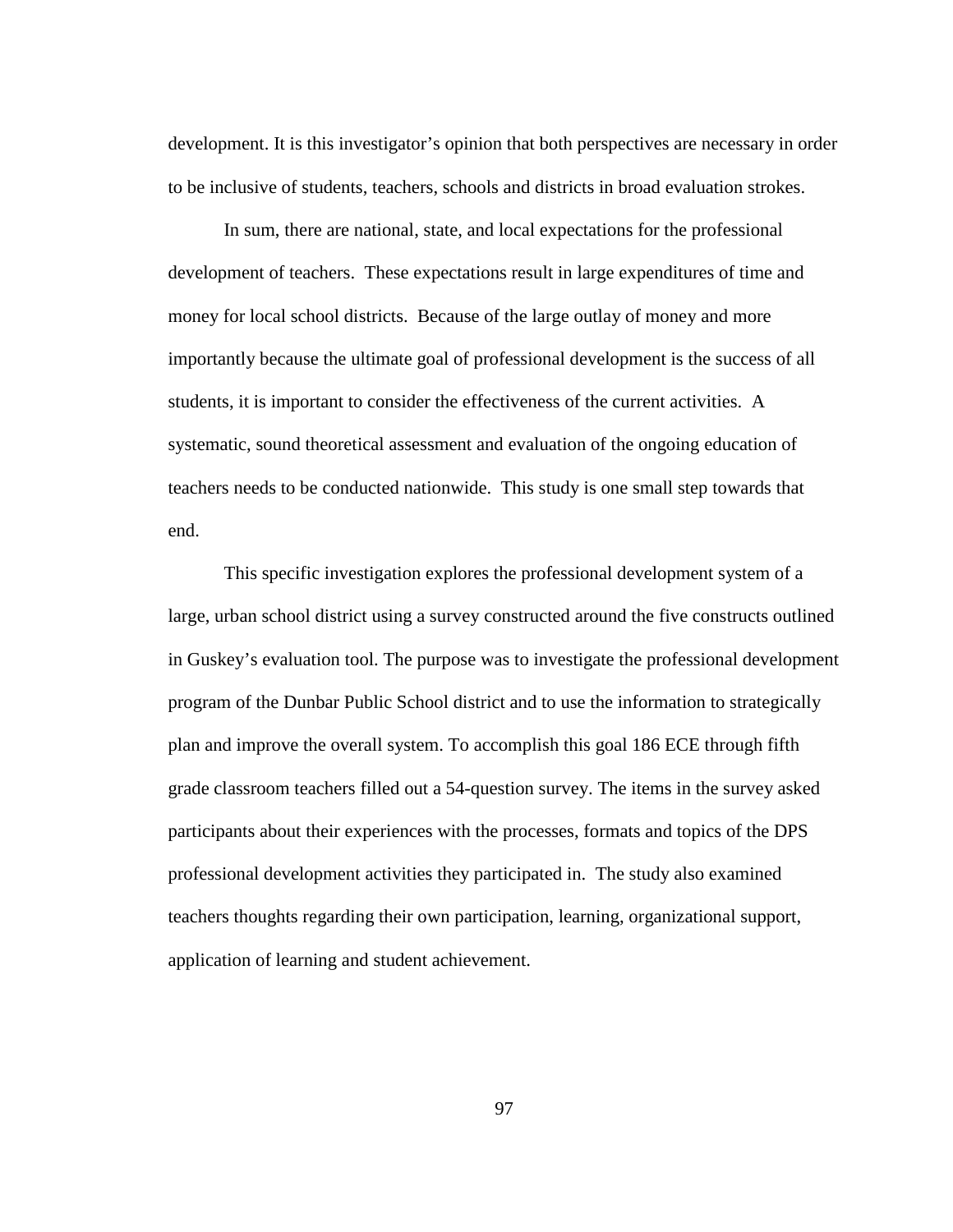### **Summary**

Findings show these teachers participated in professional development opportunities where the information conveyed was done so, in part, by supporting teachers' interactions with each other. Which means participants were encouraged to talk about their practice and about their learning with each other during their sessions. This process of training occurred in the majority of the sessions teachers attended. However, less than half of the times were personal reflection and individual teaching contexts considered. This disparity has significant planning and implementation implications.

With regards to the format of the professional development sessions offered, educators participating in this survey primarily attended half or full day training sessions sponsored by the district or other kinds of professional development activities that were connected to one another and stretched out over a period of time.Conferences or sessions led by experts were attended much less frequently. As far as the content of professional development session is concerned, teachers were asked what the sessions they chose to attend were about and if the focus was increasing their content knowledge or their pedagogical understandings. Teachers most often chose professional development options that centered on literacy and math and less so on other subjects such as science and social studies. They choose to attend, in even measures, sessions that focused on increasing both teachers' content and pedagogical knowledge.

Slightly more than half of the respondents felt their professional development experiences were effective overall. The attitudes about learning of these teachers were positively affected in professional development sessions when their classroom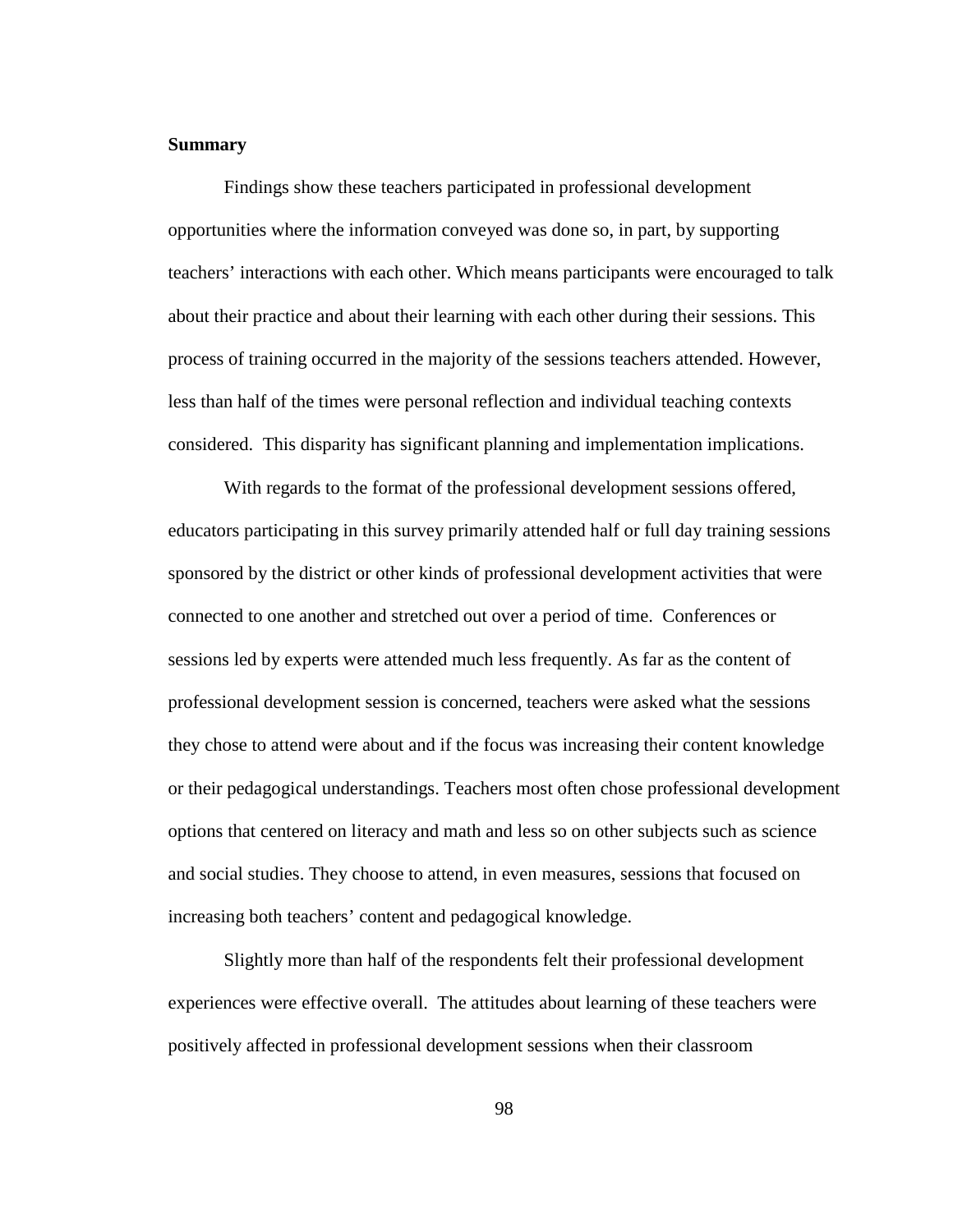experiences and self-assessment were impacted, when they learned practical strategies and when they became more effective as teachers. Educational experiences that encouraged teachers' feelings of pride in their individual work and helped them develop a sense that they had become more effective and productive instructors in the classroom were part of what these teachers identified as included in effective professional development.

Less than half of the participants determined their professional development activities had been overall ineffective. For these teachers, similar to their counterparts, effectiveness and productiveness in the classroom as well as a sense of pride was a part of what they considered effective in their professional development experiences. However, these feelings were less strong in these participants than in those who felt overall more positively about their experiences. Teachers in both groups were seemingly less motivated by affecting student behavior, being recognized for their efforts and by impacting their annual performance appraisal.

There were differences in the attitudes about learning between these two groups of teachers – those who identified their professional development as effective and those who identified it as ineffective or were unsure. Overall the results of the t-test found that the attitudes about learning of teachers in the effective group were significantly higher than that of teachers in the ineffective. In other words teachers who felt their professional development was effective were generally more positive about their professional development experiences.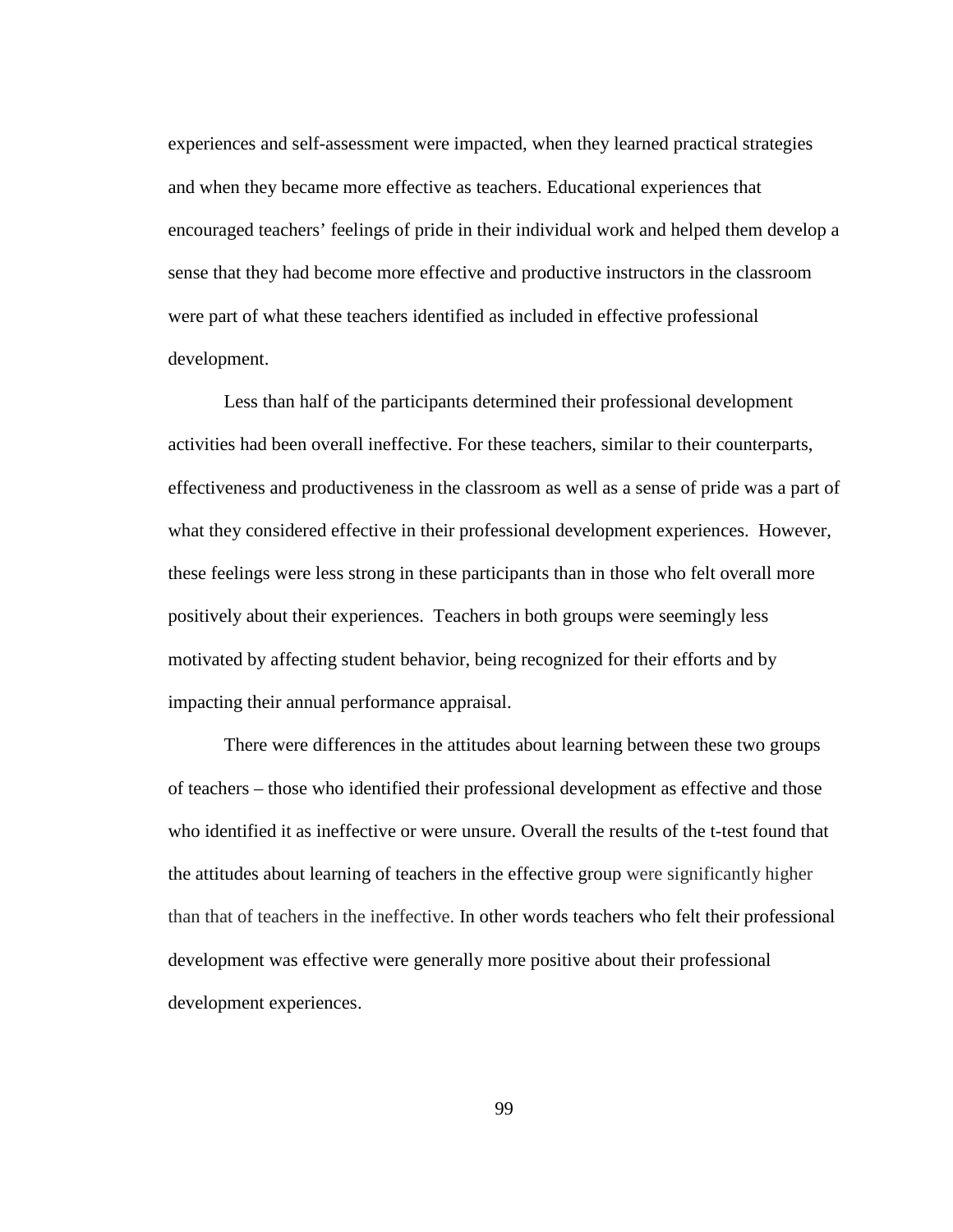The study also investigated possible relationships between the attitudes about learning of the teachers who identified professional development as generally effective and their ideas of participation, learning, organizational support, application of learning and student achievement. Positive high correlations were found between teachers' attitudes about learning and the constructs of learning in professional development sessions and the application of that learning in personal contexts. A positive low correlation was found between teachers' attitudes and beliefs about learning and organizational support.

A counterpart to investigating the attitudes about learning of teachers with positive feelings about their professional development was investigating the attitudes and beliefs of those who didn't feel their experiences were effective. For this group of teachers, there was a positive correlation between their attitudes about learning and their ability to apply their learning in specific classroom situations. The ability to transfer learning from one setting to another was considered valuable to this set of individuals.

As was the purpose of this study, these findings have significant ramifications for the future planning and implementation of professional development in DPS. The results can more fully inform DPS as they seek to meet the needs of NCLB, state, and local professional development expectations, their teachers and ultimately their students. The following conclusions offer possible ways these ideas could effect change in the professional development program in DPS.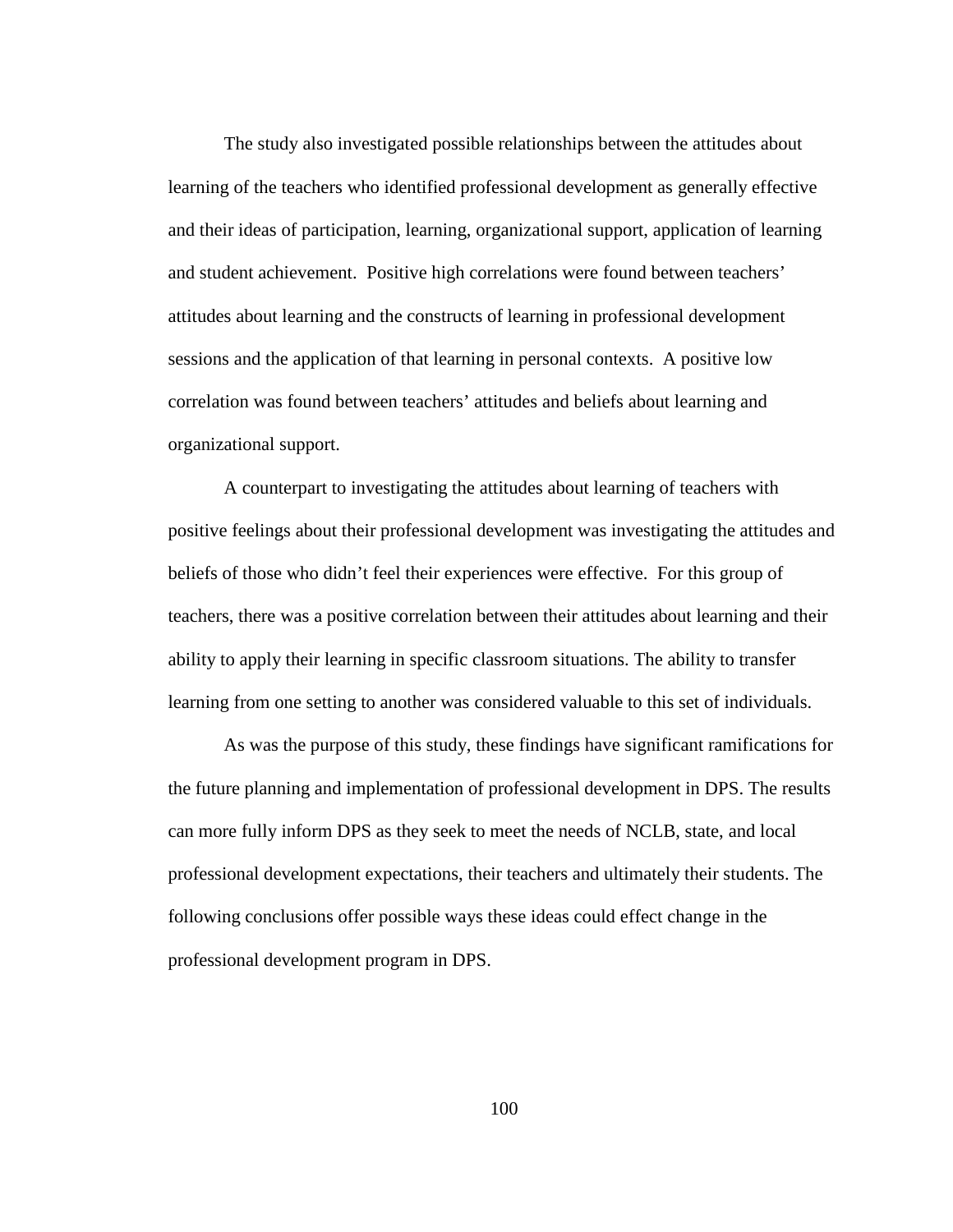### **Discussion**

Keeping in mind that NCLB oversees all state and local professional development opportunities nation wide and its specific identifiers of what high quality professional development is – creates the starting place for this study that examines DPS professional development offerings in its light. In addition, Guskey's evaluation framework allows for the data collected from this organization be used to recognize places where largescale improvements could be made. Continuing the evaluations on a micro level, where teachers are affected personally, requires the fine lens of Mezirow and his ideas on transformation learning.

The first pieces of the investigation delved into the process, format and content of the current professional development program in DPS. While basic descriptive statistics answered the gist of the questions there was more data to be teased out of the findings.

The initial question of the study investigated the nature of the professional development process in DPS. Queries about the professional development process asked about the means through which information was conveyed in the sessions. The two highest attendance percentages for teachers who identified their professional development experiences as overall effective, were at sessions where student achievement was supported and promoted (86.1%) and where teachers were encouraged to interact with each other (81.5%). The attendance percentages for participants who identified their professional development as ineffective were 75.3% and 70.6%. For both the effective and ineffective groups these offerings were attended the most often.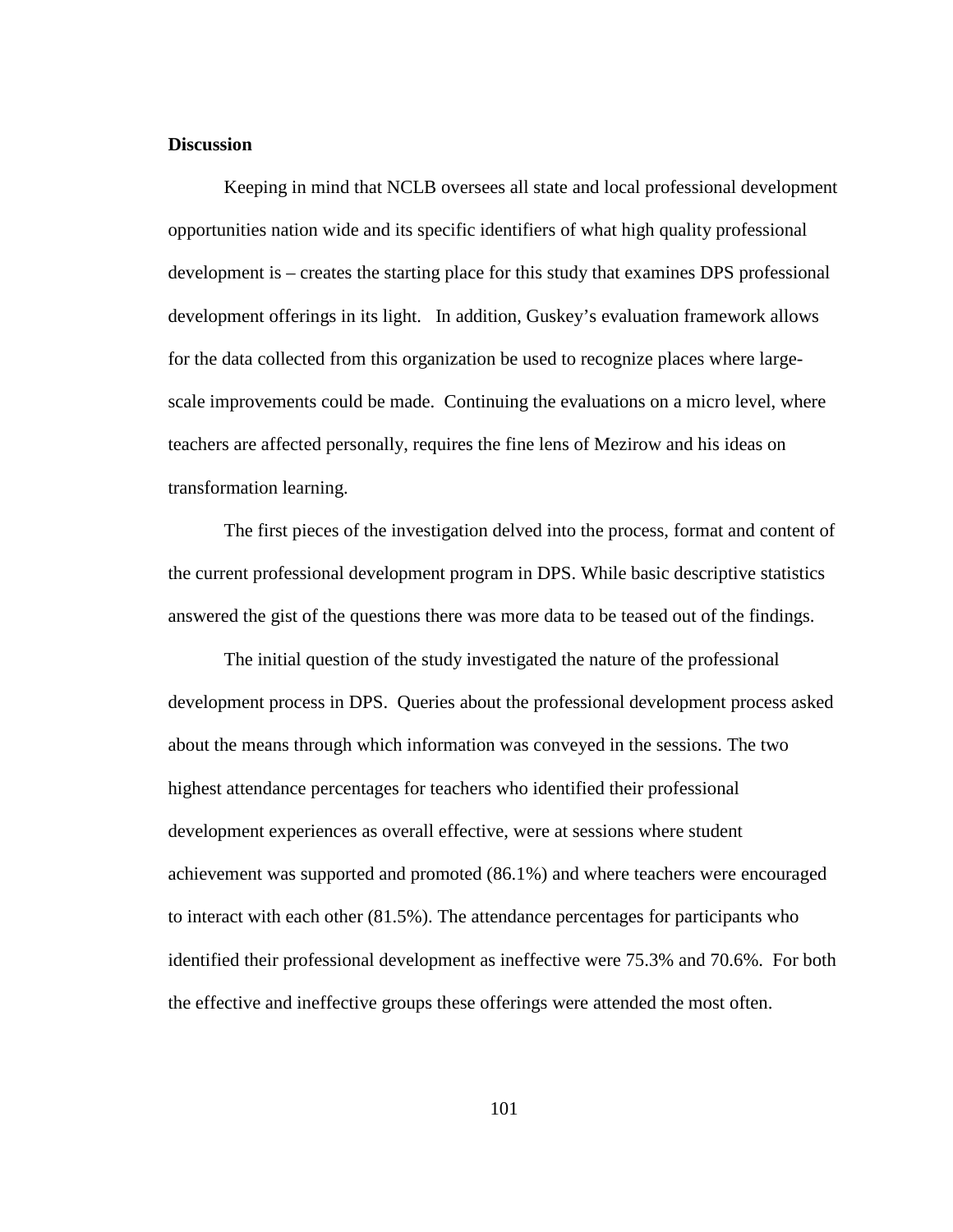There is explicit language in NCLB that includes supporting improved student achievement. Teachers in DPS were interested in attending sessions that intended to have an impact on students and their academics. With the increased accountability measures being created across the country, teachers are feeling the pressure and seemingly taking steps to address this need. DPS and its teachers appear to be responding accordingly. An example of an increased accountability measure tied to student achievement is in Colorado. The recent passage of Senate Bill 191 ties 50% of a teacher's evaluation and subsequent pay to student achievement measures (yet to be determined). The agreed upon purpose of continuing to provide educational opportunities for teachers is to improve student achievement. This relationship is becoming more direct and distinct with the advent of legislation like that in Colorado. At the same time it is clearly represented in both Guskey (2000) and Mezirow's (1978) ideas.

The final level of Guskey's (2000) evaluation model is positive effects on student achievement. The previous four steps are designed to culminate in improving the metrics on standardized assessment measures. Student achievement is built into his model as the understood objective of all professional development efforts. Student achievement links to Meizrow's (1978) theory are in the manner of teachers employing what they learn in professional development as a "guide to action" (Mezirow, 1994). Potentially, teachers' practice has been changed if there is a corresponding increase in the level of their students' performance from before they engaged in professional development. Having the end goal of affecting students in the forefront of teachers' minds supports their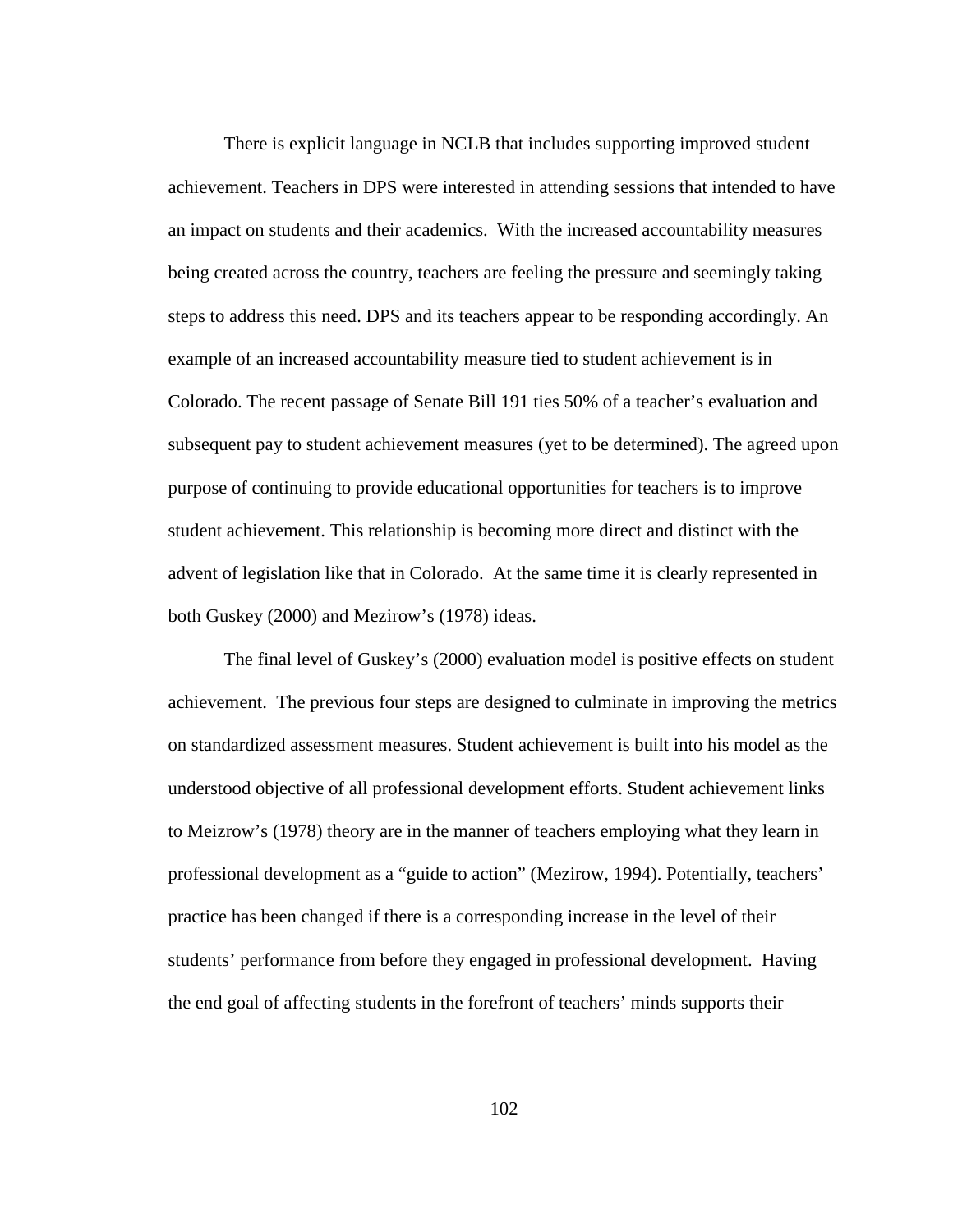learning and its transfer into individual classrooms rendering professional development activities more relevant and efficacious.

On the topic of encouraging teachers' interactions with each other, NCLB does not include this idea in its definition of effective professional development. But DPS offered and its teachers often choose sessions where dialog with their peers was encouraged. For Guskey, this would also fall in the fourth level of the model. Remembering also that the current and predominate medium for educating teachers is in groups it would be easy enough to intentionally build in time for teachers to communicate with each other. Mezirow would point to the need for adult learners to have social interaction to catalyze meaning and value from what they are learning. According to Mezirow learning is enhanced when learners actively participate in the process. Teachers conversing with each other it seems, is an aspect of identifying professional development as effective.

The attendance choice figures on the other end of the continuum are the lowest for both groups in the area of integrating the information and practices of the professional development session in to the current teacher evaluation system 33.7% for the effective group and 24.7 % for the ineffective group. NCLB makes no mention of this practice in its high quality expectation and teachers do not seem to see its value either. However, if more states follow Colorado and tie teacher remuneration to student achievement metrics, school districts may offer and teachers may choose professional development opportunities that are integrated with performance evaluations more often. For right now it seems DPS teachers chose professional development sessions that support their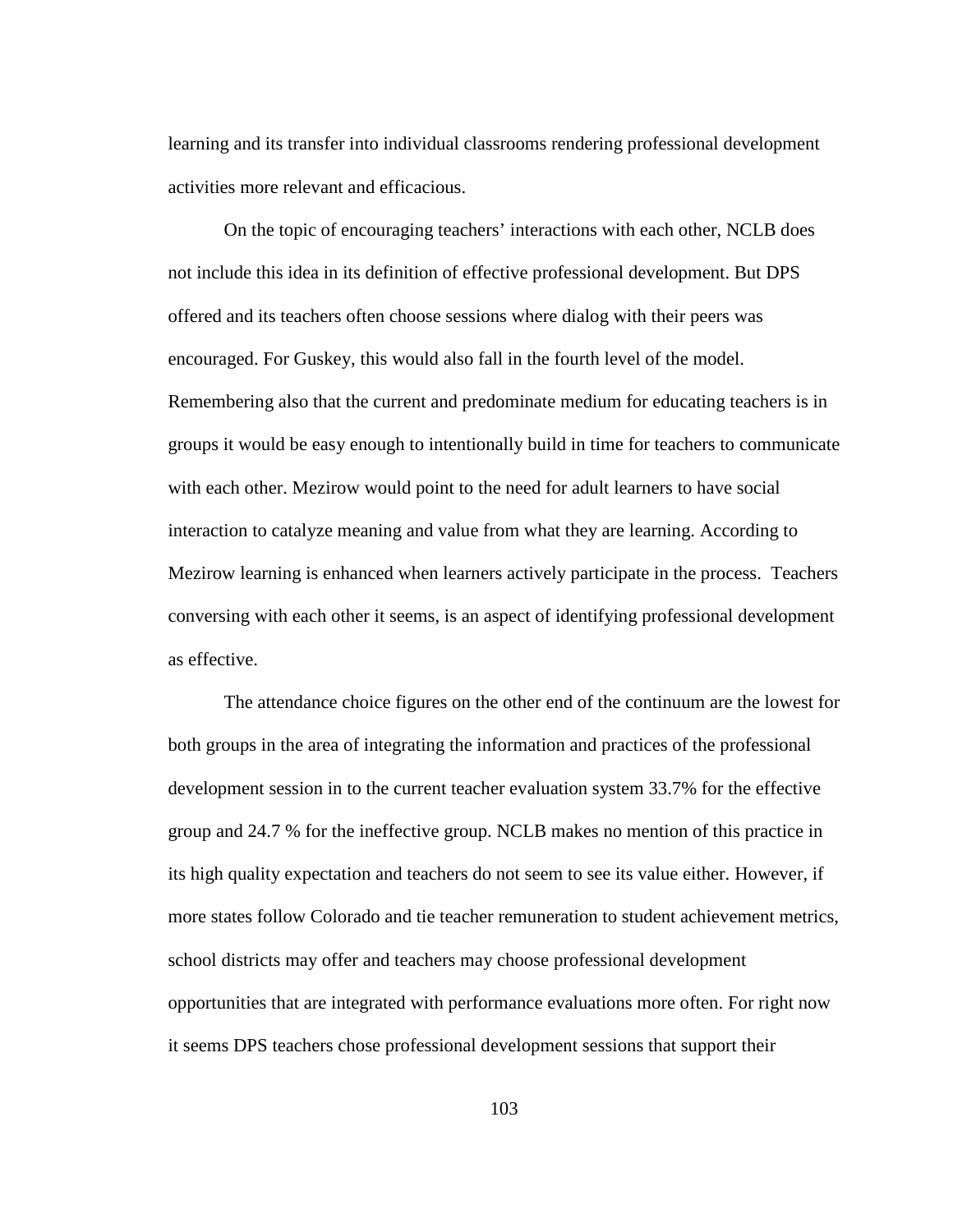students' achievement without directly considering its ties to their individual job appraisals.

NCLB does specifically delineate that scientifically based professional development practices are part of highly effective ongoing teacher education. However the legislation only cited scientifically-based practices without identifying what exactly those were. Over the last few years, scientifically based practices have centered on data collection, data analysis, and the systemic use of analyzed data for informing classroom instruction. This has been a demanding and seemingly all encompassing focus for school districts and their teachers. This top down movement has been slowly filtering into the daily practices of classroom teachers. NCLB recognizes these activities as part of highly effective professional development but it has taken awhile for it to trickle down and become a regular part of education at the building and classroom level. As scientifically based research practices are specifically named in NCLB school districts like DPS will need to find a way to increase their use in all of their professional development opportunities they provide. In DPS slightly less than half of the effective group and a third of the ineffective group chose to attend sessions where these types or kinds of professional development practices were employed. For current and future references teachers will need to know, understand and expect the activities they engage in are supported by rigorous and extensive research and are not a fad or unproven.

Finally, teachers who felt their professional development had been effective more often chose to attend sessions where classroom applications were highlighted and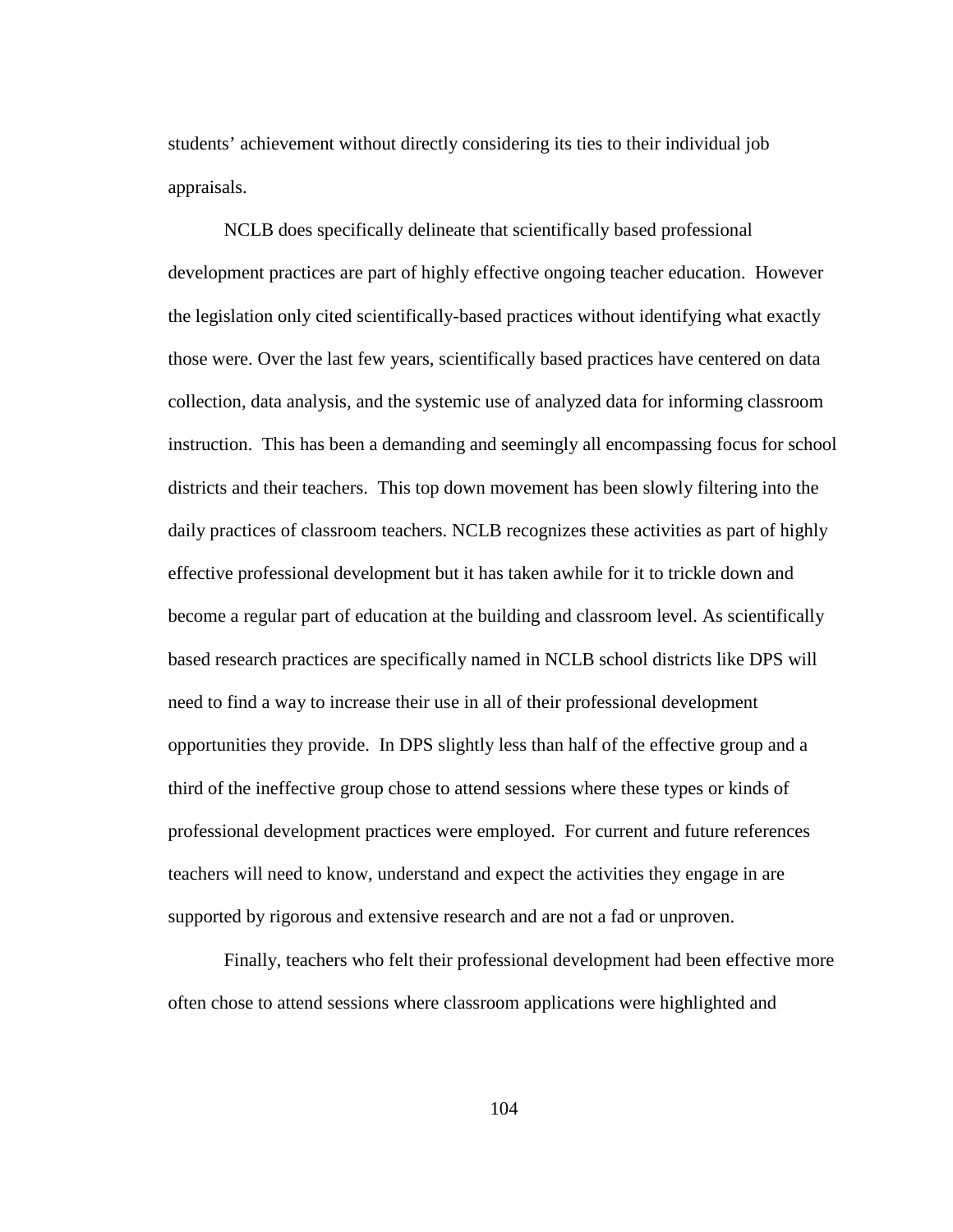important (63.4%) and where they were given time for individual reflection (54.5%). The ineffective group was 31.8% and 38.8% respectively.

NCLB states high quality professional development should be classroom focused. Teachers who felt their professional development was effective choose opportunities when there would be direct ties to their classroom instruction. In Guskey's model, the fourth level, the application of new skills and/or knowledge in individual classrooms, is the immediate predecessor to increased student achievement. Mezirow would concur. The nature of transformational learning is critical engagement with the environment, which for teachers is their classroom and their students.

Teachers also seemed to value time to reflect on what they were learning and their own practice. NCLB says nothing of this aspect, Guskey's model implicitly acknowledges it in the application phase of the continuum but Mezirow puts great value on individual think time. Learning that transforms the learner is the result of personal engagement with information. The resulting weighing, measuring, assessing and ultimately placing credence and value on the pieces and whole of what has ben presented is really what learning is. Eventually that learning must also be assigned a place in the learners overall schema or individual zeitgeist. Only then has true learning occurred.

NCLB is the national legislation all states and school districts are bound to, thus its tenants must be addressed in all professional development endeavors. Using Guskey's planning/evaluation tool casts a wide net that in many ways connects to NCLB. Mezirow's ideas of how adults best learn refocus that lens for a finer view of what is present and missing in the current professional development program. Professional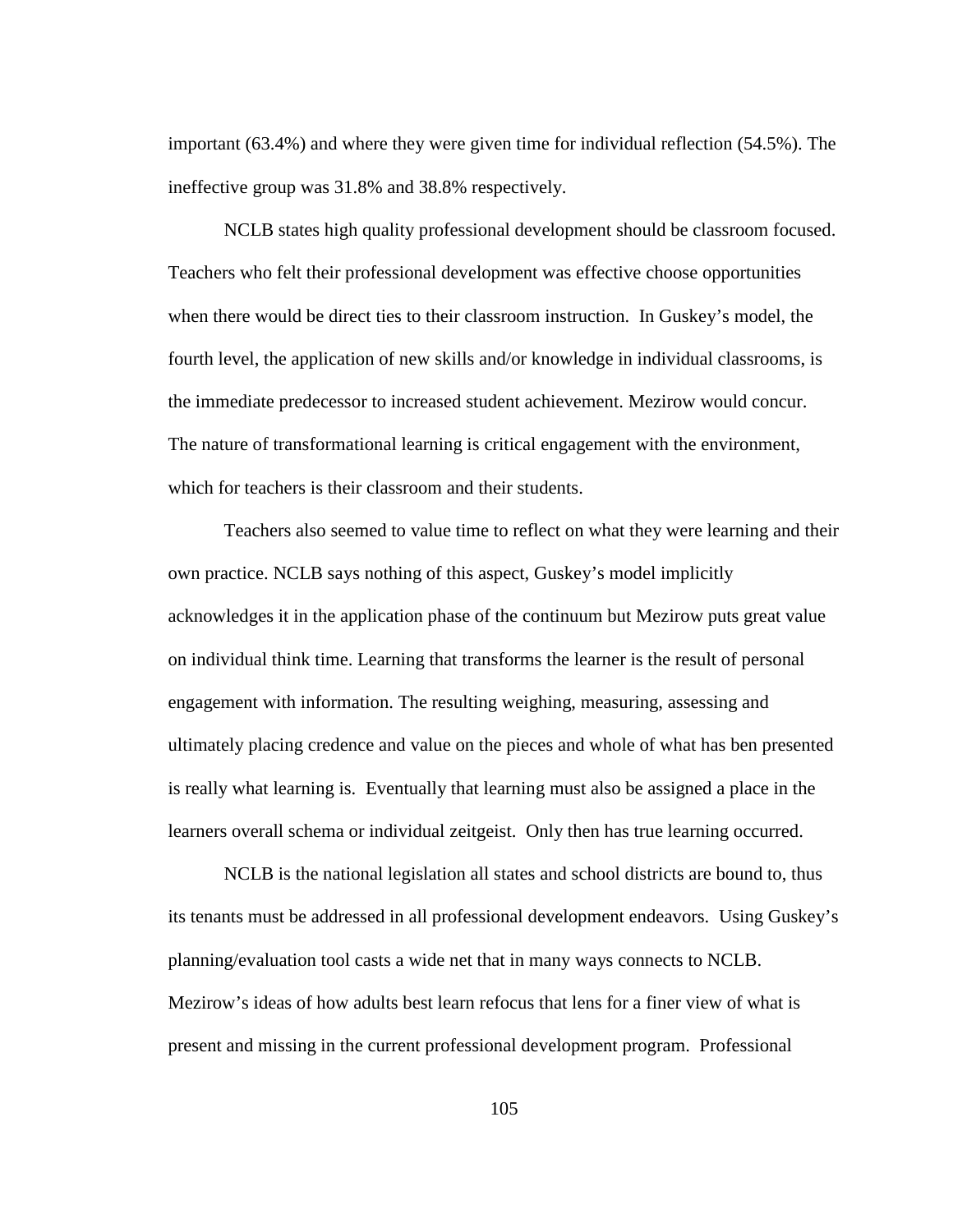development must be designed from the purpose of increasing student achievement and then determinations made as how to best instruct their teachers to meet that goal. Mezirow's ideas hold the key for success with individual learners. Infuse these ideas with Guskey who takes a system wide view of professional development and the result is a comprehensive and insightful tool for creating an effective professional development program. The open-ended responses from teachers add further weight to the value of the above ideas.

Comments such as those below demonstrate teachers want practical ideas to use in their classrooms with their students and value the time they spend identifying these ideas and thinking them through with their professional colleagues.

They gave me strategies and techniques I can apply to my classroom

- My most recent PD has been quite practical easy to put into practice in my classroom
- (Professional development is effective) When we meet as grade levels to discuss things that pertain to our grade level
- I have learned new teaching strategies to use in my classroom, helps me maintain "fidelity to curriculum" by learning with my colleagues
- Peers work together to help me utilize learning in my teaching
- We come back and discuss as a staff what we tried and what was effective
- Reflection need time to implement strategies
- I enjoy being able to share teaching strategies with my coworkers and get fresh ideas from others in my building and other buildings
- I would like time to understand all the information given. I would also like more time to talk to colleagues about what we learned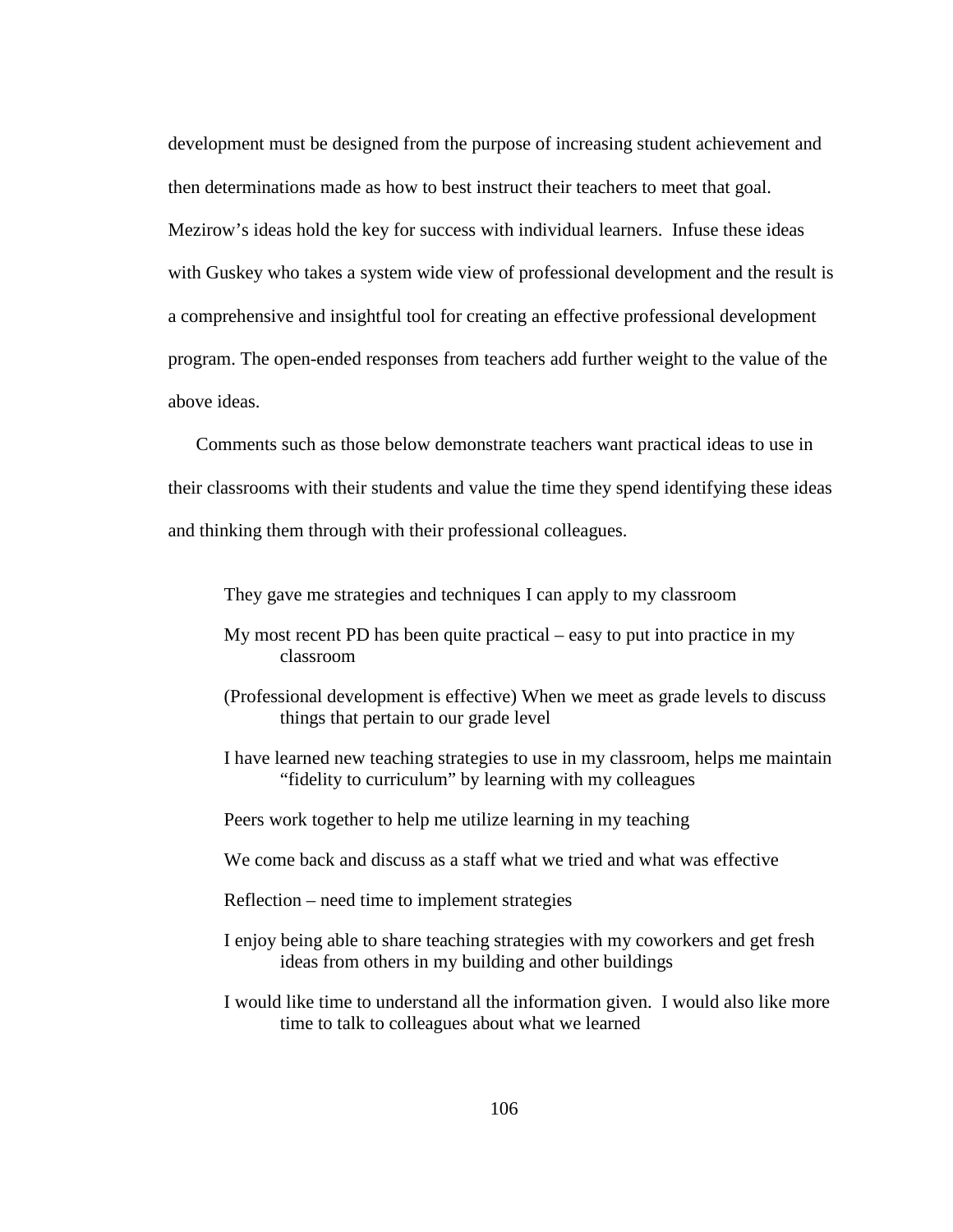Guskey's and Mezirow's ideas provide a means to encourage systematic planning for and evaluation of the effectiveness of professional development efforts for large and small school districts across the nation. An evaluation model infused with their ideas is an incredible, valuable and much needed tool in the professional development arena. A summary of the ideas above and their alignment to NCLB expectations, the wide lens of Guskey and the individual lens of Mezirow are in Table 25. This table shows the areas of agreement between NCLB, and the ideas of Guskey and Mezirow.

Table 25

| Alignment between NCLB, Guskey and Mezirow |  |
|--------------------------------------------|--|
|--------------------------------------------|--|

|                                                                                     | NCLB | <b>Guskey</b> | <b>Meizrow</b> |
|-------------------------------------------------------------------------------------|------|---------------|----------------|
| Interactions with others was encouraged                                             |      |               | X              |
| Increased student achievement was promoted                                          | X    | X             |                |
| The information and practices were integrated into the<br>teacher evaluation system |      |               |                |
| Scientifically based professional development practices<br>were used                | X    |               |                |
| Classroom applications were highlighted and important                               | X    | X             | X              |
| Participants were given time to reflect on individual<br>applications of material   |      |               | Χ              |

 To continue the assessment of the DPS professional development program teachers were asked about the professional development opportunities they availed themselves of. They identified the kinds of sessions they chose to attend.

The largest attendance percentage for large-scale professional development

opportunities were those provided by the district in the form of half or full day sessions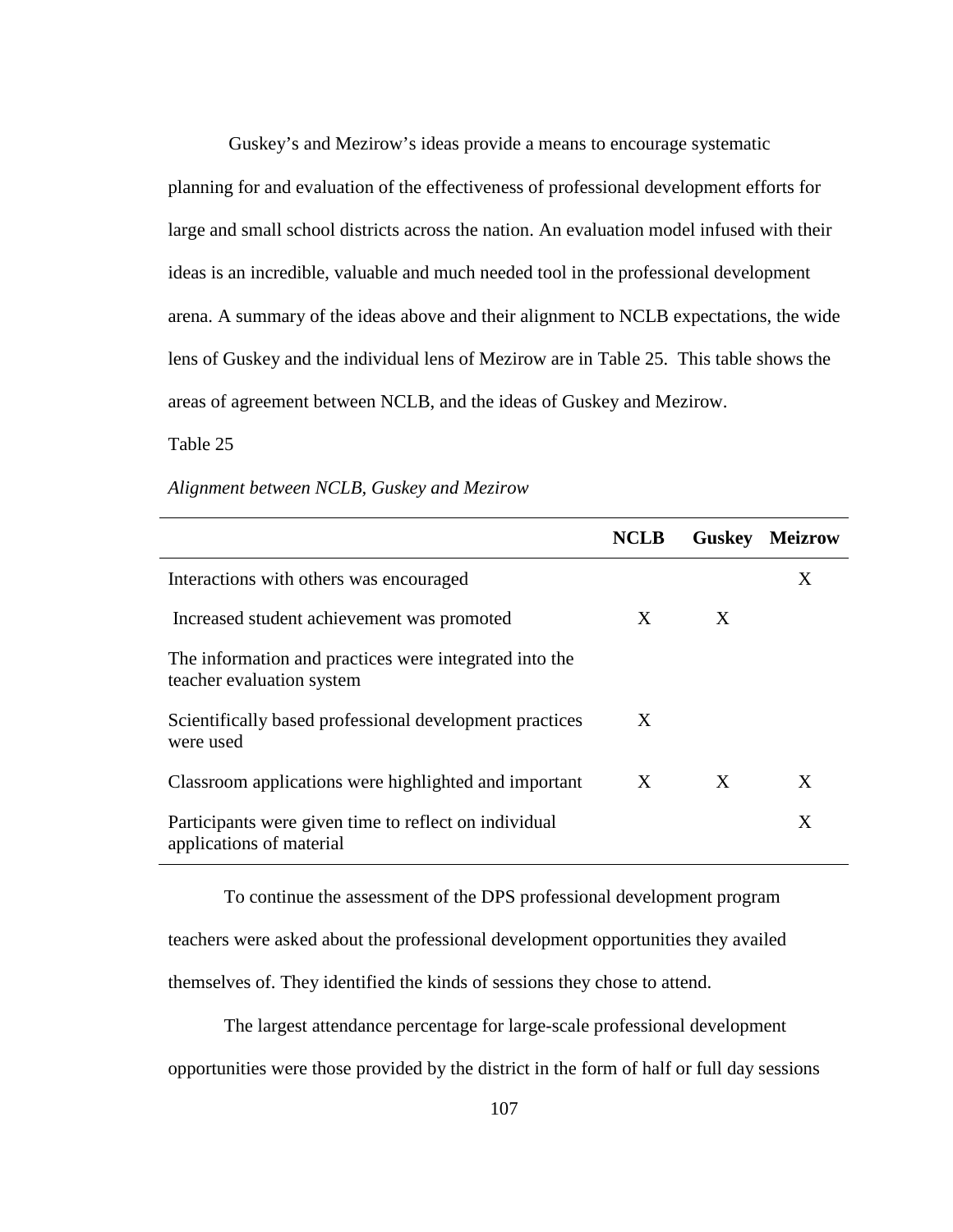(87.1%). This kind of opportunity is not what NCLB identified as high quality because it is not ongoing and is not connected to specific classroom content. Teachers who considered their professional development expective and those who considered them ineffective attended these sessions in almost the same number (85.1% and 89.4%.)

However, district ongoing professional development opportunities that did include multiple sessions over time with connected content were chosen by 83.9% of the classroom teachers in the sample. This format was also chosen equally by teachers who were overall satisfied and those who weren't (84.2% and 83.4%).

Smaller percentages of teachers attended expert-led sessions (54.8%) or conferences (37.6%). These figures indicate teachers more often accessed shorter professional development sessions offered by district personnel rather than opportunities presented by state and national resources. Teachers in each set attended these types of sessions almost equally; expert led sessions 56.4% and 52.9%, state or national conferences 37.6% for both groups.

The data for smaller scale participation mirrors that of the large-scale figures presented above with one exception. Classroom observation and assessment by an administrator had the highest participation rating of 58%. Of these participants, 68.3% were in the overall effective category while 58.8% identified their professional development as ineffective. This difference of 9.5% is the largest gap between the two groups with regards to their professional development format choices. This data could indicate that teachers who are overall happier with their professional development experiences are more receptive to input from their principals. It makes sense that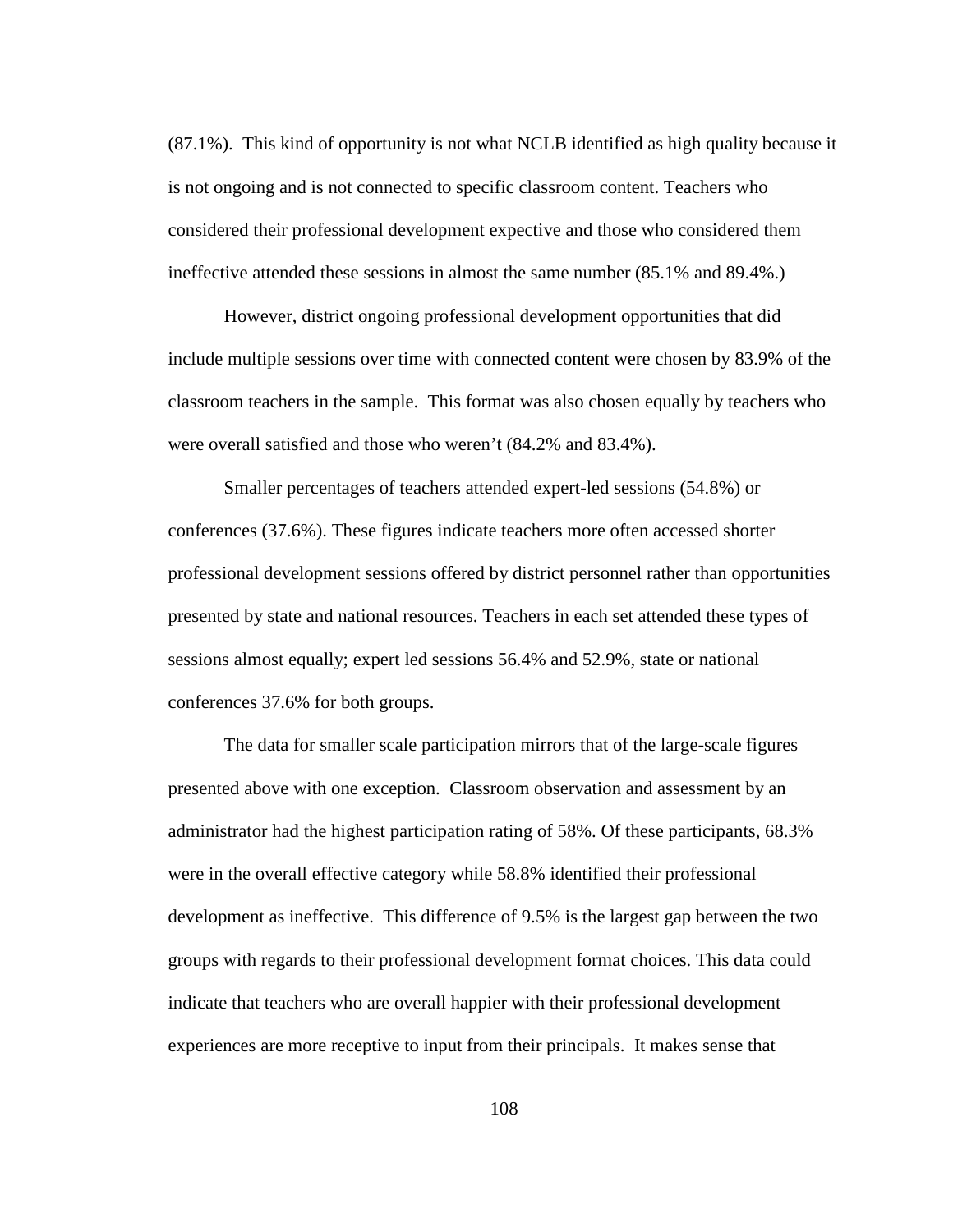learning and growing from educational activities increases feelings of self-competency and self-worth. Then the opinions may be heard and evaluated for their own merit.

There are two conclusions to be drawn from this data when planning professional development. The first is that the format, for participants, is not a significant deciding factor. Participants in equal measure attended all the different session types DPS offered. In most cases half of the teachers determined their overall experiences were effective and the other half categorized them as ineffective. Second, it does seem that many teachers value their administrators' thoughts on their teaching practice. Principals are striving more and more to be instructional leaders in their schools. The data suggest teachers' professional development satisfaction may impact the reception of a principal's instructional thoughts on a teacher's practice.

The principal and his or her input is part of the third level of Guskey's evaluation model. This step explores the idea of the local building's support, encouragement, advocacy, and general good will toward the new learning teachers are doing in professional development sessions, Another way of describing this is when teachers take back their fresh learning and attempt to make pedagogical changes in their classrooms - In what ways does the school and its personnel receive them?

For the teachers in the effective professional development group there was a positive but low correlation between their attitudes about learning and their thoughts on their organization' support. For teachers in the ineffective group there was no relationship. This lack of a connection could potentially be an area for DPS to improve. NCLA dictates professional development is to be on going, linked to classroom teacher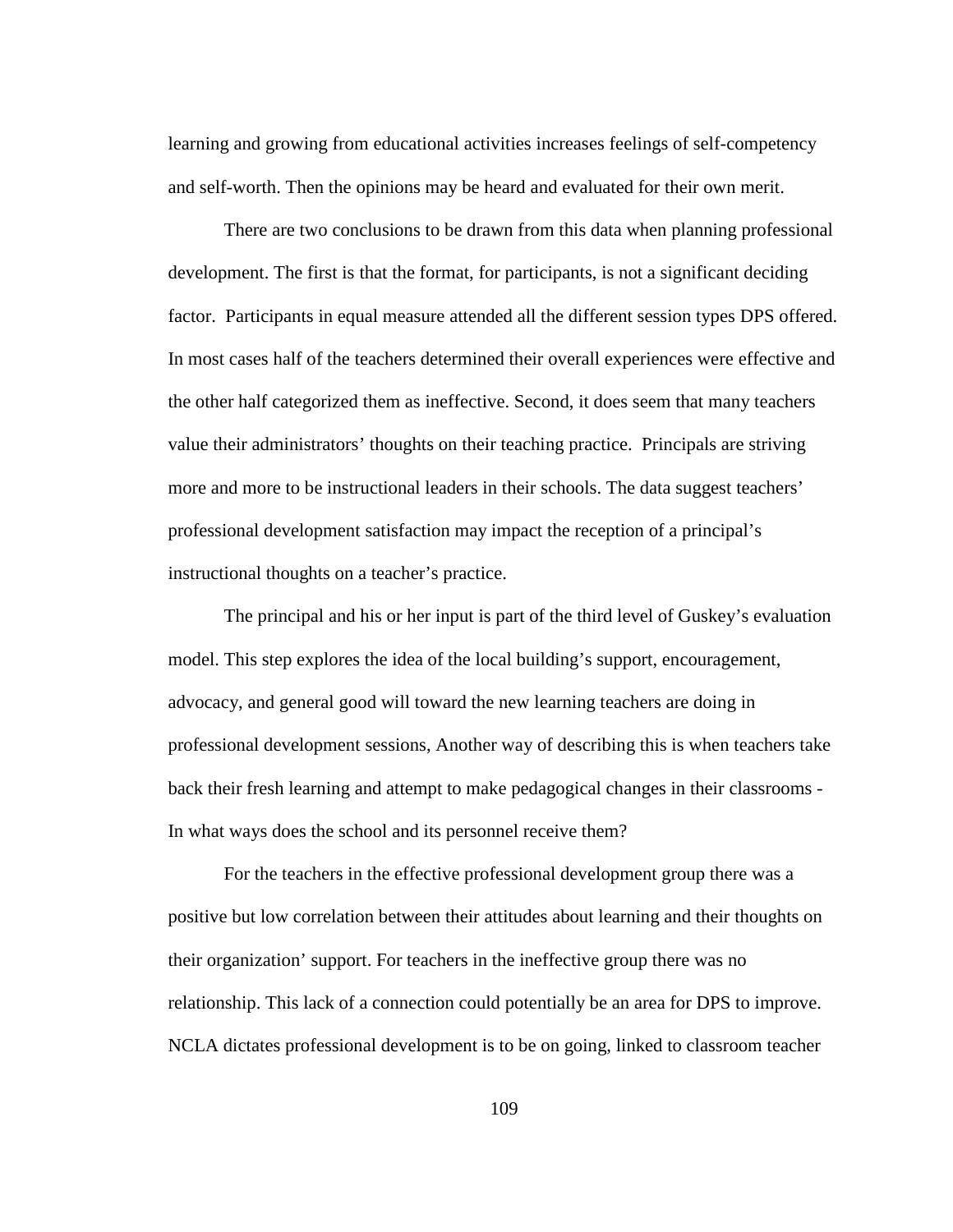practice, intensive, and not short-term. Teachers were asked about their thoughts regarding the ongoing level of support or engagement after they completed some of their professional development sessions in one of the open-response questions. Many comments can be linked to a gap in the definition of high quality professional development with regards to formatting and to organizational support. Some of the teachers' comments indicate DPS has work to do in this area.

- Sometimes we are required to implement items into our classrooms- usually not much support or continued learning – just a one day shot
- Sometimes things are followed up after an in service and sometimes they are not
- Once you leave the training there isn't much support provided. We do PD and then are forced, pushed, rushed into doing one small thing to show we learned & then it is dropped & on to the next
- There is a lot of ongoing assistance with the PD
- Good support from both building coaches and district personnel

Table 26 shows the data for each of the format questions the participants were asked.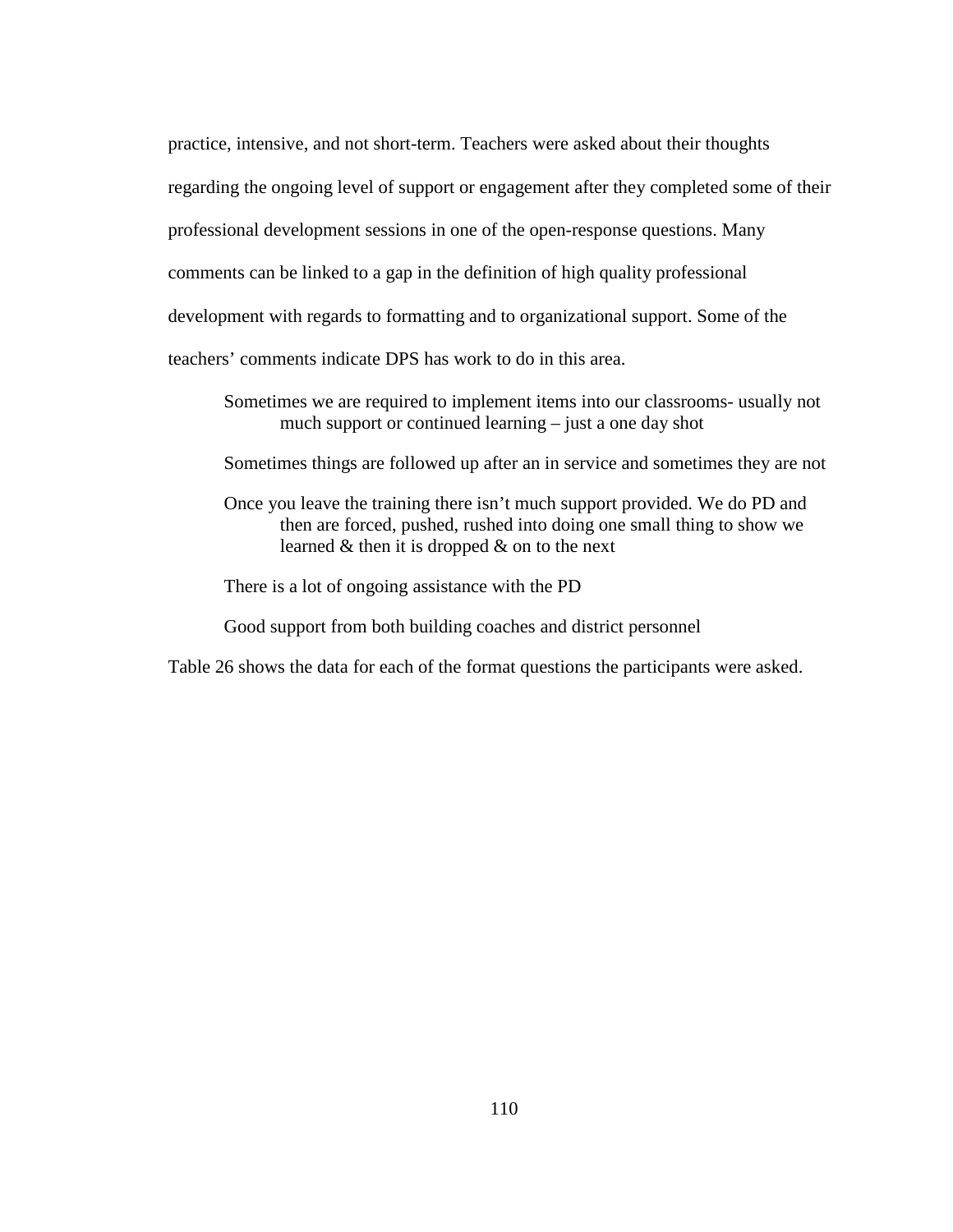# Table 26

| <b>Variable</b>                                                                   | <b>Effective</b> |               | <b>Ineffective</b> |               | ${\bf X}^2$ | $\boldsymbol{P}$ |
|-----------------------------------------------------------------------------------|------------------|---------------|--------------------|---------------|-------------|------------------|
|                                                                                   | N                | $\frac{0}{0}$ | $\mathbf n$        | $\frac{0}{0}$ |             |                  |
| Large scale opportunities                                                         |                  |               |                    |               |             |                  |
| College/university classes                                                        | 61               | 60.4          | 50                 | 58.8          | .047        | .83              |
| Ongoing district sessions<br>(multiple ongoing sessions and<br>connected content) | 85               | 84.2          | 71                 | 83.5          | .013        | .91              |
| District $\frac{1}{2}$ or full day<br>presentations (not ongoing)                 | 86               | 85.1          | 76                 | 89.4          | .746        | .39              |
| Expert led presentations                                                          | 57               | 56.4          | 45                 | 52.9          | .228        | .63              |
| District, state, or national<br>conferences                                       | 38               | 37.6          | 32                 | 37.6          | .000        | 1.0              |
| <b>Small Scale Opportunities</b>                                                  |                  |               |                    |               |             |                  |
| Participation in a PDU                                                            | 67               | 66.3          | 58                 | 68.2          | .075        | .78              |
| Peer group book study                                                             | 42               | 41.6          | 37                 | 43.5          | .071        | .79              |
| Classroom observations &<br>assessment by administrators                          | 69               | 68.3          | 50                 | 58.8          | 1.80        | .18              |
| Peer classroom observations<br>with discussion and feedback                       | 48               | 47.5          | 37                 | 43.5          | .297        | .59              |

*Large and small-scale professional development opportunities offered in DPS* 

 Teachers who voluntarily filled out the survey were also asked about the content of the sessions they choose to attend. However, before they identified the content they chose, they were first asked if the classes they attended focused on increasing their content knowledge or increasing the effectiveness of their instructional practices. The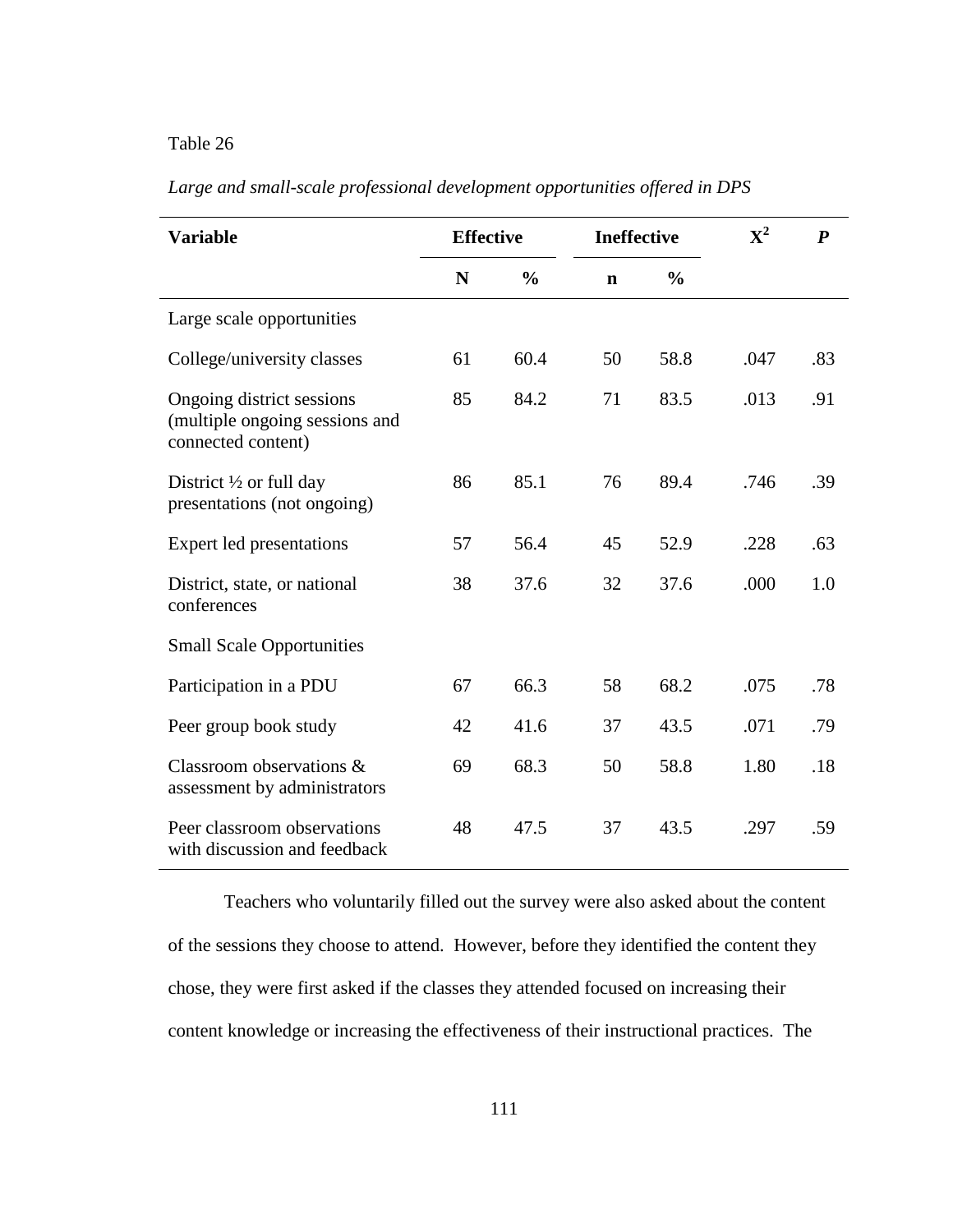first question addresses gaining additional knowledge the second, the ability to apply that knowledge. They are different in both Guskey's and Mezirow's minds.

NCLB describes high quality professional development as "activities that improve and increase teacher's academic knowledge" (NCLB, 2001). The participants in this study for whom professional development was effective choose to attend sessions where they focused on increasing their content knowledge 79.2% and their pedagogy 81.2 % as opposed to the ineffective group at 70.6% and 80.0%. Teachers from both groups participated in these in sessions almost equally.

 With regards to the content of the professional development offered by DPS the data is found in table 27. This table shows the comparison between the attendance figures for those who labeled their professional development as effective and for those who didn't.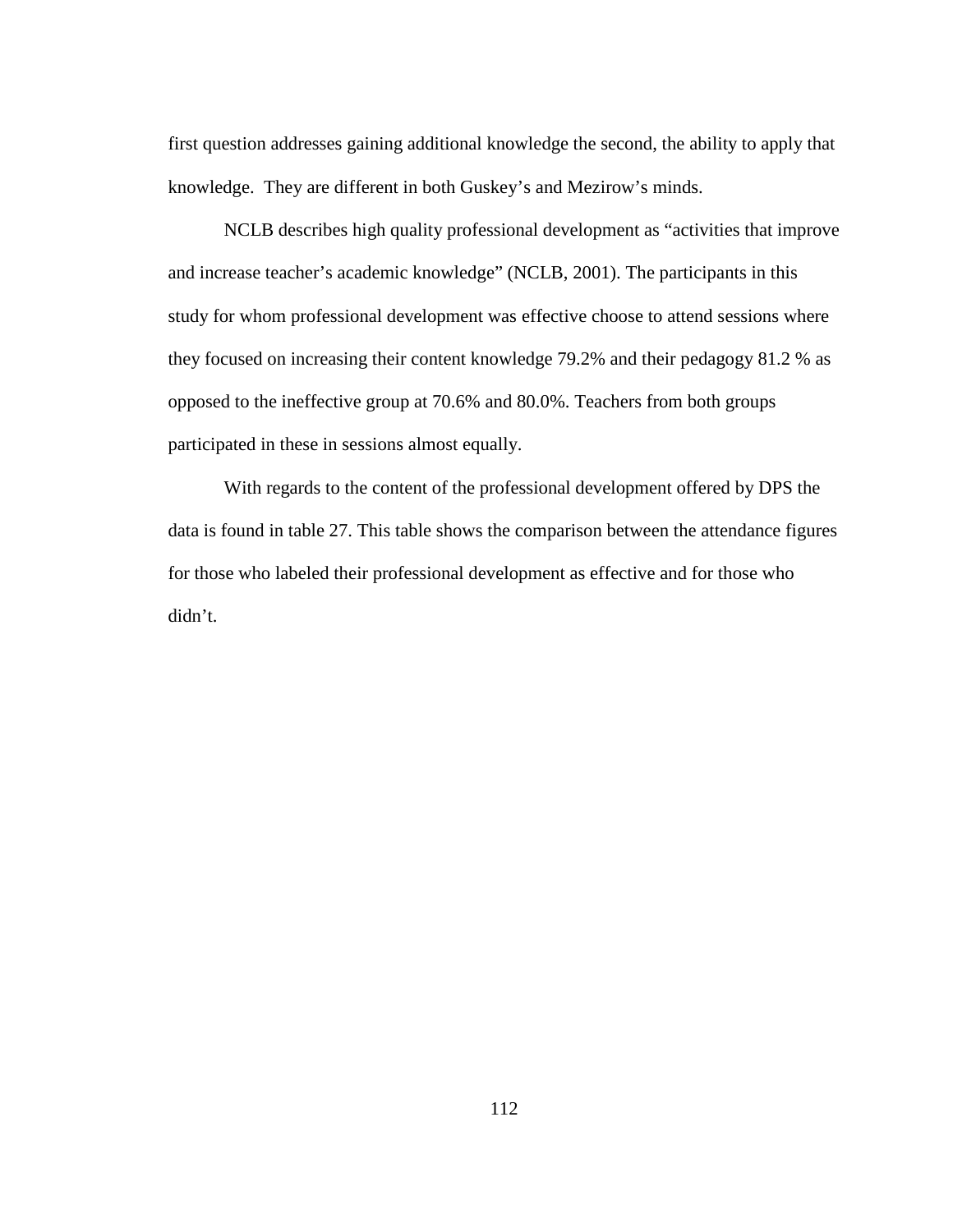## Table 27

| <b>Content</b>           | <b>Effective</b> |               |             | <b>Ineffective</b> | ${\bf X}^2$ | $\boldsymbol{P}$ |
|--------------------------|------------------|---------------|-------------|--------------------|-------------|------------------|
|                          | N                | $\frac{0}{0}$ | $\mathbf n$ | $\frac{6}{6}$      |             |                  |
| Math                     | 65               | 64.4          | 48          | 56.5               | 1.20        | 2.73             |
| Science                  | 58               | 57.4          | 48          | 56.5               | .017        | .896             |
| <b>Social Studies</b>    | 48               | 47.5          | 39          | 45.9               | .050        | .823             |
| Literacy                 | 89               | 88.1          | 74          | 87.1               | .048        | .827             |
| RtI                      | 59               | 58.4          | 55          | 64.7               | 2.160       | .340             |
| Special education        | 11               | 10.9          | 10          | 11.8               | .035        | 8.51             |
| Discipline               | 40               | 39.6          | 32          | 37.6               | .074        | .785             |
| <b>Bullying</b>          | 32               | 31.7%         | 19          | 22.4%              | 2.02        | 1.55             |
| Data collection/analysis | 54               | 53.5%         | 51          | 60.0%              | .802        | .371             |

## *DPS professional development content*

There was little variation in the participation rates between the two groups. NCLB has no specific requirements on the content of professional development on the national level. Guskey and Mezirow likewise have no specific thoughts on content. The data show teachers are just as likely to be happy with the content as unhappy. The open –ended response questions confirm this. A few of the teachers' comments are below.

Professional development has helped me learn new ways of teaching the curriculum that allow me to expand my practices in the classroom I am continuing my education and it helps to understand the new content expected

Pd has provided knowledge (or more) about learning strategies, etc…

Pd has offered me insight into new curriculum and instructional strategies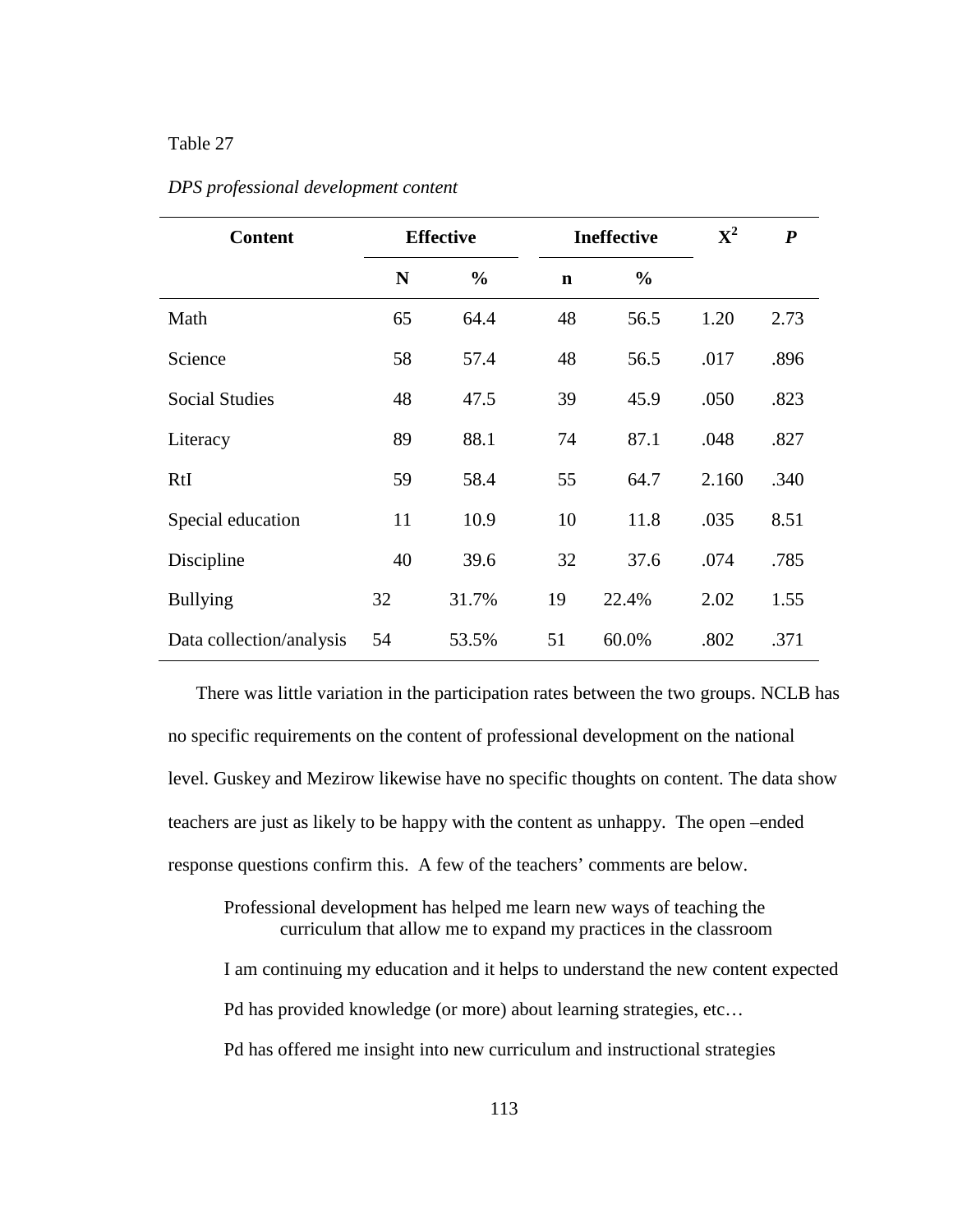# The PD has taught me about the various curriculum taught to students in thedistrict

It has helped me learn the district's curriculum

Most pd revolves around learning new curriculum or content

Viewing this substantial data through the lenses provided by Guskey and Mezirow, DPS can make meaningful changes with regards to the process of professional development and to a lesser degree the format. Process is how the ongoing education of teachers actually takes place. In this area both those who felt their experiences were effective and ineffective had much to say that can guide the district in improving the overall quality of their professional development program. With regards to the formatting of professional development activities, DPS must strive for a tighter alignment between their offerings and the NCLB definition of high quality of professional development. Additionally DPS has much work to do in the area of organizational support.Table 25 provides a summary of the varied professional development sessions offered by content.

Research questions 4 and 5 were complements of each other and explored the attitudes about learning of the participants in both the effective and the ineffective group. Questions investigating these constructs were aimed and trying to identify the perceptions, feelings and underlying values of teachers who felt positive about professional development as well as those who didn't. An understanding of teachers' motivations, values, and perceptions could do much to inform professional development and ultimately to improve it. Elementary schools are about the business of educating students, but the culture of the buildings in which they do so is understandably influenced by the attitudes, beliefs, perceptions and values of the individuals who work there.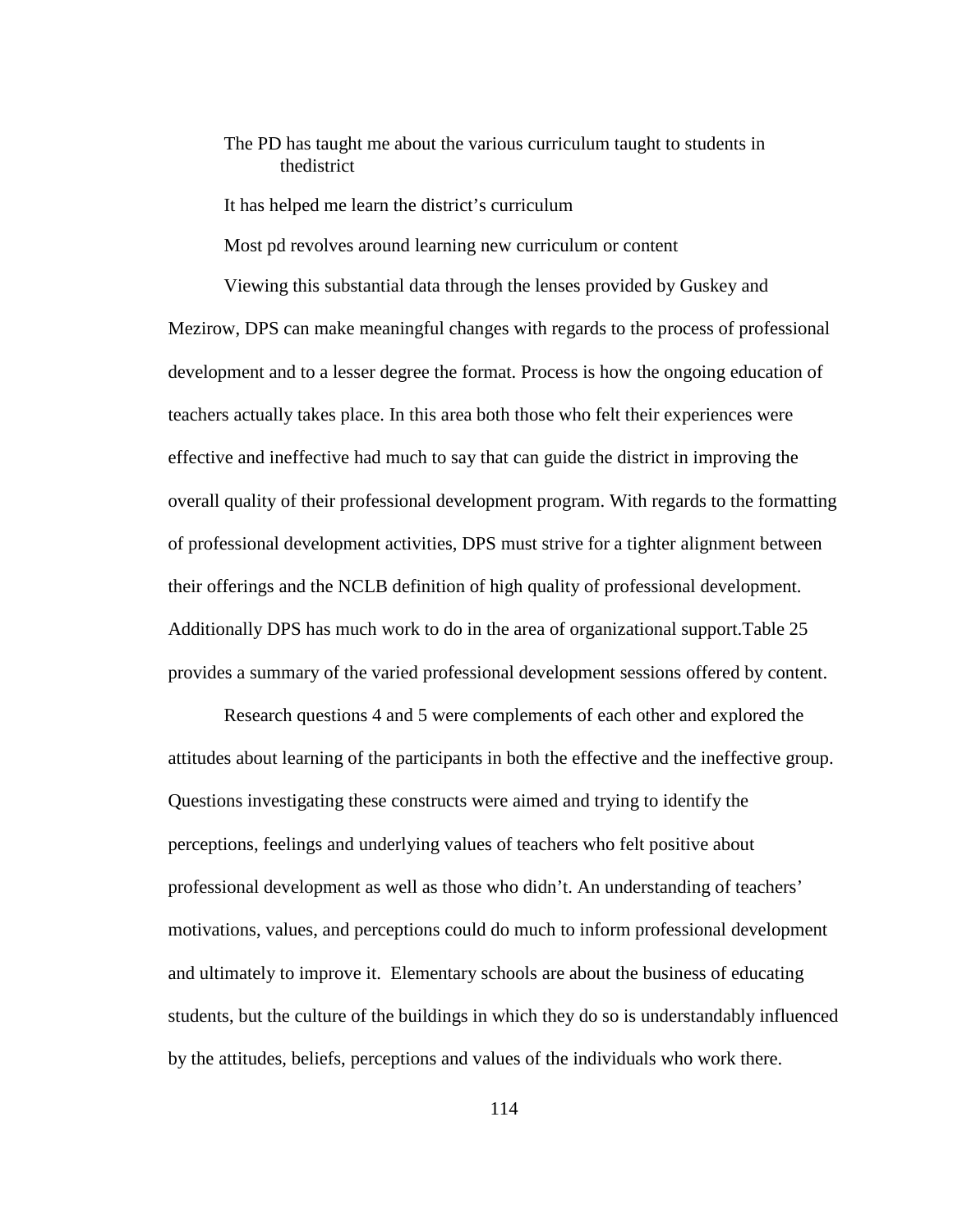This survey showed teachers value their own opinions and assessments of their teaching practice. They want to do well in the classroom and to help their students succeed. They seem to recognize when their practice has qualitatively improved and their students have been positively affected. They choose to attend professional development opportunities that will make differences in these areas. These teachers are intrinsically motivated to do their job well.

The data also indicate they do not place importance on outside recognition for their efforts or seek out professional development that will impact their performance evaluations. These teachers do not value outside accolades – they want positive recognition of their actions and but appreciate this more when it comes from themselves. In other words, their own constructive self-assessment of their teaching is more meaningful to them than that of someone else, like a principal or other supervisor. The question is how do you support individuals who want to be successful with their students, are pleased when they are, attend professional development sessions that help them extend and improved their practice which helps them perform better in their classroom, which in turn pleases them...? How do you support and positively affect this selfperpetuating cycle? Guskey's wide lens offers some answers, Mezirow's individual lens offers even more.

For these teachers professional development is effective when they learn practical strategies (97%), become more effective as teachers (96.1%) and when their teaching itself is more effective and productive (95.1%). These ideas are embedded in the fourth level of Guskey's professional development evaluation model. For these teachers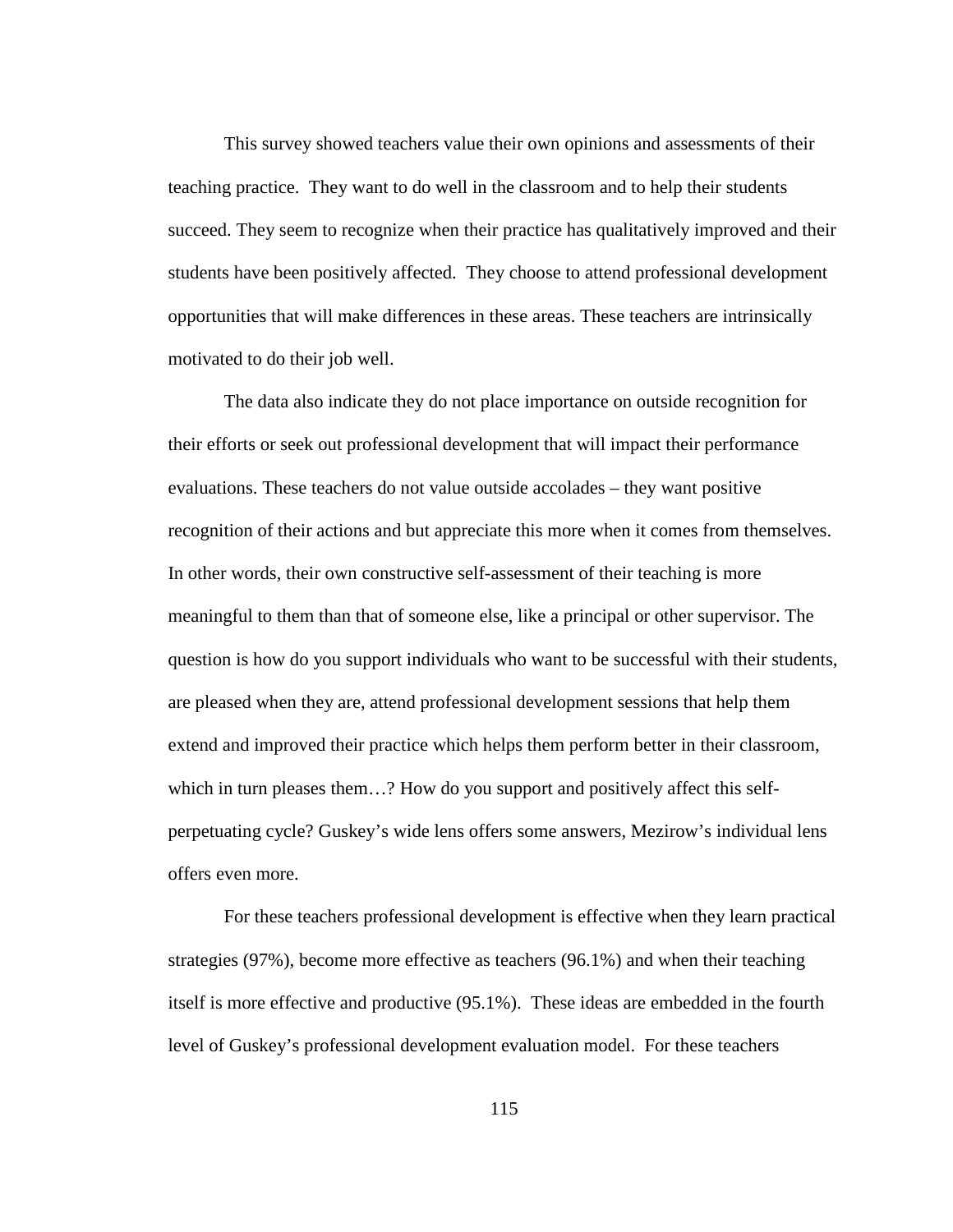applications to the classroom are of paramount importance. In addition to the head knowledge they gain at the second level they are looking for ways to relate that information to their specific teaching context. This piece of true learning is critical for these teachers and for the success of their students, as one is predicated on the other. Attendance at professional development sessions where there is no direct link to individual classroom or no time allotted for teachers to make their own connections seems to be less valuable to teachers and what they determine as ineffective.

Here is the tie to Mezirow and his transformational learning ideas. The three major tenets of his theory applicable to adult learners in professional development settings are; a) the emphasis in learning is about changing how an individual thinks about things rather than changing the amount of knowledge an individual processes (qualitative knowledge rather than quantitative knowledge): b) learning includes cognitive, affective, interpersonal and moral aspects that involve a learner's existing knowledge and background as well as their ability to examine their own learning processes (personal context and reflection are important): c) learner's ways' of knowing, their frames of reference, are impacted when individuals are fully engaged in their own learning through reflection and dialogue (meaning constructed through both individual reflection and social interaction can further serve to guide future behavior). These factors are effective as they interface with each other encouraging learners to build upon, reinterpret and consider the implications and applications of their own current learning experiences and teaching context.

116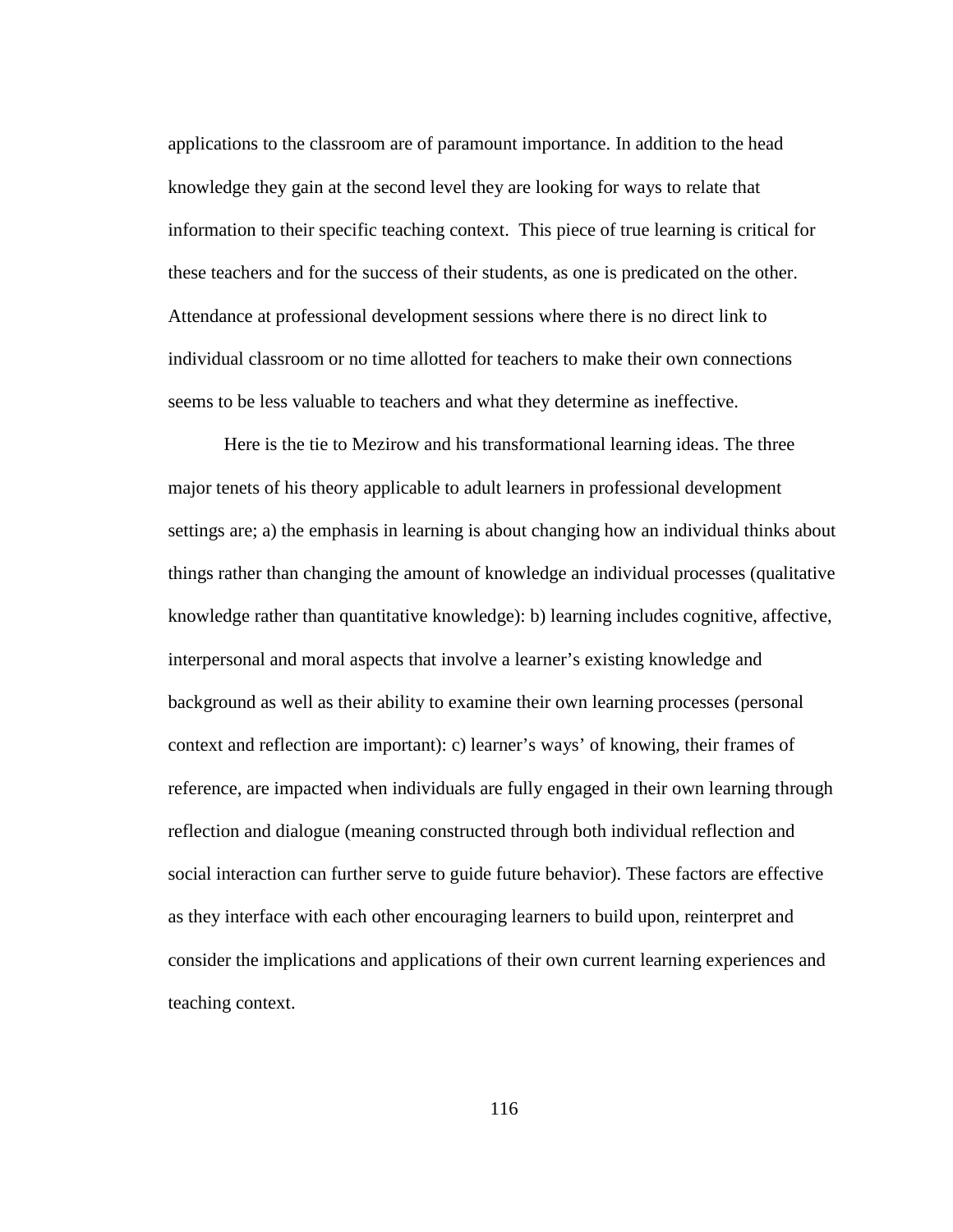A concise summary of the above information, tied to the data gathered in this study, highlights three important pieces for professional development designers to keep in mind.

- Teachers want more than just knowledge from their professional development they want connections to themselves and to their students.
- Teachers value time to make and build those bridges and to integrate their new learning into their existing schema.
- Teachers need time to involve themselves in their learning and hash out personal applications through talking with colleagues and using personal reflection time.

These ideas also surfaced in the data on the processes of professional development sessions and what teachers who identified their professional development as effective choose to attend.

Additionally, there were positive correlations between the attitudes about learning for the teachers who felt their experiences were effective and Guskey's levels of learning, learning application, and student achievement. These positive relationships echo teachers sentiments that they value the learning that happens in professional development sessions and the application of that learning with their students in their classrooms. The continued success of their students, the ultimate goal of helping teachers to continue developing their knowledge and skill base, is probably one reason these teachers are motivated to attend ongoing professional development.

Much time is spent on preparing continuing education opportunities for teachers. It seems the outcomes from this planning would be augmented if this phase also included time for teachers to talk with their colleagues and to personally reflect on what they are learning and what it means to them, and if direct applications were made to classroom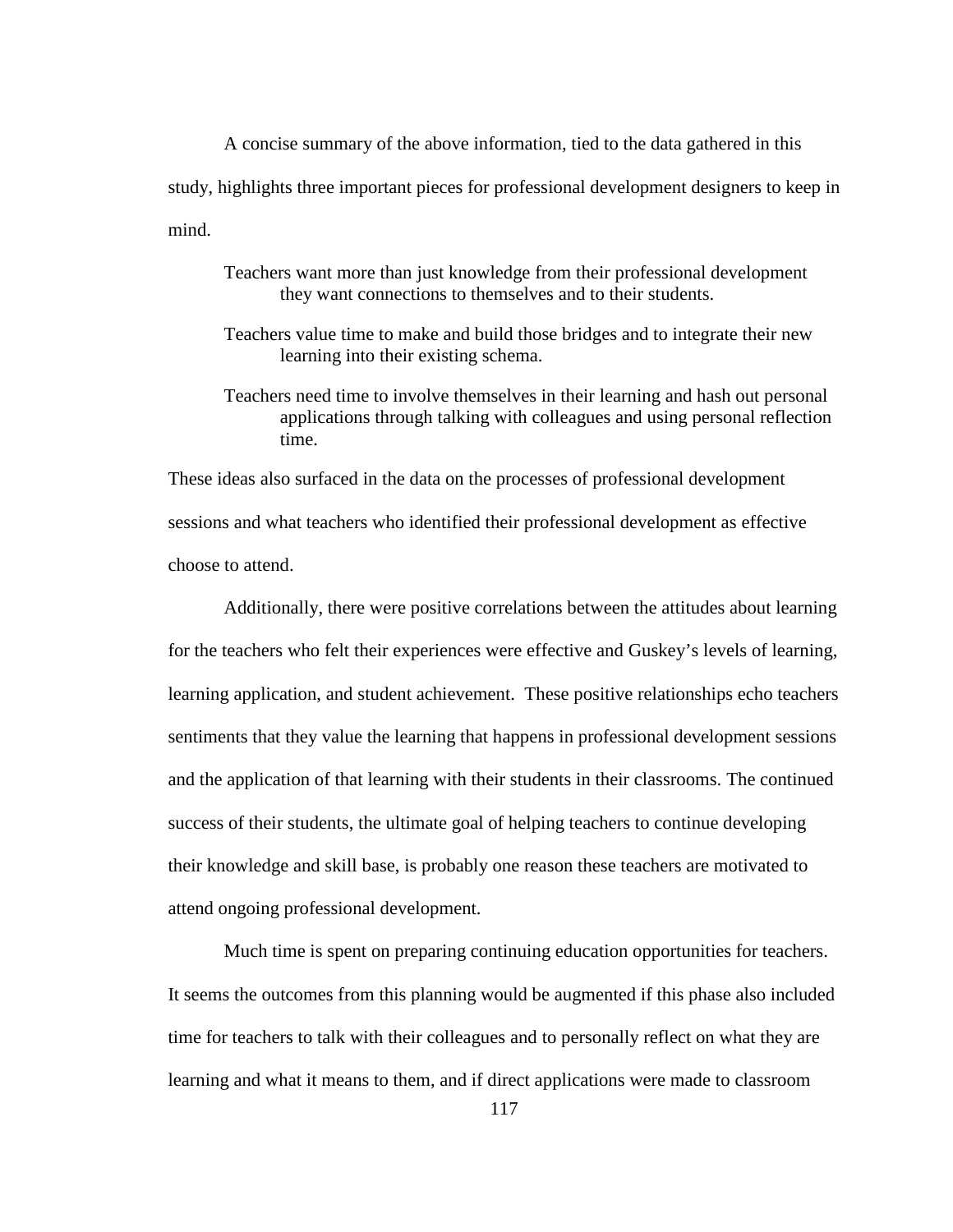practice and pedagogy or if time was provided for teachers to make these connections on their own. DPS needs to plan instruction and activities that promote these ideas as part of each of their professional development sessions. Teachers in their open-ended responses concur.

It keeps me informed on new practices in the field, gives me an opportunity to connect with other colleagues

Helped me to become a better teacher by learning from more experienced teachers

- I've used many new ideas that I've learned from other teachers-much of what I learn in pd's is from other teachers not just the instructor
- By trying different techniques taught to us and making any tweaks needed for me and my kids
- Pd gives me the structure need to teach. With that structure then I can mold it to my teaching style
- Professional development has helped me learn new ways of teaching the curriculum that allow me to expand my practices in the classroom

Teachers who considered their professional development effective made these

comments. But a large portion of the sample (45.7%) was not pleased with their educational experiences. Further examination of their thoughts can also yield ideas for improving the overall DPS program as well. Teachers in this group mirrored their counterparts in what they valued in professional development – but to a lesser degree.

 Like their colleagues, they valued professional development when they learned practical teaching strategies and when they were proud of themselves. This again speaks to the internal wirings of teachers indicating they want to do well in their classroom and have expectations for themselves to do so. Mezirow's and Guskey's ideas are also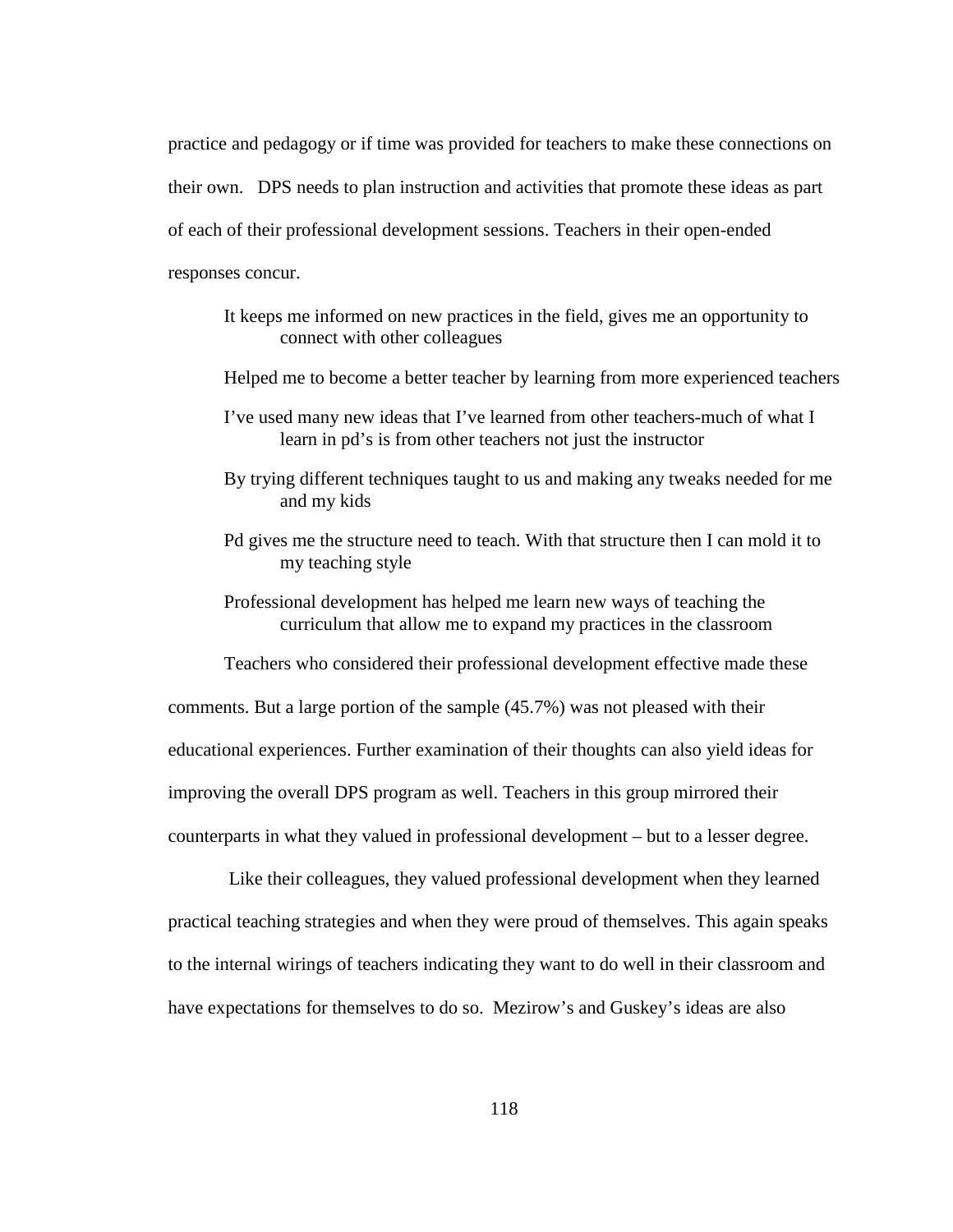applicable to these educators. But Guskey's evaluation model is organized as a hierarchy and success at the higher levels is predicated on success at the beginning levels.

The first step for Guskey is teachers' initial satisfaction with the professional development experience. The teachers in this group indicated that overall they found little value in and were generally not pleased with their experiences. At this basic level changes are easy to make by taking into account the physical environment of the professional development location. Pay attention to the details such as having enough chairs, providing refreshments, and possibly supplying handouts.

The second level addresses the participants' actual learning. The question to be asked and answered here is did the attendees gain the knowledge or skills that were intended? Success at this level requires knowledgeable presenters that are engaging and dynamic. In short, teachers also need good teachers if they are to learn what is expected. It is important here to note that good teachers of children do not automatically make good teachers of adults. The education of adult learners requires a different skill set that elementary teachers by training may or may not possess. Leaders in charge of identifying and securing presenters for the professional development of teachers should be aware of the differences in pedagogy necessary for elementary students versus those necessary for the teachers of elementary students. The effectiveness of the educational experience is intimately tied to making a good choice in a knowledgeable and capable presenter. Success in the first step of participation and the next step of learning are the foundations of the evaluation model.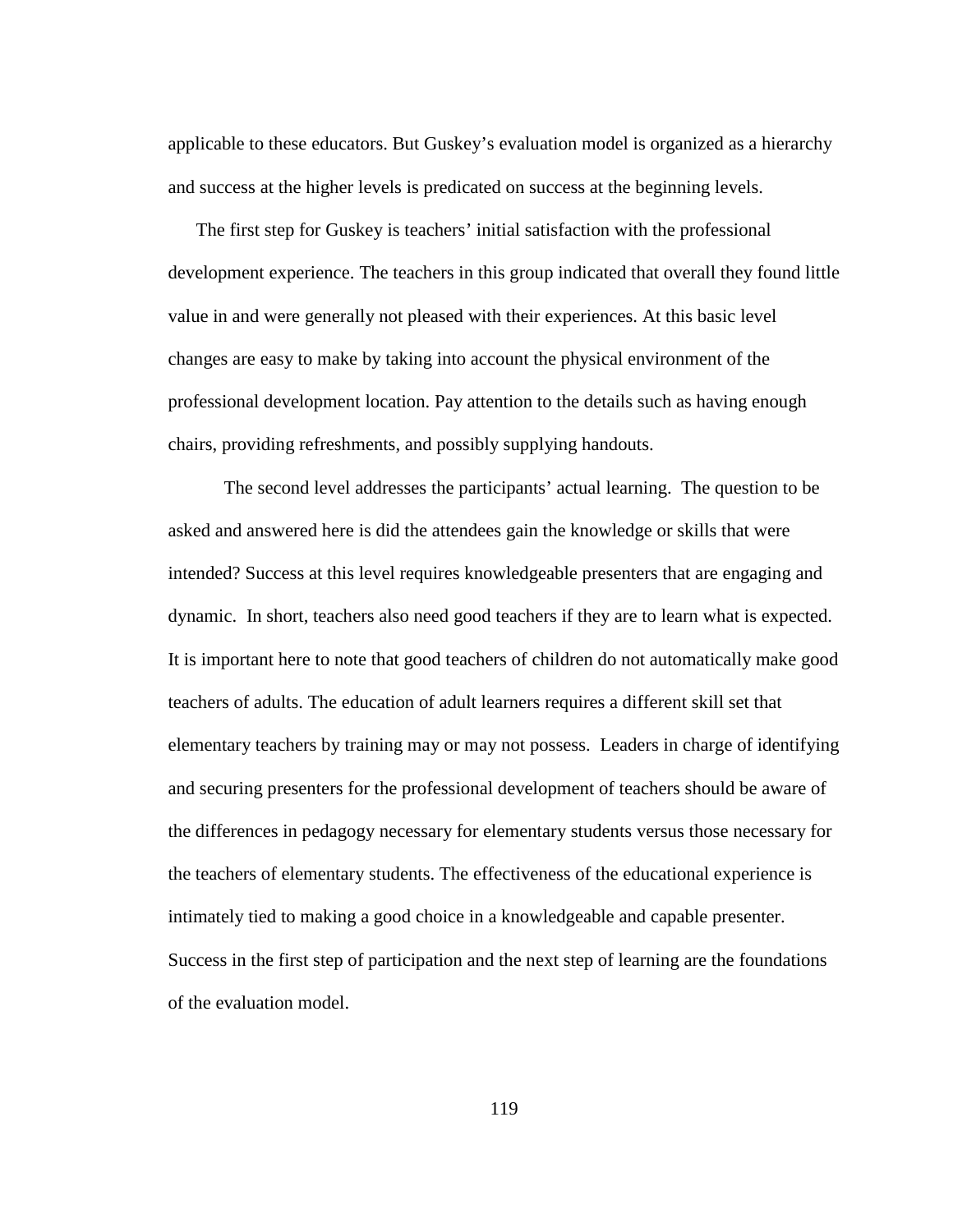These two levels can be assessed immediately. Participants are asked at the culmination of the experience if they enjoyed themselves and if they learned anything. Evaluation here is easy and quick and necessary changes can be made for the immediate upcoming professional development sessions. But again satisfaction must be evident at these two introductory levels if the ultimate goal of increased student achievement is to be realized.

The next two steps in the professional development evaluation model are organizational support and the application by teachers of what they learned. Teachers who determined their professional development experiences had not be effective offered several insights on these two levels as to their dissatisfaction. Some of their comments are below.

I don't feel supported by district personnel

Don't feel supported necessarily

- I do not feel supported because there's not enough time or a follow up in class. I am supported with materials
- I have learned new strategies for teaching but little has been done to connect the curriculum
- Usually not much goes back to the classroom due to lack of time and support to implement something new
- I have used much that I learned in pd's in the past but very little in the last three years has been about instruction in the classroom

Year in and year out we are given pd that we cannot really use in the class

It is clear that DPS has much to do in these two areas. The district as a whole

must address its lack of support connected to the training they provide. These teachers

obviously did not feel supported by the district at large or by the individual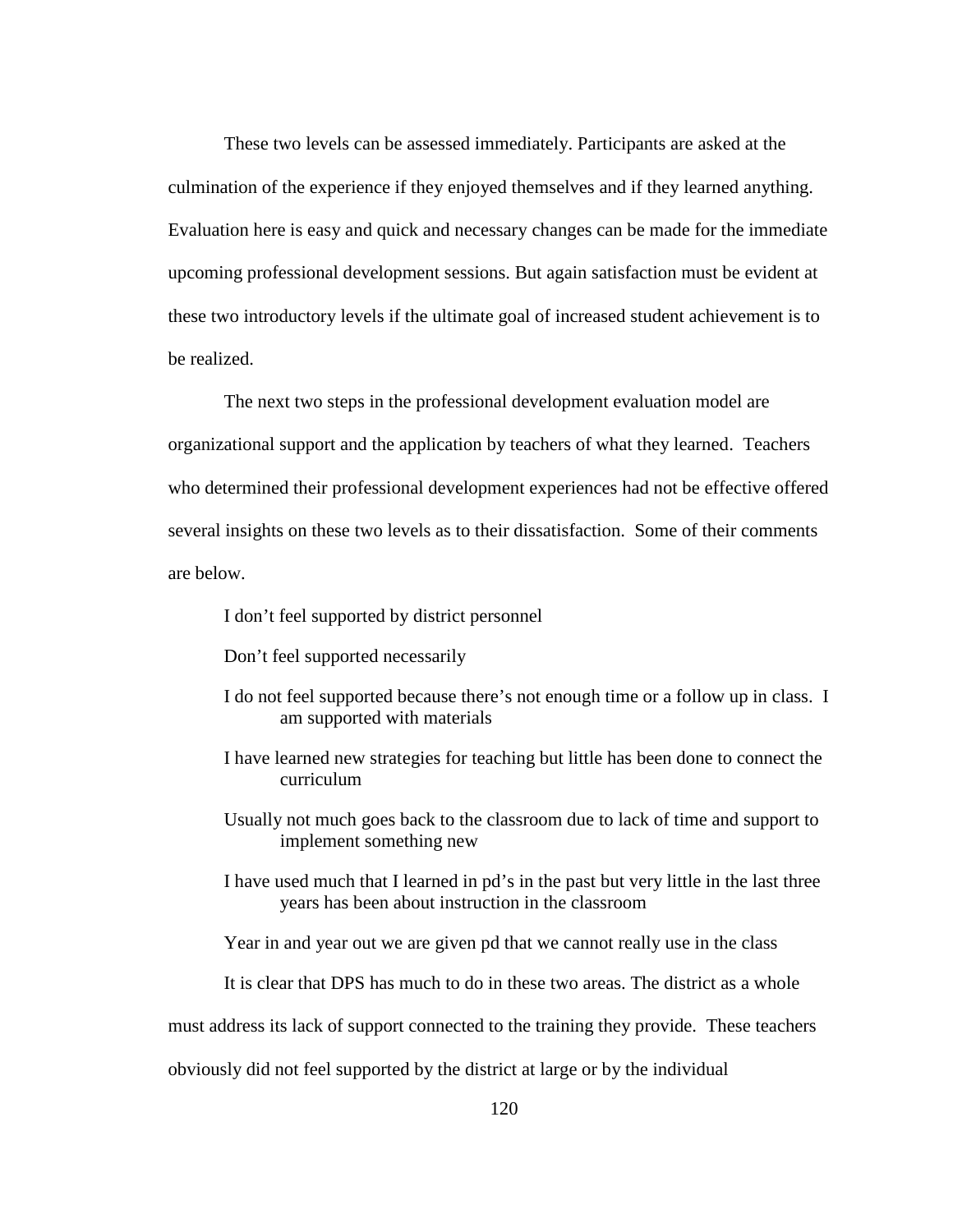administrators, coaches or facilitators present in their schools. If money is provided to offer training for teachers and teachers are paid to attend then it follows that funds must also be allotted to help individual buildings support their employees in the implementation of the ideas they are learning. DPS is at least one step short in terms of organizational support. Lastly, just as the teachers in first group that considered their professional development as overall effective could benefit from an increased focus on personal application and transformative learning so might the teachers in this group.

The data also indicate that what doesn't motivate the teachers in either group is impacting their annual performance evaluations and being recognized for their efforts. This finding is interesting considering the growing number of school districts currently seeking to use or create a pay for performance or merit pay systems for their teachers. Nationwide the numbers are between 3-5% of the total number of school districts, about 500 out of 14,000 (Greene & Buck; 2011). However, DPS will be piloting a merit pay system for the 2011-2012 school year. The district wide plan is to evaluate all classroom teachers multiple times in one year by an administrator and a peer. They will in turn provide feedback inside a short period of time with a goal of improving instruction.

In sum, one avenue for DPS to improve its efforts in crafting effective professional development experiences is to refocus on the successful implementation of levels 1- 4 of Guskey's evaluation model. If this is done with specific attention to level four and the inclusion of Mezirow's ideas of transformation learning, DPS can increase the number of teachers who have overall effective experiences.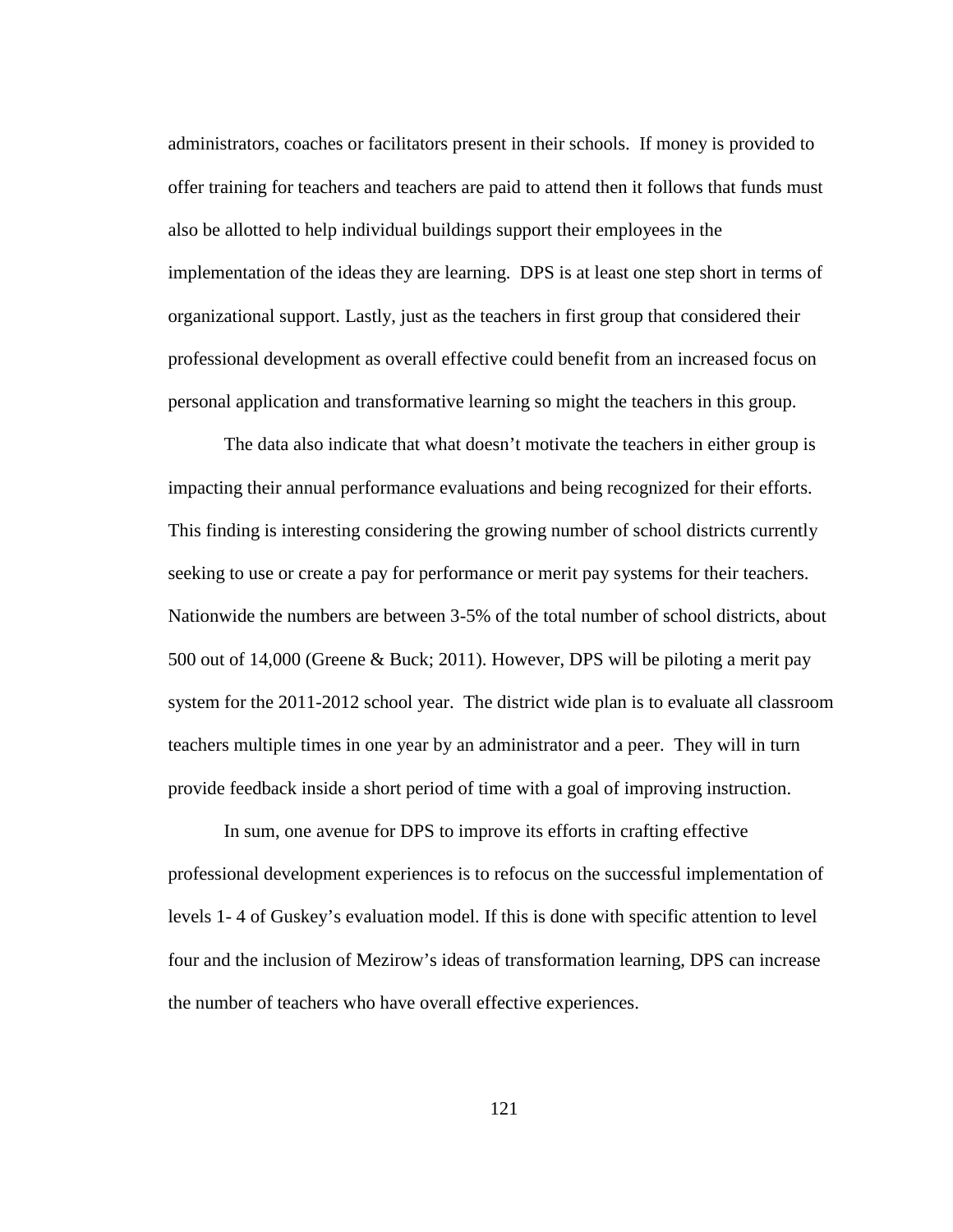Certainly these actions can aid in improving the professional development program of DPS and possibly other local school districts as well. Intentional and informed changes are critical to the success of any program and good leaders must take action when provided with information that could potentially advance their efforts. But a comparison of the two groups of teachers shows that overall the teachers who identified their professional development as effective were generally just more positive and happy. A reasonable conclusion to be drawn is that regardless of any substantive changes made that may or may not have been informed by detailed program evaluations - some teachers will still consider their experiences as unhelpful to them and thus ineffective.

While 100% satisfaction is an unrealistic goal for any endeavor currently only 54.3% of DPS's teachers labeled their professional development as effective, leaving lots of room for genuine improvement. The first credible steps to be taken towards increased effectiveness are suggested in paragraphs above. But there are other resources available to school districts that may address deeper character issues present at individual building sites that are inhibiting professional development from being its most effective. School buildings are where teachers practice the art and science of teaching and where often the unspoken or unidentified ethos or culture of the school impedes transformative learning connected to professional developing opportunities.

Three, of many potential suggestions to address this issue such as Killion and Roy's ideas on collaborative professional learning, Bryk and Schneider's work on building trust in schools and Fierce Conversations by Susan Scott and are outlined below.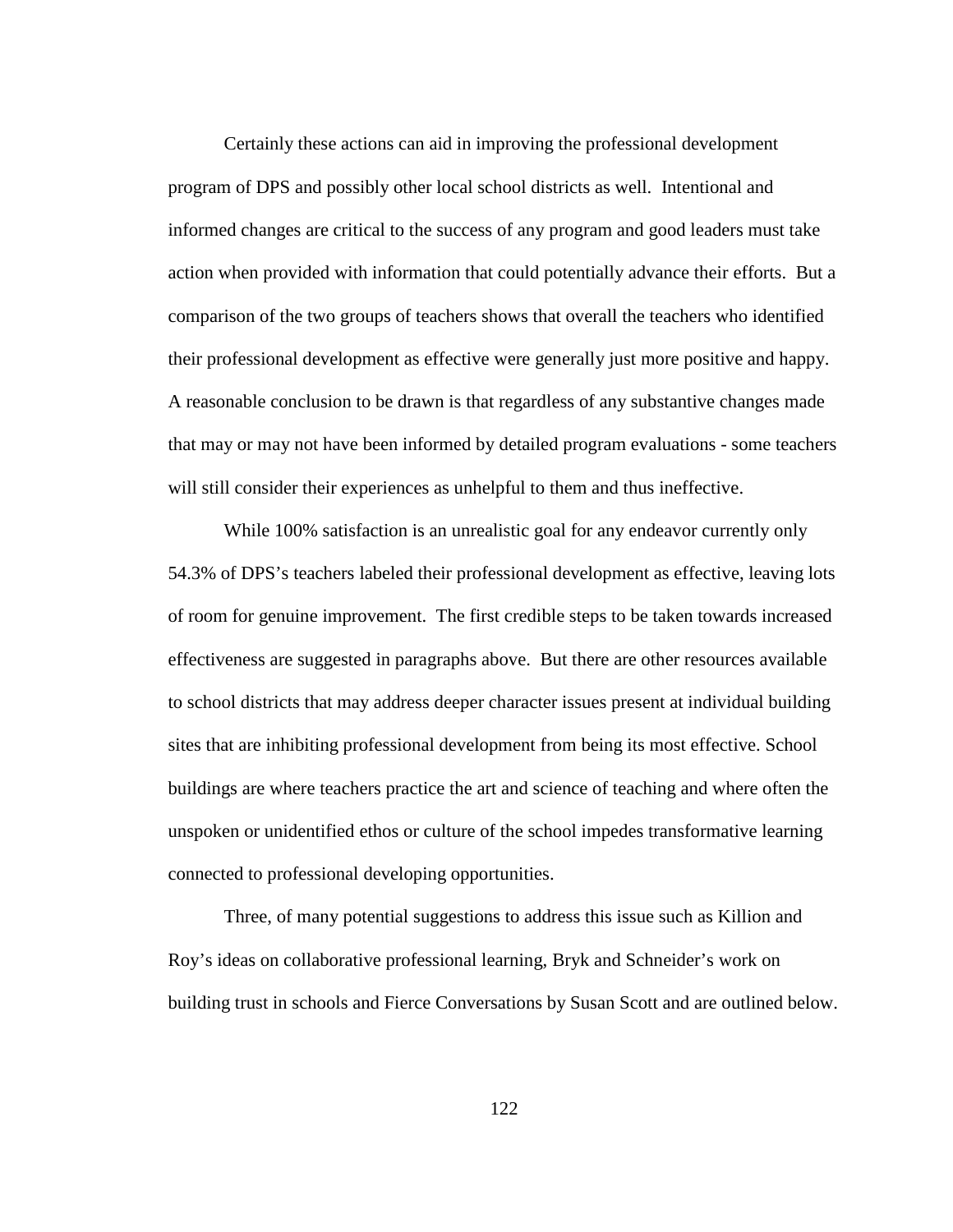In 2009 the National Staff Development Council, now called Learning Forward, published a book called Becoming A Learning School. Understanding that professional development is in need of improvement, the authors Joellen Killion and Patricia Roy suggest collaboration in professional development as the key to increasing its effectiveness. The book and its plethora of ideas intend to serve as a resource guide for those who design, implement and otherwise provide professional development to teachers. Their thinking is based on understanding that teachers learn best when their specific content and classroom are the focus of training and when they are part of a group that is developing school wide capacity rather than only individual knowledge and skill sets.

Collaborative professional development may be one strategy that could potentially affect the less happy participants of professional development in a positive manner. This is possible because of its real time focus and because these less satisfied teachers will now be face to face with other colleagues who may hold a different set of more optimistic attitudes about learning. Planning intentional interaction between all participants, engaging them in activities designed to collectively improve teaching and learning can potentially result in higher levels of satisfaction for all. Personal application of learning is part of Guskey's evaluation tool and a mainstay of Mezirow's theory of transformative learning. These ideas may help local sites improve teachers' feelings about learning and increase their general satisfaction with the professional development they experience. Teachers from this sample offered the thoughts below. It is possible collaborative professional learning may address some of the concerns they site because it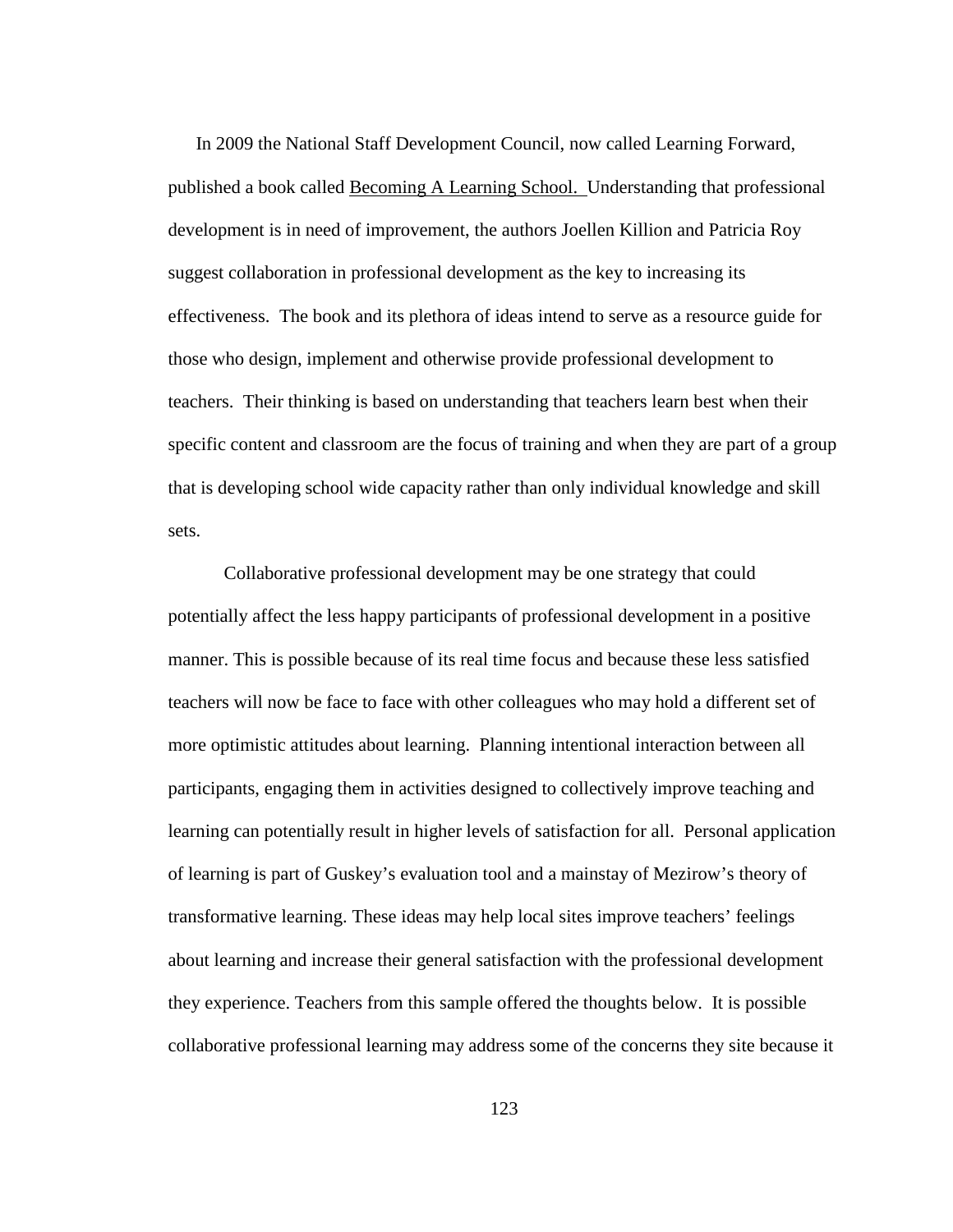is focused tightly on specific building issues and individual teachers, classrooms and students as members of a collective learning community.

- In recent years pd has been a frustrating waste of time for me. I have been required to sit through many hours of information that has no relation to my age group or needs of my class
- Deadlines are imposed and I spend planning time on paperwork rather than planning for instruction
- Sometimes we go to a pd and we have no time to implement in the classroom the knowledge because nobody on the teams wants to implement
- I've taken 10 PD classes this summer. The only one that was worthwhile was the kinder math class because we had time to look at the curriculum and plan

A second resource likely to improve the climate and culture in individual

buildings is Bryk and Schneider's extensive work on creating trust in schools. These researchers contend that schools with high levels of trust and community are more likely to have higher student achievement scores than schools that struggle with collegial relationships (Bryk & Schneider 2002). Relational trust, which includes respect, competence, personal regard, and integrity, is their term for healthy and positive collegial interactions. Schools that have high measures of trust are more likely, according to their research, to embrace pedagogical changes that precipitate increases in student achievement. Buildings that have a large percentage of teachers who are dissatisfied with their current involvements with professional development may benefit from backing up and working first on their relationships with their coworkers and supervisors. A positive foundation here may lead to greater gains in knowledge, skill and application gleaned from on-going educational experiences. From the comments below improved collegial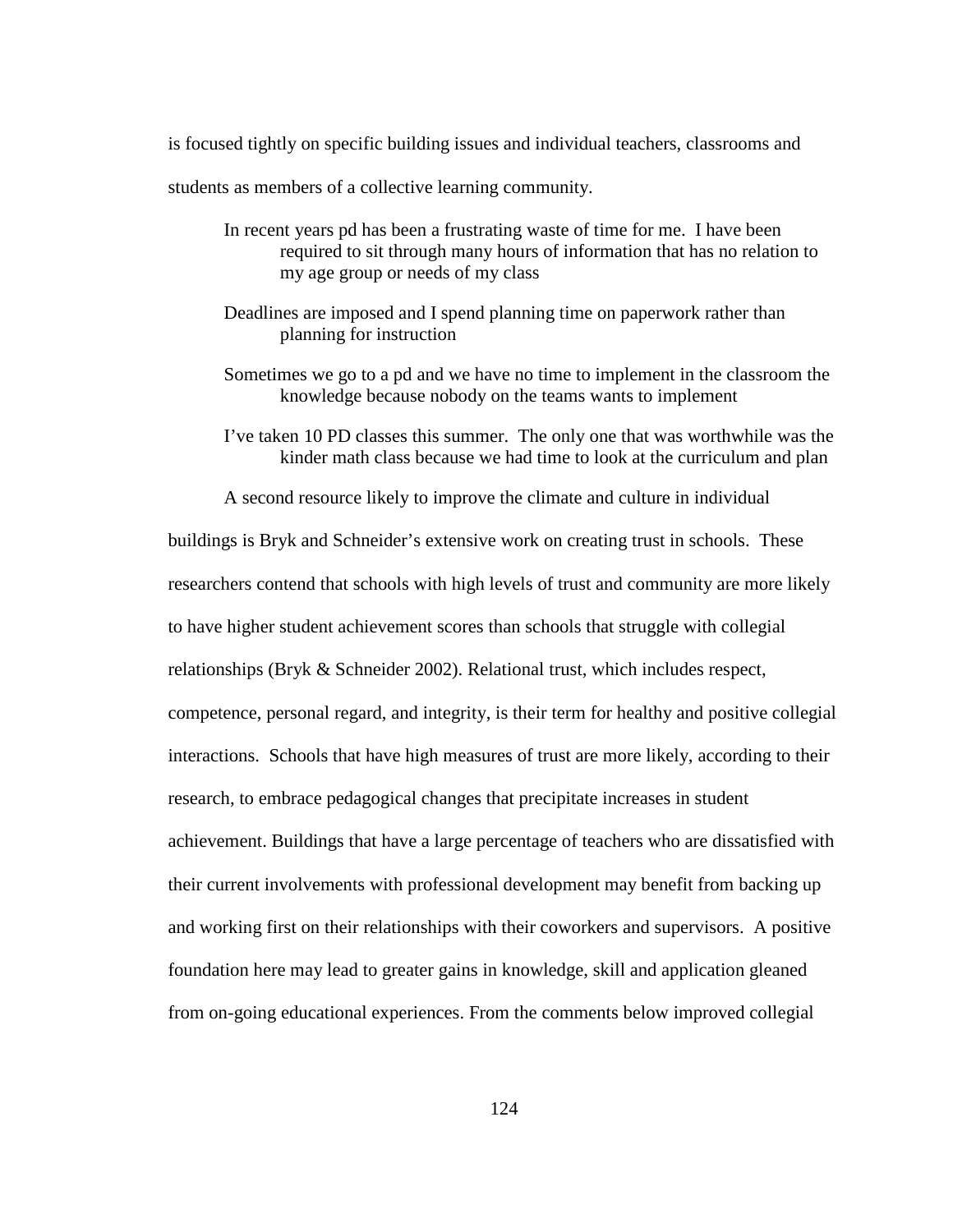relationships may indeed be needed to help teachers get more out of their professional development experiences.

The pd @ school by facilitator has been demoralizing and useless

- When I began teaching, I could not BELIEVE the amount of time dedicated to this worthless practice. I had no time to plan and my students suffered
- I feel like PD doesn't contribute to my skills
- There is no feedback in this building at all. Although I come back willing and eager to share my PD experiences my good intentions are ignored

Year in and out we are given PD that we cannot really use in the class

 It is conceivable that even after large-scale, insightful changes to a professional development program, intentionally planned collaborative educational experiences and intensive work on relationships at the site level, that some or many teachers will still be displeased. Susan Scott's writings on Fierce Conversations and more specifically fierce in the schools (fits) may provide principals, facilitators, coaches and colleagues the means to address the negative and unproductive attitudes of coworkers in their work place.

 Ultimately, if numerous changes are made regarding the plan, design, and implementation of professional development, and intermediary actions address the climate, culture and collegial relationships in local buildings with minimal effect on this groups of teachers- then the last place to intervene is with the impenetrable attitude of these individual teachers themselves. Ms. Scott presents ideas in her book that she intends to, provoke learning, tackle tough challenges and enrich relationships. Teachers, who feel that all the efforts on their behalf to create effective professional development have been and are still for naught, may need to be confronted with the notion that the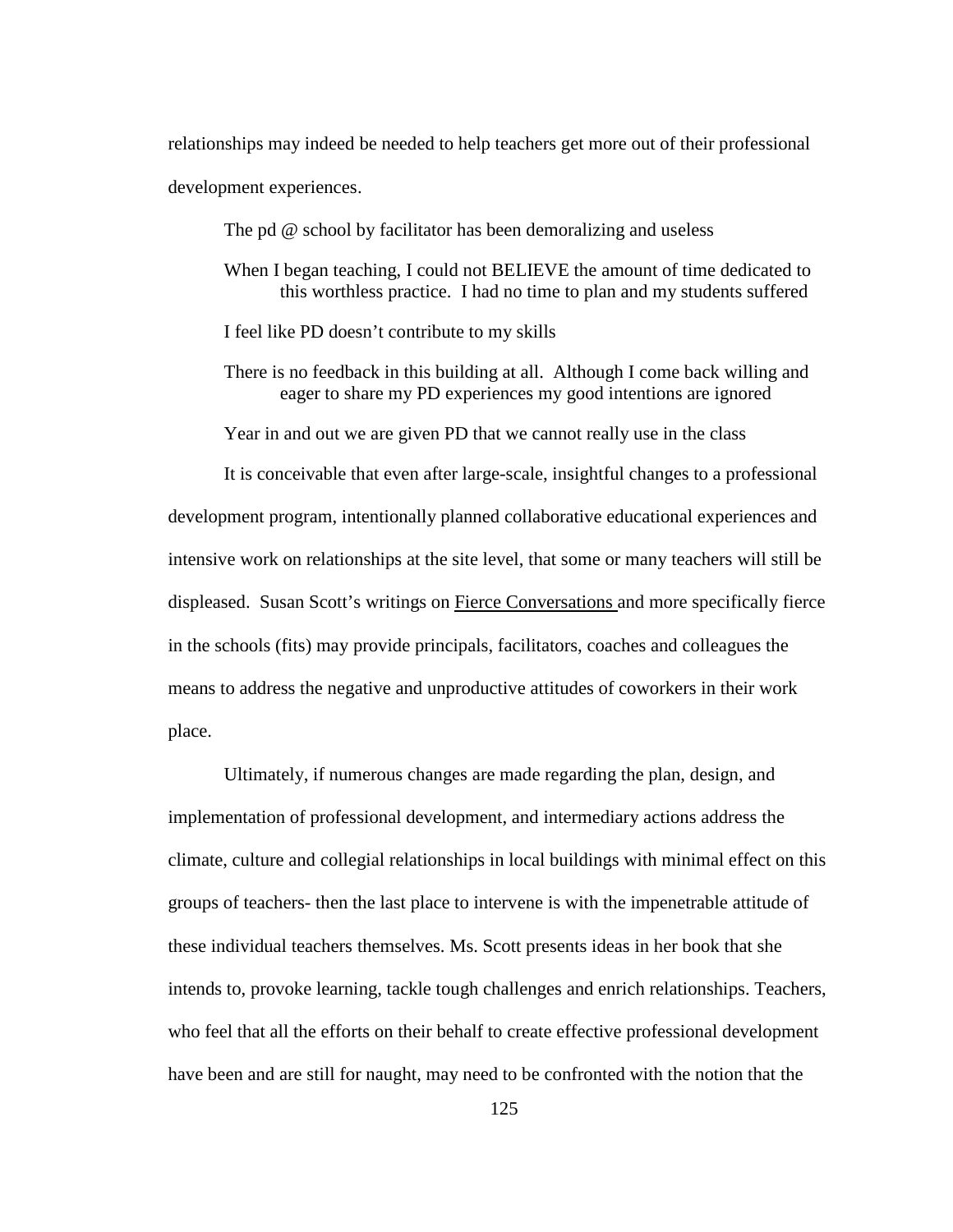problem may indeed be them. Personal accountability, investment and professionalism from each individual present in training activities leads naturally to Guskey's level of learning application and to Mezirow belief that true learning causes a change in the learner. If a teacher can't get to the application level or to a deeper understanding of learning, when their district and school has done a lot of things right, they may need to be challenged as to the fit of the profession they have chosen. Either the individual or the job can be changed to ensure a better match – but a choice is needed. Fierce Conversations may be a final tool that provides direction for this tough but necessary confrontation. In the big picture, for these individual teachers, the effectiveness of professional development hangs in the balance. Some of the comments below seem to indicate an overall attitude adjustment may be helpful.

- I honestly can say that the time wasted in PD is astronomical; teachers as a whole hate it and find it worthless
- My biggest concern is the tunnel vision teaching of all students and the lack of creativity for which we were previously recognized. There is a huge amount of time putting students in testing situations and gathering data at the cost of removing them from school. Students are getting burned out and no one is listening
- I can summarize in a sentence: to me pd's are unrealistic, not connected with each other subjects (literacy, math) especially those about science and SS. I see those days more a justification of somebody "selling" something than actually worried about students. But of course "on behalf of the kids" everything is ok. Summer developments are expensive for the district and ineffective
- Unfortunately, district level pd has not been very engaging for me. Nothing cutting edge and way too long.
- I have never seen a district correlation between PD and student achievement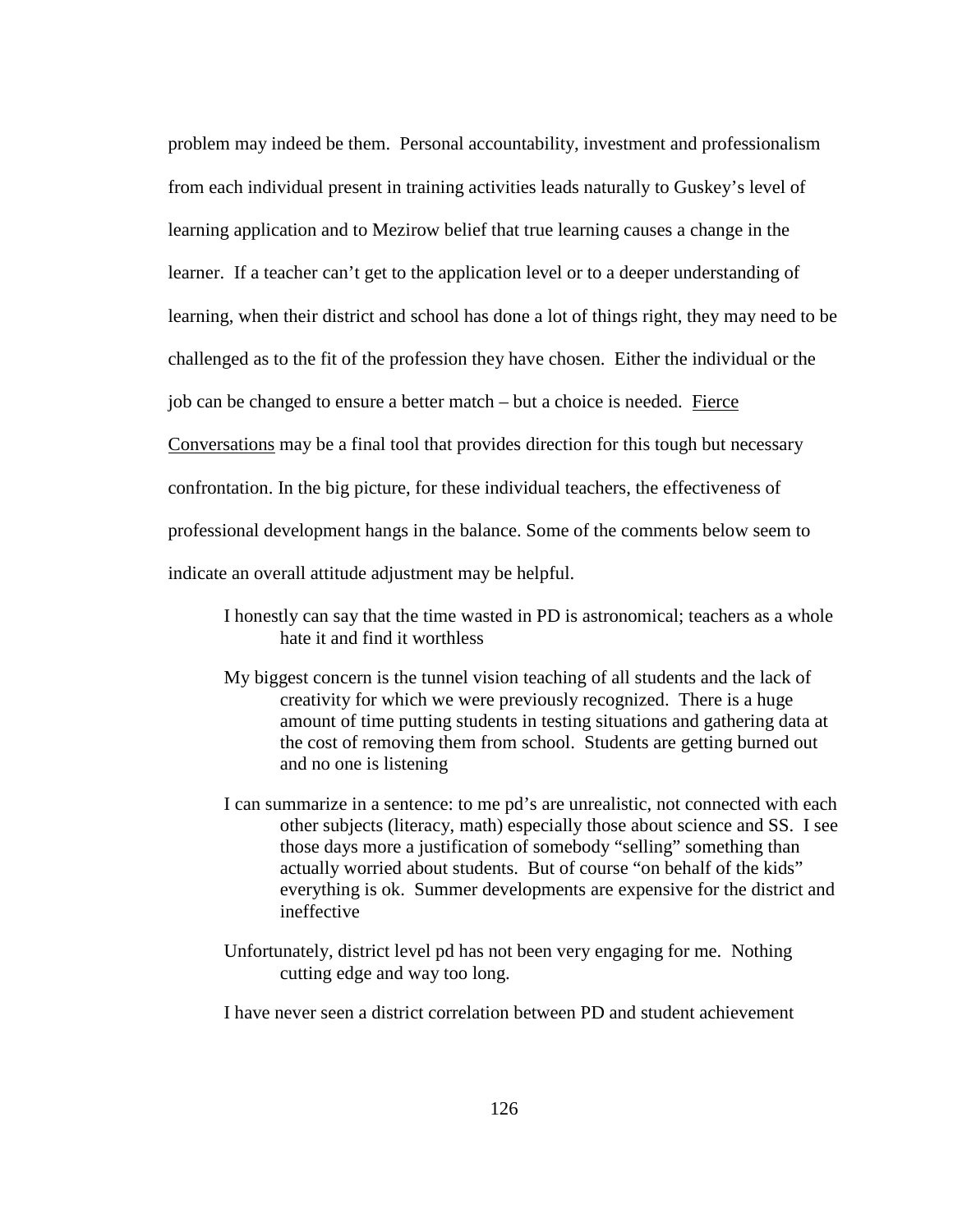The three resources suggested above are by no means exhaustive. They merely represent the wide array of other means school districts and individual buildings may have at their disposal. Given the NCLB professional development mandate and the vast amounts of money and time devoted to these efforts by states and local school districts, it is incumbent on education to use every asset to its fullest extent for the benefit of all students.

#### **Study Limitations**

 This study has five primary limitations. The first is that the investigation focused only on one urban school district. More studies of its kind need to be conducted across the nation to add substance to the value of using this particular evaluation tool. DPS is a large district that serves a sizable percentage of students of color and of second language learners. It's results could be potentially be extrapolated to other locales of similar demographics. However, many more investigations across all types and configurations and settings would lend credibility to these findings.

 A second limitation is that this study only included data from elementary school classroom teachers. The constraint of only classroom teachers was intentionally part of the investigation due to the vastly different ways teachers who have their own selfcontained classrooms and specialists receive their professional development in DPS. Specialists such as social workers, physiologist, speech therapist etc… are offered training by their respective departments specific to the positions they fulfill. Their individual specialty supervisors are responsible for designing, conducting and evaluating the training these individuals receive. Because of the number of individuals requiring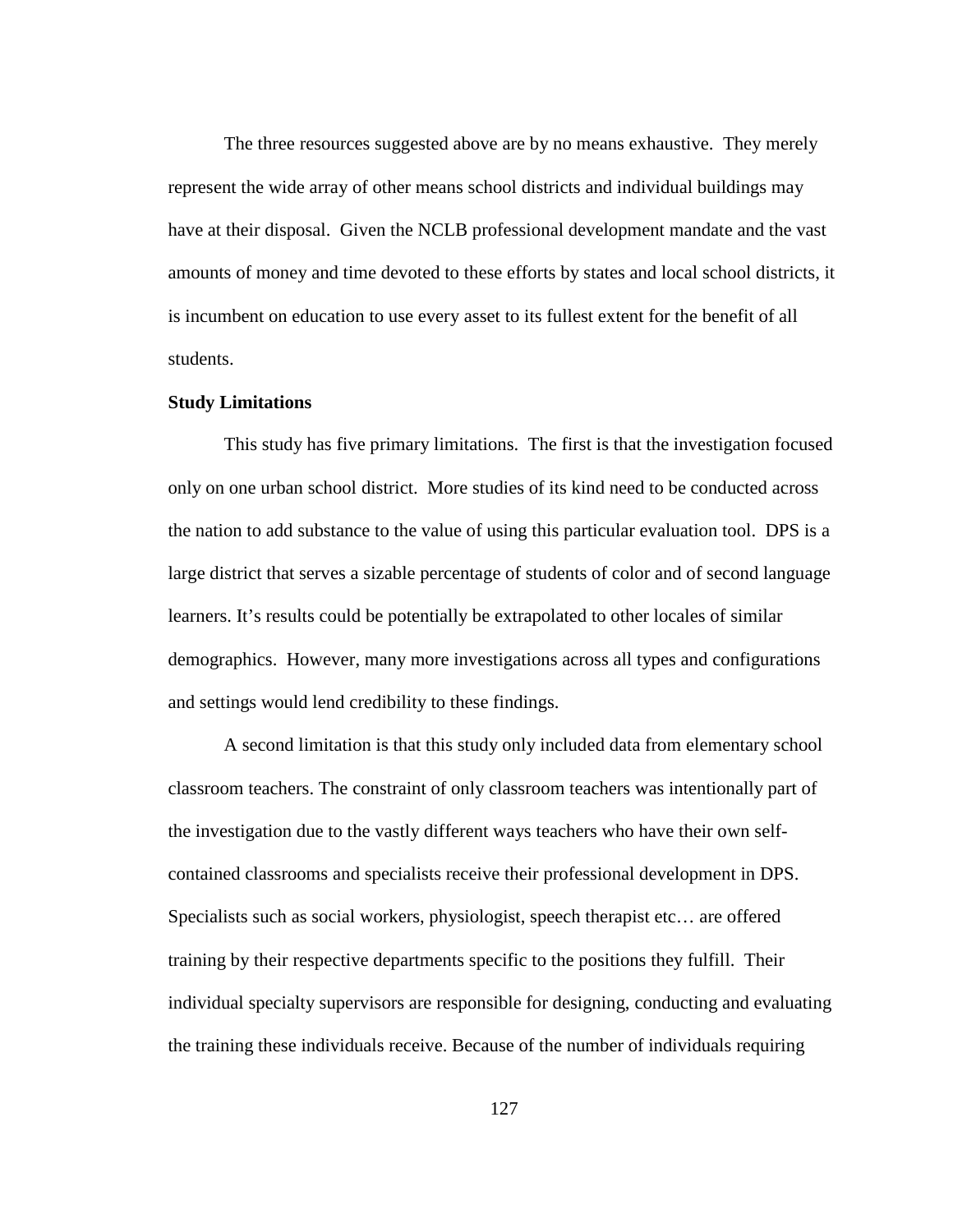these specific skills, this kind of training is done on a limited scale and affects a small sub group of individuals. Likewise the specific training physical education, music, art, dance and library teachers receive is also conducted by individuals with specific content knowledge for those disciplines and typically separate from the training classroom teachers are offered.

 Additionally, this inquiry also restricted the sample to only elementary school teachers. DPS is a large district able to offer different professional development options for different types of teachers. For example, elementary school teachers are often presented with classes such as; Guided Reading, The Writing Workshop Model or Response to Intervention Strategies. Middle and High school teachers have content and often class specific needs. They are math teachers of algebra or geometry, or science teachers of biology or chemistry. The structure within their specific buildings is also different. Department chairs or lead teachers can potentially provide organizational support not typically found in most elementary schools. Therefore, this research can only suggest improvements for the professional development of elementary classroom teachers. Findings cannot be applied to their colleagues in middle or high school or to those who serve in positions other than those of a self-contained, regular education, classroom teacher.

The responding participants in this study were also primarily white, females. Thus the findings may not be transferable to other school districts whose populations reflect more diversity with regard to gender and ethnicity. A corollary to this is the need for more research to done investigating the possible impact gender, race and ethnicity may

128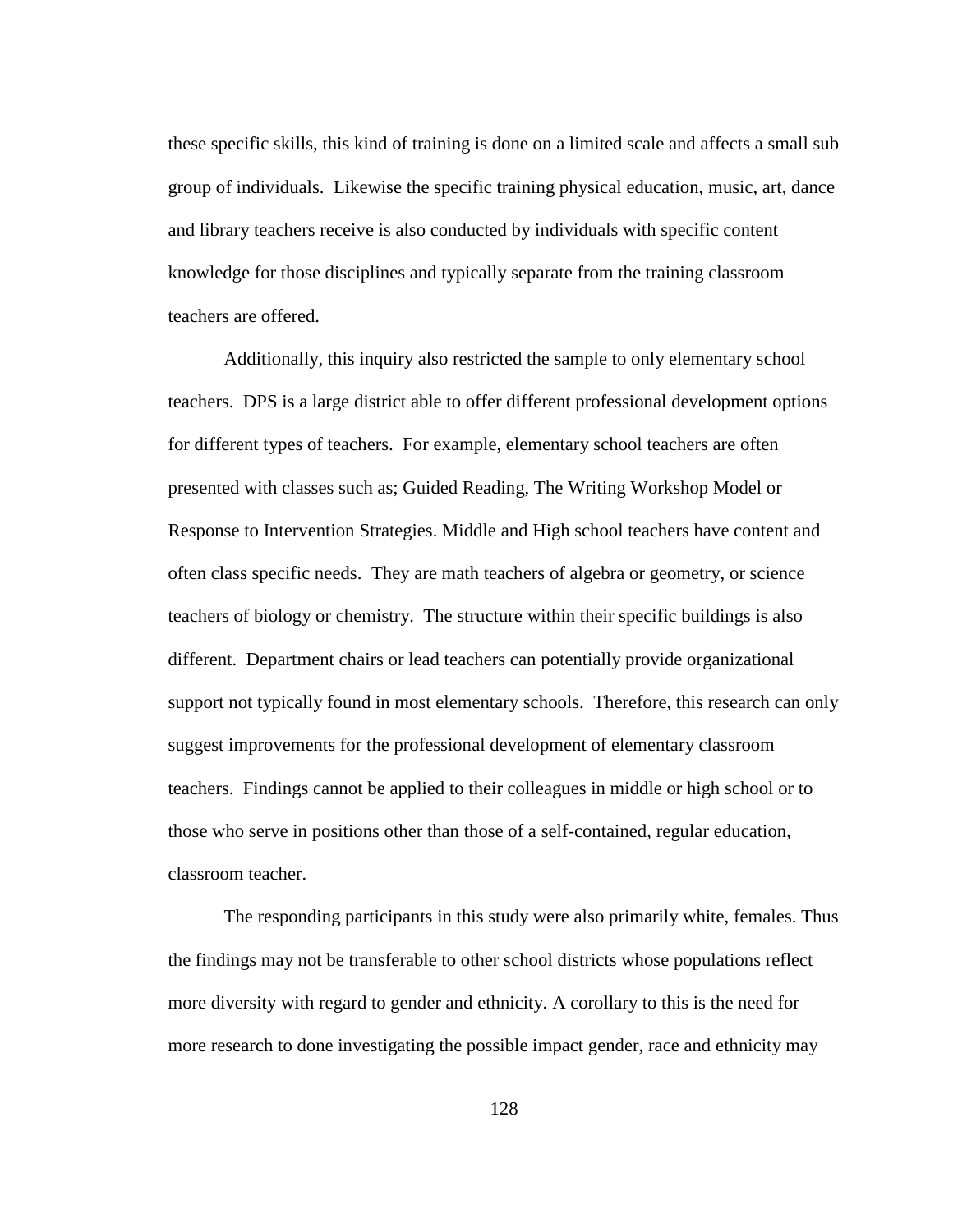have on teachers' attitudes about learning and the five constructs of Guskey's model examined here.

 Last, this study explored the actual program happenings of a large, urban, school district, the attitudes of teachers who felt overall positive regarding their professional development experiences and those who didn't. The relationships between the five constructs of Guskey's evaluation model and the teachers' attitudes and beliefs were examined but no directionality or causality was investigated or can be identified.

# Recommendations

If DPS is to learn from this study and take steps to improve the effectiveness of the on going education of teachers in their district based on the data collected herein, the following recommendations should be addressed

- The process of professional development sessions is crucial to participants' perceptions of its effectiveness. DPS needs to intentionally create time for participants to talk with each other and make personal connections and applications to what they are learning.
- The format of professional development sessions is not crucial to participants' perceptions of its effectiveness. However DPS does need to keep in mind NCLB expectations of high quality professional development and to work towards more and stronger organizational supports of teachers' learning.
- The content of professional development sessions is not crucial to participants' perceptions of its effectiveness, but should reflect instruction on district specific curriculum requirements or new state content expectations.
- Teachers who labeled their professional development as effective could benefit from a more intentional use of Guskey's ideas of personal application and Mezirow's ideas of transformational learning.
- Teachers who labeled their professional development as ineffective could benefit from an examination of the district's professional development activities from the basic levels of participation, learning, and organizational support.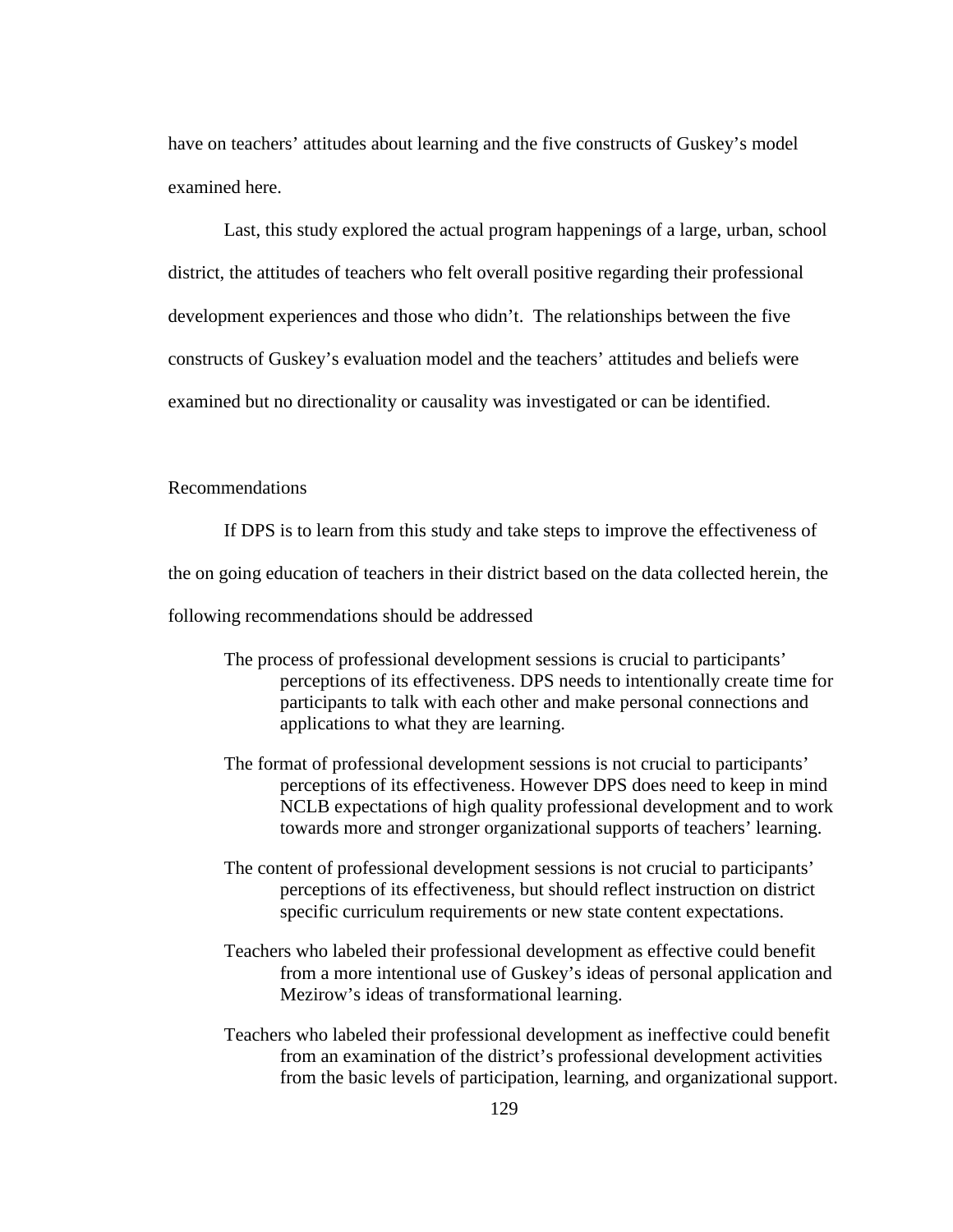- Individual school sites may need to devote time to developing positive climates in their buildings that in turn support professional development efforts.
- At the district level DPS could gain much from the development, training and ongoing support of effective teachers who desire to educate their peers. A district maintained cadre of professional adult educators with corresponding classroom experience would be a valuable asset.
- States and school districts across the country must plan for and evaluate all ongoing professional development opportunities for educators with both quantitative and qualitative indicators in mind.

## **Future Research**

 This evaluation of the professional development program of a large urban school district should only be the beginning of evaluations conduced across the country. More research of this kind from various states and school districts with different demographics will inform the enterprise that is professional development and move it towards greater effectiveness. Further research also needs to be done in the area of causality. What steps, strategies, designs, and actions in professional development actually precipitate a corresponding increase in teacher effectiveness? Specific, detailed, and contextualized answers about the direct links between the teaching and learning of educators in professional development activities are urgently needed. Last, it is crucial to investigate how to improve the climate and culture of individual elementary schools so that professional development is sown on fertile ground.

## **Final Thoughts**

The strengths and gaps illuminated this study can serve to guide DPS in designing and implementing a professional development program that meets more of its teachers' needs and in turn positively affects student achievement. Precipitating an increase in the success rates of students on multiple measures is the ultimate goal of all ongoing teacher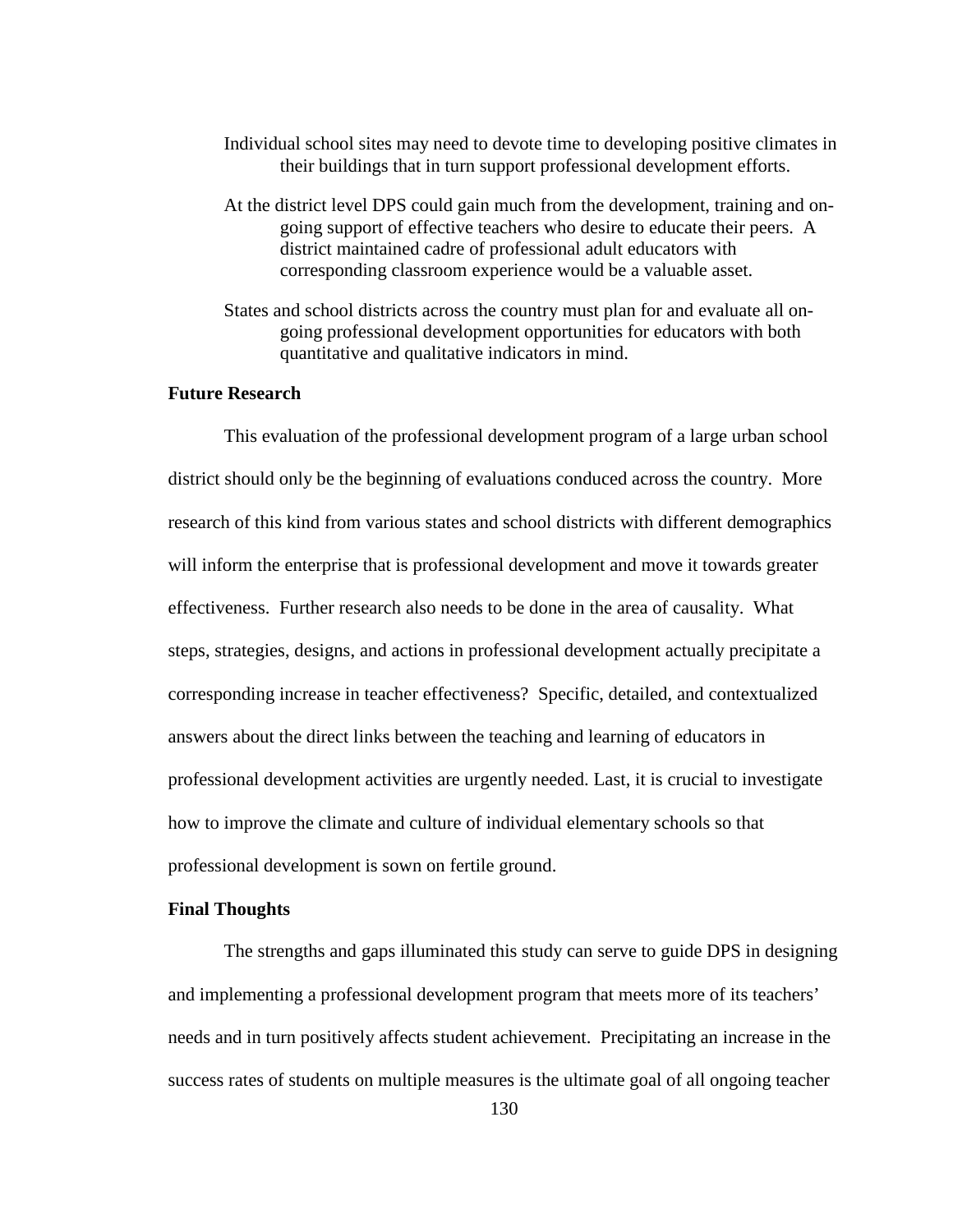education. No Child Left Behind legislation outlines broad expectations for teachers and for their students. States and local school districts charged with meeting these guidelines and providing professional development to a vast array of teachers for an even wider range of subjects and grade levels are in desperate need of a planning and evaluation tool to help them accomplish their task. This inquiry proposes such a tool and demonstrates the valuable and insightful information gleaned from its use. The preponderance of time and money spent on these endeavors necessitates a stark look at their effectiveness on all grounds – fiscal, moral, and professional.

On a professional note, this researcher would be most pleased with my district's efforts to systematically improve the quality of the professional development I attend. As a veteran teacher I still seek new information, strategies and skills that I can take back to my classroom and use to the benefit of my students. "When Educators Learn, Students Learn (Killion & Hirsch; 2009). Improved and consistent quality of the educational opportunities I avail myself of would be professionally welcomed and ardently desired.

Personally, to be presented with information and ideas relevant to my grade level and classroom, to be given opportunities to connect with my colleagues and discuss with them the meaning we see in the material before us, to be granted time to sift and sort the value of what I am learning and to make connections to my own background and experiences, values and beliefs – would be a gift of incalculable measure.

I began this study out of my own frustrations with my professional development experiences and because I am now in the position of providing trainings for my coworkers. I desire high quality experiences for myself and for my colleagues. My hope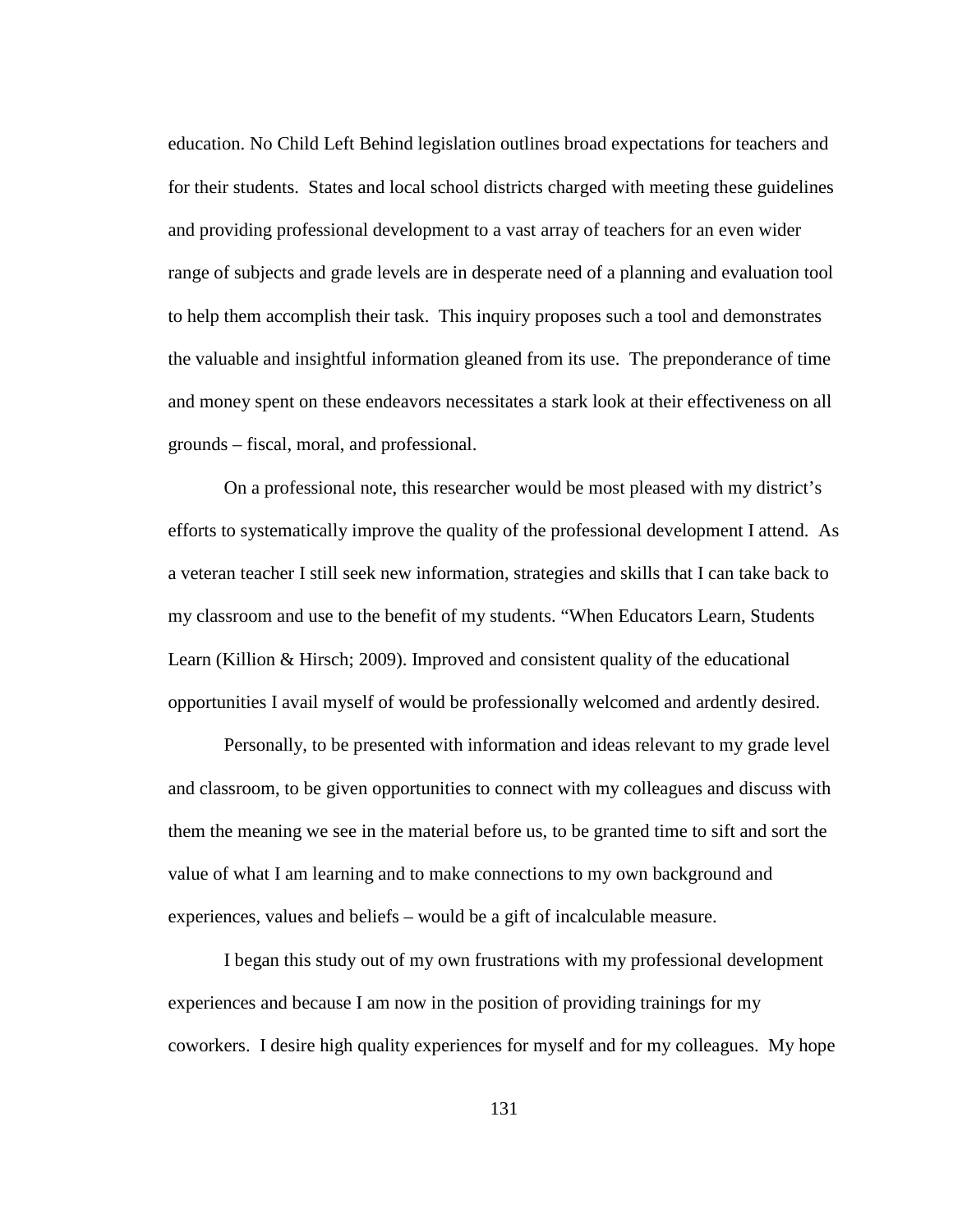is that DPS will use these ideas and tools to improve professional development in the district. But regardless of their future choices, this investigation has transformed and will inform my practice as an adult educator of educators.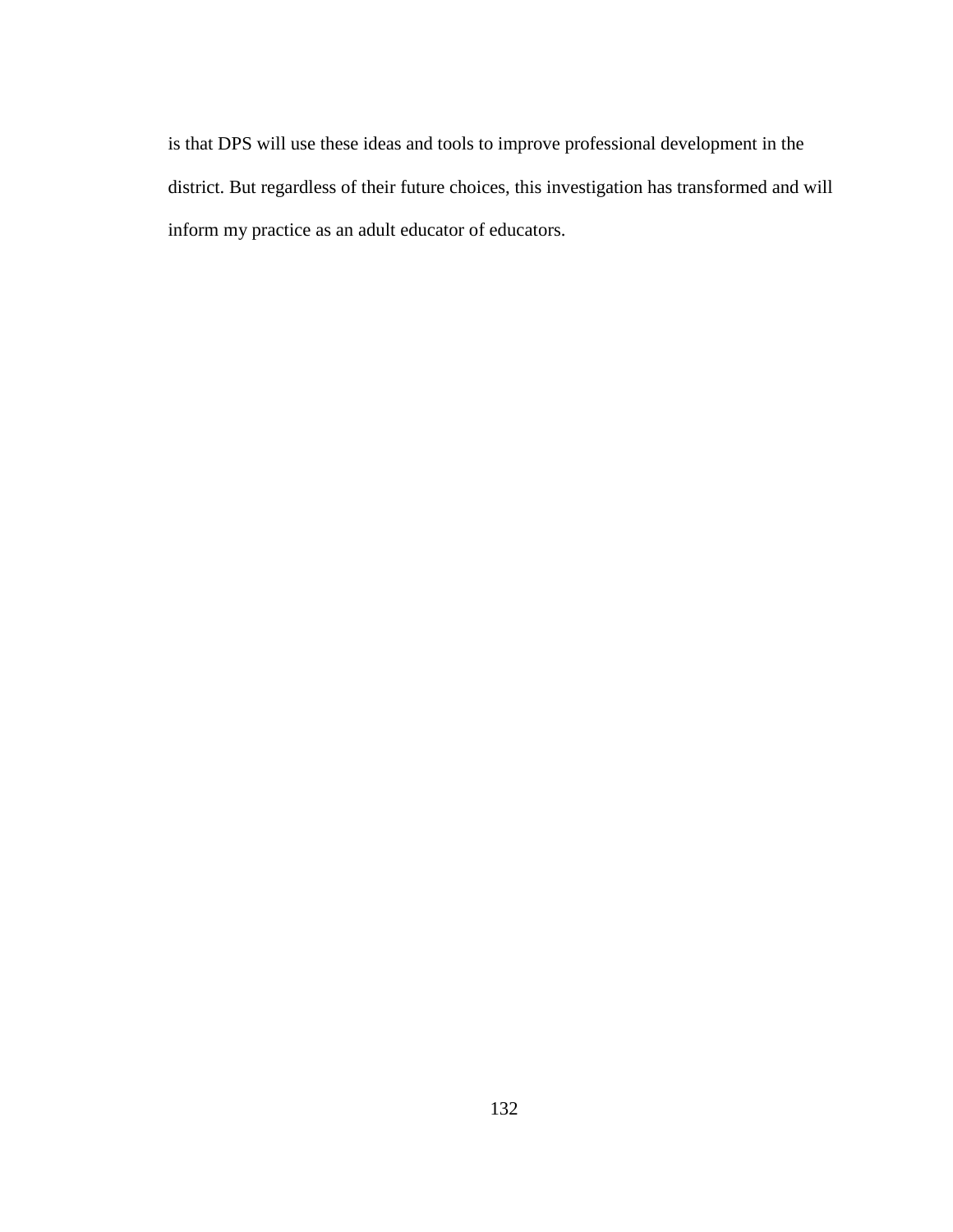### **References**

- American Educational Research Association. (2005). Essential information for education policy. *Research Points* (3)1
- Arkansas Department of Education. (2008). Professional Development FAQ Answers. Retrieved from http://arkansased.org/teachers/prof\_dev\_faq\_answers.html#1
- Baumgartner, L. M. (2001). An update on transformational learning. *New Directions for Adult and Continuing Education, Spring,* (89),15.
- Birman, B. F., Desimone, L., Porter, A. C., & Garet, M. S. (2008). Designing professional development that works. *Educational Leadership.* 57 (8)28.
- Bryk, A. S., & Schneider, B. (2002). Trust in schools: A core resource for school reform. Educational Leadership, 60(6), 40.
- Cavanagh, S. (2004, January 21). Barriers to college: Lack of preparation vs. financial need*. Education Week* 23,19.
- Colorado Department of Education. (2008). Educator licensing: Professional license renwal. Retrieved from http://www.cde.state.co.us/cdeprof/Licensure\_RenewalApp.asp)
- Cranton, P. (1996). *Professional development as transformative learning.* San Francisco: Jossey-Bass.
- Cranton, P., & King, K. (2003). Transformative learning as a professional development goal. *New Directions for Adult and Continuing Education*, (98), 31
- Dean, C. B., & Lauer, P. A. (2001). *State policy support for professional development in the Central Region*. Aurora, CO: Mid-continent Research for Education and Learning.
- Darling-Hammond, L.,& Berry, B. (1998). Investing in teaching*. Education Week* 17,(37)
- Darling-Hammond, L. (1999). Target time toward teachers*. Journal of Staff Development,* 20(2). Retrieved from http://www.learningforward.org
- Darling-Hammond, L., & McLaughlin, M. W. (1995). Policies that support professional development in an era of reform. *Phi Delta Kappan,* 76(8) 596-604

Denver Plan (2006). Retrieved from

2010**denverplan**.dpsk12.org/pdf/2006-05-30the**denverplan**.pdf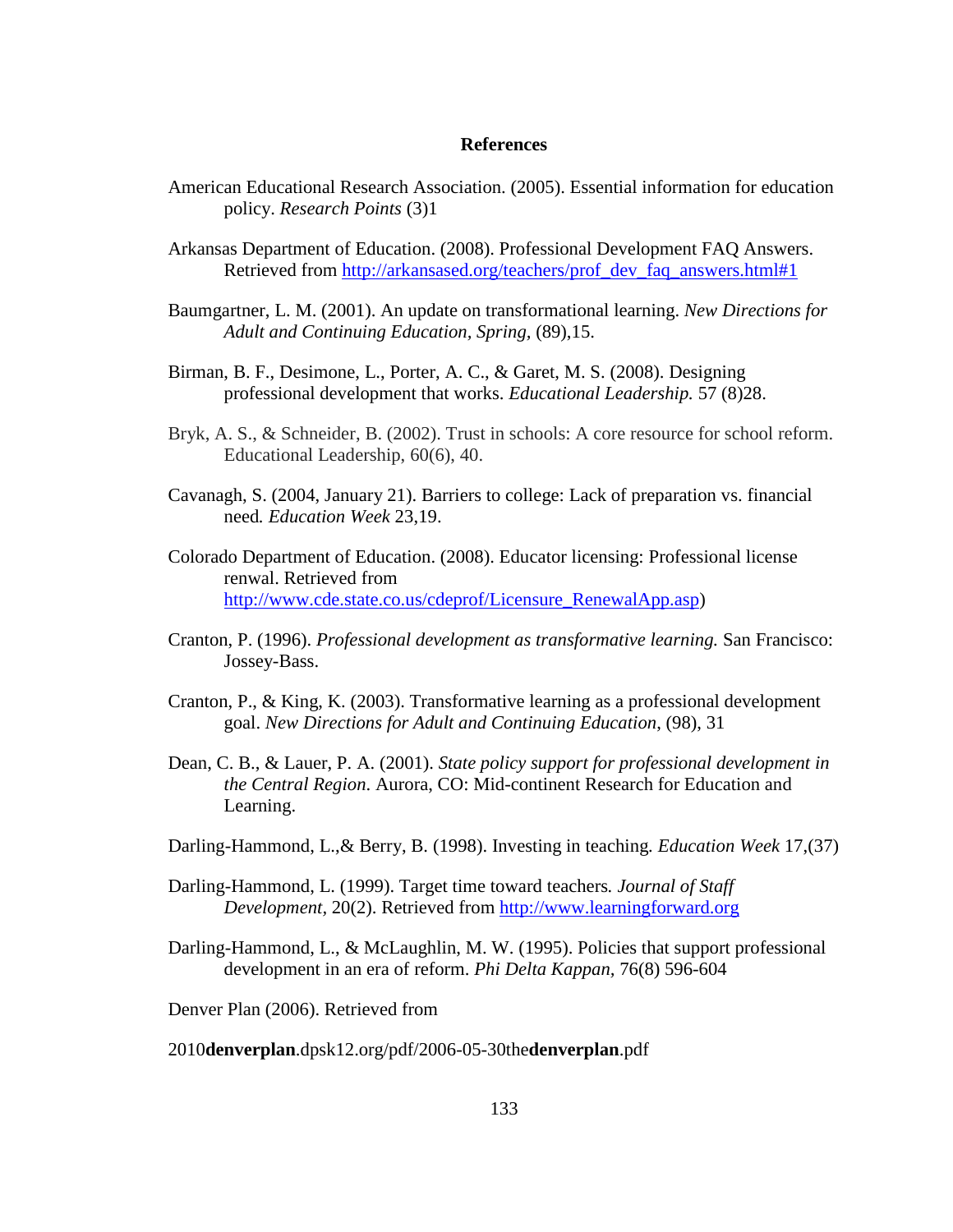Education Commission of the States. (2008). State notes on teacher professional development: 50 State Report. Retrieved from http://mb2.ecs.org/reports/Report.aspx?id=965

- Fullan M. (1985). Change processes and strategies at the local level*. Elementary School Journal,* 85, pp 391-421.
- Fullan, M. (2008). *What's worth fighting for in the principalship.* New York, NY: Teachers College Press.
- Garet, M., Birman, B., Porter, A., Desimone, L., Herman, B.,& Yoon, K.). (1999). *Designing effective professional development: Lessons from the Eisenhower Program*. Washington, DC: U.S. Department of Education.
- Greene, J. P., & Winters, M. A. (2005). *Public high school graduation and college rates 1991-2002.* Education working paper No. 8. New York: Manhattan Institute for Policy Research.
- Grabove, V. (1997). The many facets of transformative learning theory and practice*. New Directions for Adult and Continuing Education* (74). San Francisco (74)
- Guskey, T. (1997). Research needs to link professional development and student learning. *Journal of Staff Development 18*(2). Retrieved from http://www.nsdc.org/library/publications/jsd/jsdgusk.cfm
- Guskey, T. (1998). The age of our accountability*. Journal of Staff Development 19* (4). Retrieved from http://www.nsdc.org/library/publications/jsd/guskey194.cfm.
- Guskey, T. (2000). *Evaluating professional development*. Thousand Oaks, CA: Corwin Press, Inc.
- Guskey, T. (2003). *What makes professional development effective? Phi Delta Kappan*, 84(10), 748-750.
- Guskey, T. R. (2002). Does it make a difference? *Educational Leadership, 59*(6), 45.
- Guskey, T., Sparks, D. (1996). Exploring the relationship between staff development and improvements in student learning*. Journal of Staff Development (17*)4.
- Haycock, K. (1998) Good teaching matters…a lot: How well qualified teachers can close the gap. *Thinking K-16,* 3920, 3-14
- Haycock, K. (2005). Improving academic achievement and closing gaps between groups in the middle grades. Presentation given at CASE Middle Level Summit location. Retrieved from www.edtrust.org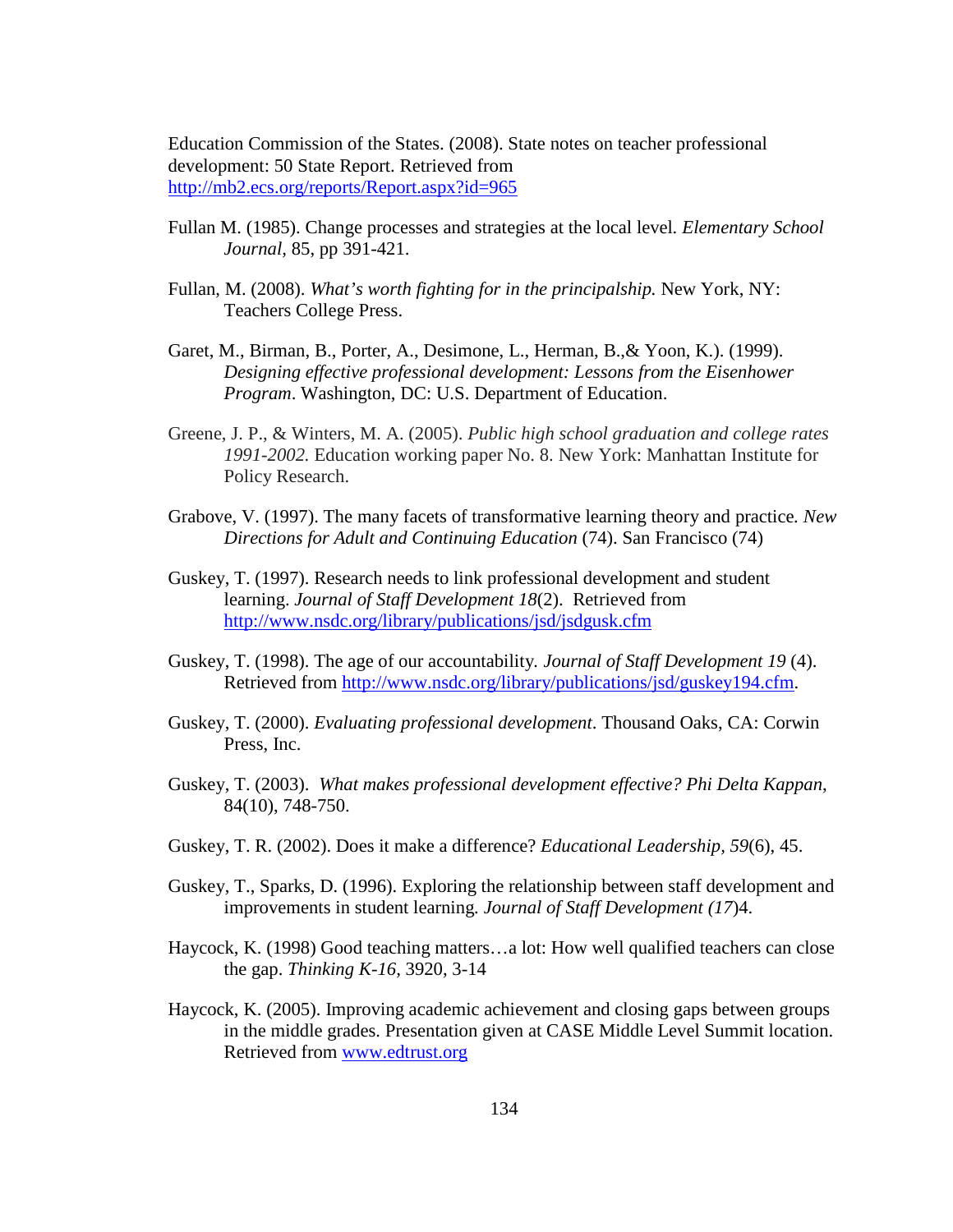- Hayes, C., & Puriefoy, W.(2004). *Teacher professional development: A primer for parents and community members.* Washington: DC. The Finance Project and Public Education
- Hirsch, S., Koppich, J., Knapp, M. (2001). Revisiting what states are doing to improve the quality of teaching: An update on patterns and trends. Washington DC: Center for the Study of Teaching and Policy
- Hirsch, S. (2001). *We're growing and changing.* Journal of Staff Development. Summer
- Hirsch, S. (2005). Professional development and closing the achievement gap. *Theory Into Practice.* 44.(1)
- Huberman, M. & Miles, M. B. (1984). Innovation up close: how school improvement works. New York: Plenum
- Hundert, B. (2001). Introduction to adult learning. Applied Photography School of Animation Arts and Design. Sheridan College Ontario, Canada
- Idaho Department of Education. (2008). Retrieved from http://www.sde.idaho.gov/TeacherCertification/default.asp#Manual
- Illinois Department of Education. (2008). Retrieved from http://www.isbe.net/certification/html/experienced\_teacher.htm
- Indiana Department of Education. (2008). Retrieved from *http://www.in.gov/legislative/ic/code/title20/ar1/ch1.html*
- Kansas Department of Education. (2008). Licensure, renewal, 5-year certificate. Retrieved from http://www.ksde.org/Default.aspx?tabid=329
- Killion, J., (1999). *What works in the middle: Results-based staff development.*  Oxford, OH: National Staff Development Council.
- Killion, J., (2002). *8 smooth steps: Solid footwork makes evaluation of staff development programs a song*. Journal of Staff Development. Fall 2003 (Vol. 24, No. 4)
- Killion, J., & Harrison, C. (2006). *Taking the lead: New roles for teacher and schoolbased coaches.* Oxford: Ohio: National Staff Development Council.
- Killion J., & Hirsch, S., (2009). *When educators learn, students learn.* Phi Delta Kappan March 2009 (Vol. 90, no. 7
- Killion J., & Roy, P. (2009). *Becoming a learning school.* Oxford: Ohio: National Staff Development Council.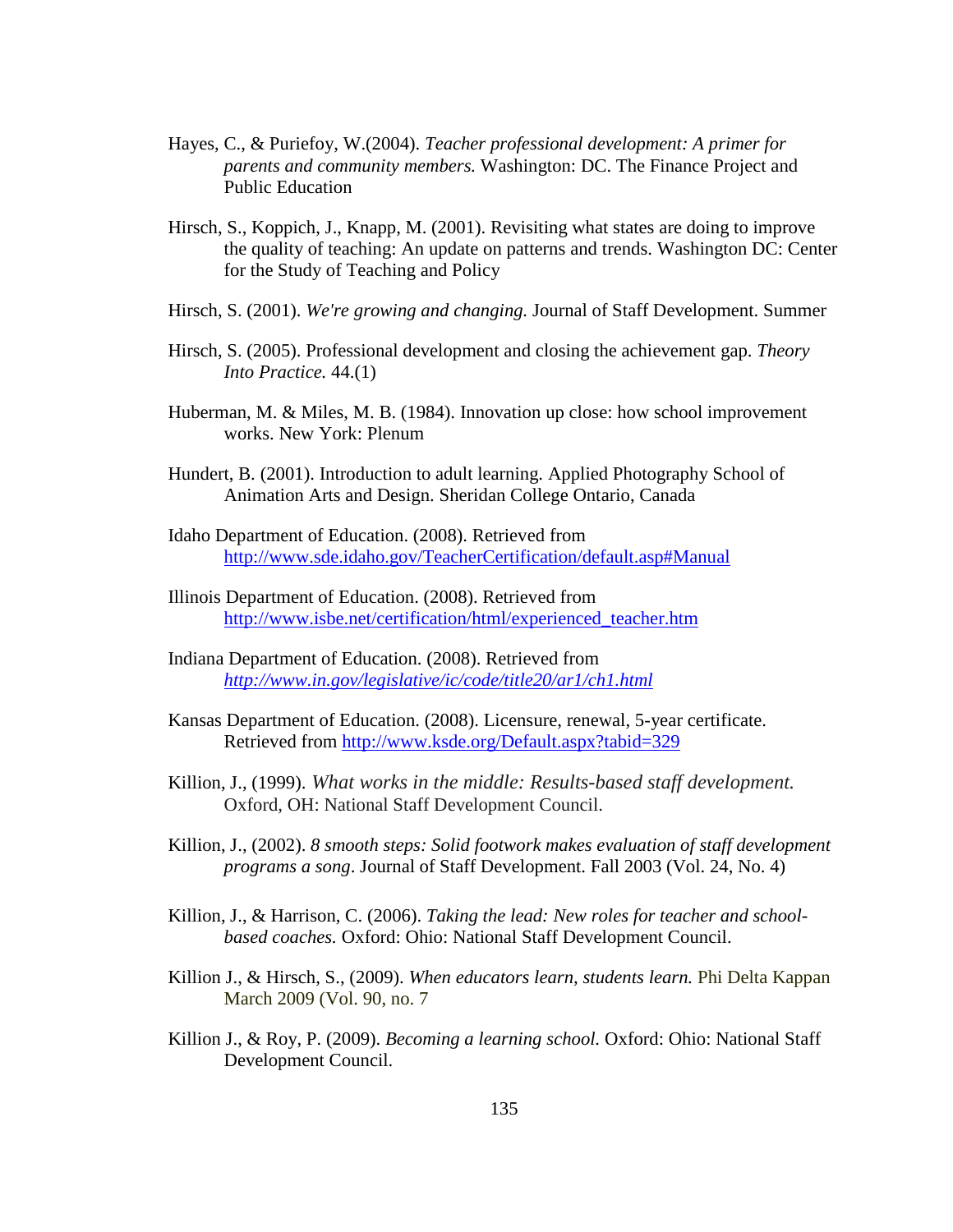- Lauer, P., & Dean, C (2005). *The teacher learning continuum*. Aurora, CO: Midcontinent Research for Education and Learning.
- Libbrand, J. (2005). *Unlocking the door to successful teaching: Preparation is the key.*  Washington. DC: National Council for Accreditation of Teacher Education.
- Lowden, C., (2005). *Evaluating the impact of processional development*. Oxford: Ohio: National Staff Development Council
- Maldonado, L., & Victoreen, J. (2002). *Effective professional development: Findings from research.* College Entrance Examination Board.
- Marzano, R. (2003). *What works in schools: translating research in to action.* Alexandria, VA: Association for Supervision and Curriculum Development
- Massachusetts Department of Education. (2008). Recertification: Guidelines for Massachusetts educators. Retrieved from http://www.doe.mass.edu/recert/2000guidelines/appb.html).
- Mezirow, J., (1991). Transformation theory: Critique and confusion*. Adult Education Quarterly***,** 42, 250-252
- Mezirow, J. (1994). Understanding transformation theory*. Adult Education Quarterly,* 44, 222-232.
- Mezirow, J. (1997). Transformative learning: Theory to practice. *New Directions for Adult and Continuing Education* 74, 5-12.
- Mezirow. J., (1998). On critical reflection. *Adult Education Quarterly*, 48, 185-198
- Mississippi Department of Education. (2008). Professional development for the new millennium. Retrieved from http://www.mde.k12.ms.us/acad/pdm.htm
- National Staff Development Council. (2001). *NSDC's Standards for staff development:* (Rev.ed) Oxford, OH: NSDC
- National Staff Development Council. (2008). About NSDC. Retrieved from http://www.nsdc.org/connect/about/index.cfm).
- National Staff Development Council. (2008a). Retrieved from http://www.nsdc.org/connect/about/index.cfm

National Staff Development Council . (2008b). Retrieved from http://www.nsdc.org/connect/leadershipcouncils/index.cfm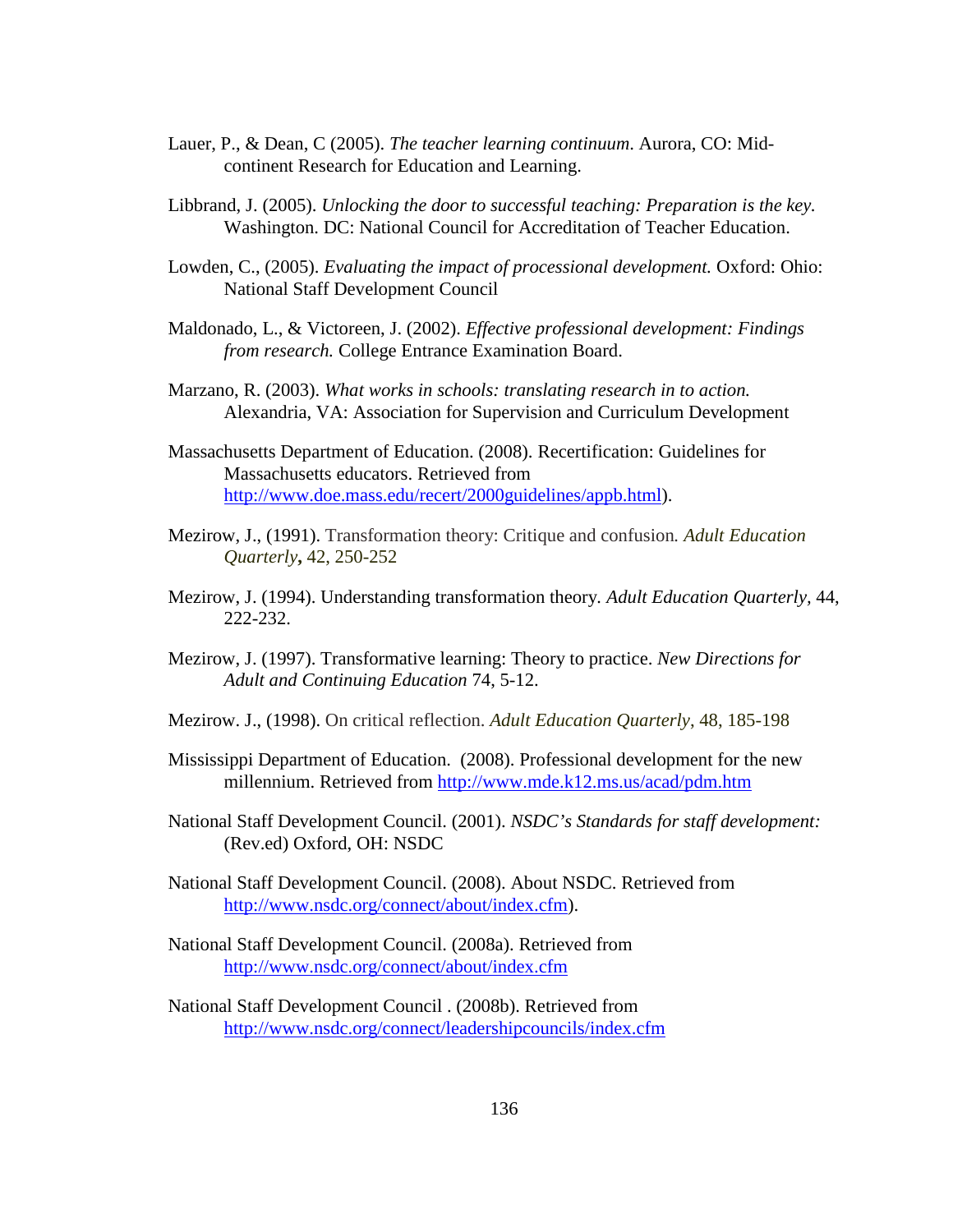- Neville, K., Sherman, R., & Cohen, C. (2005), *Preparing and Training Professionals Comparing Education to Six Other Fields,* The Finance Project.
- New Jersey Department of Education. (2008). Retrieved from *http://www.state.nj.us/njded/code/title6a/chap9*
- North Carolina General Assembly. (2008). NC General statutes. Retrieved from *http://www.ncga.state.nc.us/Statutes/GeneralStatutes/HTML/BySection/Chapter\_ 115C/GS\_115C-12.html*
- Schmoker, M. (2006). Results now. Alexandria:VA. Association for Supervision and Curriculum Development.
- Scott, S. (2002). *Fierce Conversations: Achieving success at work or in life one conversation at a time.* New York: NY: The Penguin Group.
- Senge, P., Camron-McCabe, N., Lucas, T., Smith, B., & Dutton, J.,& Kleiner, A. (2000). Schools that learn. New York, NT. Doubleday Dell.
- Sever, K., & Bowgren, L. (2007). *Shaping the workday.* Journal of Staff Development. Spring 28(2)
- Shaha, S., Lewis, V., O'Donnell, T., & Brown, D. (2004). *Evaluating professional development.* Oxford: Ohio: National Staff Development Council.
- Snow-Renner, R. & Lauer, P. (2005). *Professional development analysis*. Denver, CO: Mid-continent Research for Education and Learning,
- Sparks D. (1996). How do we determine the effects of a staff development on student learning? *The Developer,* pp 2-6
- Sparks, D. (2003). How to use this e-newsletter. *Transforming Professional Learning,*  1,1-2
- Sparks, D., Hirsch, S. (2000). *A national plan for improving professional development*. National Staff Development Council. Oxford: Ohio
- Sparks, D. (2004a). The looming danger of a two-tiered professional development system*. Phi Delta Kappan,* 304-306
- Sparks, D (2004b). Broader purpose calls for higher understanding*.* Journal of Staff Development. 25(2)
- Sparks. D., & Hirsh, S. (2000) A national plan for improving professional development*.*  Oxford: Ohio: National Staff Development Council.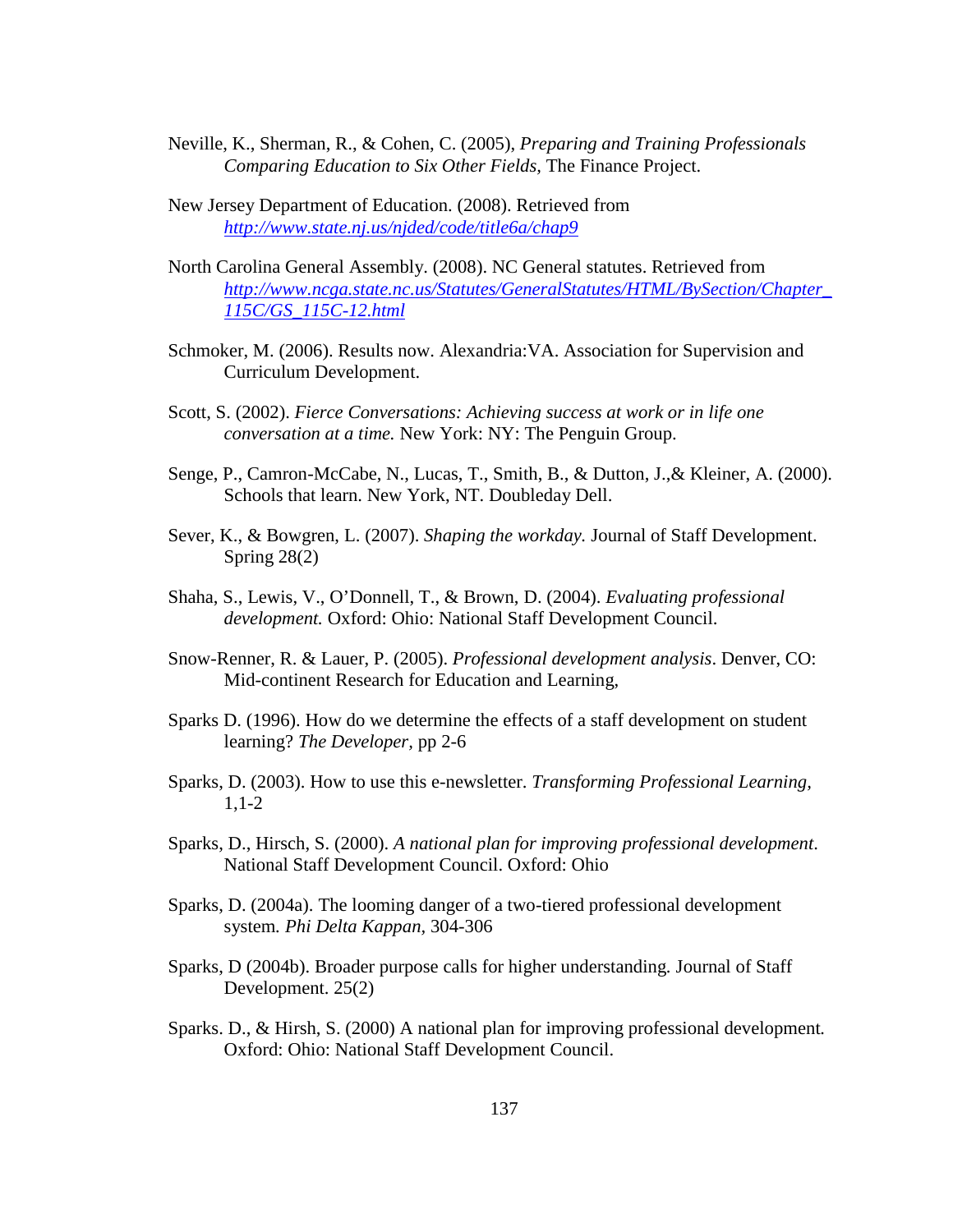- Sparks. D., & Hirsh, S. (2004) A national plan for improving professional development*.*  Oxford: Ohio: National Staff Development Council.
- Swanson, C.B. (2004) The new math on graduation rates*. Education Week* 23(43) 40 The Education Trust (2004). *Thinking K-16.* Winter
- Tate, M., (2004). "Sit and get" won't grow dendrites: 20 professional learning strategies that engage the adult brain. Corwin Press
- Taylor, E. (1997). Building upon the theoretical debate: A critical review of the empirical studies of Mezirow's transformational learning theory*. Adult Education Quarterly* (48).
- Texas Department of Education. (2008). State board for educator certification Retrieved from http://www.sbec.state.tx.us/SBECOnline/certinfo/faq\_certrenew.asp#1
- Trends in International Mathematics and Science Study (1999). Retrieved from http://timss.bc.edu/timss1999.html
- Utah Department of Education. (2008). Educator quality and licensing. Retrieved from http://www.schools.utah.gov/
- Ward, J., St. John E., & Laine, S. (1999*). State programs for funding teacher professional development,* Oak Brook, IL: North Central Regional Educational laboratory
- Warfield, J., & Kloosterman, P. (2006). *Fourth-grade results from national assessment: encouraging news.* Teaching Children Mathematics, 12(9), 445-453. Retrieved from EBSCOhost.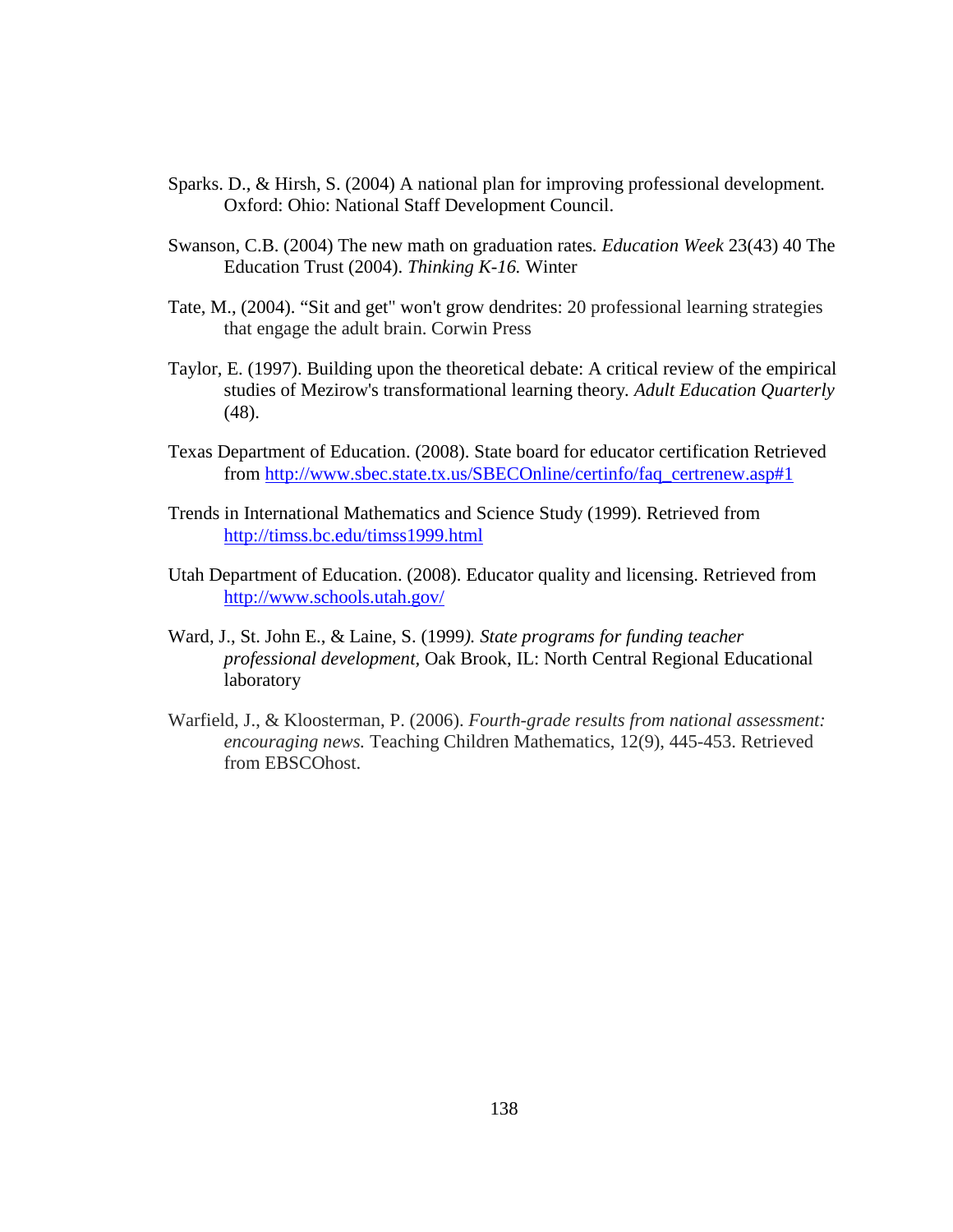# **Appendix A**

# **NSDC's Standards for Staff Development**

# **(Revised, 2001)**  *Context Standards*

# **Staff development that improves the learning of all students:**

- Organizes adults into learning communities whose goals are aligned with those of the school and district. (Learning Communities)
- Requires skillful school and district leaders who guide continuous instructional improvement. (Leadership)
- Requires resources to support adult learning and collaboration. (Resources)

# *Process Standards*

# **Staff development that improves the learning of all students:**

- Uses disaggregated student data to determine adult learning priorities, monitor progress, and help sustain continuous improvement. (Data-Driven)
- Uses multiple sources of information to guide improvement and demonstrate its impact. (Evaluation)
- Prepares educators to apply research to decision making. (Research-Based)
- Uses learning strategies appropriate to the intended goal. (Design)
- Applies knowledge about human learning and change. (Learning)
- Provides educators with the knowledge and skills to collaborate. (Collaboration)

# *Content Standards*

## **Staff development that improves the learning of all students:**

- Prepares educators to understand and appreciate all students, create safe, orderly and supportive learning environments, and hold high expectations for their academic achievement. (Equity)
- Deepens educators' content knowledge, provides them with research-based instructional strategies to assist students in meeting rigorous academic standards, and prepares them to use various types of classroom assessments appropriately. (Quality Teaching)
- Provides educators with knowledge and skills to involve families and other stakeholders appropriately. (Family Involvement)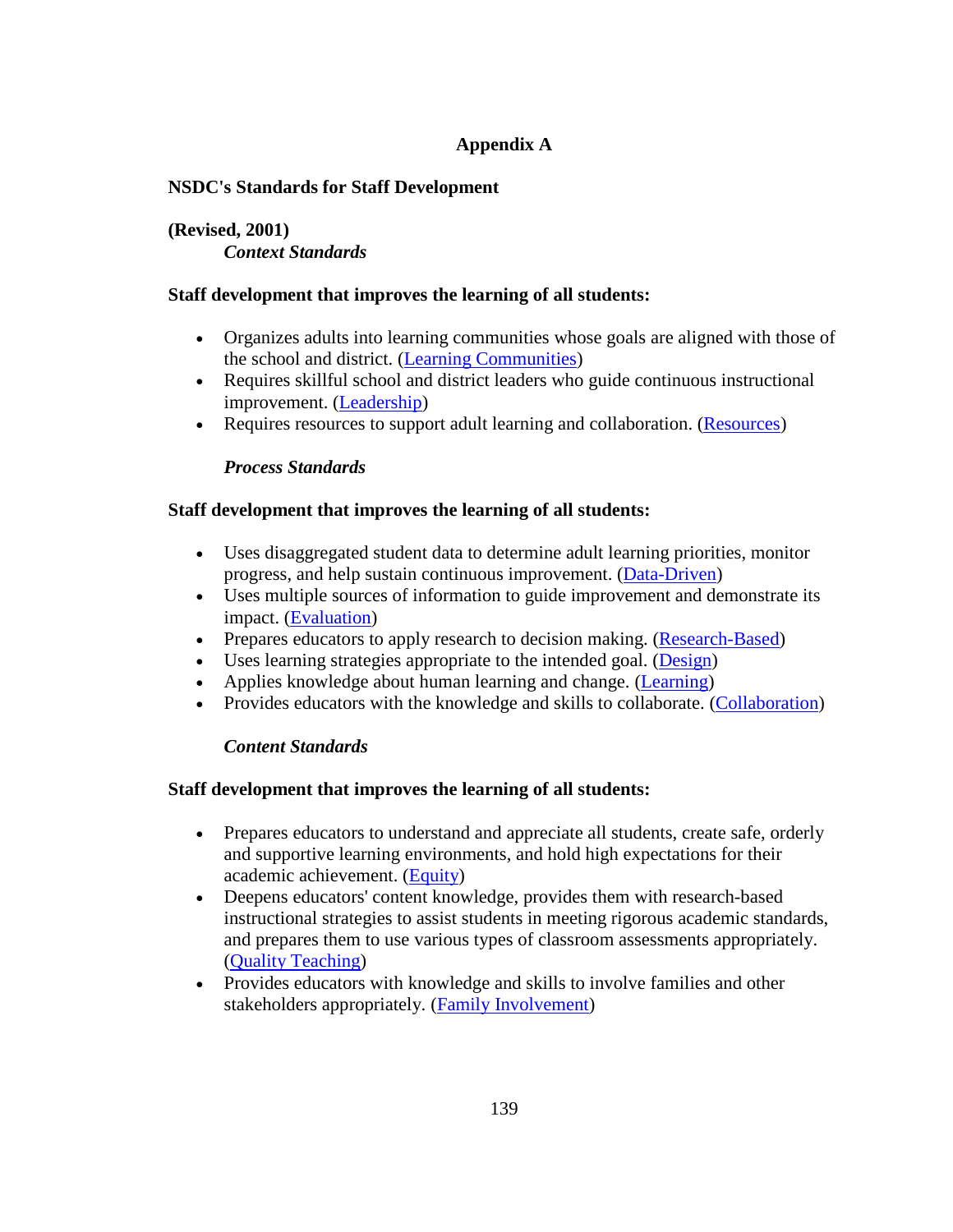## **Appendix B**

The Regional Educational Laboratories

Kentucky, Tennessee, Virginia, & West Virginia

### **Contractor:**

The CNA Corporation 4825 Mark Center Drive Alexandria, VA 22311 703-824-2828 (1-800-344-0007 x2828) RELAppalachia@cna.org http://www.cna.org/

 $\frac{1}{2} \frac{1}{2} \frac{1}{2} \frac{1}{2} \frac{1}{2} \frac{1}{2} \frac{1}{2} \frac{1}{2} \frac{1}{2} \frac{1}{2} \frac{1}{2} \frac{1}{2} \frac{1}{2} \frac{1}{2} \frac{1}{2} \frac{1}{2} \frac{1}{2} \frac{1}{2} \frac{1}{2} \frac{1}{2} \frac{1}{2} \frac{1}{2} \frac{1}{2} \frac{1}{2} \frac{1}{2} \frac{1}{2} \frac{1}{2} \frac{1}{2} \frac{1}{2} \frac{1}{2} \frac{1}{2} \frac{$ REL Central

Colorado, Kansas, Missouri, Nebraska, North Dakota, South Dakota, & Wyoming

### **Contractor:**

Mid-Continent Research for Education and Learning 4601 DTC Boulevard, Suite 500 Denver, CO 80237 303-337-0990 relcentral@mcrel.org http://mcrel.org/

### REL Mid-Atlantic

Delaware, Maryland, New Jersey, Pennsylvania, & Washington, DC

### **Contractor:**

The Pennsylvania State University 277 Chambers Building University Park, PA 16802 1-866-RELMAFYI info@relmid-atlantic.org

#### REL Midwest

Illinois, Indiana, Iowa, Michigan, Minnesota, Ohio, & Wisconsin

### **Contractor:**

REL Midwest at Learning Point Associates 1120 East Diehl Road Naperville, IL 60563 866-730-6735 relmidwest@learningpt.org http://www.learningpt.org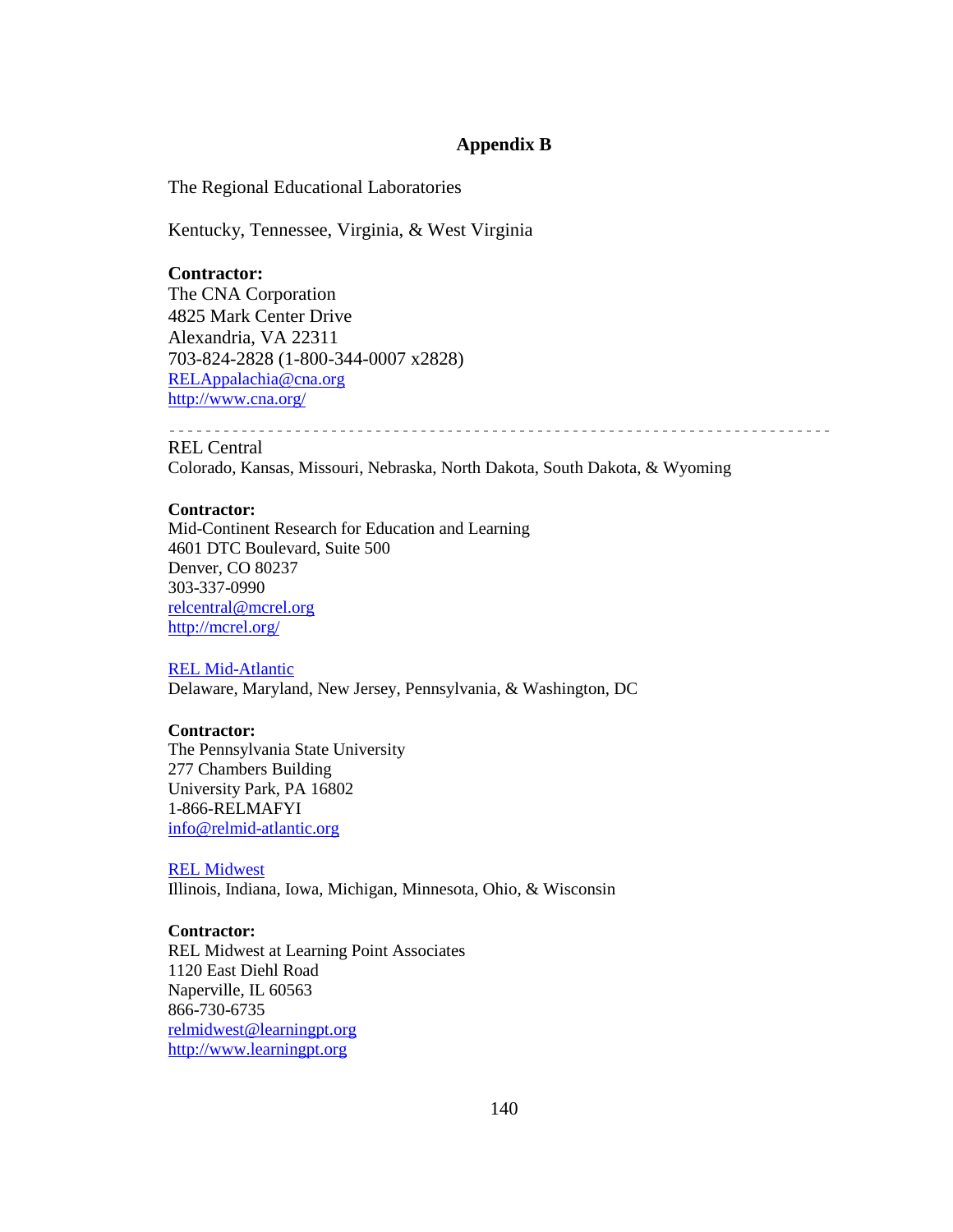#### REL Northeast and Islands

Connecticut, Maine, Massachusetts, New Hampshire, New York, Puerto Rico, Rhode Island, Vermont, & the Virgin Islands

### **Contractor:**

REL Northeast & Islands at Education Development Center, Inc. 55 Chapel Street Newton, MA 02458 (617) 618-2747 jweber@edc.org http://www.edc.org

REL Northwest Alaska, Idaho, Montana, Oregon, & Washington

#### **Contractor:**

REL Northwest at Northwest Regional Educational Laboratory 101 SW Main, Suite 500 Portland, OR 97204 800-547-6339, ext. 486 or 454 info@NWREL.org http://www.nwrel.org

### REL Pacific

American Samoa, Federated States of Micronesia, Guam, Hawaii, Northern Mariana Islands, Republic of the Marshall Islands, & Republic of Palau

### **Contractor:**

REL Pacific at Pacific Resources for Education and Learning 900 Fort Street Mall, Suite 1300 Honolulu, HI 96813 (800) 377-4773 burniskj@prel.org http://www.prel.org

#### REL Southeast

Alabama, Florida, Georgia, Mississippi, North Carolina, & South Carolina

### **Contractor:**

REL Southeast at SERVE Center University of North Carolina at Greensboro Gateway University Research Park 5900 Summit Ave. Browns Summit, NC 27214 800-755-3277 RELSoutheast@serve.org http://www.serve.org/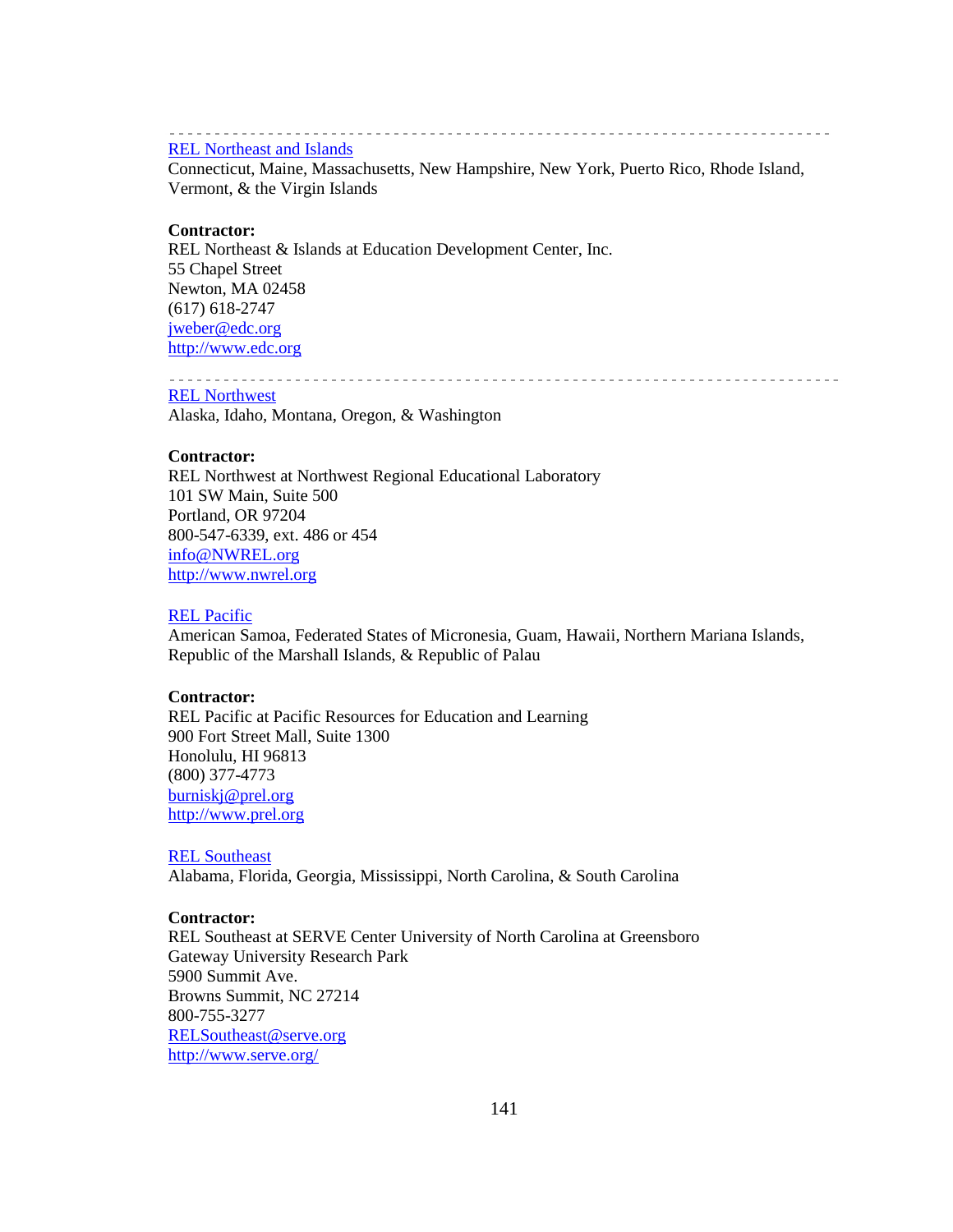# REL Southwest

Arkansas, Louisiana, New Mexico, Oklahoma, & Texas

-----------------

---------------------------

#### **Contractor:**

REL Southwest at Edvance Research, Inc. 9901 1H-10 West, Suite 700 San Antonio, TX 78230 1-877-EDVANCE (338-2623) technical\_assistance@edvanceresearch.com http://www.edvanceresearch.com

### REL West

Arizona, California, Nevada, & Utah

### **Contractor:**

REL West at WestEd 730 Harrison Street San Francisco, CA 94107 866-853-1831 relwest@wested.org http://www.wested.org/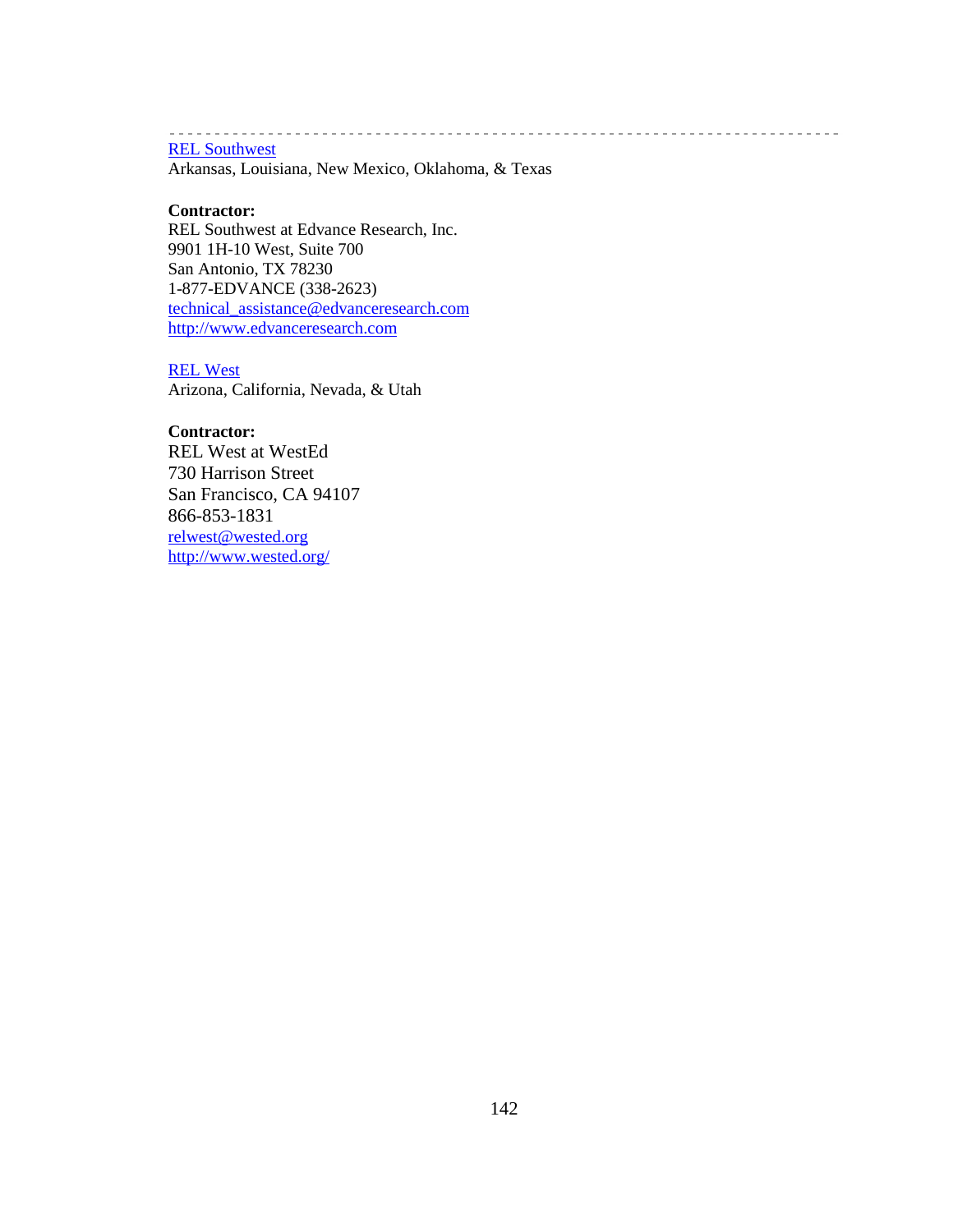## **Appendix C**

## *Pre and Post Survey Examples*

#### Pre Survey

#### Interventions Presenter:

Please take a moment to complete this brief self-assessment by circling the number that corresponds your knowledge in these areas.

A. Types of interventions

- 0- no clue
- 1- heard of it
- 2- understand it
- 3- can apply it
- 4- can explain it
- 5- can teach it
- 6- can evaluate it

B. Interventions appropriate for English Language Learners

- 0- no clue
- 1- heard of it
- 2- understand it
- 3- can apply it
- 4- can explain it
- 5- can teach it 6- can evaluate it
- 

C. Student factors that impact effectiveness of interventions

- 0- no clue
- 1- heard of it
- 2- understand it
- 3- can apply it
- 4- can explain it
- 5- can teach it
- 6- can evaluate it

D. Teacher factors that impact effectiveness of interventions

- 0- no clue
- 1- heard of it
- 2- understand it
- 3- can apply it
- 4- can explain it
- 5- can teach it
- 6- can evaluate it
- E. Cultural/family factors that impact effectiveness of interventions
	- 0- no clue
	- 1- heard of it
	- 2- understand it
	- 3- can apply it
	- 4- can explain it
	- 5- can teach it
	- 6- can evaluate it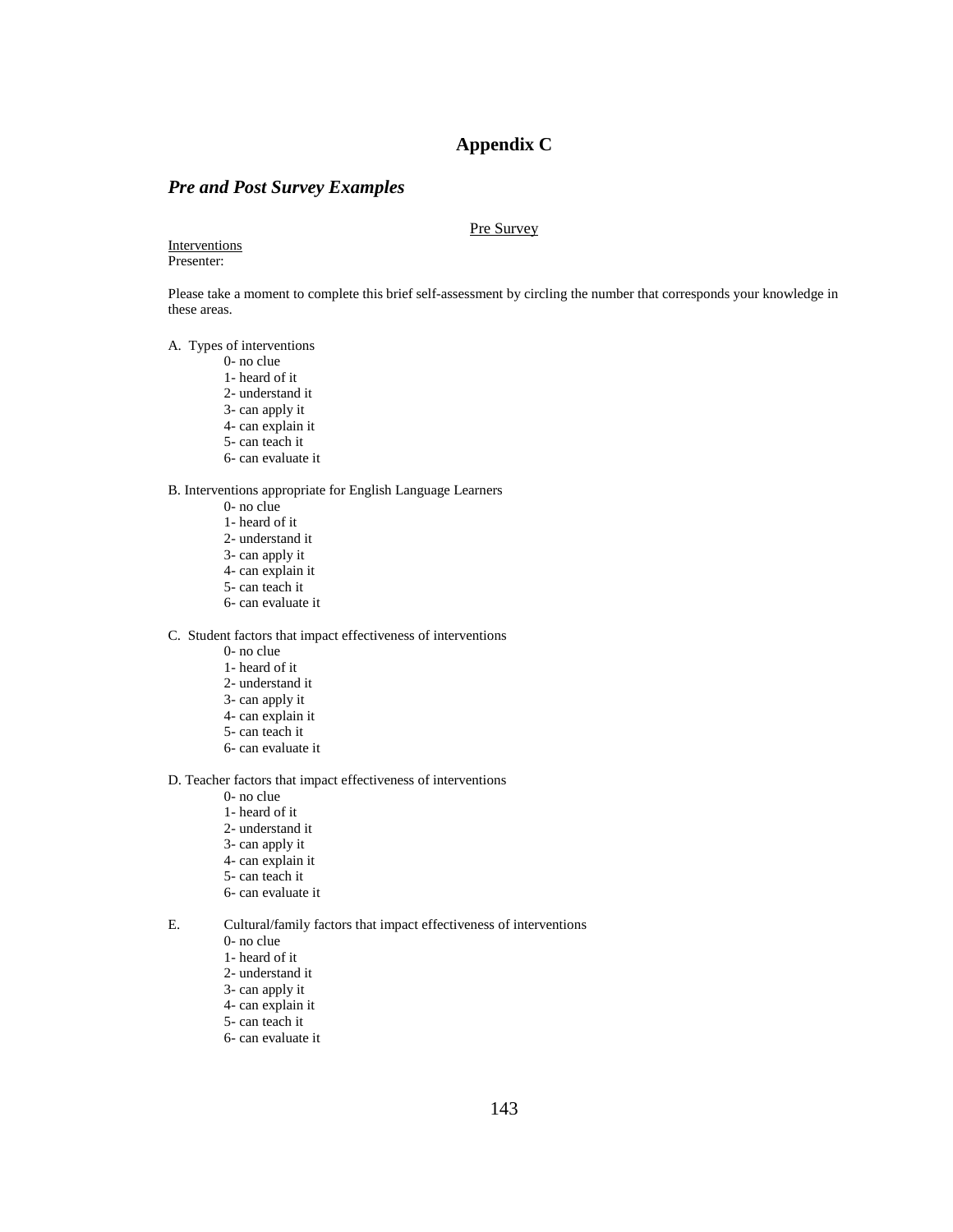## Post Survey

### Interventions Presenter:

Please take a moment to complete this brief self-assessment by circling the number that corresponds your knowledge in these areas.

- A. Types of interventions
	- 0- no clue
	- 1- heard of it
	- 2- understand it
	- 3- can apply it
	- 4- can explain it
	- 5- can teach it
	- 6- can evaluate it

### B. Interventions appropriate for English Language Learners

- 0- no clue
- 1- heard of it
- 2- understand it
- 3- can apply it
- 4- can explain it
- 5- can teach it
- 6- can evaluate it

### C. Student factors that impact effectiveness of interventions

- 0- no clue
- 1- heard of it
- 2- understand it
- 3- can apply it
- 4- can explain it
- 5- can teach it
- 6- can evaluate it
- D. Teacher factors that impact effectiveness of interventions
	- 0- no clue
	- 1- heard of it
	- 2- understand it
	- 3- can apply it
	- 4- can explain it
	- 5- can teach it
	- 6- can evaluate it
- E. Cultural/family factors that impact effectiveness of interventions
	- 0- no clue
	- 1- heard of it
	- 2- understand it
	- 3- can apply it
	- 4- can explain it
	- 5- can teach it
	- 6- can evaluate it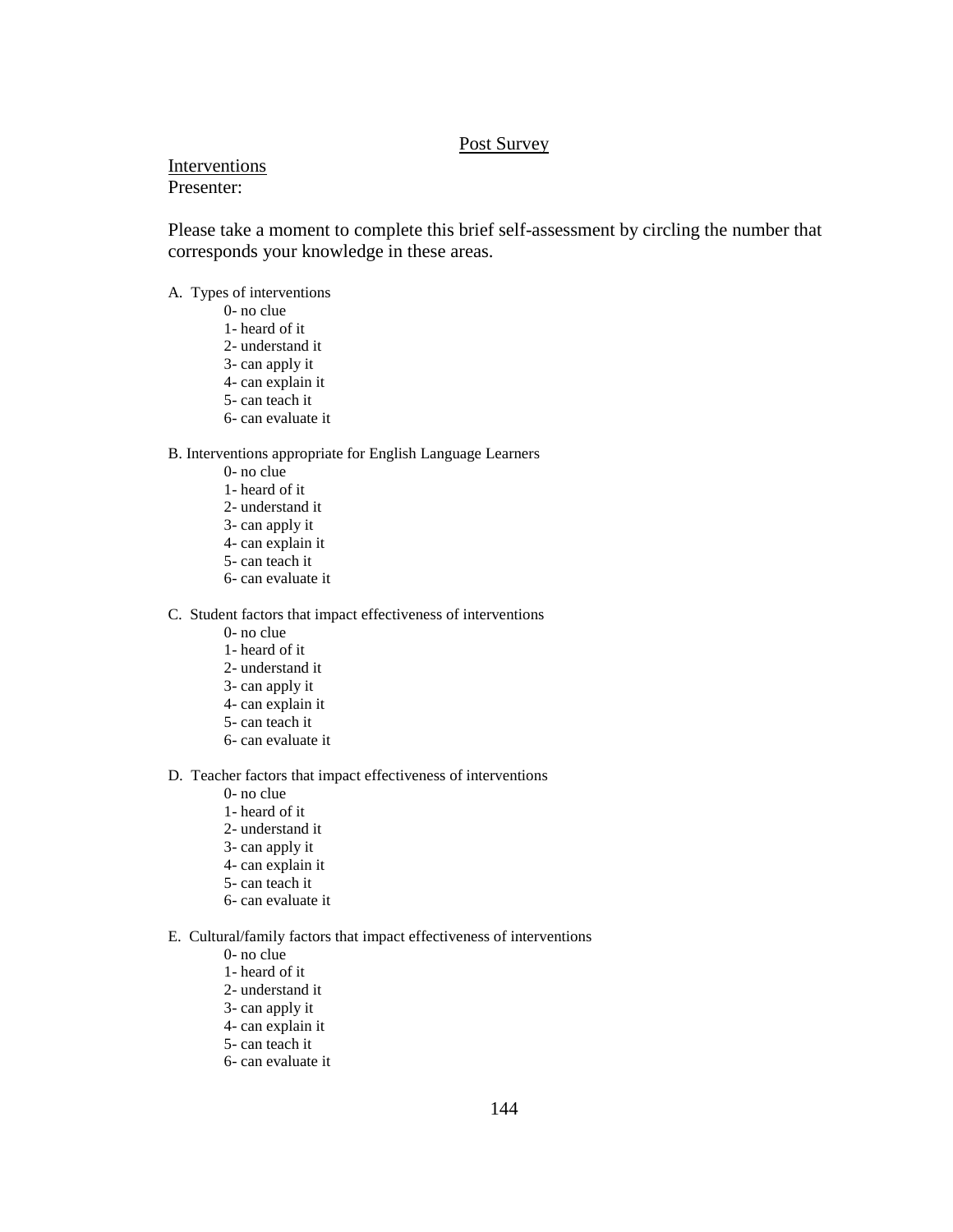# **Appendix D**

# *Guskey's Professional Development Evaluation*

Five Critical Levels of Professional Development Evaluation (Guskey. 2000)

| <b>Evaluation</b>                                      | <b>What Questions</b>                                                                                                                                                                                                                                                                                                                                               | <b>What is Measured or</b>                                                                                          | <b>How Will the</b>                                          |
|--------------------------------------------------------|---------------------------------------------------------------------------------------------------------------------------------------------------------------------------------------------------------------------------------------------------------------------------------------------------------------------------------------------------------------------|---------------------------------------------------------------------------------------------------------------------|--------------------------------------------------------------|
| <b>Level</b>                                           | Addressed?                                                                                                                                                                                                                                                                                                                                                          | Assessed?                                                                                                           | <b>Information Be Used</b>                                   |
| Participants'<br>reactions                             | Did they like it?<br>Was their time spent well?<br>Did the material make<br>sense?<br>Will it be useful?<br>Was the leader<br>knowledgeable and<br>helpful?<br>Were the refreshments<br>fresh and tasty?<br>Was the room the right<br>temperature<br>Were the chairs<br>comfortable?                                                                                | Initial satisfaction<br>with the experience?                                                                        | To improve program<br>design and delivery.                   |
| Participants'<br>learning                              | Did participants acquire<br>the intended knowledge<br>and skills?                                                                                                                                                                                                                                                                                                   | New knowledge and<br>skills of participants.                                                                        | To improve program,<br>content, format, and<br>organization. |
| Organizational<br>Support                              | What was the impact on<br>the organization?<br>Did it affect organizational<br>climate and procedures?<br>Was implementation<br>advocated, facilitated, and<br>supported?<br>Was the support public<br>and overt?<br>Were problems addressed<br>quickly and efficiently?<br>Were sufficient resources<br>made available?<br>Were successes<br>recognized and shared | The organization's<br>advocacy, support.<br>Accommodations,<br>facilitation and<br>recognition.                     | To document and<br>improve organizational<br>support.        |
| Participants use<br>of new<br>knowledge and<br>skills. | Did participants<br>effectively apply the new<br>knowledge and skills?                                                                                                                                                                                                                                                                                              | Degree and quality of<br>implementation.<br>To document and<br>improve the<br>implementation of<br>program content. |                                                              |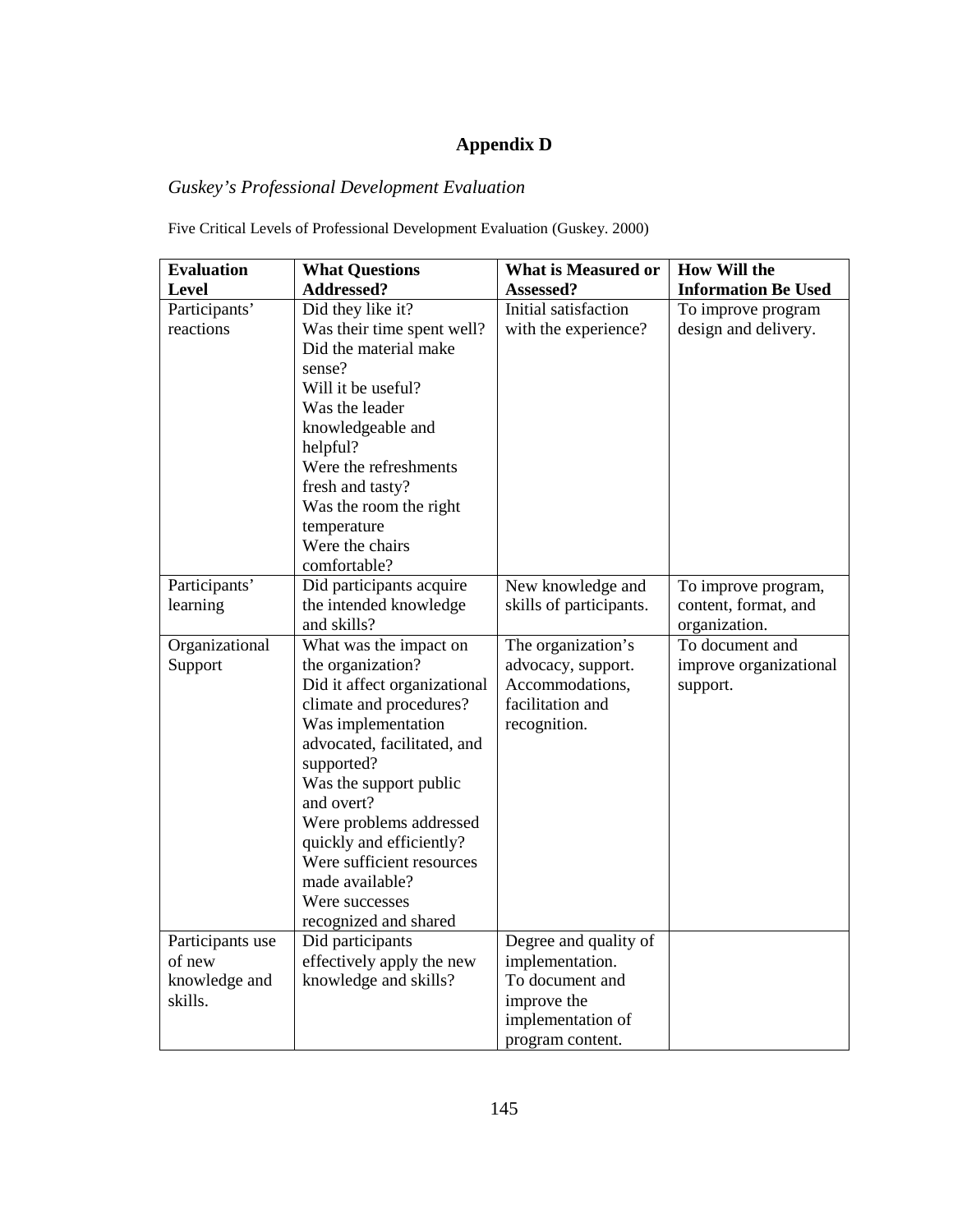| <b>Evaluation</b> | <b>What Questions</b>      | What is Measured or   | <b>How Will the</b>        |
|-------------------|----------------------------|-----------------------|----------------------------|
| Level             | <b>Addressed?</b>          | Assessed?             | <b>Information Be Used</b> |
| <b>Student</b>    | What was the impact on     | Student learning      | To demonstrate the         |
| Achievement       | students?                  | outcomes:             | overall impact of          |
|                   | Did it affect student      | -Cognitive            | professional               |
|                   | performance and            | (performance and      | development                |
|                   | achievement?               | achievement)          |                            |
|                   | Did it influence students' | -Affective (attitudes |                            |
|                   | physical or emotional      | and dispositions)     |                            |
|                   | wellbeing?                 | -Psychomotor (skills) |                            |
|                   | Are students more          | and behaviors)        |                            |
|                   | confident as learners?     |                       |                            |
|                   | Is attendance improving?   |                       |                            |
|                   | Are dropouts decreasing?   |                       |                            |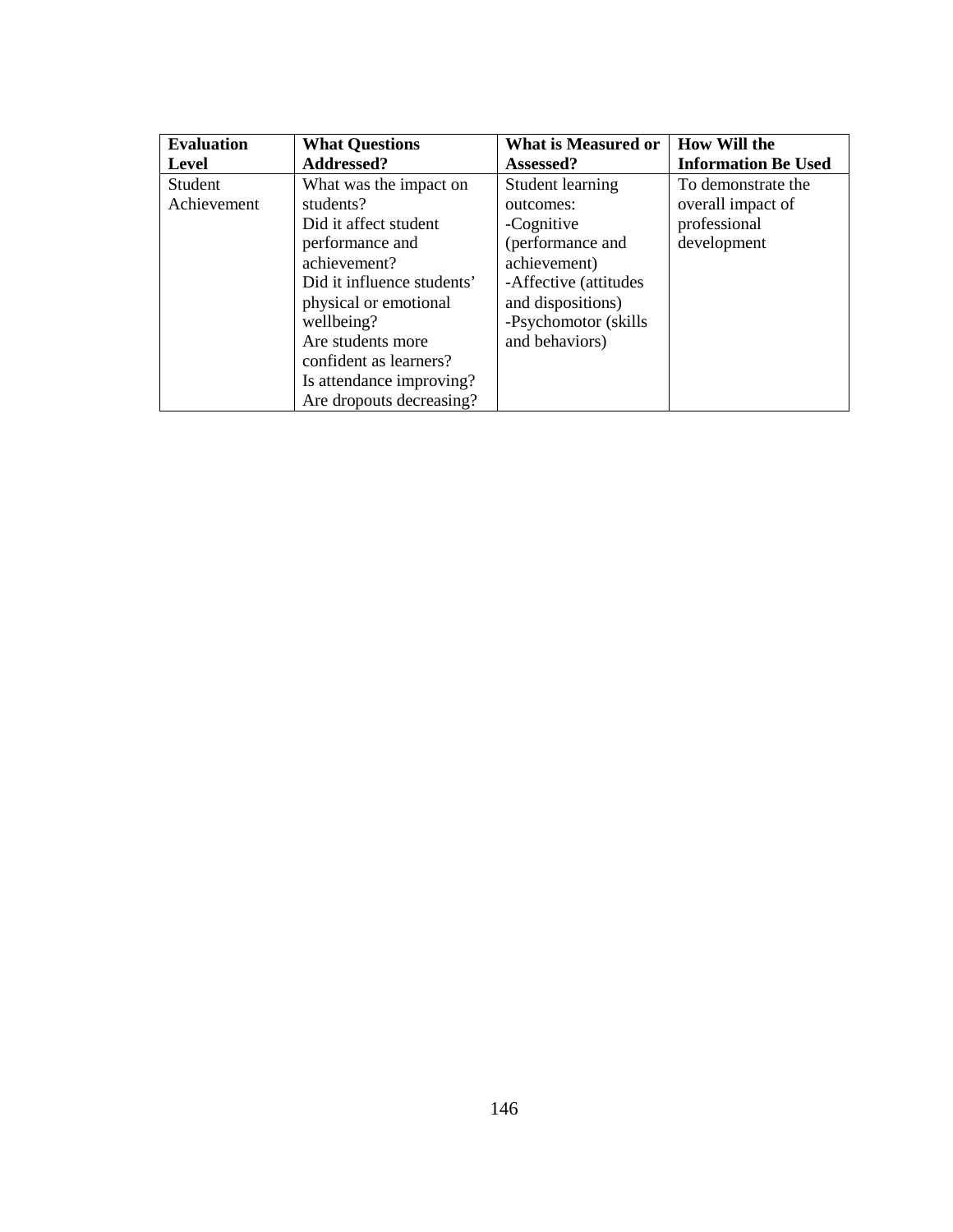## **Appendix E**

### **E-mail request to Principals**

Dear .

My name is Leslie Stahl and I am currently serving as a facilitator at Elementary. I am also in my fifth year of the Higher Education Doctoral program at the University of Thave finished the course for the program and am now ready to collect data for my own dissertation research. My focus is on transformative professional development experiences for educators.

The data for my dissertation will be gathered via a survey regarding teachers' perceptions of the professional development opportunities they have participated in through the Pubic Schools. To that end I am asking for time to discuss my work with your faculty and enlist their help by filling out a 54 question survey. I hope to do this in a 30 – 40 minute meeting at your school during the months of October, November or early December. I will bring light breakfast refreshments, explain my purpose, hand out the survey and collect the competed paper work all that morning.

I am asking you to request the presence of your faculty at an agreed upon time and date, put it on your calendar and to let me address the whole group. The time needed to thoughtfully complete the survey is more than a guest would typically be granted at faculty meeting or other meeting. Thus, any morning not dedicated to data, intervention or faculty meetings would be preferable. That is a choice I leave up to you.

I realize giving me a morning in a busy fall schedule is a large request. I have been granted permission by the DPS research and assessment office to gather this data within the district. I will of course share my results with the district at large and with you individually if you so desire.

Please review your schedule a select three potential dates for my visit. I am attempting to collect data from seventeen schools in all. The completed list of hopeful sample schools is contained in an attachment to this request. The schools are balanced, across geographical regions, networks and school-performance ratings. If you have any questions please feel free to contact me either at \_\_\_\_\_\_\_\_\_\_\_\_or on my cell \_\_\_\_\_\_\_\_\_\_

Sincerely, Leslie

*Leslie Stahl*

\_\_\_\_\_\_\_\_\_ Elementary Facilitator  $\rho_\text{true}$  Drive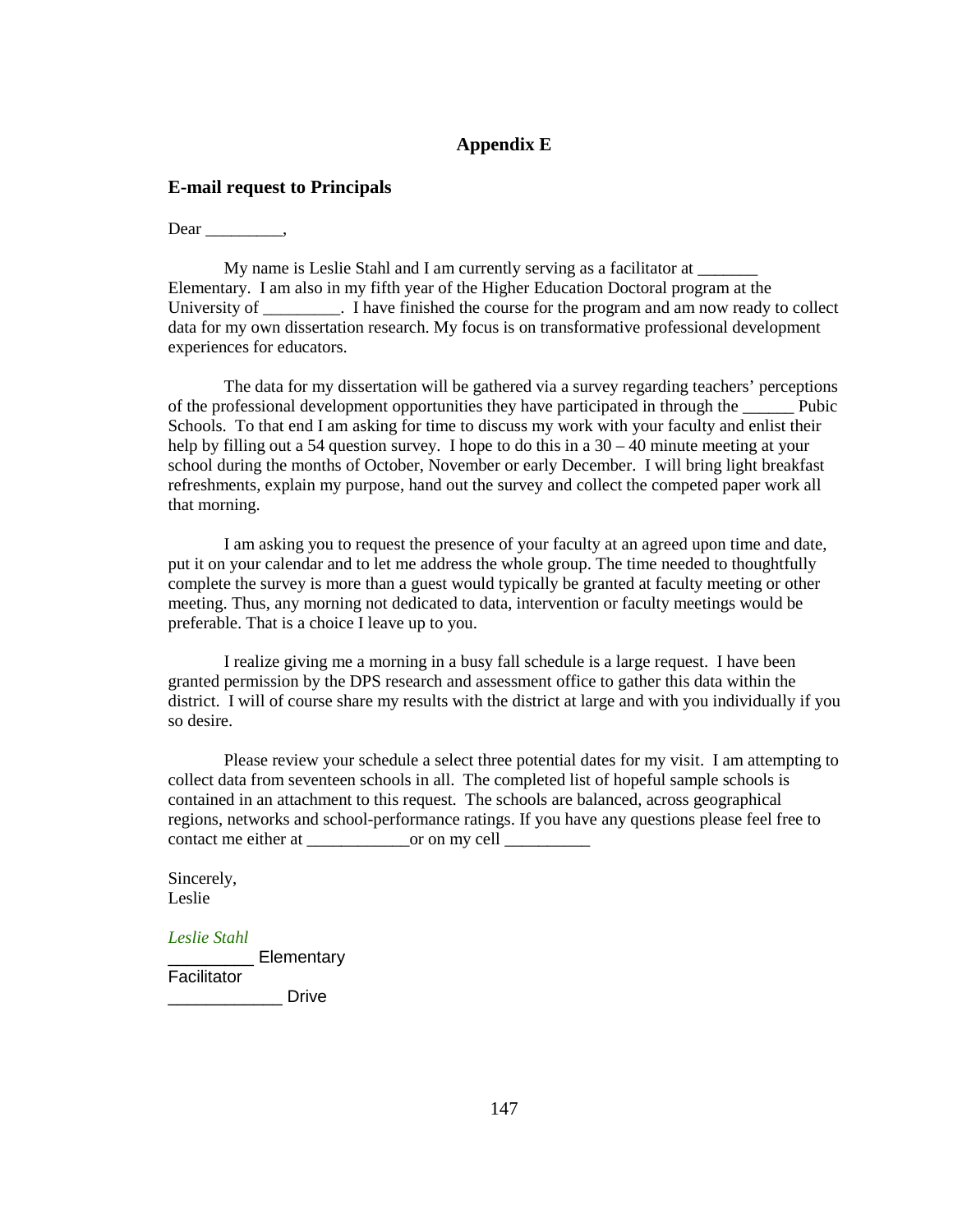# **Appendix F**

## **Researcher's Script**

Good morning and thank each you for coming. My name is Leslie Stahl and I am currently a facilitator at Elementary.

*I am also currently enrolled in the PhD Higher Education program at DU. I have finished my course work and am now gathering data for the final leg of that journey – my own dissertation.* 

*To that end I am here this morning and asking for about 20 minutes of your time. If you are a classroom teacher I would like to know about your perceptions, thoughts and experiences regarding the professional development opportunities you have participated in offered by DPS.*

I have been at Maxwell for last two years. I began my teaching career in DPS at \_\_\_\_\_\_\_ Elementary in an ELA-E classroom for three years. From there I went to teach at \_\_\_\_\_\_\_\_ Elementary for two years and \_\_\_\_\_\_\_\_ for three. I spent seven years in the classroom at \_\_\_\_\_\_\_\_\_ Elementary before accepting the facilitator position at \_\_\_\_\_\_.

Through out my teaching career in DPS I have continued my education, as most of us do, completing my Master's degree in bilingual education in 1996 and National Board Certification in 2001.

All of this leads up to now and to my latest project. I am collecting data from the classroom teachers of 17 elementary ECE-  $5<sup>th</sup>$  or  $6<sup>th</sup>$  grade schools across DPS.

To do so I am asking you respond, in writing, to 55 multiple-choice questions. For the majority of the questions, 43 in all, you have the choice of five answers on a scale from strongly agree to strongly disagree. Your answers are anonymous. The only identifying information on each of the surveys is the specific number of this school. Please enjoy the food I brought as part of my thank you to you and take the next 15 -20 minutes this morning to complete the survey. Place your completed survey in the brown envelope with your school number on the front.

While I know it might be difficult with some of the questions please -

- be sure to answer every question (treat it a little like CSAP and touch every question)
- use only the answer choices provided (If you struggle with marking a specific response please choose your best answer and write your thoughts in the margin next to the troublesome question).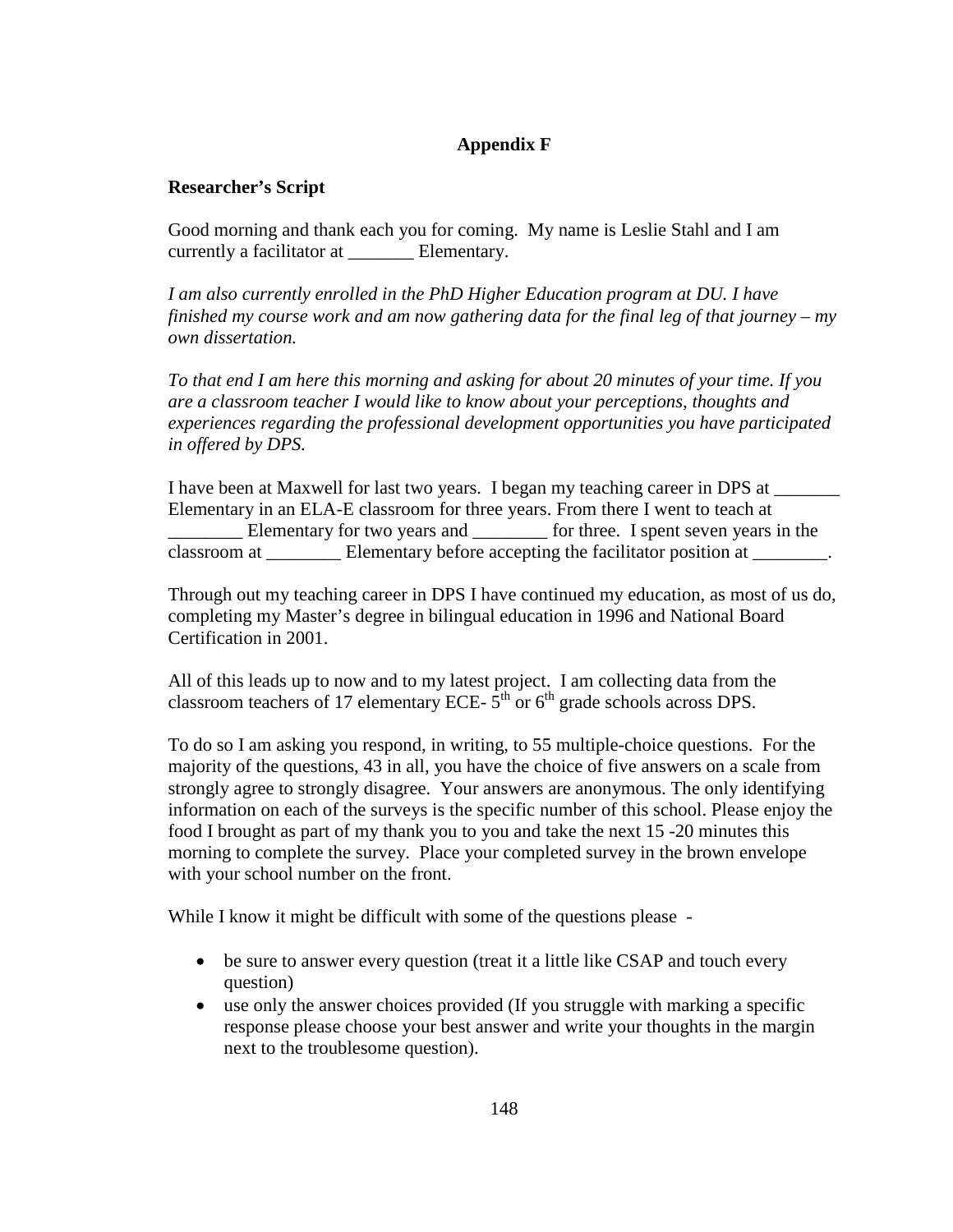I thank you in advance for your time and for helping me to finish my work in the PhD program at DU.

I plan is to share the final report with school principals in the spring of 2010 either individually or collectively.

Again, I thank you for your time this morning.

\*For those teachers who need or want more time to complete the survey or who might have be absent and are still willing to participate an envelope will be left with the school secretary and mailed to me at \_\_\_\_\_\_\_\_\_\_\_ Elementary in two days.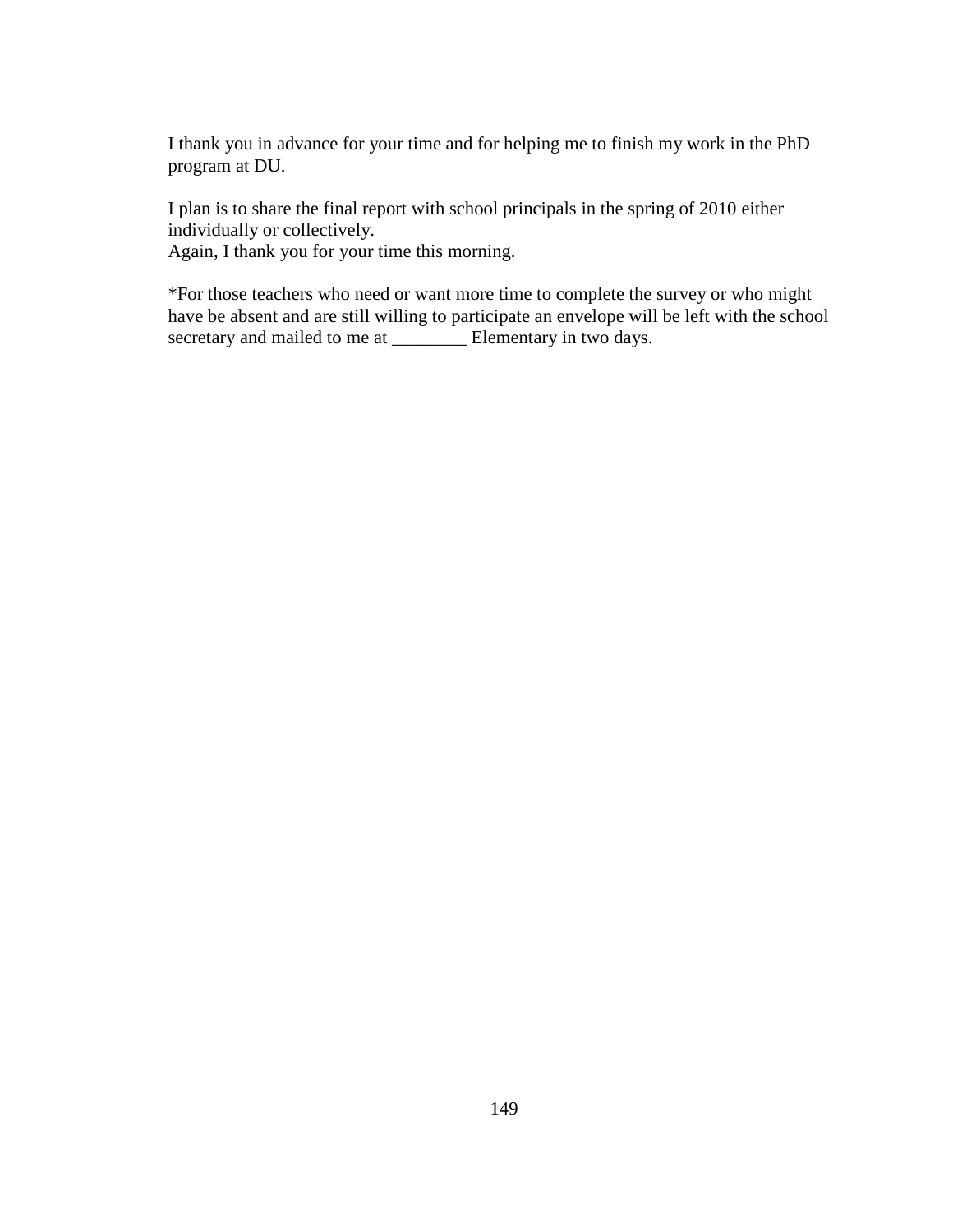# **Appendix G**

Professional Development Questionnaire Dunbar Public School Fall 2009

| Section 1                                                                                                                                           |  |  |  |  |  |  |  |
|-----------------------------------------------------------------------------------------------------------------------------------------------------|--|--|--|--|--|--|--|
| Please tell me about yourself:                                                                                                                      |  |  |  |  |  |  |  |
| Gender                                                                                                                                              |  |  |  |  |  |  |  |
| Male Female                                                                                                                                         |  |  |  |  |  |  |  |
|                                                                                                                                                     |  |  |  |  |  |  |  |
| Age<br>$\Box$ 20-25 $\Box$ 26-30 $\Box$ 31-35 $\Box$ 36-40 $\Box$ 41-45 $\Box$ 45-50 $\Box$ 50+                                                     |  |  |  |  |  |  |  |
|                                                                                                                                                     |  |  |  |  |  |  |  |
| <b>Ethnicity</b>                                                                                                                                    |  |  |  |  |  |  |  |
| $\Box$ American Indian or<br>$\Box$ Asian or<br>Black (Not of<br>$\Box$ White (Not of                                                               |  |  |  |  |  |  |  |
| Alaskan Native<br>Pacific Islander<br>Hispanic Origin)<br>Hispanic<br>Hispanic Origin)                                                              |  |  |  |  |  |  |  |
| <b>Level of Education</b><br>$\Box$ Bachelor's $\Box$ Bachelor's + $\Box$ Masters $\Box$ Maters + $\Box$ Doctorate                                  |  |  |  |  |  |  |  |
|                                                                                                                                                     |  |  |  |  |  |  |  |
| <b>Total number of Years Teaching (including this year)</b><br>$\Box$ 1-3 $\Box$ 4-9 $\Box$ 10-14 $\Box$ 15-19 $\Box$ 20-24 $\Box$ 25-29 $\Box$ 30+ |  |  |  |  |  |  |  |
| Total number of years in DPS (including this year)                                                                                                  |  |  |  |  |  |  |  |
| $\Box$ 1-3 $\Box$ 4-9 $\Box$ 10-14 $\Box$ 15-19 $\Box$ 20-24 $\Box$ 25-29 $\Box$ 30+                                                                |  |  |  |  |  |  |  |
|                                                                                                                                                     |  |  |  |  |  |  |  |
| <b>Grade Level Currently Teaching (check all that apply)</b><br><b>ECE</b> Kinder 1st 2nd 3rd 4th $5^{th}$                                          |  |  |  |  |  |  |  |
|                                                                                                                                                     |  |  |  |  |  |  |  |
| OR are you a Special Ed Teacher__________ Interventionist___________ Reading Specialist_____                                                        |  |  |  |  |  |  |  |
| Other (please say what)<br>Specials Teacher                                                                                                         |  |  |  |  |  |  |  |
| Are you now or have you ever been enrolled in an alternative teaching license program?<br>$\Box$ Yes $\Box$ No                                      |  |  |  |  |  |  |  |
| <b>Professional Development Process</b>                                                                                                             |  |  |  |  |  |  |  |
| 1. I am aware of the goals of my district's professional development plan.                                                                          |  |  |  |  |  |  |  |
| Yes                                                                                                                                                 |  |  |  |  |  |  |  |
| N <sub>o</sub>                                                                                                                                      |  |  |  |  |  |  |  |
|                                                                                                                                                     |  |  |  |  |  |  |  |
| Not sure                                                                                                                                            |  |  |  |  |  |  |  |
| 2. My district's Professional Development Plan is linked to overall school improvement and increased<br>student achievement?                        |  |  |  |  |  |  |  |
|                                                                                                                                                     |  |  |  |  |  |  |  |
| Yes                                                                                                                                                 |  |  |  |  |  |  |  |
| N <sub>o</sub>                                                                                                                                      |  |  |  |  |  |  |  |
| Not sure                                                                                                                                            |  |  |  |  |  |  |  |
| 3. I am aware of my school's improvement plan.                                                                                                      |  |  |  |  |  |  |  |

Yes

 No Not sure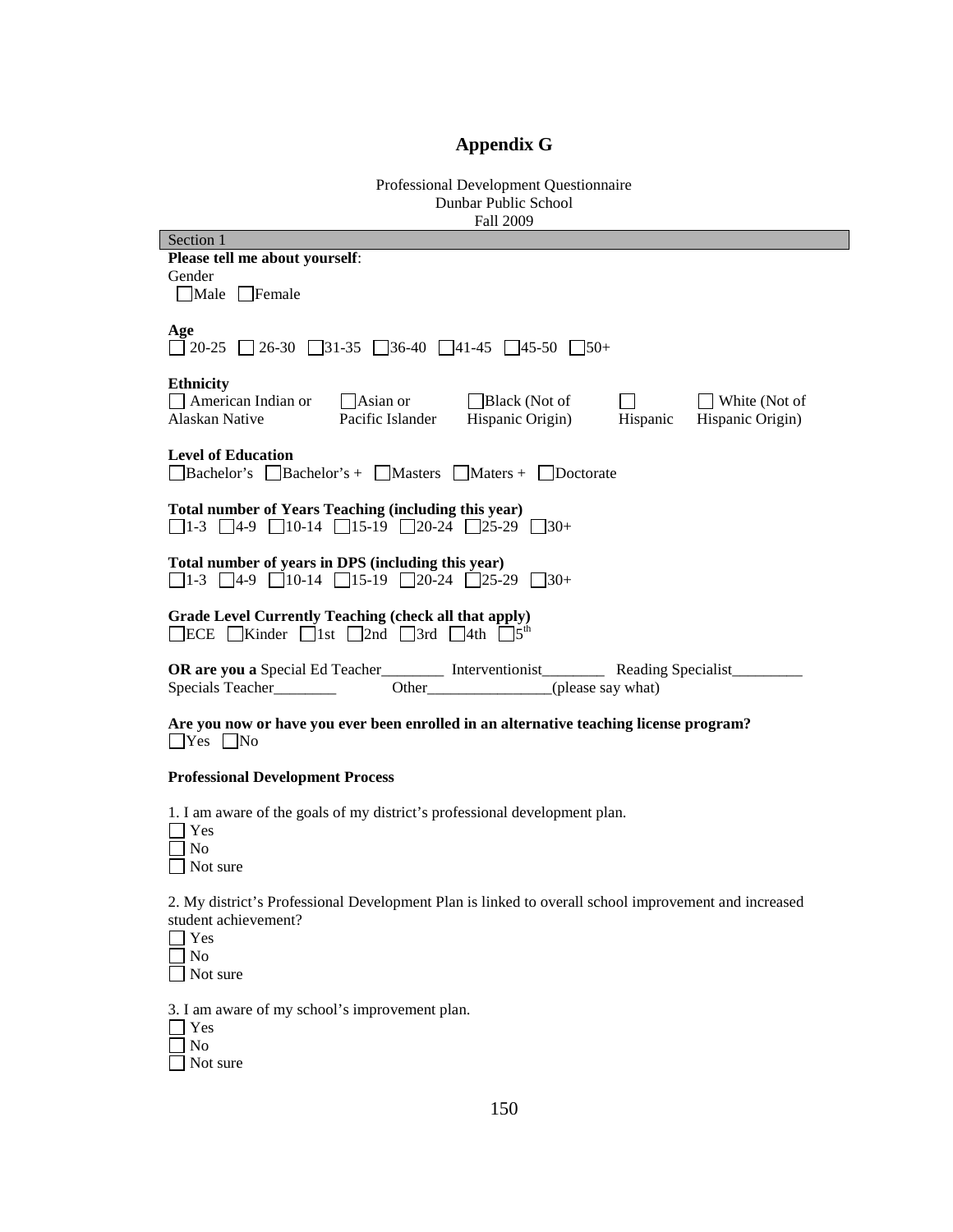4. My school's improvement plan is linked to overall school improvement and increased student achievement.

| Yes      |
|----------|
| Nο       |
| Not sure |

5. Professional development in my district is offered: (check all that apply)

| during the school day                                                          | $\Box$ during the summer      |
|--------------------------------------------------------------------------------|-------------------------------|
| before and/or after school                                                     | $\Box$ on my lunch hour       |
| on assessment or alternative schedule days                                     | $\Box$ on weekends            |
| at the end of the school year (after school closes in)                         | $\frac{1}{2}$ in the evenings |
| $\Box$ at the beginning of the school year (before school starts) $\Box$ other |                               |

| 6. Who decides the content of the professional development in your district? |
|------------------------------------------------------------------------------|
| <b>District Level Personnel</b>                                              |
| <b>Instructional Network Personnel</b>                                       |
| Building/School Level Personnel                                              |

Professional Development Committee

Teachers

**Combination**  $\Box$  Other

7.Taken as a whole, do you consider your professional development experiences to be overall \_\_\_\_ effective. \_\_\_\_\_ ineffective. \_\_\_\_ unsure

Please tell me more about your experiences.

#### **What kinds of professional development did you participate in? (check all that apply)**  Large Scale Opportunities

college/university graduate classes

district ongoing professional development (multiple ongoing sessions with connected content)

district ½ day or full day presentations/workshops (not ongoing

expert led presentations/lectures

district, state or national conferences

Smaller Scale opportunities

 $\Box$  participation in a PDU

 $\Box$  peer group book study

classroom observation and assessment (by administrators)

peer classroom observations with discussion/feedback

#### **How was your professional development implemented? (check all that apply)**

 $\Box$  interaction with other participants was encouraged

increased student achievement was promoted/supported

 $\Box$  the information and practices were integrated into the teacher evaluation system

scientifically based professional development practices were used

classroom applications were highlighted and important

 $\Box$  participants were given time to reflect on individual application of material

**What was your professional development about? (check all that apply)**

Generally increasing participants content knowledge

Generally increasing participants understandings of effective instructional practices

 $\Box$  math  $\Box$  special education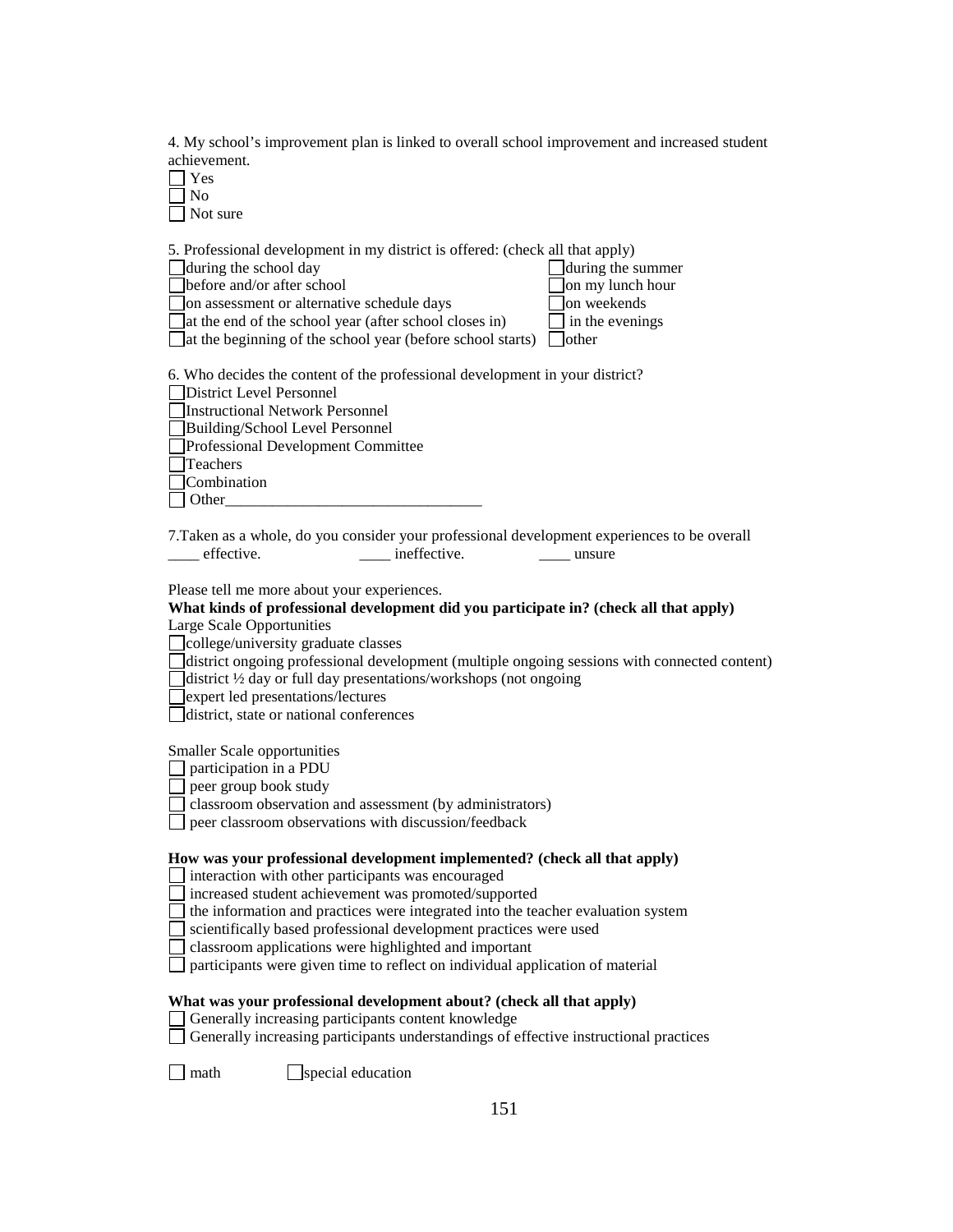| science         | $\Box$ discipline        |
|-----------------|--------------------------|
| social studies  | $\Box$ bullying          |
| $\Box$ literacy | data collection/analysis |
| IRfI            | $\Box$ other             |

## Section 2

| Statement:<br>Professional development in my school<br>district:     | <b>Strongly</b><br>Agree | Agree | N <sub>o</sub><br>Opinion | Disagree | Strongly<br><b>Disagree</b> |
|----------------------------------------------------------------------|--------------------------|-------|---------------------------|----------|-----------------------------|
| 8. Meets my needs                                                    |                          |       |                           |          |                             |
| 9. Is nonthreatening                                                 |                          |       |                           |          |                             |
| 10. Is offered at a time convenient for me                           |                          |       |                           |          |                             |
| 11. Is well-spent                                                    |                          |       |                           |          |                             |
| 12. Is offered by instructors who are<br>knowledgeable and effective |                          |       |                           |          |                             |
| 13. Is generally a positive experience                               |                          |       |                           |          |                             |

| Statement:                             | <b>Strongly</b> | Agree | No Opinion | <b>Disagree</b> | Disagree |
|----------------------------------------|-----------------|-------|------------|-----------------|----------|
| Because of professional development, I | Agree           |       |            |                 |          |
| have learned:                          |                 |       |            |                 |          |
| 14. Practical instructional strategies |                 |       |            |                 |          |
| 15. New knowledge and skills           |                 |       |            |                 |          |
| 16. The theory behind the practice     |                 |       |            |                 |          |
| 17. New concepts connected to prior    |                 |       |            |                 |          |
| knowledge                              |                 |       |            |                 |          |

| Statement:                                         | Strongly | Agree | N <sub>0</sub> | Disagree | Strongly |
|----------------------------------------------------|----------|-------|----------------|----------|----------|
| Professional development in my school<br>district: | Agree    |       | Opinion        |          | Agree    |
| 18. Has a positive impact on the                   |          |       |                |          |          |
| organization as a whole                            |          |       |                |          |          |
| 19. Has a positive impact on the culture           |          |       |                |          |          |
| and climate in my school                           |          |       |                |          |          |
| 20. Is often conducted during the school           |          |       |                |          |          |
| day                                                |          |       |                |          |          |
| 21. Lead to in-service credit                      |          |       |                |          |          |
| 22. Is recognized as being extremely               |          |       |                |          |          |
| important by the following:                        |          |       |                |          |          |
| <b>Board of Education</b>                          |          |       |                |          |          |
| <b>District Administration</b>                     |          |       |                |          |          |
| <b>Building Administrators</b>                     |          |       |                |          |          |
| My Colleagues                                      |          |       |                |          |          |
| Myself                                             |          |       |                |          |          |
| Parents                                            |          |       |                |          |          |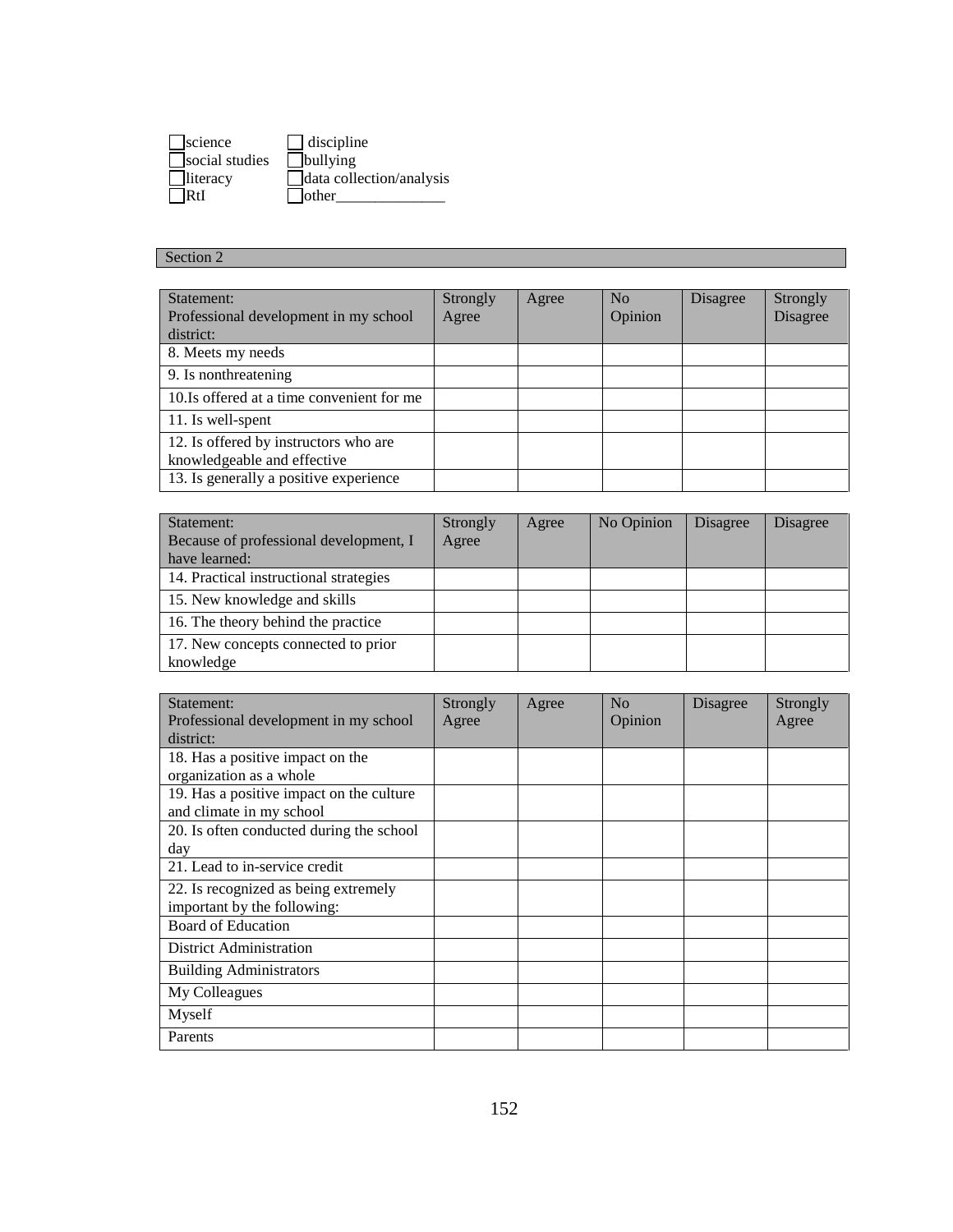| Statement:                               | Strongly | Agree | N <sub>0</sub> | <b>Disagree</b> | Strongly |
|------------------------------------------|----------|-------|----------------|-----------------|----------|
| After I have participated in a           | Agree    |       | Opinion        |                 | Agree    |
| professional development experience, I   |          |       |                |                 |          |
| usually                                  |          |       |                |                 |          |
| 23. Go back and experiment or practice   |          |       |                |                 |          |
| with new instructional strategies        |          |       |                |                 |          |
| 24. Implement/apply new instructional    |          |       |                |                 |          |
| strategies                               |          |       |                |                 |          |
| 25. Become committed to a new            |          |       |                |                 |          |
| teaching strategies                      |          |       |                |                 |          |
| 26. Note positive changes in my teaching |          |       |                |                 |          |
| 27. Make long-lasting changes in my      |          |       |                |                 |          |
| teaching                                 |          |       |                |                 |          |

| Statement:<br>Generally, my professional development                     | <b>Strongly</b><br>Agree | Agree | N <sub>0</sub><br>Opinion | Disagree | Strongly<br>Agree |
|--------------------------------------------------------------------------|--------------------------|-------|---------------------------|----------|-------------------|
| impacts my students in the following                                     |                          |       |                           |          |                   |
| ways:<br>28. Is make a positive impact on my<br>students' learning       |                          |       |                           |          |                   |
| 29. Student achievement increases                                        |                          |       |                           |          |                   |
| 30. Students are more engaged in<br>learning                             |                          |       |                           |          |                   |
| 31. Students are involved in their own<br>learning                       |                          |       |                           |          |                   |
| 32. Classroom management has<br>improved                                 |                          |       |                           |          |                   |
| 33. Student achievement has risen on<br>state or district assessments    |                          |       |                           |          |                   |
| 34. Student achievement has risen on<br>teacher or classroom assessments |                          |       |                           |          |                   |
| 35. Students' confidence as learners has<br>improved                     |                          |       |                           |          |                   |

| Statement:                               | Strongly | Agree | No      | Disagree | Strongly |
|------------------------------------------|----------|-------|---------|----------|----------|
| As a result of professional development, | Agree    |       | Opinion |          | Agree    |
| my attitudes and beliefs about teaching  |          |       |         |          |          |
| and learning change when:                |          |       |         |          |          |
| 36. The experience was meaningful to     |          |       |         |          |          |
| me                                       |          |       |         |          |          |
| 37. I learned practical instructional    |          |       |         |          |          |
| strategies                               |          |       |         |          |          |
| 38. My teaching becomes more effective   |          |       |         |          |          |
| 39. I am more effective or productive as |          |       |         |          |          |
| a teacher                                |          |       |         |          |          |
| 40. I've enjoyed the experience          |          |       |         |          |          |
| 41. I've become empowered in new         |          |       |         |          |          |
| ways                                     |          |       |         |          |          |
| 42. I have learned to meet the various   |          |       |         |          |          |
| needs of all of my students              |          |       |         |          |          |
| 43. It has a positive impact on student  |          |       |         |          |          |